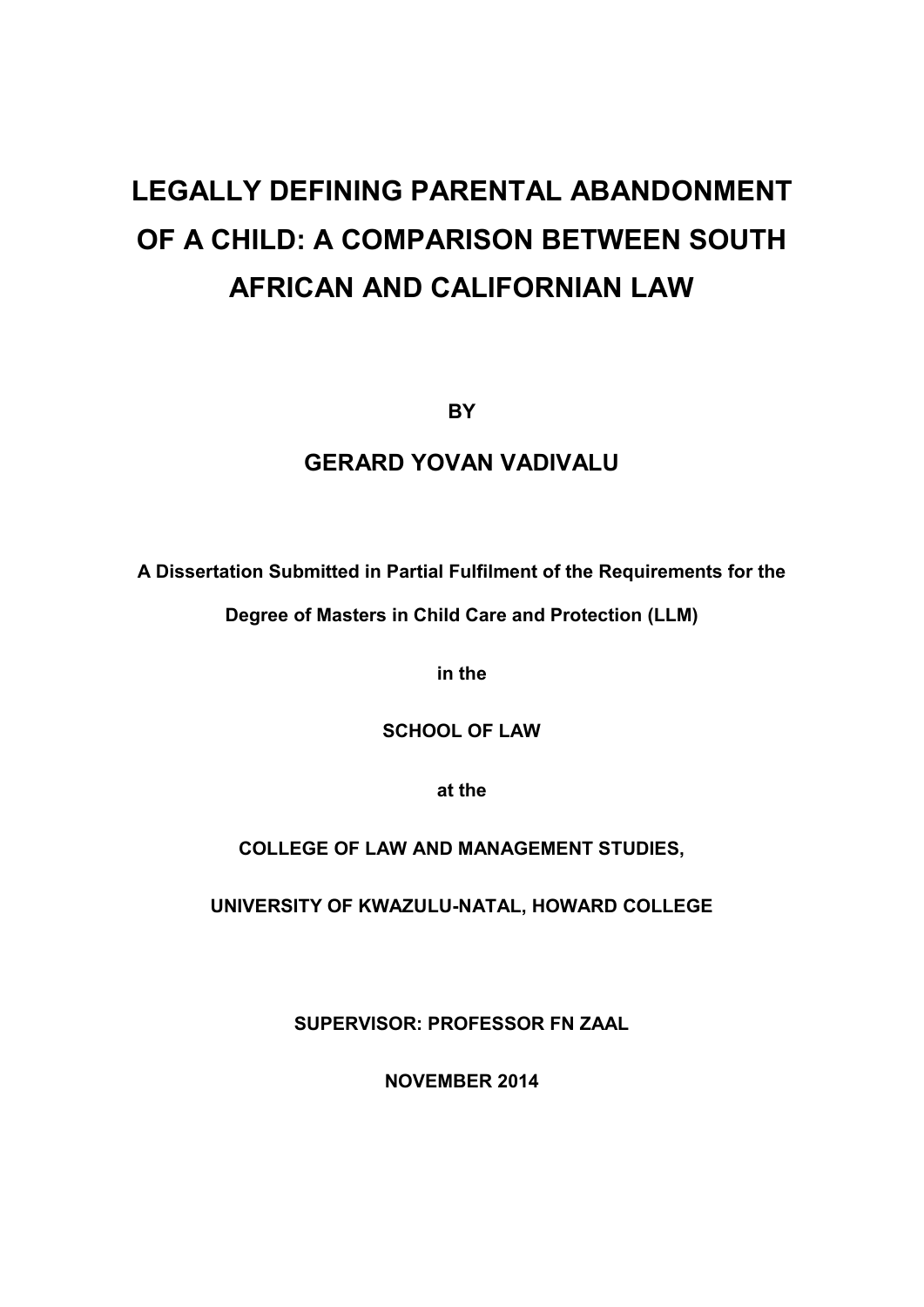## **DECLARATION**

## **I, GERARD YOVAN VADIVALU, declare that**

- **(i) The research reported in this dissertation, except where otherwise indicated, is my original work.**
- **(ii) This dissertation has not been submitted for any degree or examination at any other university.**
- **(iii) This dissertation does not contain other persons' data, pictures, graphs or other information, unless specifically acknowledged as being sourced from other persons.**
- **(iv) This dissertation does not contain other persons' writing, unless specifically acknowledged as being sourced from other researchers. Where other written sources have been quoted, then:**
- **a) their words have been re-written but the general information attributed to them has been referenced;**
- **b) where their exact words have been used, their writing has been placed inside quotation marks, and referenced.**
- **(v) Where I have reproduced a publication of which I am an author, coauthor or editor, I have indicated in detail which part of the publication was actually written by myself alone and have fully referenced such publications.**
- **(vi) This dissertation does not contain text, graphics or tables copied and pasted from the Internet, unless specifically acknowledged, and the source being detailed in the dissertation and in the References sections.**

**…………………………………………… …….……………………** 

**SIGNATURE DATE** 

**STUDENT NUMBER: 207514874** 

ii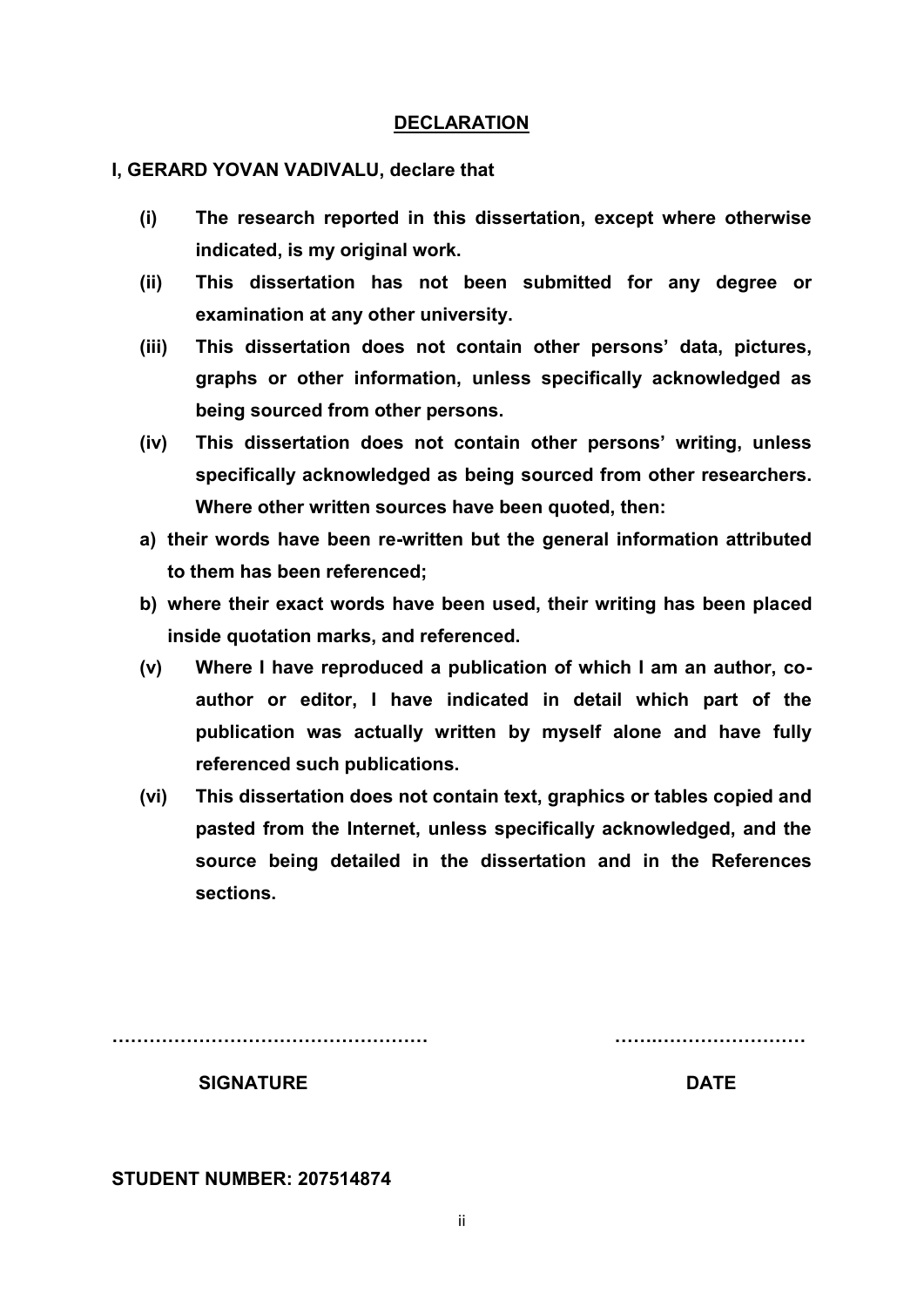## **DEDICATION**

This dissertation is dedicated to my dear parents, Reuben and Sandra Vadivalu. You both are my eternal heroes, the best advisors and the greatest of role models. Thank you for your ceaseless love, care, support and encouragement, without which this academic journey would never have been possible. Like the wind behind a sailboat, you both have taken the utmost care in guiding me along this ocean of life. I am forever grateful. May the Almighty's Peace and Blessings be upon you both always.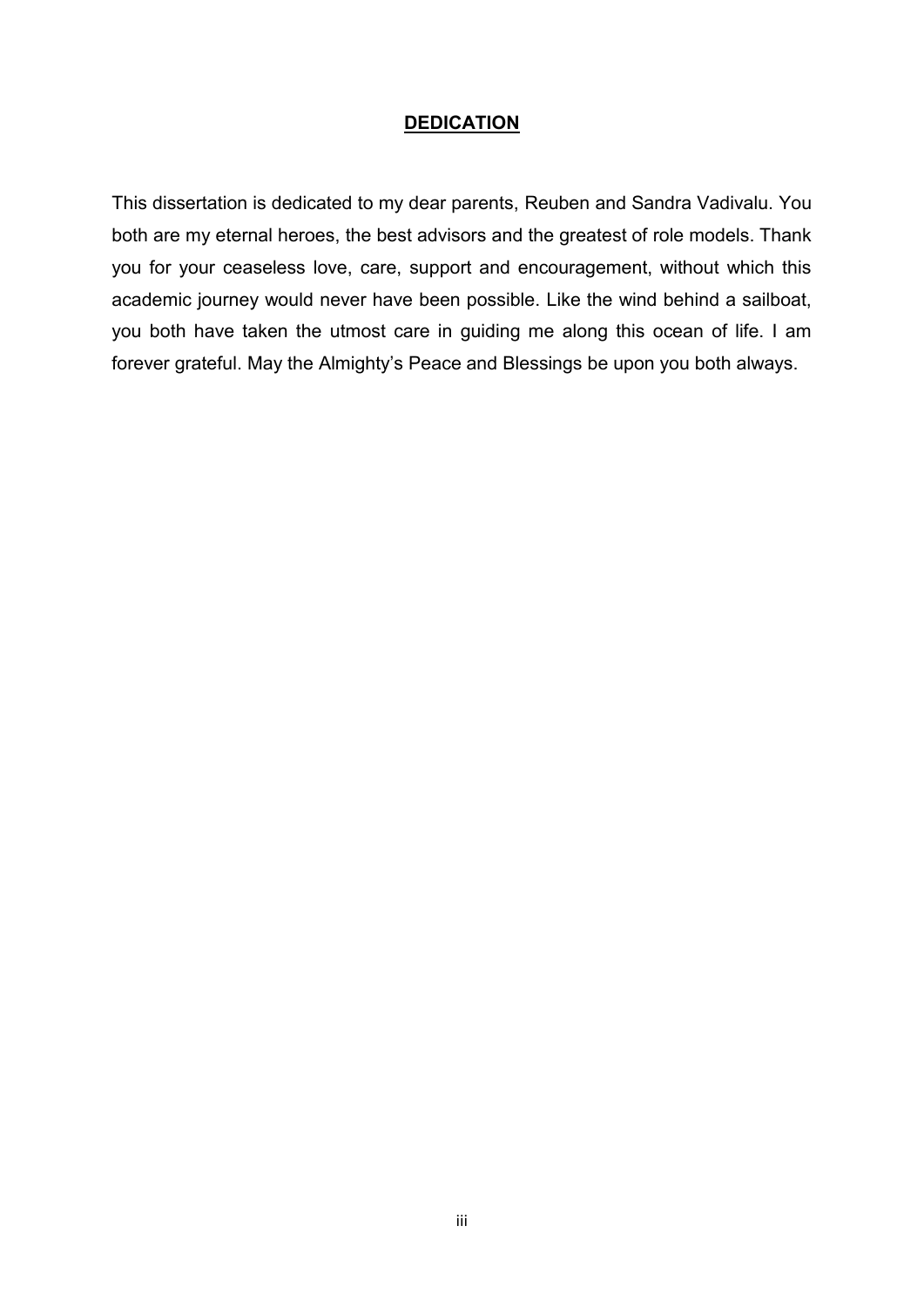# **ACKNOWLEDGEMENTS**

Nothing in this world is achieved without the Grace of God. My most humble and sincere gratitude is, therefore, offered to the Almighty, Who has graciously blessed me with the opportunity of undertaking this task. It is by Your Grace that all difficulties were endured and obstacles overcome, and that the completion of this task has become a reality.

A heartfelt Thank You is extended to my supervisor, Professor Zaal. Your patience, guidance, advice, encouragement and teaching throughout this degree, and especially during this research, are all immensely appreciated. Without your dedication and expertise the completion of this dissertation would not have been possible. You have certainly played a significant role in adding to my knowledge of the law, improving my ability to write and developing an appreciation for the treasure of mankind, which is, its children.

To my grandparents, John and Doreen Pungan, thank you for your love, support and encouragement. The care that both of you have ceaselessly provided to me has enabled me to undertake and complete this task. You are both an inspiration.

To my brothers, Reagan and Craig, and my sister-in-law, Shivanie, thank you for your support, advice and encouragement. As my elder brother, Reagan, you have stood firm as an excellent role model. To my younger brother, Craig, although a decade my junior, you have accompanied me during the writing of this dissertation more than anyone. Thank you for your support. My sincere thank you is extended to the rest of my family (aunts, uncles and cousins) all of whom I am very fortunate to have by my side and to have received the support and encouragement that you all have graciously extended.

Last but certainly not least, my sincere and heartfelt gratitude is extended to Pather and Pather Attorneys. Thank you to the partners, associates and all staff members, who have all rallied behind me and accommodated me so as to ensure the completion of this dissertation. In particular, a heartfelt thank you is extended to Mr Sivi Pather and Ms Shamla Pather who have both stood as excellent mentors. In addition, a sincere thank you is extended to Advocate Omar Moosa SC, who, through the expert manner in which he has applied his craft, has served as an inspiration.

*Om Sai Ram Om Nama Shivaya Om Shakthi Om*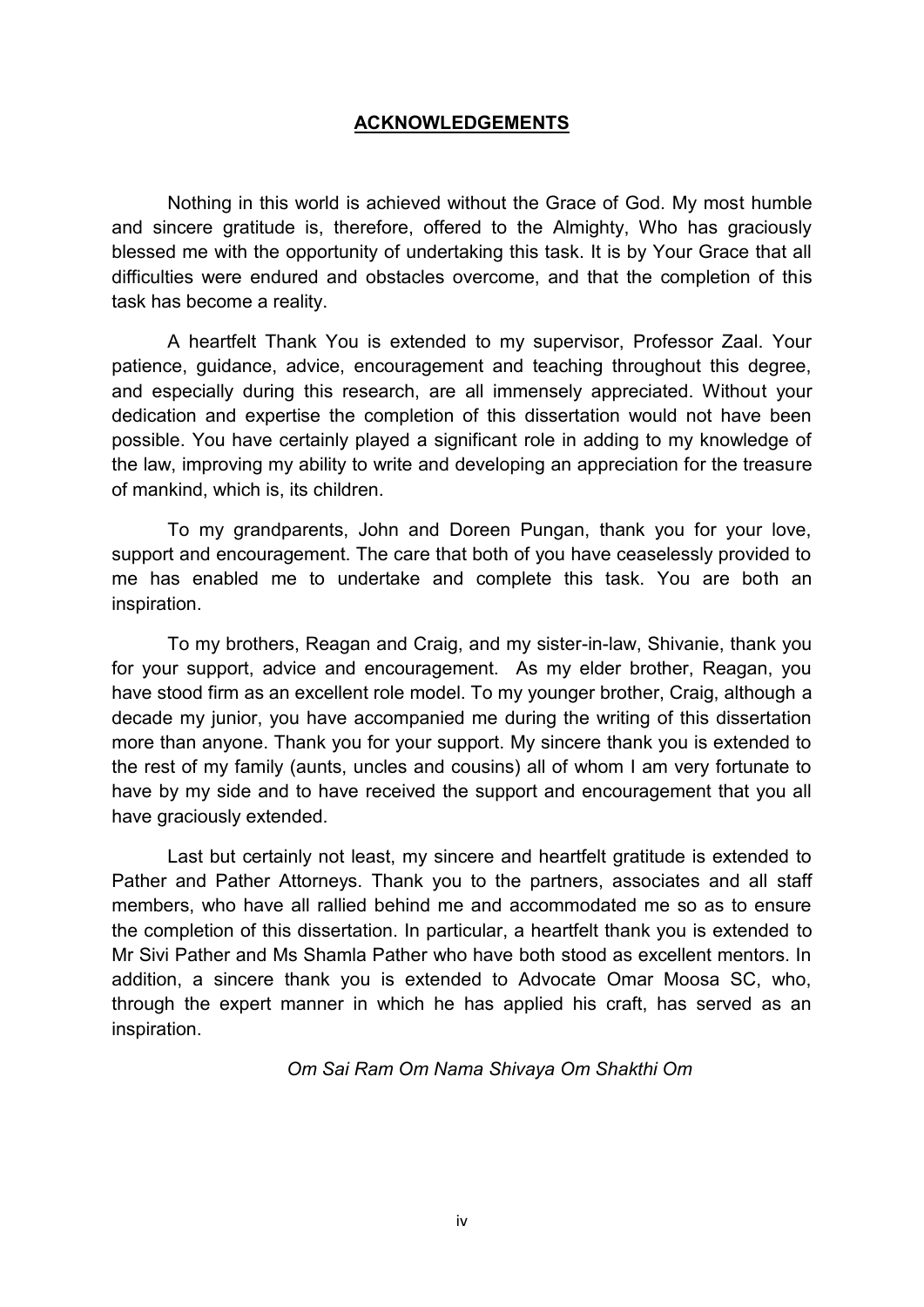# **TABLE OF CONTENTS**

| <b>Title Page</b>                  |      |
|------------------------------------|------|
| <b>Declaration</b>                 | ji   |
| <b>Dedication</b>                  | iii  |
| Acknowledgements                   | iv   |
| <b>Table of Contents</b>           | v    |
| Abstract                           | viii |
| List of Abbreviations and Acronyms | ix   |

# **Chapter 2: Law Pertaining to Parental Abandonment in South Africa**

| 2.1. | <b>Introduction</b> |  |
|------|---------------------|--|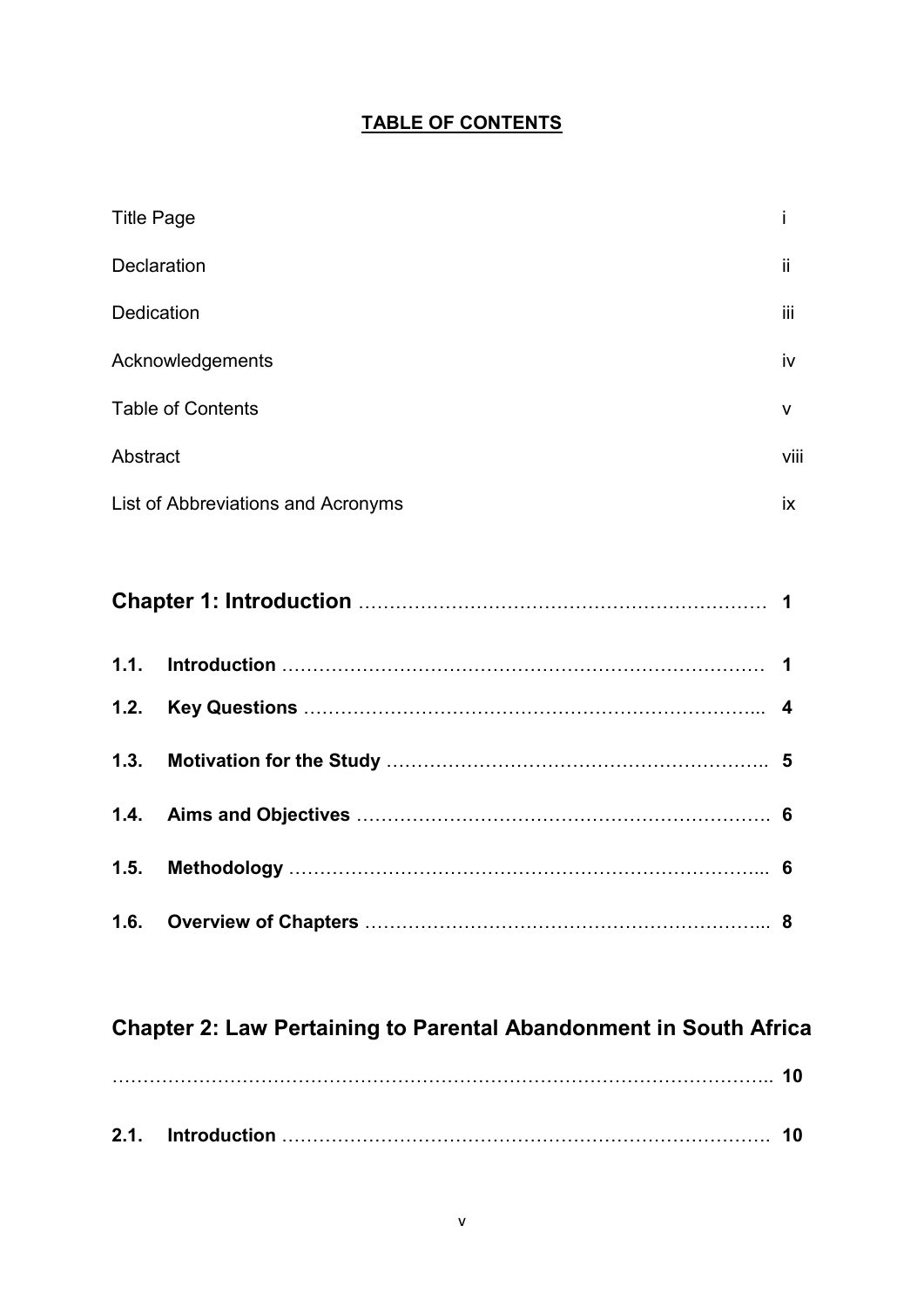| 2.2. Tracing the Development of Relevant Statutory Provisions  11             |  |  |
|-------------------------------------------------------------------------------|--|--|
| 2.3. Substantive South African Statutory Provisions on Parental               |  |  |
|                                                                               |  |  |
| 2.4. Statutory Definition and Regulations on Parental Abandonment  15         |  |  |
| 2.5. Judicial Interpretation of Section 150(1)(a) of the Children's Act 38 of |  |  |
|                                                                               |  |  |
|                                                                               |  |  |

| Chapter 3: Law Pertaining to Parental Abandonment in the State of           |  |
|-----------------------------------------------------------------------------|--|
|                                                                             |  |
|                                                                             |  |
| 3.2. Structure of the US Legal System as compared with South Africa  24     |  |
| 3.3. Brief Overview of the Different Facets of Child Abandonment Law in the |  |
|                                                                             |  |
|                                                                             |  |
|                                                                             |  |

| <b>Chapter 4: Standard of Proof and Other Aspects of Abandonment in</b> |  |
|-------------------------------------------------------------------------|--|
|                                                                         |  |
|                                                                         |  |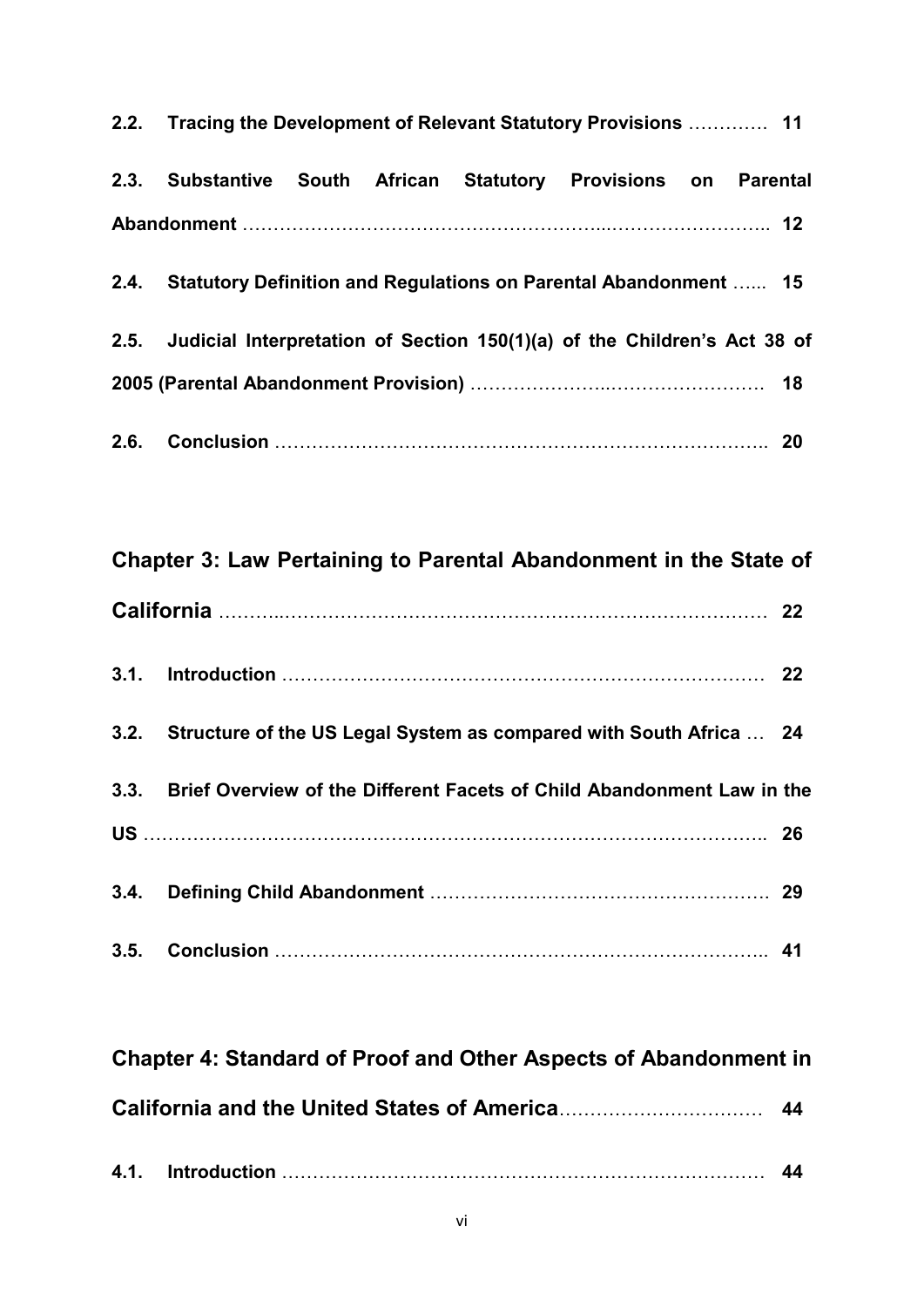| 4.2. Termination of Parental Rights and the Standard of Proof  44 |  |
|-------------------------------------------------------------------|--|
|                                                                   |  |
|                                                                   |  |
|                                                                   |  |
|                                                                   |  |

| 5.1. Main Findings from the Comparative Analysis | 63 |
|--------------------------------------------------|----|
|                                                  | 74 |

|--|--|--|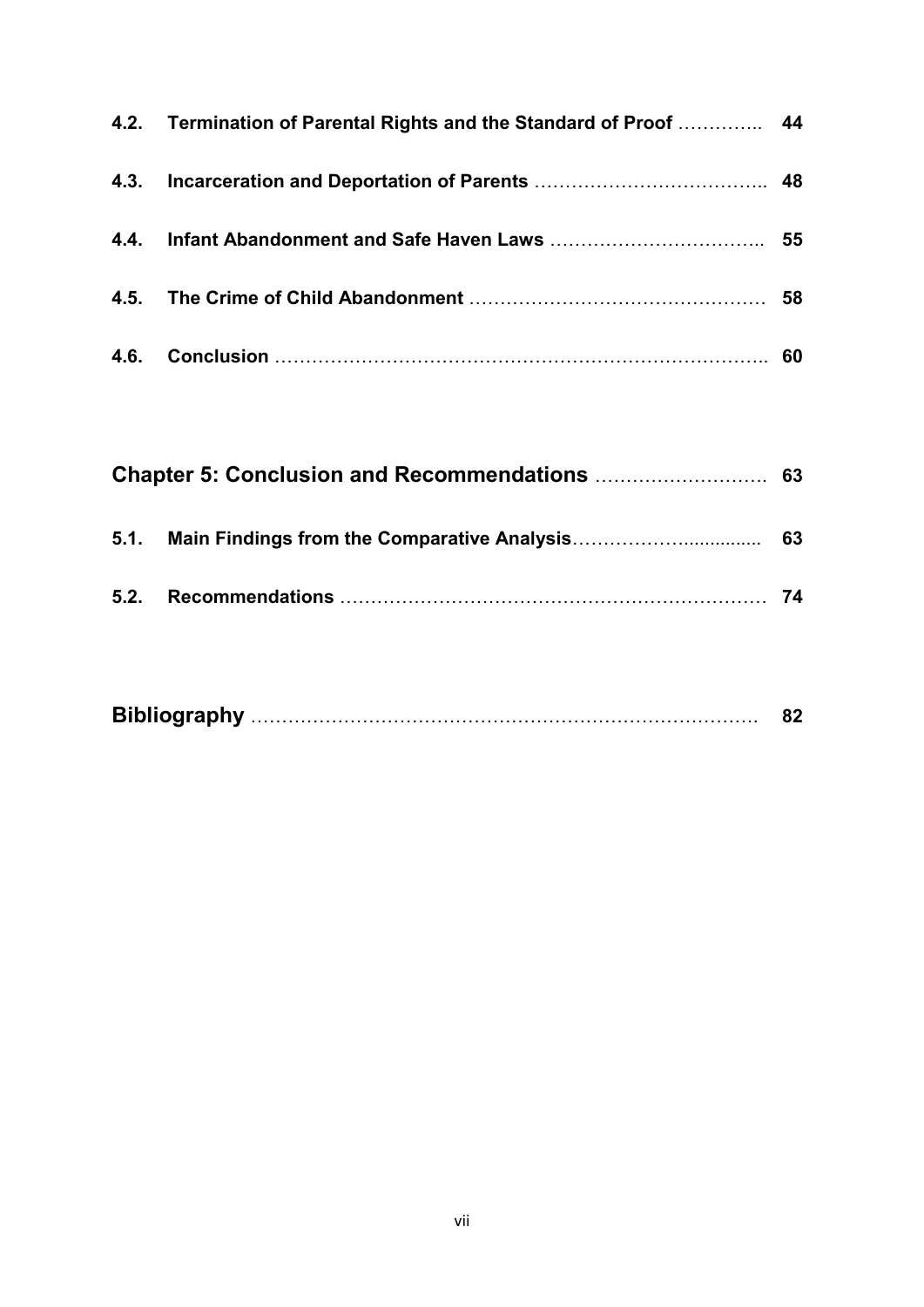#### **ABSTRACT**

This dissertation evaluates some selected legal provisions (local, international and foreign) relevant to the social ill of parental abandonment of children. Parental abandonment tends to have serious consequences and is classifiable as a severe form of child neglect and abuse, whereby parents withhold proper care and protection from their child/ren. International law is committed to preserving the parent-child relationship. On a national level, these international law provisions have been given effect to by the South African Constitution. The South African provisions on parental abandonment are contained in relevant parts of the Children's Act 38 of 2005. In particular, section 150(1)(a) accompanied by section 1 of the Children's Act expressly addresses parental abandonment of children. In this dissertation these provisions are evaluated and shown to be inadequate.

As a means of providing a comparative analysis and for purposes of recommending reforms of the South African law applicable to parental abandonment of children, this dissertation explores and discusses Californian statutory law, judicial decisions and the writings of authoritative commentators. Reference is also made to the laws of some of the other states of the US. Each of the 50 states that make up the US has enacted laws applicable to abandonment. It is shown that US law covering challenges raised by parental abandonment is far more comprehensive than South African law.

In the final part of the dissertation, proposals are made for improvements to the South African law covering parental abandonment. These proposals are offered in the form of additional wording which could be added to the Children's Act. Explanations and commentary is included with the recommended additional wording.

viii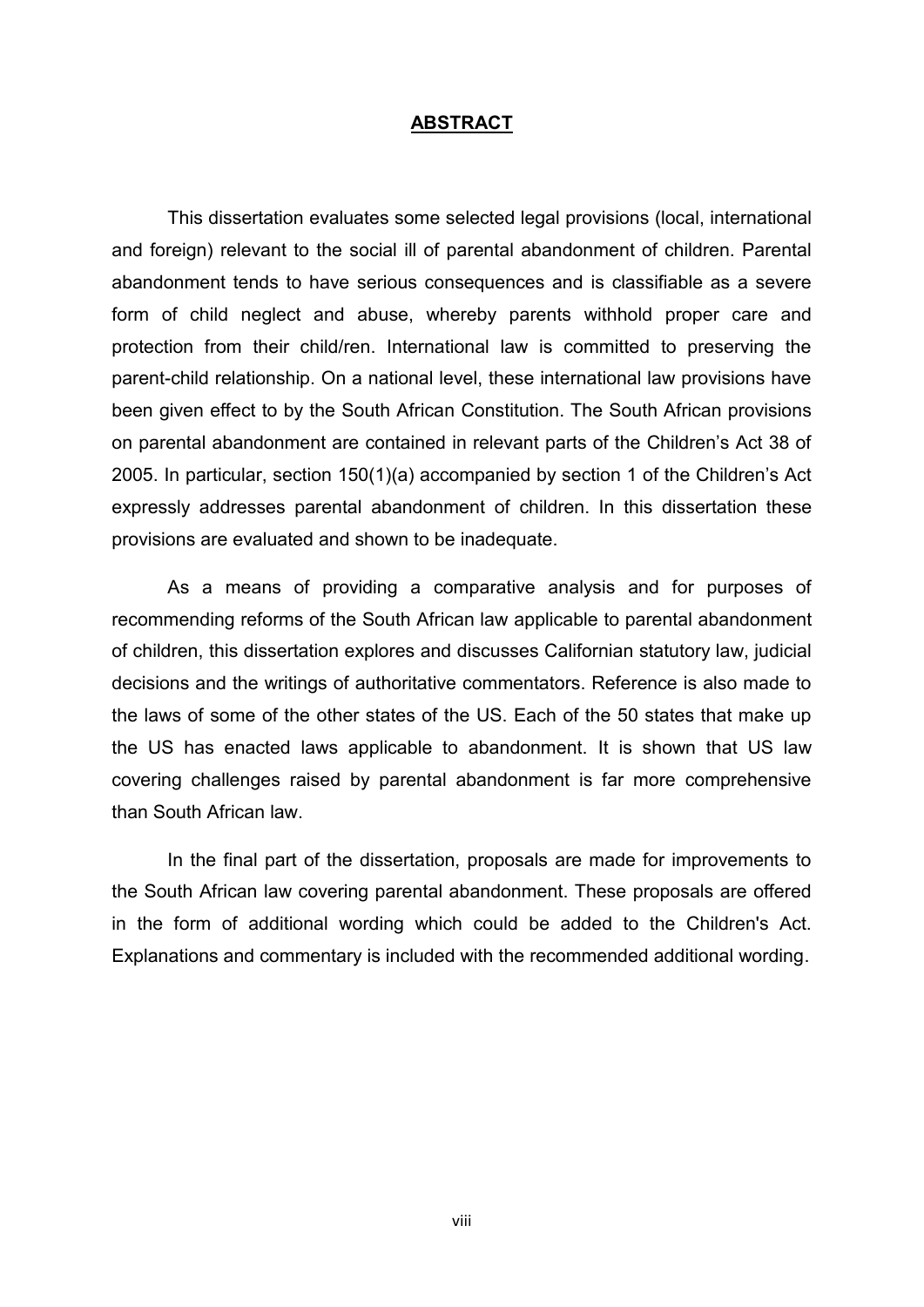## **LIST OF ABBREVIATIONS AND ACRONYMS**

**ACRWC:** African Charter on the Rights and Welfare of the Child, 1990.

**Anon:** Anonymous.

**ASFA:** Adoption and Safe Families Act, 1997.

**Constitution:** Constitution, Act 108 of 1996.

**Children's Act:** Children's Act 38 of 2005.

**CRC:** Convention on the Rights of the Child, 1989.

**NM Case:** *NM v Presiding Officer of Children's Court, Krugersdorp* 2013 (4) SA 379

**SS Case:** *SS v Presiding Officer, Children's Court, Krugersdorp* 2012 (6) SA 45

**United Nations Guidelines on Alternative Care:** United Nations Guidelines for the Alternative Care of Children, 15 June 2009.

**United States / USA / US:** United States of America.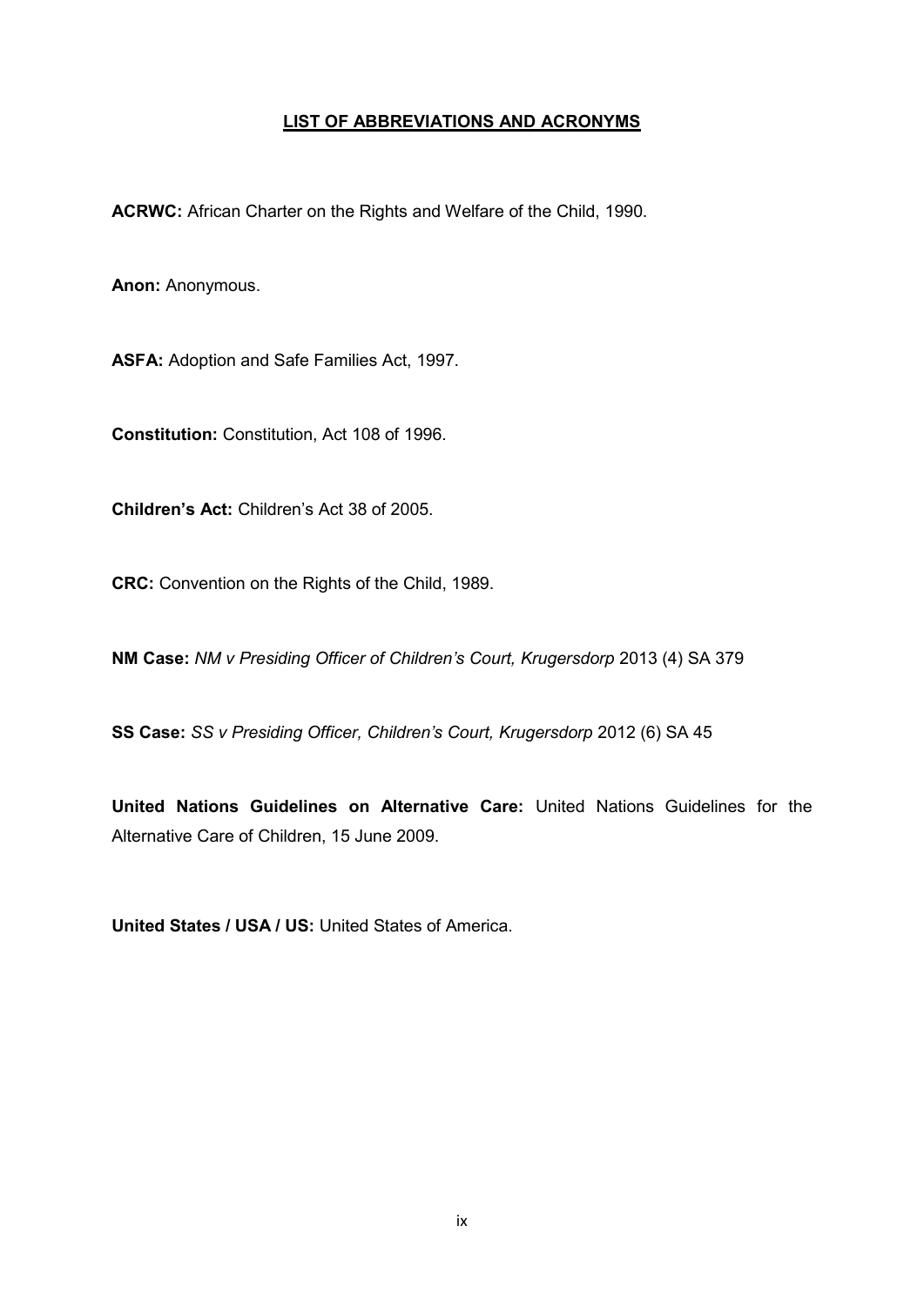#### **CHAPTER 1: INTRODUCTION**

#### **1.1. Introduction**

**.** 

South African child law has, in the recent past, undergone profound transformation. This is largely due to the constitutionalisation of children"s rights, ${}^1$  the ratification of international child instruments<sup>2</sup> and the promulgation of a comprehensive body of rules in the form of national legislation.<sup>3</sup>Although the Judiciary has, through various judgments, given meaning and content to the  $\text{const}$ itutional rights of children, $\textsuperscript{4}$  many important aspects still require clarification. This dissertation aims primarily to explore the issue of parental abandonment of children and the legal framework currently applicable to address this issue.

<sup>&</sup>lt;sup>1</sup> Section 28 of the Constitution, Act 108 of 1996 (hereinafter referred to as the "Constitution"), commonly referred to as the "children"s rights clause", enshrines numerous justiciable rights specifically for children. Professor KM Norrie describes the South African interim and final Constitution as one of the world"s great declarations of the rights of mankind (K M Norrie "The Children"s Act in Scotland, England and Australia: Lessons for South Africa in Rhetoric and Reality" (119) *SALJ* (2002) 623 at 623).

<sup>&</sup>lt;sup>2</sup> South Africa ratified the United Nations Convention on the Rights of the Child, 1989 (CRC) on 16<sup>th</sup> June 1995, and the African Charter on the Rights and Welfare of the Child, 1990 (ACRWC) on  $7<sup>th</sup>$  January 2000. The ratification of an international instrument by a state is not an inconsequential act. As, in *Government of the Republic of South Africa and Others v Grootboom and Others* 2001(1) SA 46 (CC) at para 75, it was indicated that South Africa"s ratification of the CRC resulted in the imposition of obligations upon the state to ensure the proper protection of children.

 $^3$  Relevant legislation includes the Children"s Act 38 of 2005 (hereafter "Children"s Act"), the Child Justice Act 75 of 2008, and the Criminal Law (Sexual Offences and Related Matters) Amendment Act 32 of 2007 and Regulations thereto.

<sup>4</sup> For example, the Constitutional Court, in *Government of the Republic of South Africa and Others v Grootboom and Others* 2001(1) SA 46 (CC) at para 77, interpreted the provisions of section 28(1) of the Final Constitution to mean that "the obligation to provide shelter in ss 1(c) is imposed primarily on the parents or family and only alternatively on the State". For more cases see A Skelton "Constitutional Protection of Children"s Rights" in T Boezaart, ed., *Child Law in South Africa* (Claremont: Juta, 2009) 265 at 275 – 289.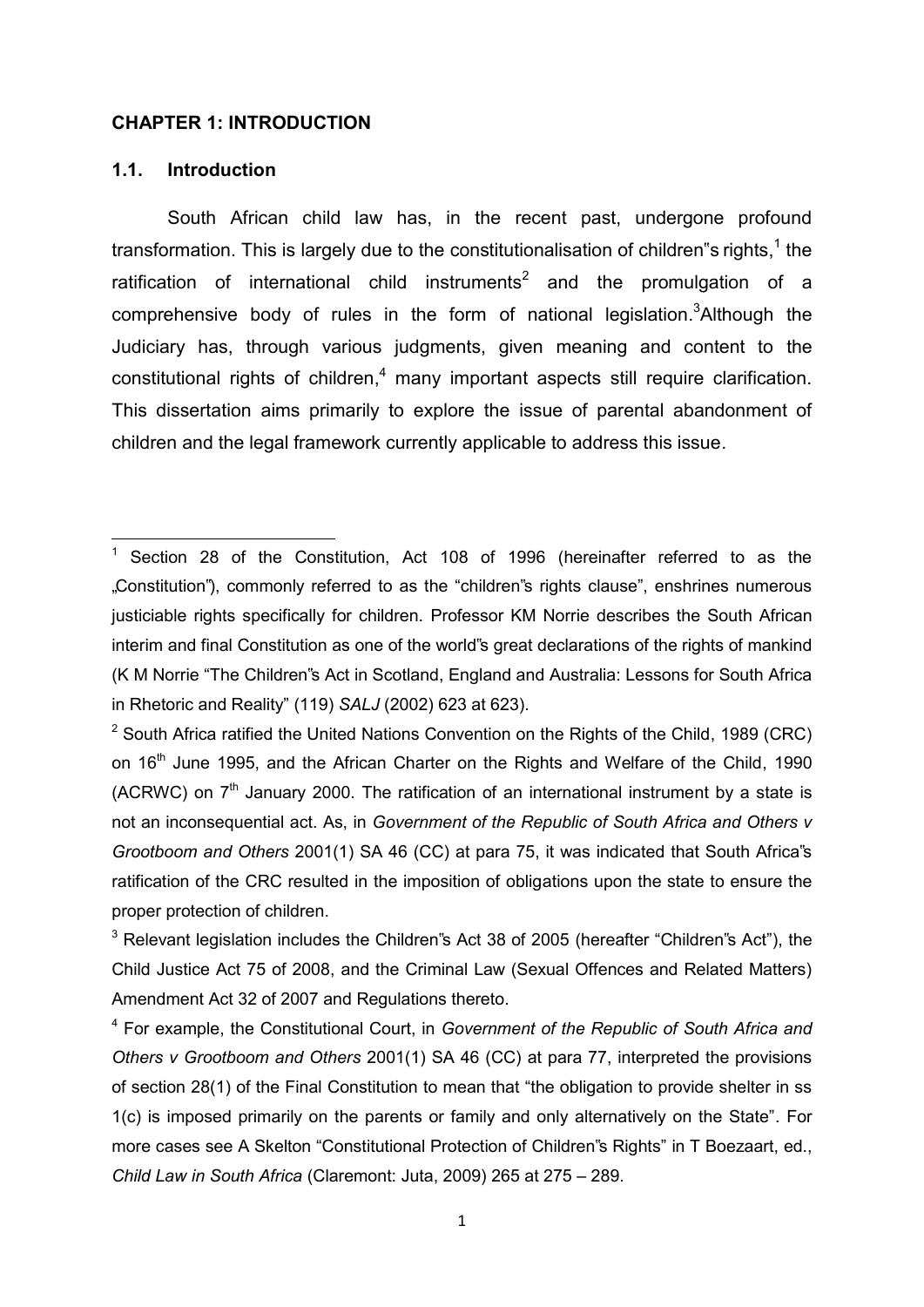Parental abandonment (also referred to as "child abandonment") is a severe form of child neglect and abuse, occurring in circumstances where parents withhold care from their children, which in many cases results in children being left alone to struggle for their own survival.<sup>5</sup> Parental abandonment is of a universal nature and occurs globally.<sup>6</sup> Within South Africa, an alarmingly high number of children are abandoned.<sup>7</sup> Unemployment, poverty, unwanted pregnancies, HIV/Aids and ignorance of the remedial mechanisms available to assist parents are considered to be some of the factors that, to varying degrees, contribute to its occurrence.<sup>8</sup> Labour migration, in which adults live away from home for prolonged periods of time to earn an income, is another contributory factor. $9$ 

 $7$  For instance, the National Council for Child and Family Welfare is reported to have indicated that approximately 10 025 children in South Africa are abandoned monthly (See C Lewis "Child abandonment cases on rise" (2004) *Sowetan* 23 July 2004, page 6). A more recent report indicates that in the provincial area of the Eastern Cape 10 236 children have been found to be neglected, abandoned, abused or orphaned (See K Ndabeni "Dumping of kids hits all-time high at Eastern Cape"s homes from hell" (2009) *The Herald* 7 December 2009, page 1). Further, another news report indicates that hundreds of babies are dumped every month in the Johannesburg area (See Anon "We need to change" (2012) *The Star* 3 May 2012, page 12).

\_\_\_\_\_\_\_\_\_\_\_\_\_\_\_\_\_\_\_\_\_\_\_\_\_\_\_\_\_\_<br><sup>5</sup> K Gledenhuys "Child abuse prevention: Abandoned babies and children" (2012) *Servamus* 1 September 2012, page 30.

 $6$  K Whetten et al "More Than the Loss of a Parent: Potentially Traumatic Events Among Orphaned and Abandoned Children" (24) 2 *Journal of Traumatic Stress* (2011) 174 at 174; H A Megahead "Family Foster Care for Abandoned Children in Egypt" (35) 2 *Journal of Sociology & Social Welfare* (2008) 29 at 31; K O"Donovan ""Real" Mothers for Abandoned Children" (36) 2 *Law & Society Review* (2002) 347 at 348; L Sherr *et al* "Abandoned Babies in the UK – A Review Utilizing Media Reports" (35) 3 *Child: Care, Health and Development* (2009) 419 at 420.

 $8$  K Geldenhuys (2012) op cit note 5. See also C Lewis (2004) op cit note 7. There are also reports that parents abandon their child once they receive their child"s child support grant from the state (See G Wilson "Social workers, cops foresee rise in child abandonment" (2008) *The Herald* 11 December 2008, page 7).

<sup>9</sup> L Richter & R Morrell *BABA: Men and Fatherhood in South Africa* (Cape Town: HSRC Press, 2006) 27.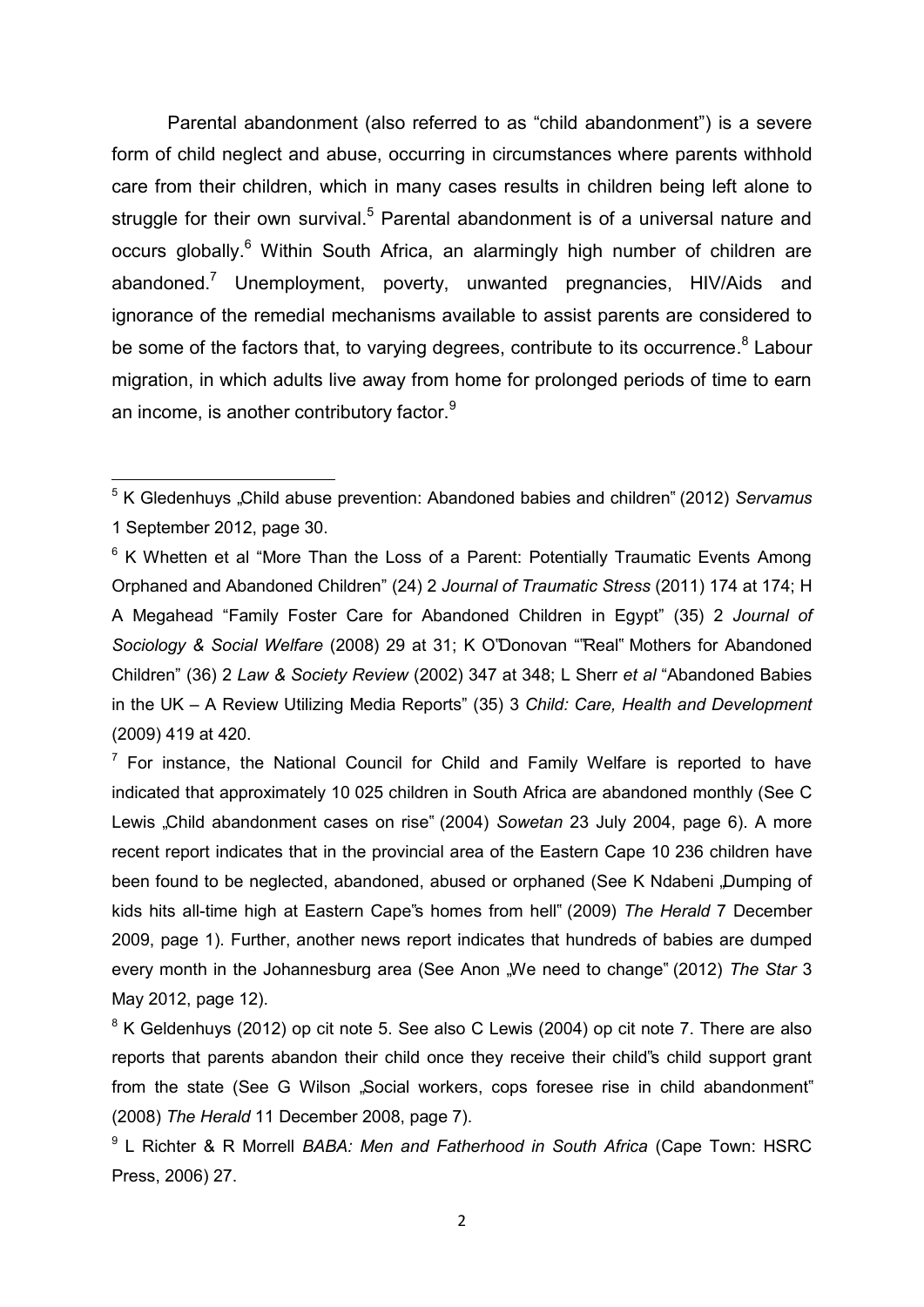The law, however, has not remained silent. Children"s rights activists and lawmakers have jointly taken steps in addressing the issue. On an international level, there are a number of provisions in the United Nations Convention on the Rights of the Child, 1989 (CRC) and the African Charter on the Rights and Welfare of the Child, 1990 (ACRWC) which provide children with the right and entitlement to parental care.<sup>10</sup> The need for children to receive their upbringing and development within the family unit is favoured and given particular importance.<sup>11</sup> Furthermore, the United Nations Guidelines for the Alternative Care Of Children<sup>12</sup> emphatically states that the family must be the natural environment to provide for the growth, well-being and protection of children.<sup>13</sup> The Guidelines are aimed at enhancing the implementation of the provisions of the CRC and other international instruments relevant to the protection and well-being of children deprived of parental care or at risk of being so. $^{14}$ 

Within South Africa, national law has been promulgated to give effect to the abovementioned provisions. Section 28(1)(b) of the Constitution gives every child the right to family or parental care. Where such care is not forthcoming, section 28(1)(b) provides children with the right to appropriate alternative care.<sup>15</sup> As is common in

<sup>11</sup> Article 18(1) of the ACRWC states that "the family shall be the natural unit and basis of society". The preamble to the CRC indicates that for a full and harmonious development of a child"s personality, he or she "should grow up in a family environment, in an atmosphere of happiness, love and understanding".

<sup>13</sup> Ibid at article 3.

**.** 

<sup>14</sup> Ibid at article 1.

 $10$  In respect of the ACRWC, article 19(1) provides that "Every child shall be entitled to the enjoyment of parental care and protection and shall, whenever possible, have the right to reside with his or her parents". Furthermore, article 20(1) indicates that it is parents who have the primary responsibility for the upbringing and development of the child. In respect of the CRC, article 7(1) indicates that a child shall have the right to know and be cared for by his or her parents. In addition, article 18(1) indicates that parents have the primary responsibility for the upbringing and development of the child.

 $12$  United Nations Guidelines for the Alternative Care of Children, 15 June 2009 (referred to in this chapter as the "United Nations Guidelines on Alternative Care").

 $15$  The state then bears the responsibility to provide alternative care for the child (see M Bekink ""Child Divorce": A Break From Parental Responsibilities And Rights Due To The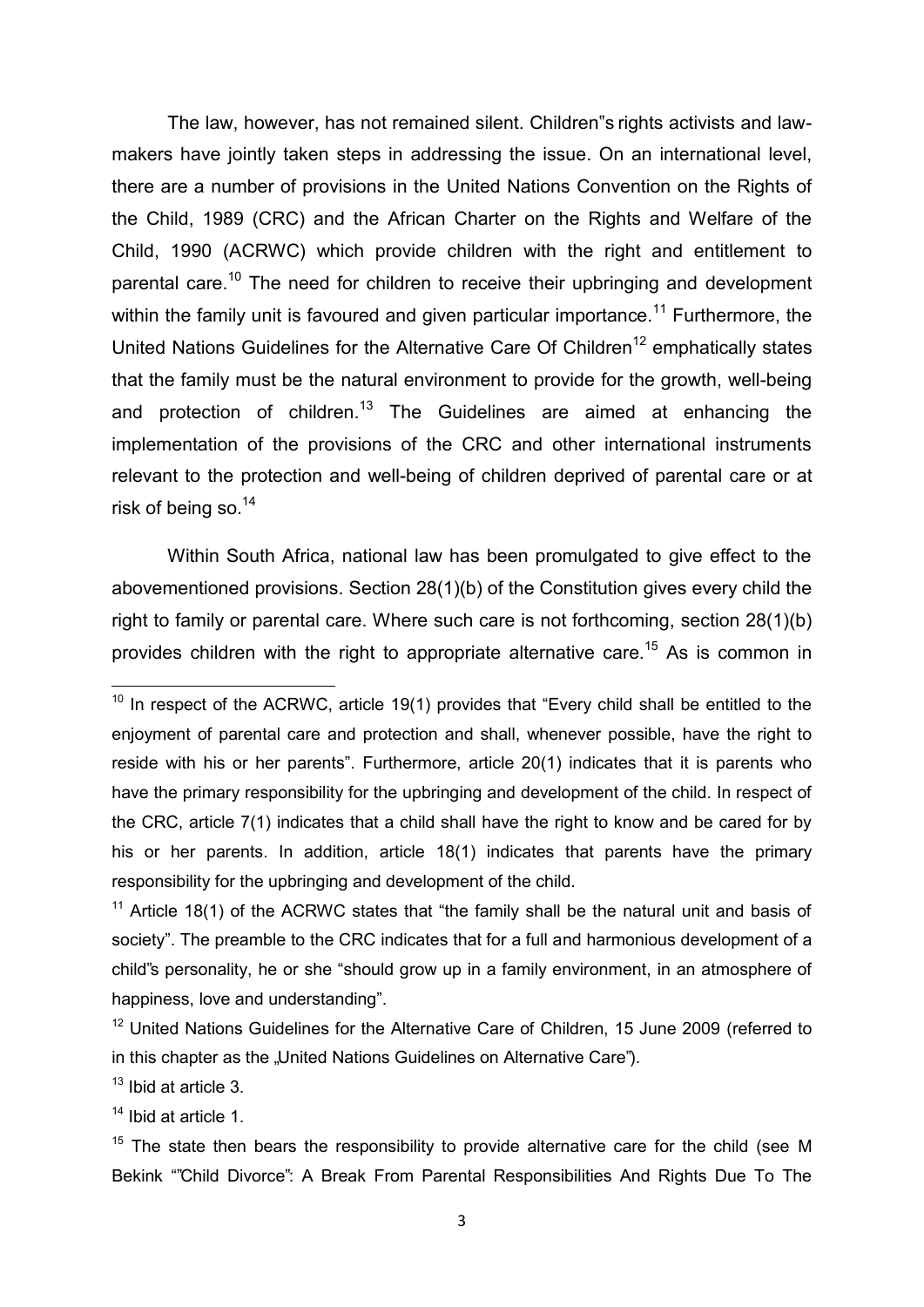many jurisdictions, the South African Constitution makes general provision for various human rights, each of which is then expounded upon and contained in comprehensive pieces of national legislation. The issue of parental abandonment of children is dealt with in Chapter 9 of the Children"s Act.<sup>16</sup> Section 150(1)(a) of the Children"s Act indicates that a child is in need of care and protection where the child "has been abandoned or orphaned and is without any visible means of support". Section 1 does provide a definition, albeit deficient in certain respects, for the word "abandoned", and the Regulations to the  $Act^{17}$  seek to provide some further guidance to role-players tasked with implementing the Children"s Act and addressing parental abandonment.

As will be shown in this dissertation, the Children"s Act, in its current form, lacks sufficient detail and clarity.<sup>18</sup> In abandonment cases, the law is required to adequately provide for a child"s right to parental care, on the one hand, and to alternative care, on the other, when the former is not forthcoming. It must, in addition, protect and respect the rights of parents as primary caregivers of their children. To achieve an ideal balance of the rights of parents to care, protect and raise their children, against the rights of children to adequate parental care and protection, detailed and clear legislation is a fundamental necessity. Clarity of legislation receives even greater importance when the law takes a multi-disciplinary approach, as is the position in abandonment cases, which involve professionals from both legal and non-legal disciplines.<sup>19</sup>

## **1.2. Key Questions**

1

This dissertation seeks to answer the following key questions:

Traditional Socio-Cultural Practices And Beliefs Of The Parents" (15) 1 *PER / PELJ* (2012) 178 at 188); Also article 5 of the United Nations Guidelines on Alternative Care.

 $16$  Chapter 9 deals with children who are "in need of care and protection".

<sup>17</sup> Regulation 56 of General Regulations Regarding Children (Department of Social Development) 2010.

 $18$  This will be elaborated upon in Chapter 2.

 $19$  For instance, in parental abandonment cases social workers and Child Welfare Agencies have a crucial role to play in protecting children.

4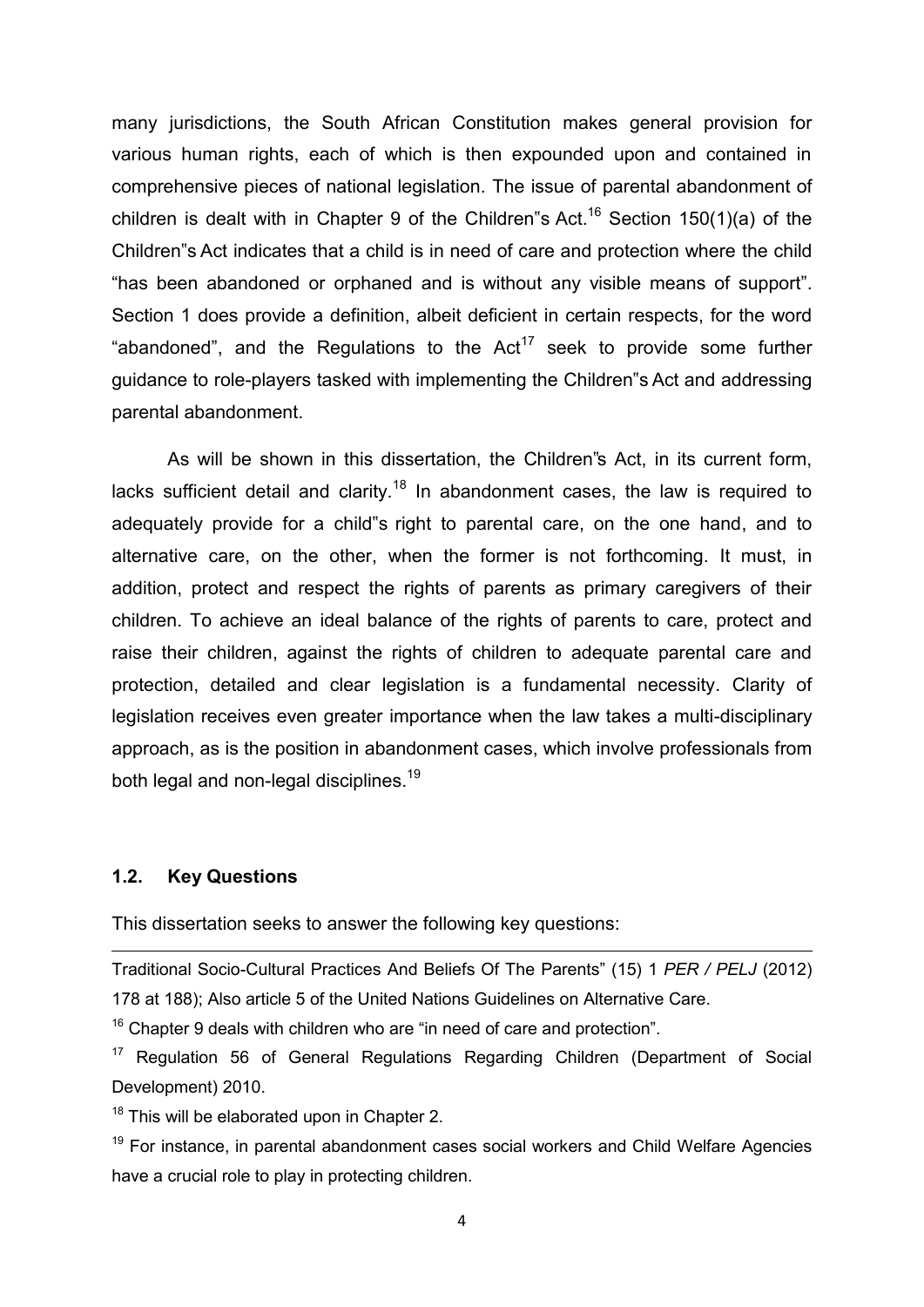- What is the South African legal framework that addresses parental abandonment of children?
- From a legal perspective, how has the state of California (USA) addressed the issue of parental abandonment of children?
- How does South Africa"s approach compare with the approaches taken in the California?
- Can South Africa"s approach be improved and, if so, how?

# **1.3. Motivation for the Study**

This study provides a critical analysis of relevant provisions of the Children"s Act 38 of 2005 applicable to the parental abandonment of children. There is a need to determine whether an appropriate balance is achieved by these legislative provisions in effectively ensuring, on the one hand, a child"s right to parental care $^{20}$ and, on the other hand, a child"s right to appropriate alternative care $^{21}$  when the former is not forthcoming. A literature review has revealed that very little research has been undertaken on the South African statutory provisions applicable to children abandoned by their parents. Furthermore, very little case law is available on the topic. Much of this scarcity can be attributed to the fact that the Children"s Act is still considered a relatively recent piece of national legislation.<sup>22</sup>

There is a need to improve the care and protection currently extended by the law to children abandoned by their parents. This is because parental abandonment has serious consequences for abandoned children. Such children are robbed of parental love, care, support and the familial environment required for their proper growth and development. Furthermore, if the legal threshold to prove that a child has been abandoned by his/her parents is too low then there arises the danger of a child being too easily removed from his/her parents, who are primarily tasked to care for the child. With too low a threshold parents are at risk of losing their children, even in

 $20$  Section 28(1)(b) of the Constitution.

 $21$  Ibid.

 $22$  It was only in 2010 that all provisions of the Children's Act became fully operational.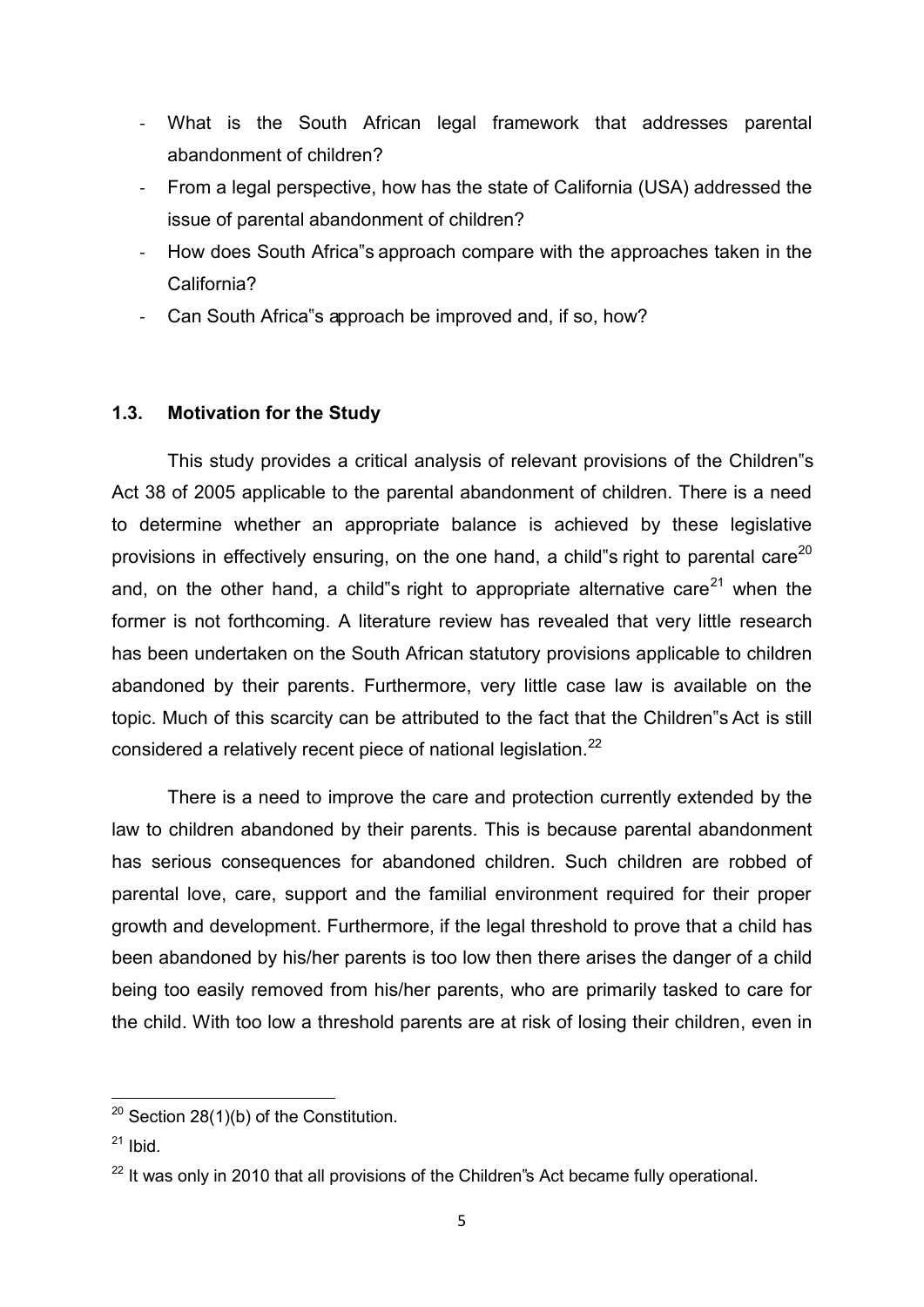circumstances where the reasons for the inadequate care are beyond their control.<sup>23</sup> Alternatively, should the requirements to prove parental abandonment be too high, children will again become vulnerable as they may not be found to be abandoned in circumstances where they ought to. Consequently, such children may, for instance, not be placed in foster care nor may they receive a foster care grant. An analysis of the Children"s Act, therefore, is important in assessing its effectiveness in protecting children in parental abandonment cases.

Furthermore, aside from facilitating improved protection for children, the study seeks to add to the existing body of knowledge available on the topic of appropriate law governing parental abandonment.

# **1.4. Aims and Objectives**

Through an analysis of relevant South African legal provisions on parental abandonment of children, the study aims to determine whether these provisions adequately address this issue. Specifically, the study strives to determine whether or not the Children"s Act is suitably worded to provide sufficiently for the care and protection of parentally abandoned children.

The Objectives of the study are:

- To understand the legal approaches taken by South Africa and the state of California (USA) in addressing the issue of parental abandonment of children.
- To comparatively analyse the different approaches.
- To determine whether or not the South African approach can be improved.

# **1.5. Methodology**

This dissertation is a print based study, involving a description and an indepth analysis of both primary and secondary sources. International instruments and guidelines, national legislation, policy documents and court cases serve as primary sources. The writings of analytical commentators and newspaper articles are utilized

**<sup>.</sup>**  $23$  For instance, in cases of poverty.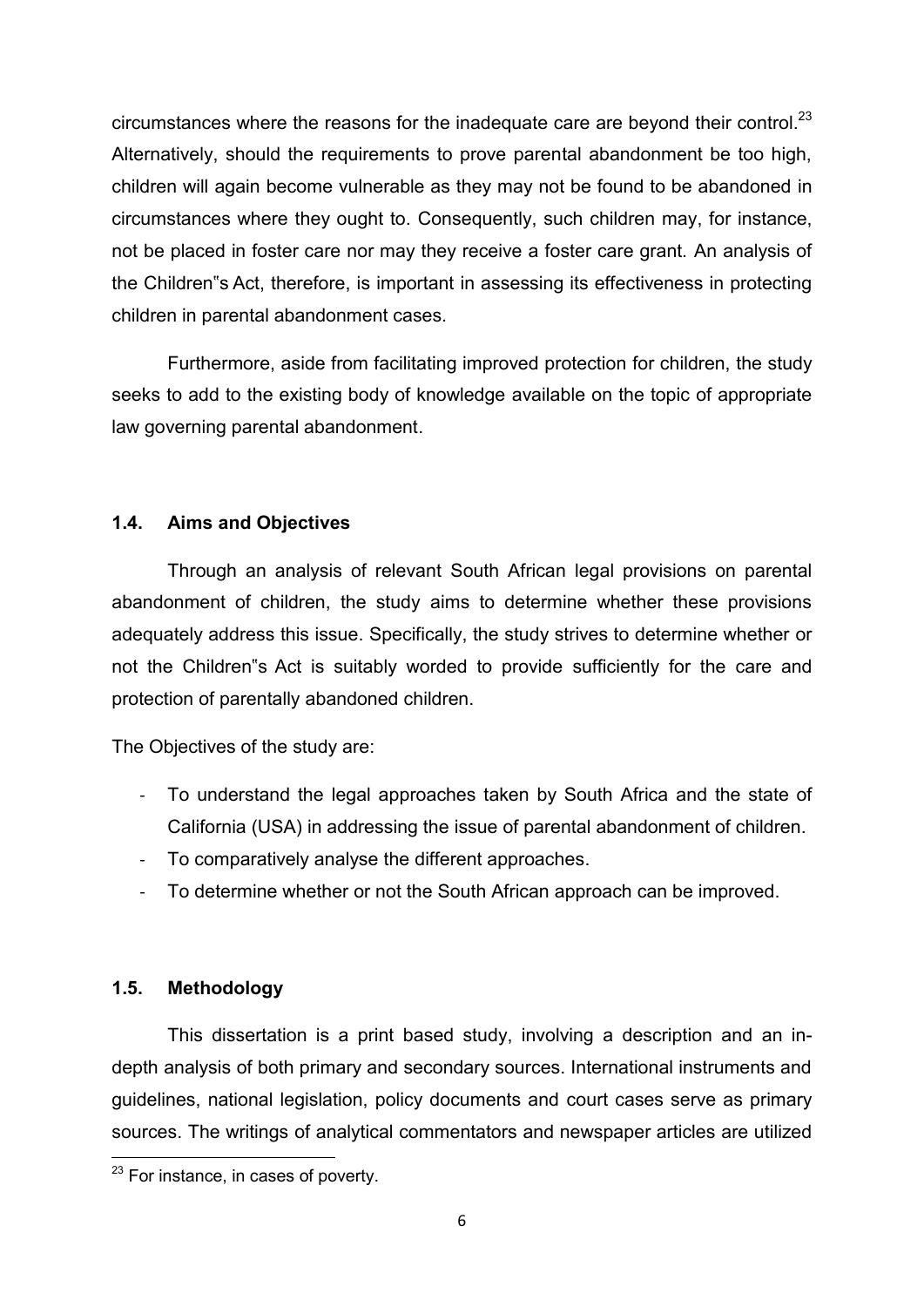as secondary sources of information. As this study explores in detail the approaches taken in California, the abovementioned primary and secondary sources were drawn from both South African and American law. All 50 states that make up the United States of America contain legal provisions for the termination of parental rights on the ground of parental abandonment of a child.<sup>24</sup> The law generated in the US on child abandonment is, therefore, vast. The US state of California has been selected for this study as it is particularly well-developed in legislation and case interpretations and enables the researcher to keep the scope of the dissertation manageable. There will, however, be some reference to other US states and to legislation applicable to all 50 states (that is, federal law).

The theoretical framework forming the context within which the study is conducted is, more correctly, a conceptual framework. Relevant provisions from the CRC, United Nations Guidelines on Alternative Care, ACRWC and the South African Constitution form this conceptual framework which is used to test the adequacy of current South African law. In respect of the CRC, article 7(1) states *inter alia* that a child shall have "the right to know and be cared for by his or her parents". In addition, article 18(1) indicates that parents have the primary responsibility for the upbringing and development of the child. In respect of the ACRWC, article 19(1) provides that "every child shall be entitled to the enjoyment of parental care and protection and shall, whenever possible, have the right to reside with his or her parents". Article 20(1) indicates that parents have the primary responsibility for the upbringing and development of the child. Furthermore, the United Nations Guidelines on Alternative Care, in article 3, indicates that the family is the natural environment which provides for the growth, well-being and protection of children. Where, for instance, the removal of a child from family care is contemplated due to parental abandonment, article 13 of the United Nations Guidelines on Alternative Care becomes essential to consider. Article 13 provides that the "removal of a child from the care of the family should be seen as a measure of last resort and should be, whenever possible, temporary and for the shortest possible duration". Finally, section 28(1)(b) of the Constitution gives every child the right "to family care or parental care, or to appropriate alternative care when removed from the family environment".

 $24$ <sup>24</sup> W Vesneski "State Law and the Termination of Parental Rights" (49) 2 *Family Court Review* (2011) 364 at 368).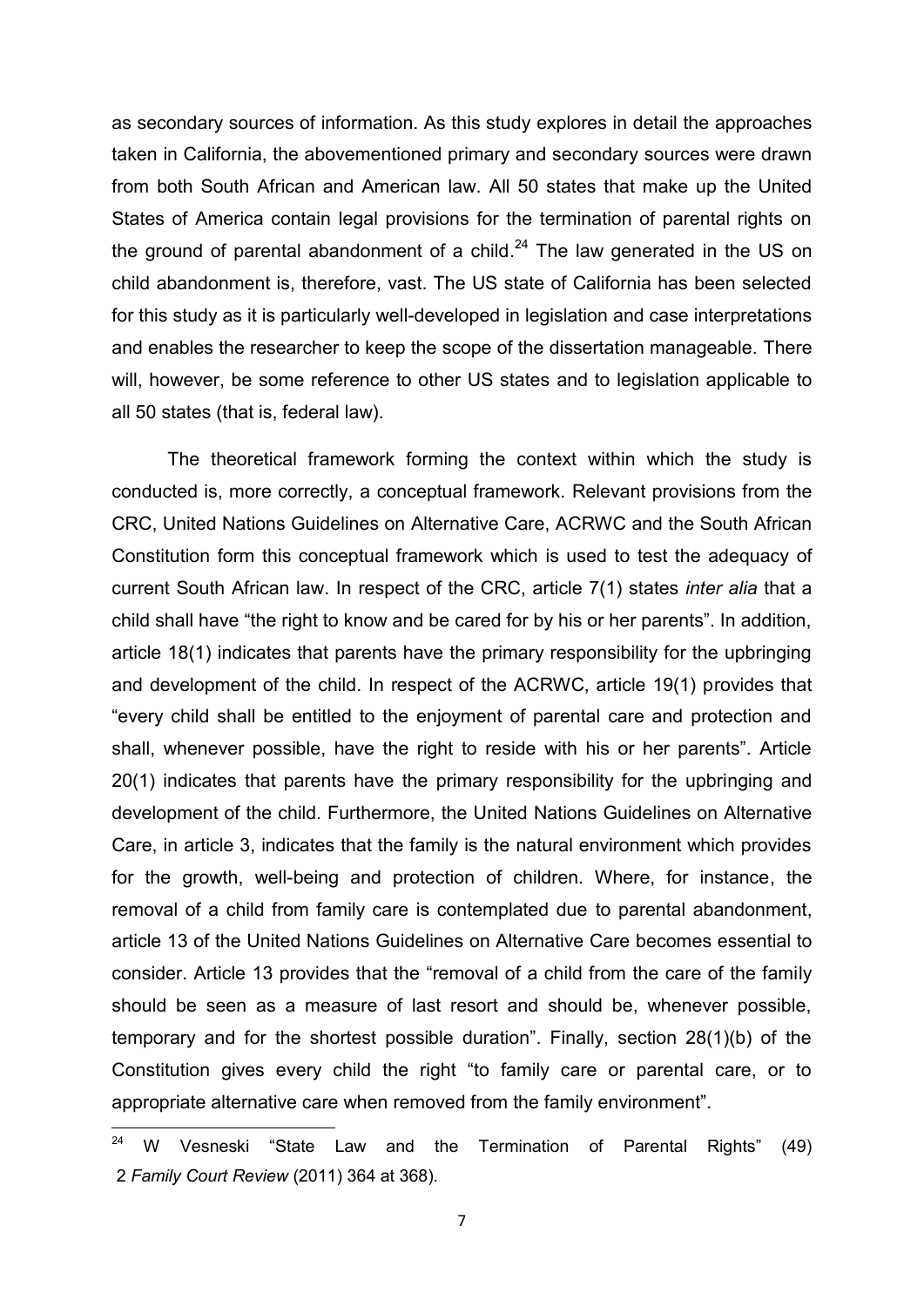In addition, the analysis of Californian law is intended to enable the researcher to critically compare the approaches taken by California and South Africa in the provision of care and protection to parentally abandoned children. Such comparison is intended to allow for the formulation of a set of recommendations to further improve the South African legal framework in respect of abandoned children. It is not the intention of the researcher to advocate for a harmonisation of the substantive laws of the USA, primarily California, and South Africa. Instead, the study provides a comparison which, according to Sutherland, is a "benign process" which entails looking at how a different legal system addresses a particular issue and thereafter considering whether the approaches taken could work better in one"s own jurisdiction.<sup>25</sup> It is conceded that moral, social, cultural, political and religious beliefs of societies vary according to each society"s history and development and, consequently, this might lead one to conclude that states cannot be compared meaningfully with one another. $^{26}$  However, Sutherland correctly points out that particularly problems relating to family life "arise out of the nature of human relationships, not out of nationality, domicile or place of residence".<sup>27</sup> Therefore, Californian law is considered with a view to add value to South Africa"s legal framework. By analysing the approaches taken in California the researcher intends to formulate a set of recommendations in the form of draft legislation aimed at improving the protection afforded by the Children"s Act to children abandoned by their parents in South Africa.

## **1.6. Overview of Subsequent Chapters**

This section provides readers with a brief overview of the content of subsequent chapters. It is intended to serve as an indication of the structure of the dissertation, thus, enabling readers to easily follow its progression.

 $25$  E E Sutherland "Imperatives and Challenges in Child and Family Law" in E E Sutherland, ed., *The Future of Child and Family Law: International Predictions* (2012) 1 at 2.  $26$  Ibid at 1.

 $27$  Ibid at 1-2.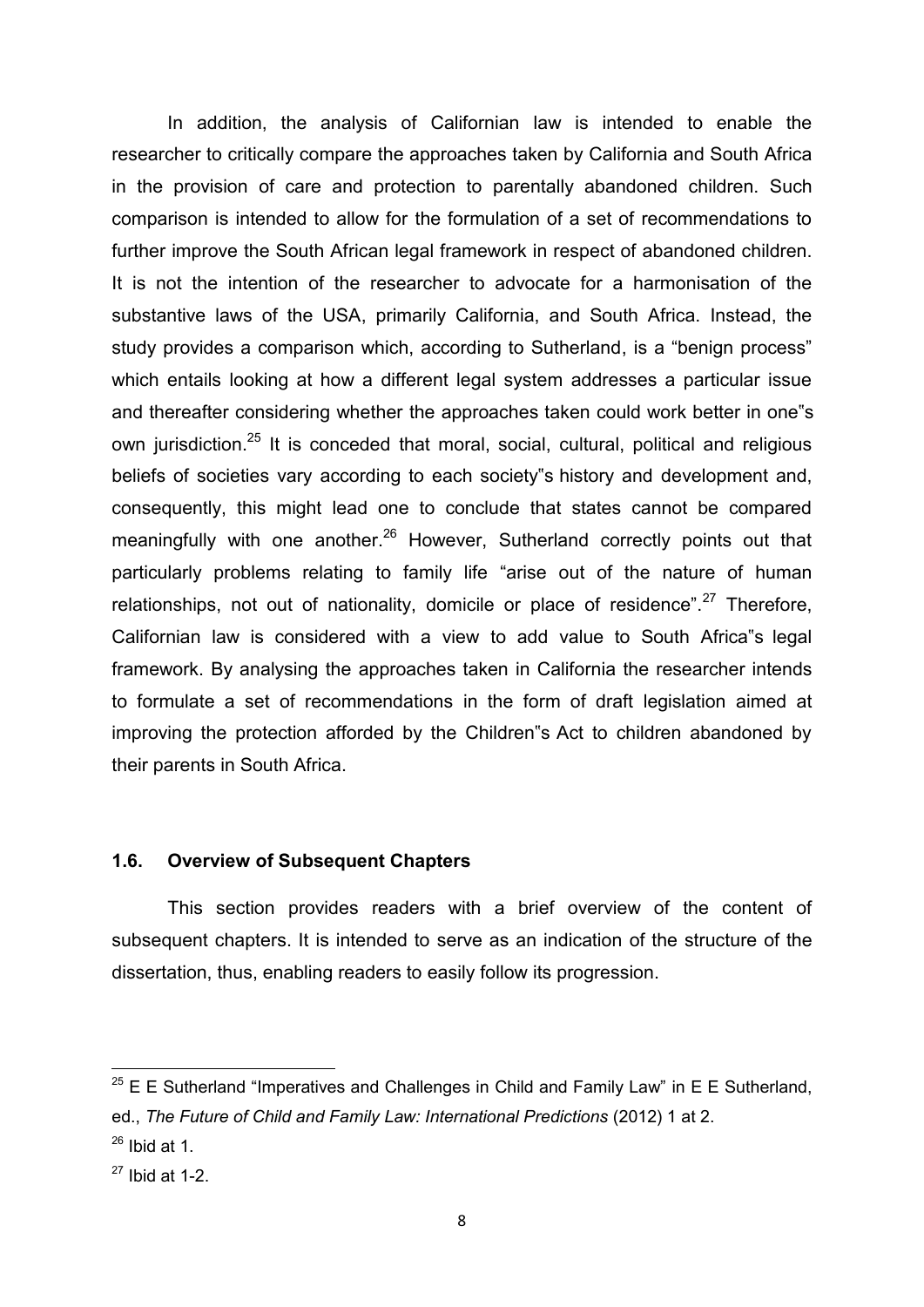Chapter Two explores, in greater detail, South Africa"s approach to the issue of parental abandonment of children. The relevant provisions of the Children"s Act 38 of 2005, accompanying regulations, and other relevant legal provisions will be analysed to determine how and whether the current legal framework adequately addresses this issue. Chapter Three presents an analysis of the legal approach to parental abandonment taken in the state of California in the United States of America, with specific focus on the definition of abandonment and the applicable elements. The focus of this chapter is mainly on the relevant provisions of the Californian Family Code which has proved to be a useful example of abandonment legislation. There is also an abundance of Californian case law on topic, as the courts have played a critical role in analysing and interpreting the relevant statutory provisions. Chapter Four considers the standard of proof in abandonment cases in the USA, with reference to California, especially in cases involving petitions for the termination of parental rights. As will be discussed, parental incarceration and deportation are factors which impact significantly on abandonment. In addition, Californian Safe Haven laws, which legalise infant abandonment in certain circumstances, will be discussed. Chapter Five is the concluding chapter which summarises the main findings of the study. It also provides a set of recommendations for improved legislation within South Africa. As part of the recommendations, a draft proposal of improved legislation is included.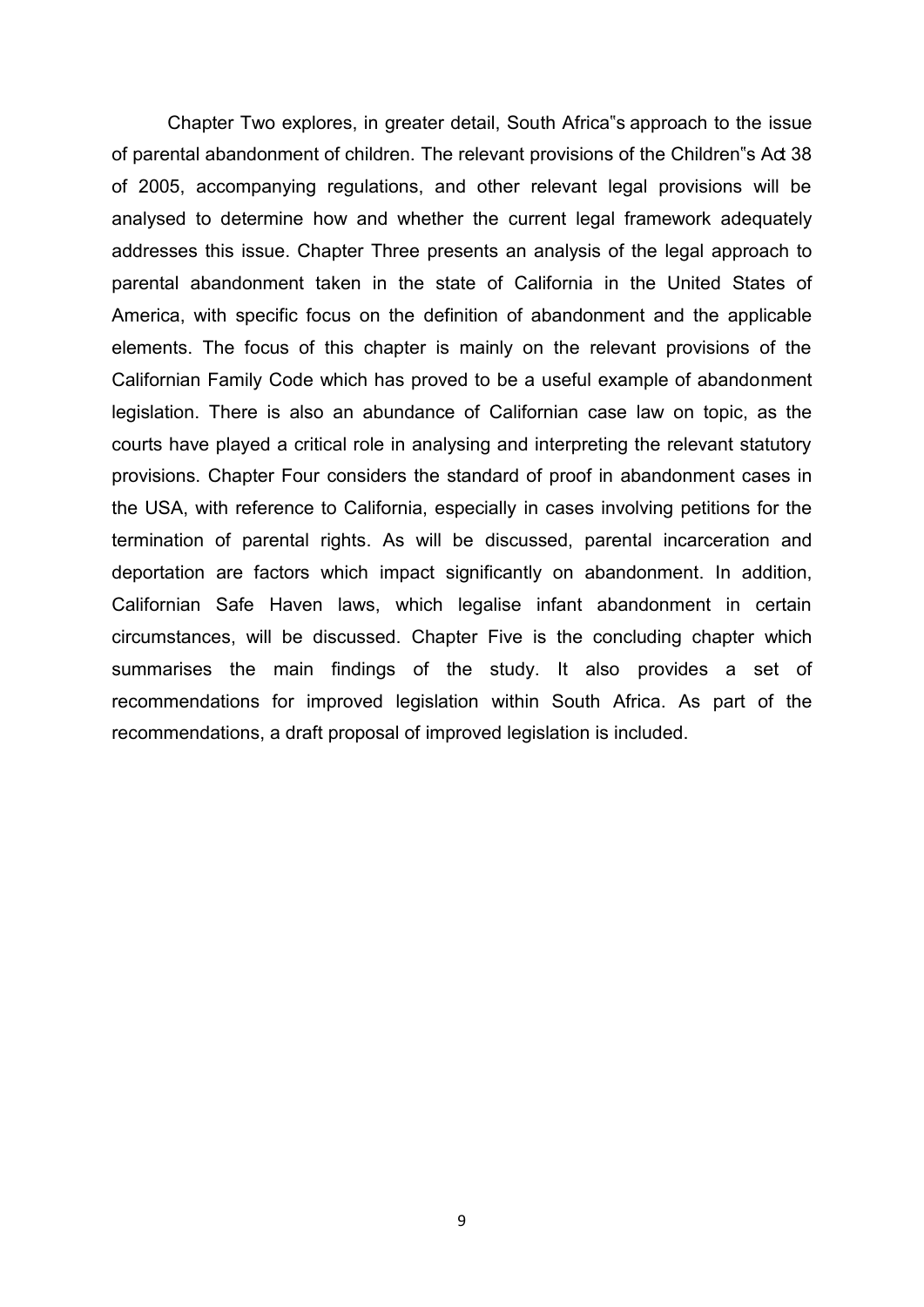# **CHAPTER 2: LAW PERTAINING TO PARENTAL ABANDONMENT IN SOUTH AFRICA**

## **2.1. Introduction**

This chapter explores, in greater detail, the South African statutory provisions applicable to children who have been abandoned by their parents. The aim is to trace the development of our law to its current position, and highlight both its strengths and weaknesses. The weaknesses reveal gaps in our law, which will be addressed by the analysis of Californian law in subsequent chapters. Furthermore, it will be seen in the discussion below that the abandonment provisions of the repealed Child Care Act<sup>1</sup> contained wording that differs from that of the current Children"s Act. $^2$  In addition to analysing the applicable statutory provisions, an analysis of relevant case law interpreting the statutory abandonment provisions is presented.

The conceptual framework introduced under the methodology sub-heading of chapter one will be used to test the adequacy of the relevant provisions of the Children"s Act and the approaches taken by the courts in interpreting these provisions. As indicated in chapter one, the approach generally favoured in international authorities is to afford to children the opportunity to be raised within the family environment whilst receiving familial and parental care. $^3$  The ideal that every child should be provided with the opportunity to grow and develop within his/her family is specifically expressed in the preambles to both the CRC<sup>4</sup> and ACRWC<sup>5</sup>. These provisions highlight the ideal situation within which a child may grow. It is clear that the provisions of the South African Children"s Act are aimed at achieving this ideal. However, an important fact to bear in mind is that ambiguous and deficient

 $1$  74 of 1983.

 $2^2$  38 of 2005.

 $^3$  See footnotes 10 - 13 of Chapter One. Also, section 28(1)(b) of the Final Constitution.

<sup>&</sup>lt;sup>4</sup> Which states that "... the child, for the full and harmonious development of his or her personality, should grow up in a family environment, in an atmosphere of happiness, love and understanding".

<sup>5</sup> Which states that "… for the full and harmonious development of his personality. *[sic]* the child should grow up in a family environment in an atmosphere of happiness, love and understanding".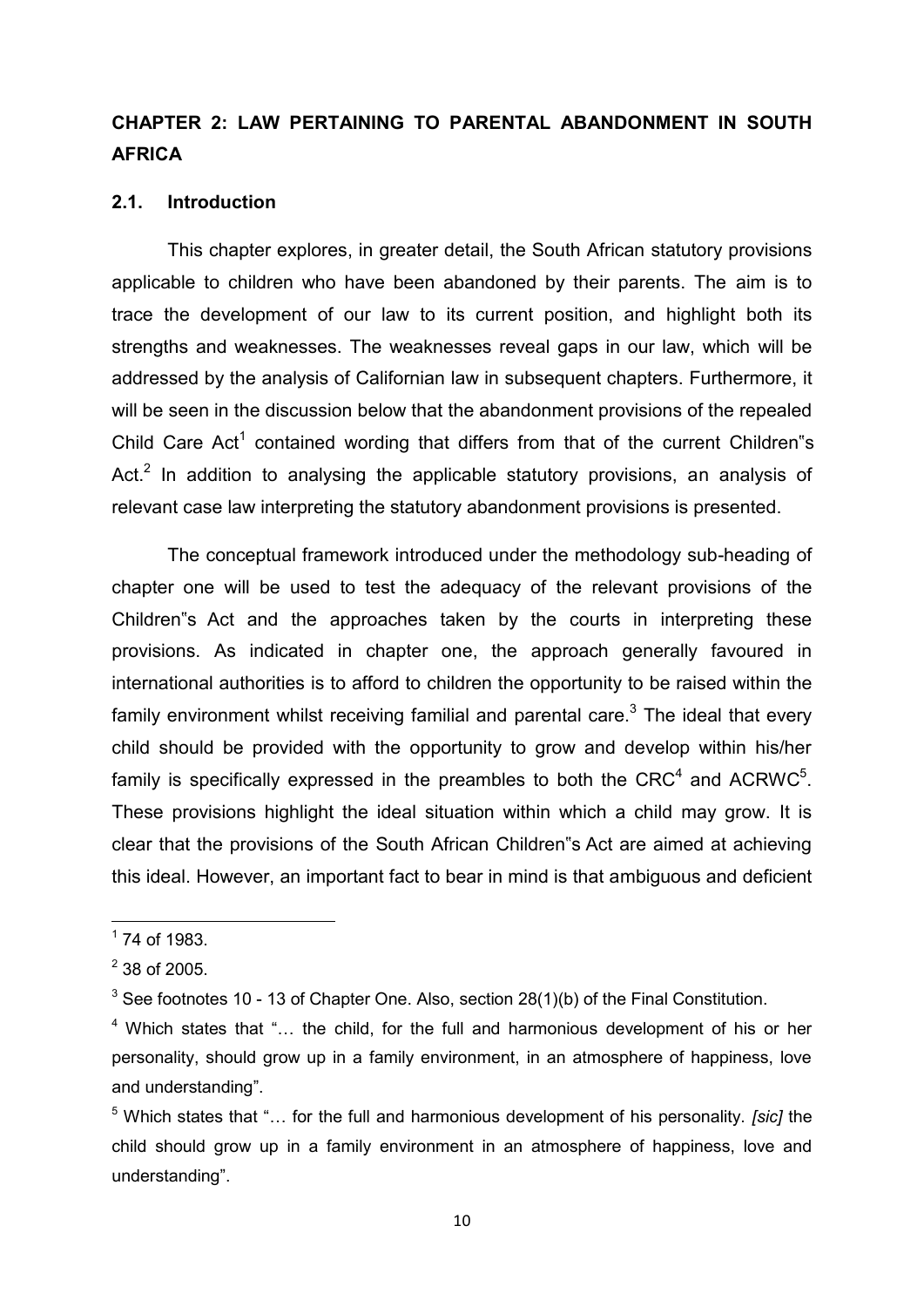legislation, notwithstanding its aim, poses the risk of undermining this ideal. It increases the likelihood of achieving a different option for abandoned children, that is alternative care, in circumstances where it ought not be the case. Detailed legislation, therefore, becomes vitally important. Whether the Children"s Act is sufficiently worded or not, will be discussed below.

#### **2.2. Tracing the Development of Relevant Statutory Provisions**

Prior to the promulgation of the Children"s Act, the issue of parental abandonment of children received attention to some extent from the relevant provisions of the Child Care Act.<sup>6</sup>

Described as an "apartheid era statute", $7$  the Child Care Act, which came into operation in 1987, was subsequently reviewed by a project committee established by the South African Law Commission.<sup>8</sup> The Commission began its review process in 1997 with the aim of developing recommendations for "new, appropriate and farreaching child legislation".<sup>9</sup> Reform was undertaken due to various shortfalls found in the old Child Care Act. One of the greatest shortfalls was that the Act had become outdated. For instance, the Child Care Act was drafted and promulgated at a time prior to the establishment of the Constitution and ratification of the CRC and ACRWC. The Child Care Act was, therefore, out of touch with a child"s constitutional right to parental care and alternative care as established in section 28(1)(b) of the Constitution, as well as similar provisions contained in international law. Another shortcoming was that the focus of the Child Care Act was on the unfitness of parents.<sup>10</sup> The Children"s Act, however, which subsequently replaced the Child Care

1

 $6$  Section 14(4) of the Child Care Act.

 $7 \text{ C R }$  Matthias & F N Zaal "Supporting Familial and Community Care for Children: Legislative Reform and Implementation Challenges in South Africa" (18) 3 *International Journal of Social Welfare* (2008) 291 at 292.

<sup>8</sup> South African Law Commission *The Review of the Child Care Act* (Issue Paper 13: 1998) 26.

 $<sup>9</sup>$  Ibid at 27.</sup>

<sup>&</sup>lt;sup>10</sup> H Bosman-Sadie & L Corrie *A Practical Approach to the Children's Act* (2010) 166.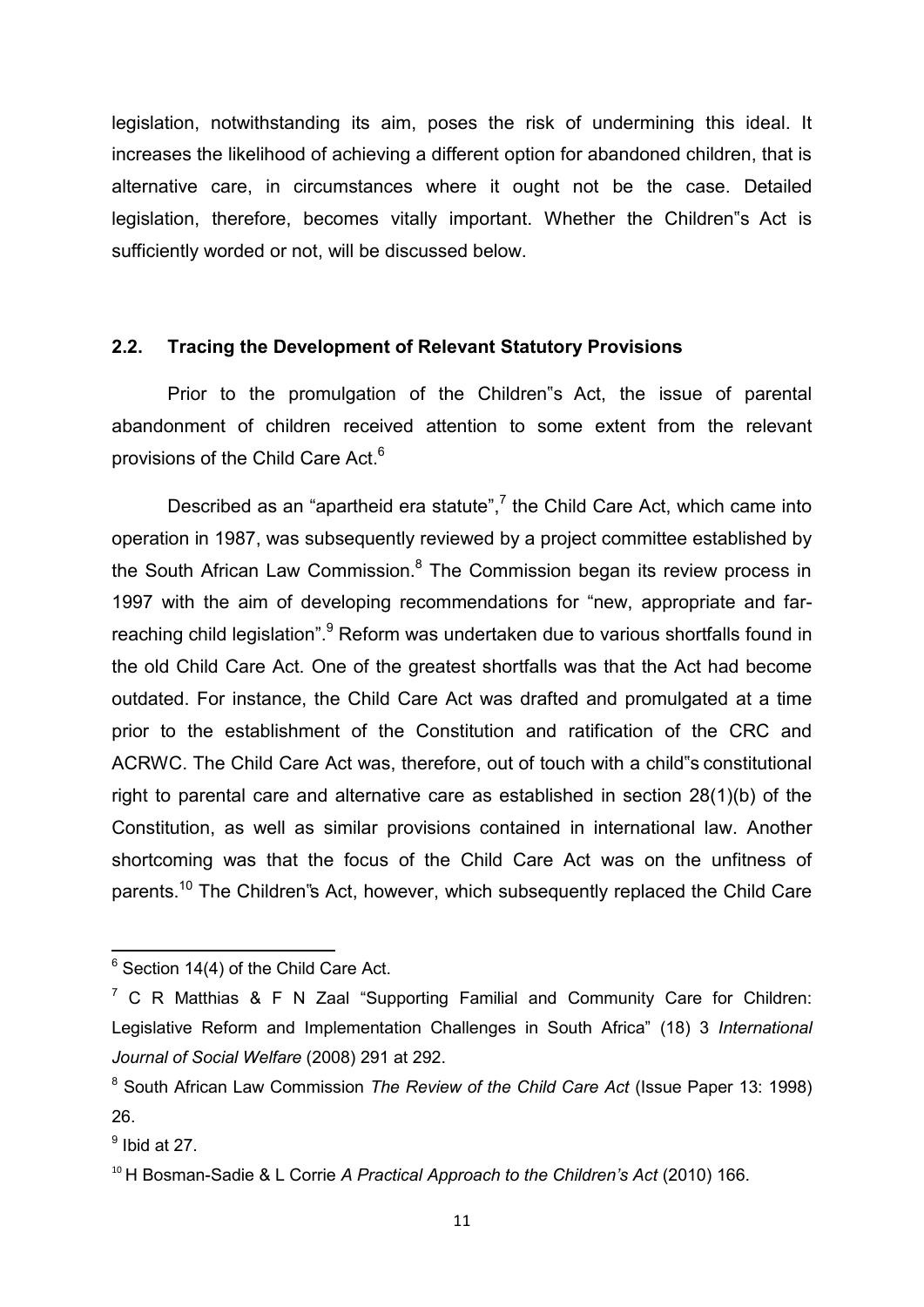Act, has its focus on protecting the child.<sup>11</sup> As a result, when one compares the abandonment provisions of the Child Care Act with those of the Children"s Act, one would expect the latter to have improved the position for vulnerable children and, in so doing, be more in keeping with relevant constitutional and international law provisions. The abandonment provisions of the two statutes will be compared in the next subheading below.

# **2.3. Substantive South African Statutory Provisions on Parental Abandonment**

The Children"s Act contains the current applicable law expressly covering parental abandonment of children.<sup>12</sup> It is important to note, however, that the Children"s Act does not contain a provision specific to the issue of abandonment alone. Instead, abandonment is dealt with under the general heading of "children in need of care and protection".<sup>13</sup> This latter phrase is not a new phrase conjured up by the South African legislature. A portion of this phrase, that is, "care and protection," is used in Article 19 of the ACRWC. This Article provides, *inter alia,* for the child"s right to be cared for and protected by his/her parent. The phrase is also found in foreign legal systems. For instance, in India, the Juvenile Justice (Care and Protection of Children) Act, 2000, addresses, *inter alia,* the issue of child abandonment under the heading "children in need of care and protection".<sup>14</sup> Despite the rather broad approach taken by drafters of the Children"s Act, section 150(1)(a) of the Act does narrow the issue down to some extent.

 Section 150(1) sets out the grounds upon which a Children"s Court may make a finding on whether a child is in need of care and protection. The abandonment provision (section 150(1)(a)) provides as follows:

 $11$  Ibid.

<sup>&</sup>lt;sup>12</sup> This is contained in section 150(1)(a) read with section 1 of the Children's Act.

<sup>&</sup>lt;sup>13</sup> Chapter 9 of the Children"s Act.

<sup>&</sup>lt;sup>14</sup> Juvenile Justice (Care and Protection of Children) Act, 2000 at section 1.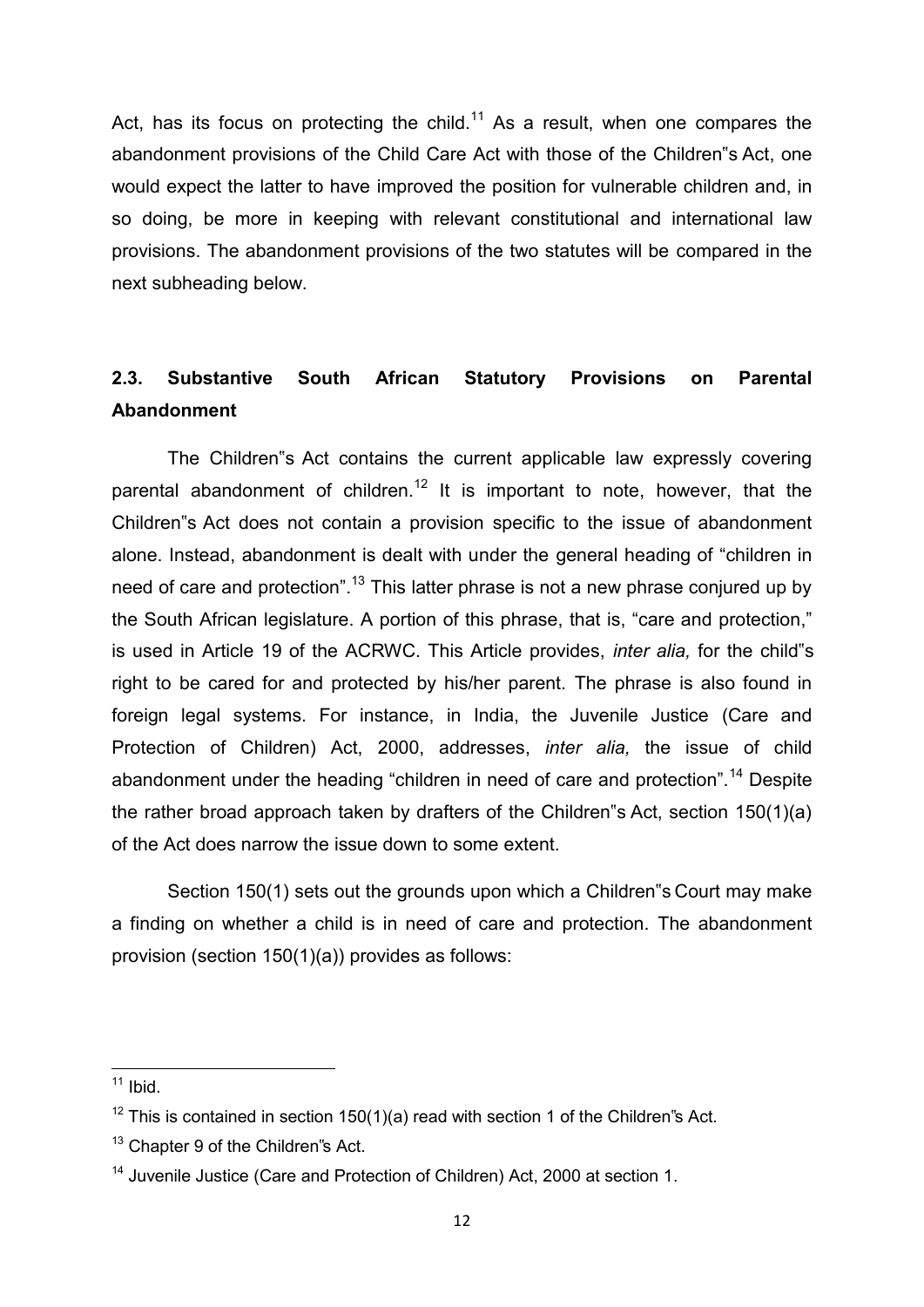- *"(1) A child is in need of care and protection if, the child-*
- *(a) has been abandoned or orphaned and is without any visible means of support;"*

It is clear from this wording that abandonment is not addressed as a separate stand-alone issue. Instead, the legislature has couched it together with the issue of orphanage. This is unfortunate. Although there is similarity in the circumstances giving rise to both orphaned and abandoned children, there does remain the fundamental difference that with orphaned children the parent/s, due to death, are unable to care for their child, whereas with abandoned children their parent/s, although alive, fail to fulfil their legal obligation to care and protect their child. This fundamental difference creates a need for a separation of the provisions relating to orphaned and abandoned children. It will be shown that an approach in which the focus is on each issue individually will enable the legislature to deal more comprehensively with each and avoid confusion.

Section 150(1) of the Children"s Act is written in the present tense.<sup>15</sup> On a practical level this means that a child cannot be found to be in need of care and protection if, in the past, he/she lived in circumstances covered by this section.<sup>16</sup> It also means that a child will not be found to be in need of care and protection simply because a substantial likelihood exists that such child will have to, in the future, live under such conditions.<sup>17</sup> Before a child can legally be considered to be in need of care and protection, the relevant ground<sup>18</sup> must be sufficiently proved.<sup>19</sup> Once this ground is proved, mandatory care and protection services are then imposed by the state. $20$ 

Section 150(1)(a) of the Children"s Act stems from section 14(4) of the repealed Child Care Act. Section 14(4) provided that "the children"s court shall

 $\overline{a}$ 

 $15$  H Bosman-Sadie & L Corrie (2010) op cit note 10 at 166.

 $16$  Ibid.

 $17$  Ibid.

 $18$  The relevant ground in abandonment cases is sub-paragraph (a) of subsection 150(1).

<sup>19</sup> C J Davel & A M Skelton *Commentary on the Children's Act* (2007) 9-4.

 $20$  Ibid.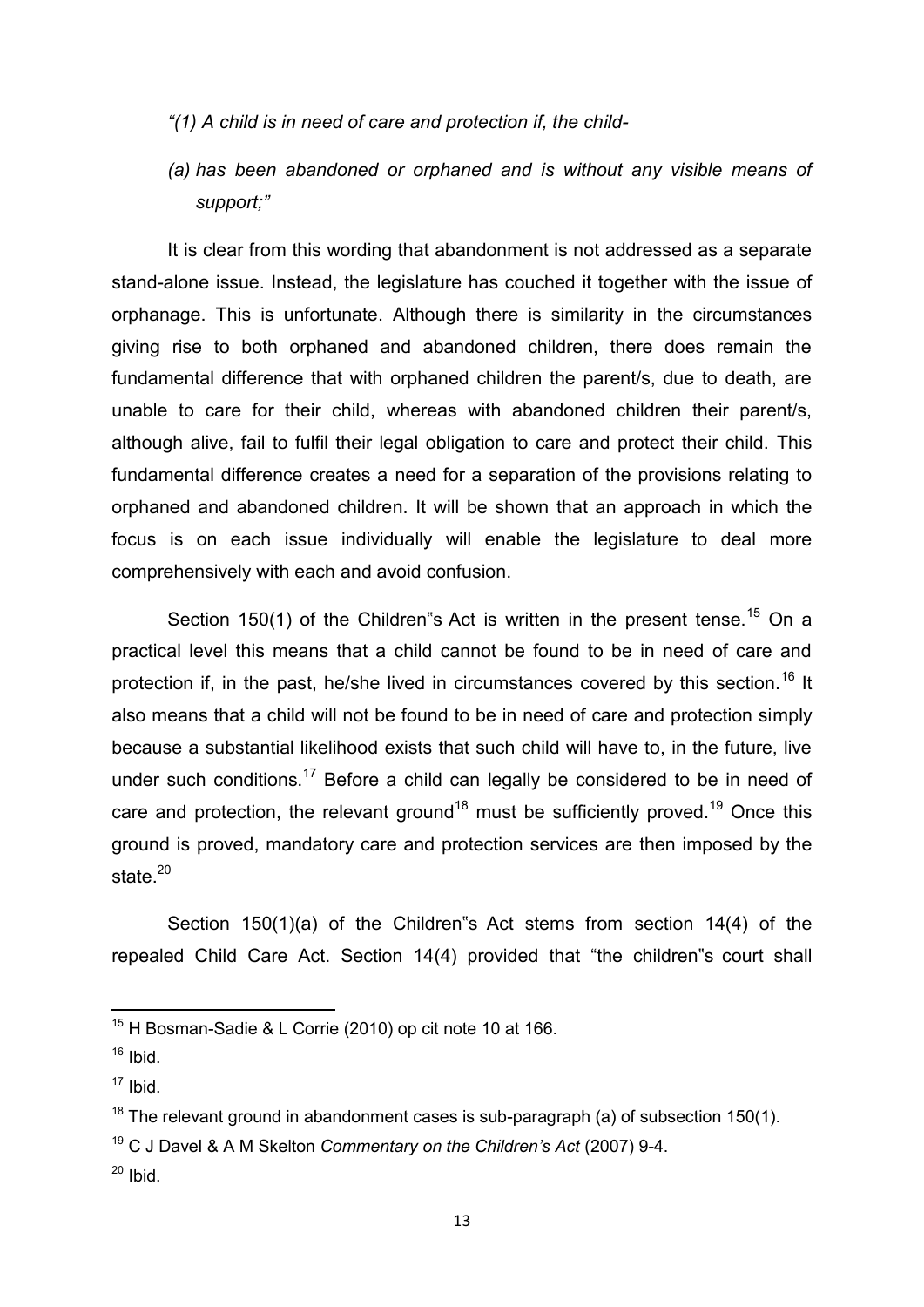determine whether the child before the court is a child in need of care in that  $-$  (aB) the child (i) has been abandoned or is without visible means of support". $^{21}$  Although the wording of the abandonment provisions of both statutes is similar, one essential difference remains. In respect of the wording contained in section 150(1)(a) of the Children"s Act, a child will be found to be in need of care and protection if it is proved that such child was, firstly, abandoned **and**, secondly, is without any visible means of support. The Children"s Act specifically includes the term "and", thus, combining two separate requirements of, firstly, abandonment and, secondly, a lack of visible means of support, into one ground. The Child Care Act, however, used the term "or" instead of "and" which meant that a child could have been found to be in need of care on the one ground of "abandonment" or on another separate ground of "without visible means of support". Thus, a comparison of these two statutes reveals that the drafters of the Children"s Act chose to require two conditions for a finding of abandonment. This means that, as a departure from the past, it is no longer sufficient to prove that a child has merely been abandoned. Zaal and Matthias regard this as a weakness in the new wording, as it "must be proved further that there is also an absence of means of support".<sup>22</sup>

In view of what was stated in the previous legislation, the use of the term "and" in section 150(1)(a) of the Children"s Act may raise some doubt, albeit tenuous, as to whether the term was printed as an error in place of the word "or". However, this doubt was cleared by Saldulker J in *SS v Presiding Officer, Children's Court Krugersdorp and Others<sup>23</sup> .* At paragraph 6 of the judgment Saldulker J plainly states that the word "and" was carefully chosen by the legislature, "suggesting a careful deliberation to choose a language that is consistent with the intention of the Children"s Act". The judge goes on to state that "the choice of the word "and" was not causal or arbitrary but intentional".<sup>24</sup> The reasons, however, for the actual imposition of the additional requirement of "without visible means of support" were not explored by the court. What remains clear, however, from a comparison of both statutes is

1

 $21$  Section 14(4) of the Child Care Act 74 of 1983.

 $22$  C R Matthias & F N Zaal "The Child in Need of Care and Protection" in T Boezaart, ed., *Child Law in South Africa* (2009) 163 at 175.

<sup>23</sup> 2012 (6) SA 45. This case will be discussed in more detail *infra*.

 $24$  Ibid at para [6] E.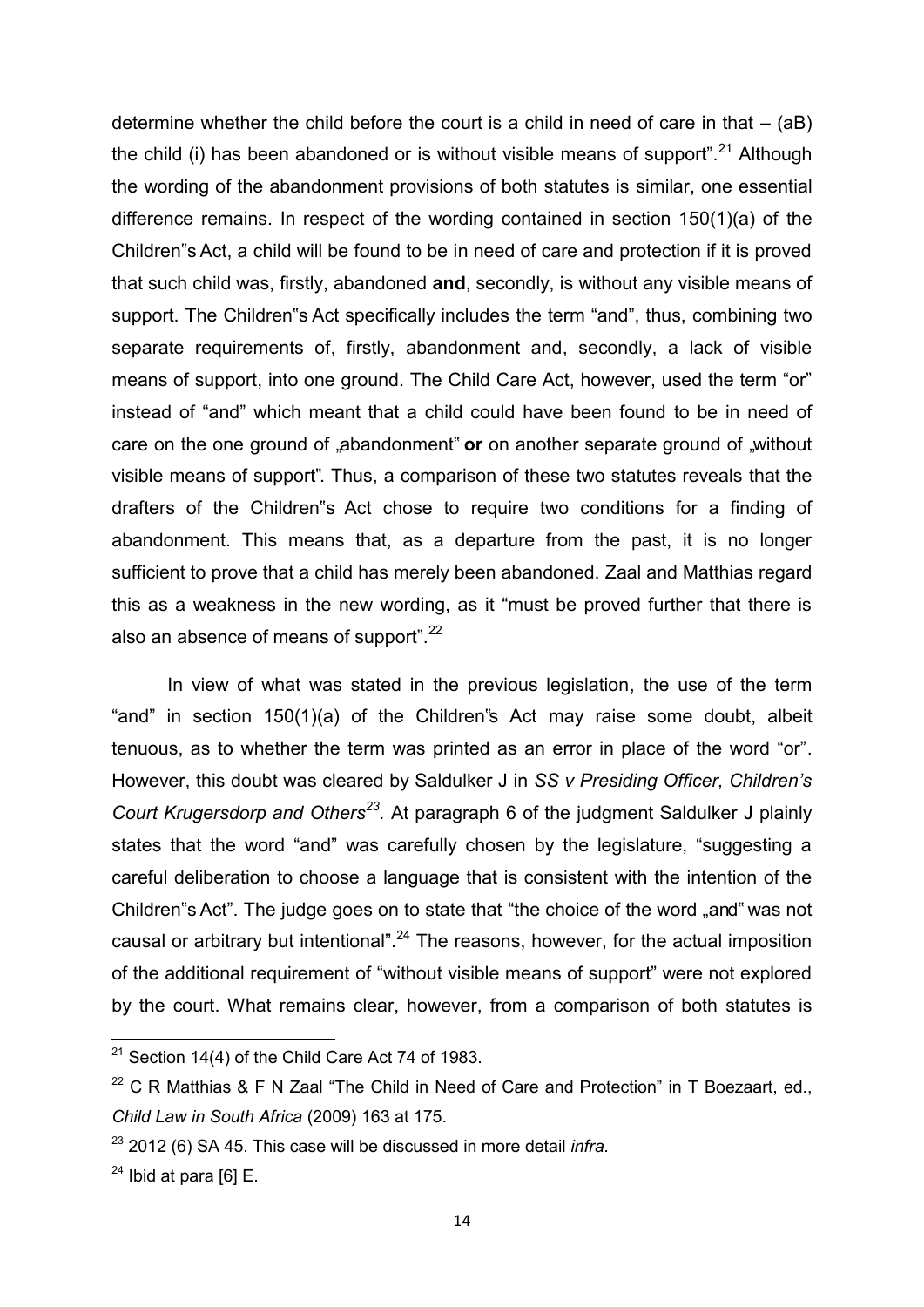that in terms of section 150(1)(a) of the Children"s Act there is no longer a separate ground of "without visible means of support". Zaal and Matthias regard this removal as appropriate, in that it is no longer possible to find a child in need of care and protection on the basis of poverty alone.<sup>25</sup> One other fundamental difference that presents itself from the comparison above is that the Child Care Act did not conflate the issue of orphanage with that of abandonment under one sub-section. It remains unclear as to why the drafters of the Children"s Act have done so and, as suggested above, a separation of these issues is a preferred route.

# **2.4. Statutory Definition and Regulations on Parental Abandonment**

Section 1 of the Children"s  $Act^{26}$  provides a definition for the term "abandoned", as follows:

"*In relation to a child, means a child who-* 

- *(a) has obviously been deserted by the parent, guardian or care-giver; or*
- *(b) has, for no apparent reason, had no contact with the parent, guardian, or care-giver for a period of at least three months."*

The Children"s Act does not elaborate on the meaning of the phrase "obviously been deserted". One is then left to avail him/herself of the ordinary grammatical meaning contained in a dictionary in respect of the term "deserted". The Oxford Dictionary of Current English<sup>27</sup> defines this term to mean to "leave without intending to return". The term that stands out from this definition and carrying immense weight is that of "intending". Intention is intrinsically linked to a parent"s state of mind. In other words, the term "deserted" suggests that a parent appreciates that what he/she is doing amounts to abandoning his/her child and consequently depriving the child of essential care and protection, and then acts in accordance with that appreciation. The Children"s Act, however, appears to be lacking in that it does not expressly require proof of intention to abandon one"s child. More detail in the form of specific

 $^{25}$  C R Matthias & F N Zaal (2009) op cit note 22 at 175.

<sup>&</sup>lt;sup>26</sup> Which is headed "Interpretation, Objects, Application and Implementation of Act".

<sup>27</sup> D Thompson, ed., *The Oxford Dictionary of Current English* (1998) 232.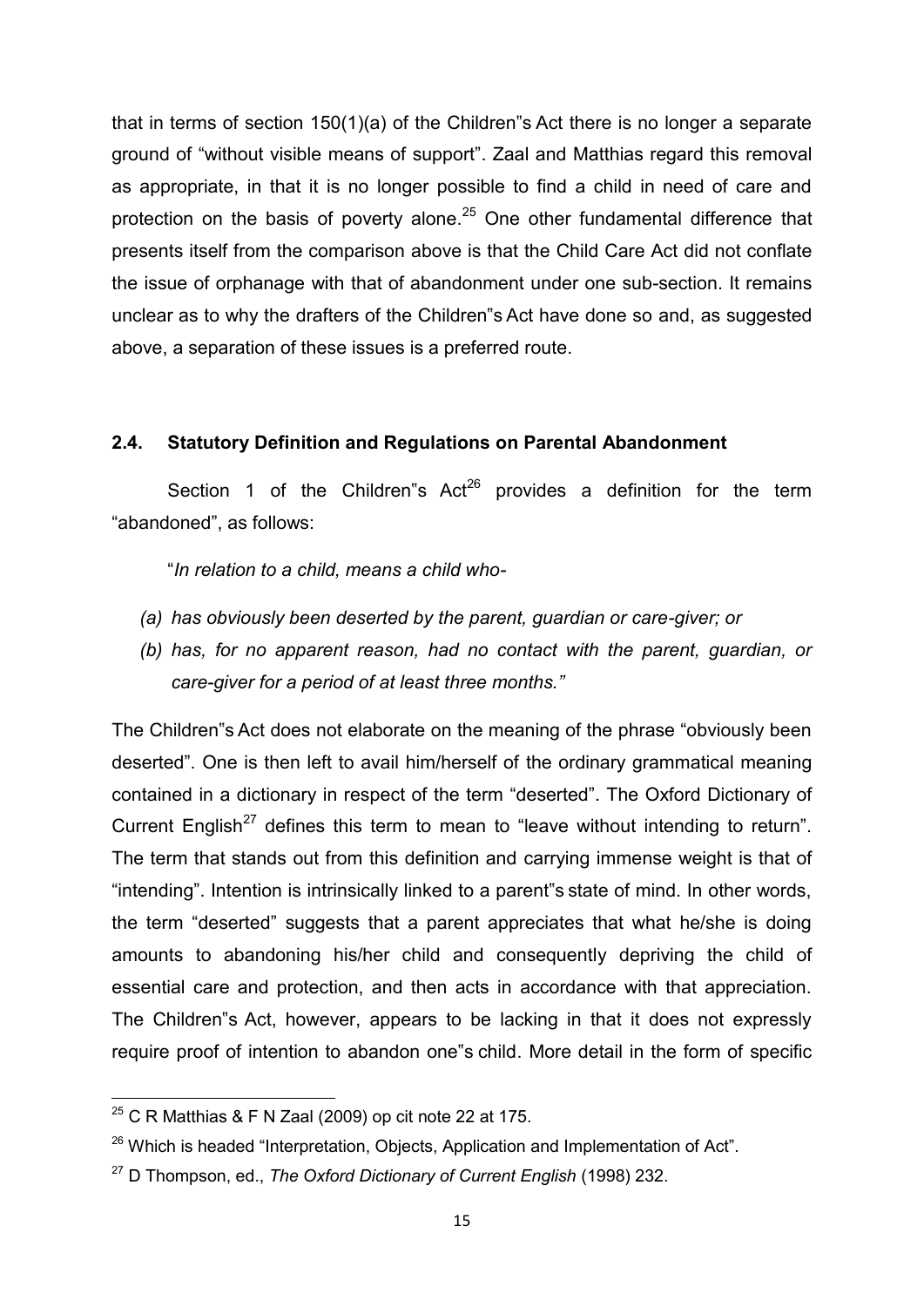criteria ought to have been included to assist decision makers in determining whether a parent did, in fact, desert his/her child. This will result in more certainty. In addition, there is no time-limit as to how long a child must be deserted before such child may be considered to have been abandoned by his/her parents. The imposition of a time-limit will greatly assist social workers and particularly the courts in reaching more accurate and consistent decisions. As will be discussed below, there are two reported judgments in which the courts have interpreted section  $150(1)(a).^{28}$ However, as these cases concerned orphaned and not abandoned children, the relevance of both judgments in respect of abandonment is limited to some extent. Without much guidance from South African case law, one is obliged to have regard to the ordinary meaning assigned to the word in the dictionary.

Part (b) to the definition of "abandoned" quoted above also seems to be lacking in certain respects. Firstly, it is separated from part (a) by the term "or", thus creating two separate definitions for the term abandoned. Secondly, the phrase "for no apparent reason" leaves one uncertain as to its meaning. In addition, the period of three months may be considered an arbitrary duration. Some may argue that three months is too short a period, whilst others may find it to be too long. For instance, a children"s organisation, comprising of representatives of the adoption fraternity in KwaZulu-Natal, is reported to have suggested that the time frame be reduced to 21 days.<sup>29</sup> Some argue that the period of three months (or 90 days) favours parental rights rather than those of children.<sup>30</sup>

The Children"s Act, in particular the abandonment provisions, has received some aid from the Regulations published by the Department of Social Development.<sup>31</sup> Regulation 56 places certain responsibilities on a social worker

<sup>28</sup> *SS v Presiding Officer, Children's Court, Krugersdorp* 2012 (6) SA 45 (*SS* case) and *NM v Presiding Officer of Children's Court, Krugersdorp* 2013 (4) SA 379 (*NM* case).

<sup>&</sup>lt;sup>29</sup> Anon "Failing the abandoned" (2011) *Independent Online* 17 November 2011 at page 2 (Last accessed on  $2^{nd}$  May 2013 at  $\frac{http://www.io.co.za/mercury/failure-the$ [abandoned1.1180763?ot=inmsa.ArticlePrintPageLayout.ot\)](http://www.iol.co.za/mercury/failing-the-abandoned1.1180763?ot=inmsa.ArticlePrintPageLayout.ot).

 $30$  Ibid.

 $31$  Published as the "General Regulations Regarding Children" on 1 April 2010 under gazette reference GN R261 in GG 33076.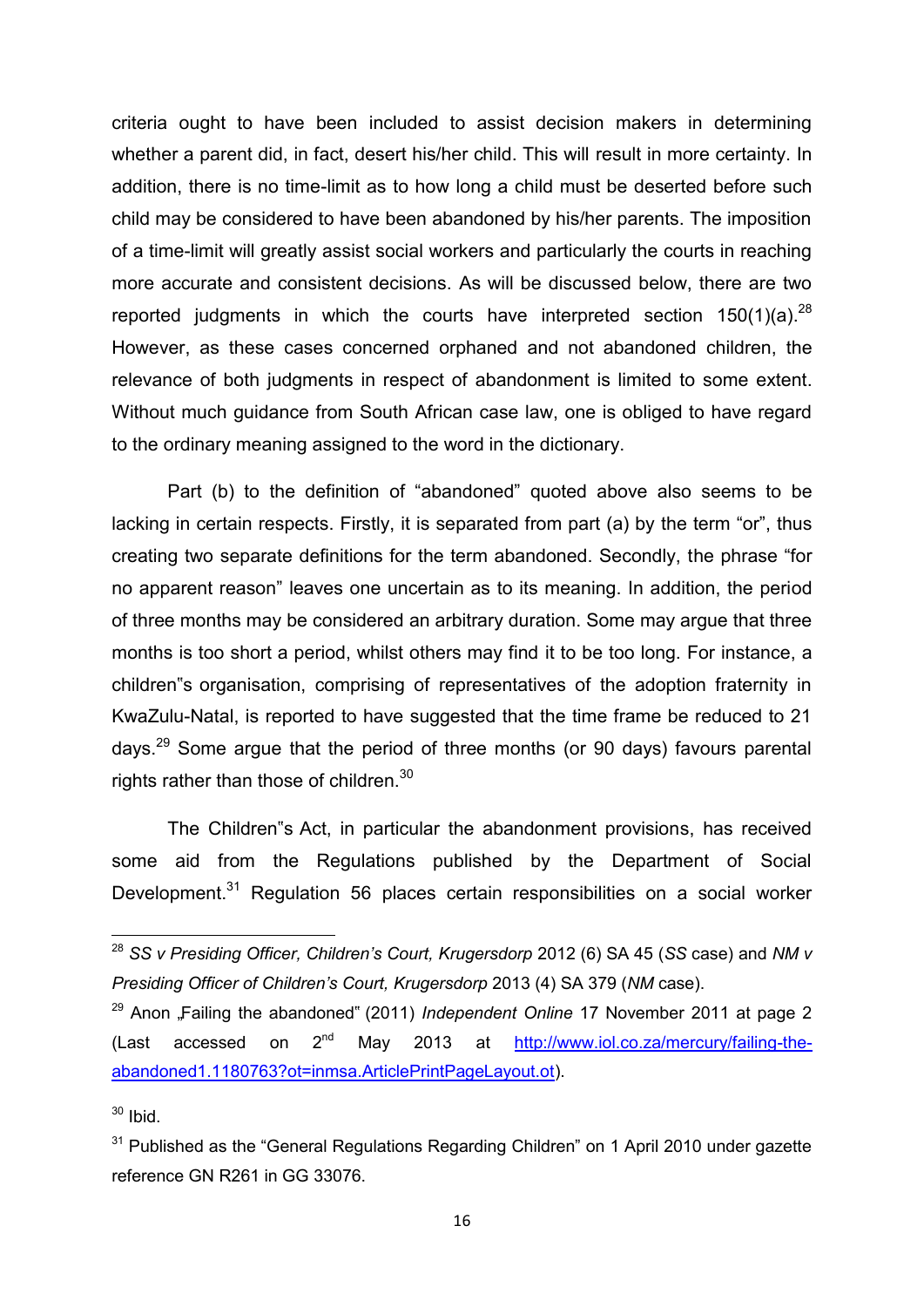dealing with an abandonment case.<sup>32</sup> It also provides a list which a presiding officer must have regard to when determining at court proceedings whether a child has been abandoned. $^{33}$  Regulation 56(1) provides as follows:

*(1) If it appears to a designated social worker that a child has been abandoned or orphaned, whether for purposes of determining if such child is in need of care and protection or if such child can be made available for adoption, such social worker must cause an advertisement to be published in at least one local newspaper circulating in the area where the child has been found calling upon any person to claim responsibility for the child.* 

Regulation 56(1) places a great deal of responsibility on social workers tasked with abandonment cases. With regard to the relevant portions dealing with abandoned children, Regulation 56(2) provides as follows:

- *(2) In determining whether a child has been abandoned or orphaned for purposes of section 150(1)(a) of the Act, a presiding officer must-* 
	- *(a) be satisfied that the child has been abandoned or orphaned;*
	- *(b) be furnished with a copy of the advertisement contemplated in subregulation (1) and be satisfied that, for purposes of-*
	- *(i) section 150(1)(a) of the Act, a period of at least one month has lapsed since the publication of the advertisement;*

# *…; and*

*(d) have regard, in the case of an abandoned child, to an affidavit, setting out the steps taken to trace the child's parent, guardian or care-giver, by the social worker concerned to the effect that the child's parent, guardian or care-giver cannot be traced and an affidavit by any other person, if any, who can testify to the fact that the child has had no contact with his or her parent, guardian or care-giver for a period of at least three months.* 

Although Regulation 56 thus provides some further detail, its focus lies mainly on procedure. Both the Act and the Regulations provide very little in the way of

<sup>1</sup>  $32$  Regulation 56(1) of the General Regulations Regarding Children, 2010.

 $33$  Ibid at Regulation 56(2).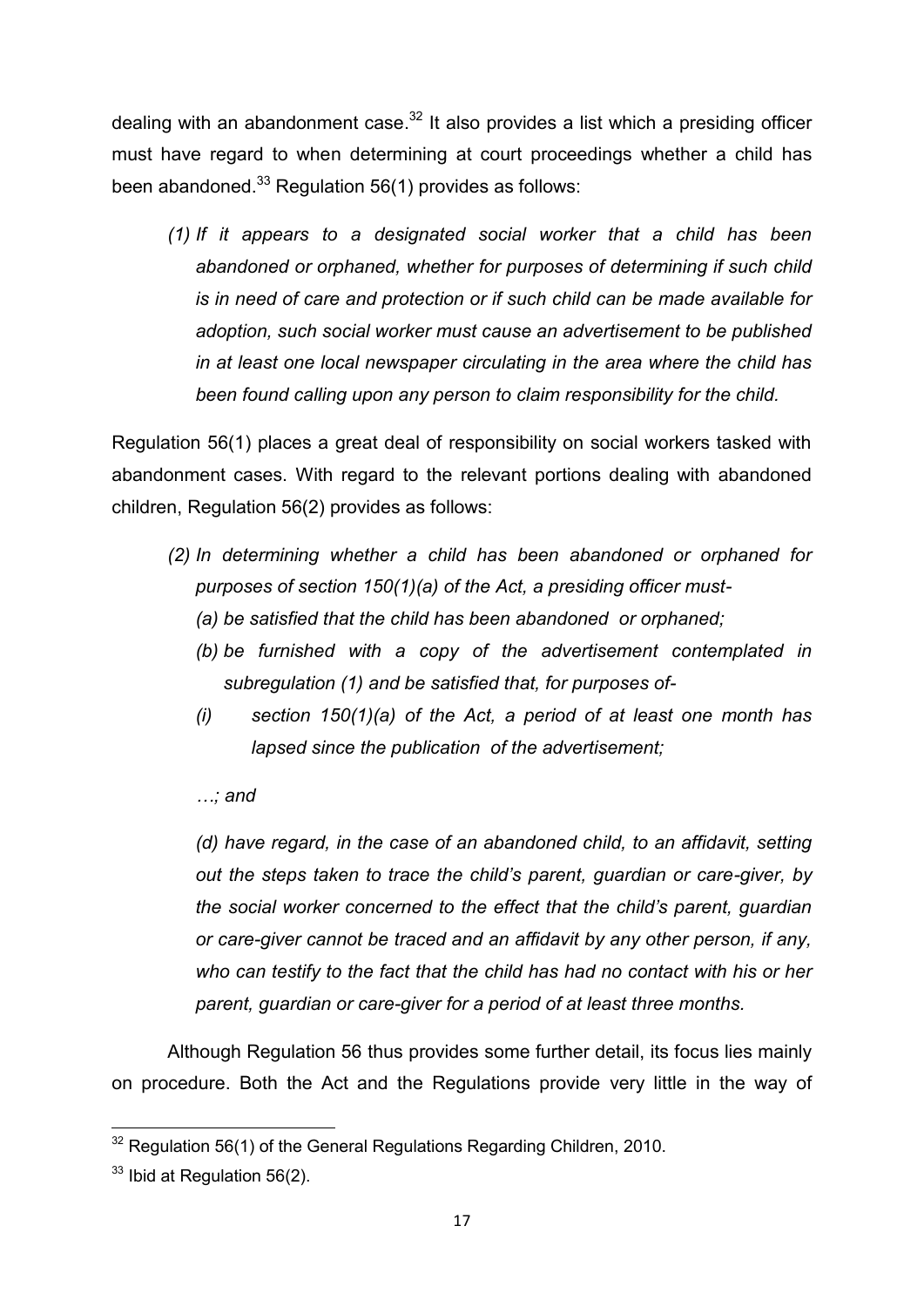substantive requirements on determining a parent"s actual state of mind. Although a parent"s behaviour is important, it becomes equally, if not more, important to determine a parent"s state of mind, that is, his/her intention to abandon his/her child. It must be concluded, therefore, that, in respect of the criteria for determining a parent"s intention to abandon, the Children"s Act and the Regulations are lacking.

# **2.5. Judicial Interpretation of Section 150(1)(a) of the Children's Act 38 of 2005 (The Parental Abandonment Provision)**

As indicated above, there are currently two reported high court judgments that have interpreted section  $150(1)(a)^{34}$  Both judgments highlighted the fact that in practice confusion exists among presiding officers of children"s courts in interpreting and applying the provisions of section  $150(1)(a)$ .<sup>35</sup> This provision has even lead to differing views at the high court level.<sup>36</sup> Both the *SS* and *NM* case dealt with orphaned children living with a relative, and involved the issue of whether a foster care order may be granted in respect of such children. Since as noted above provision is made for orphaned and abandoned children under the same sub-section (that is, section 150(1)(a) of the Children"s Act), these two cases concerning orphans are relevant to parental abandonment, to a limited extent.

In analysing section 150(1)(a), the South Gauteng High Court confirmed in *NM* that when applying it a two-stage inquiry exists.<sup>37</sup> However, as a departure from the finding in the *SS* case, the court in *NM* held that, when interpreting section 150(1)(a), no difference exists between caregivers who owe children a duty of support and those who do not. $38$  The first stage of the inquiry involves the determination of whether a child is orphaned or abandoned as defined in section 1 of

<sup>34</sup> *SS* case and *NM* case op cit note 28.

<sup>35</sup> *NM* case ibid at page 380, para [4] A and [7] I; and *SS* case ibid at page 50, para [12] D.

<sup>36</sup> The court in the *NM* case distinguished itself from the findings in the *SS* case in certain respects in which the former has found the latter to have erred.

<sup>37</sup> *NM* case op cit note 28 at page 383, para [20] E and *SS* op cit note 28 case at pages 54- 55, paras [29] I-J – [30] B.

<sup>38</sup> *NM* case ibid at page 385, para [28] G.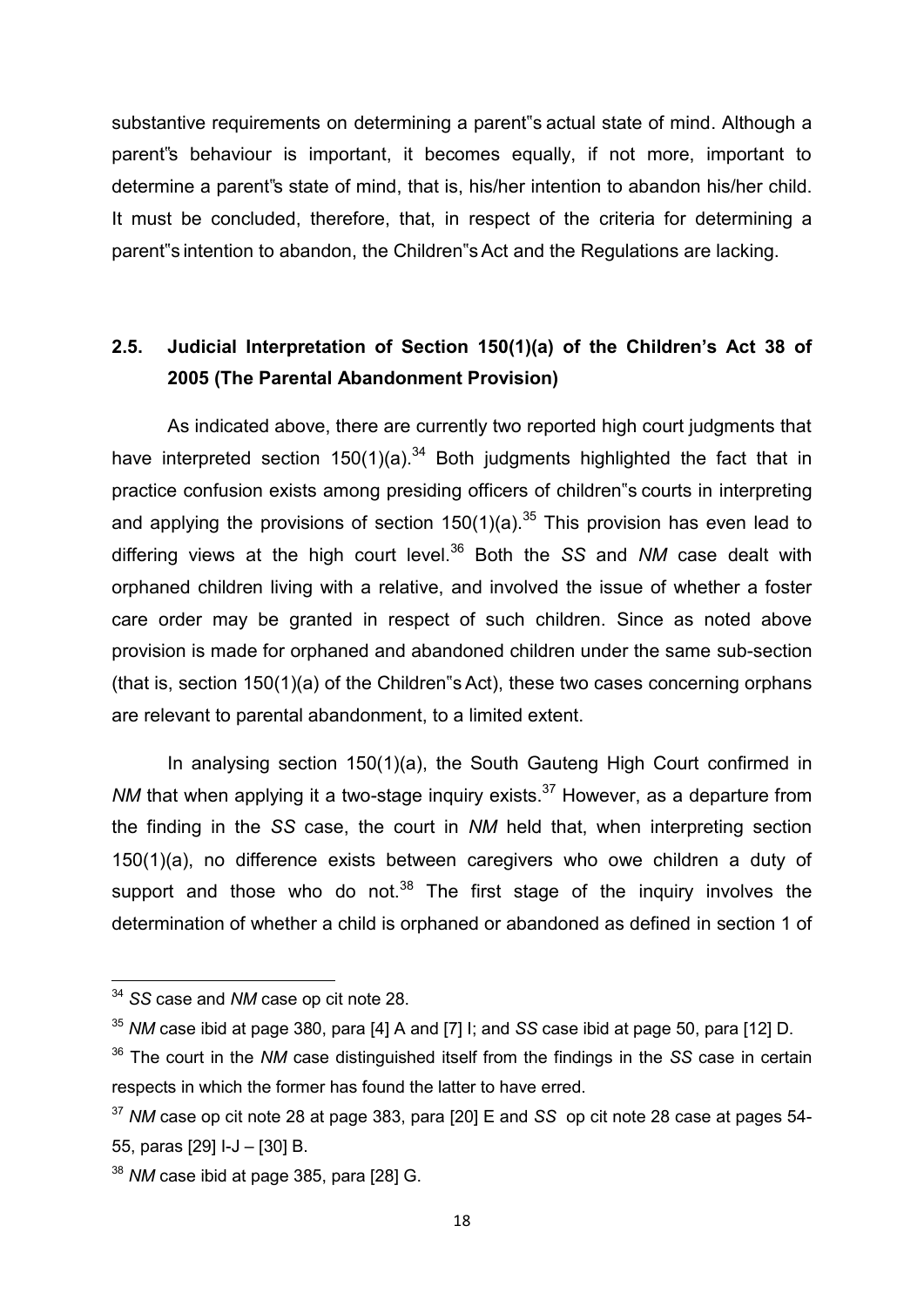the Children"s Act.<sup>39</sup> The court pointed out that this involves a factual inquiry into the minor child"s situation.<sup>40</sup> Further, this inquiry relies particularly upon a social worker"s investigation into the current living arrangements of the child, the identity of the present and prospective caregivers, and the status of their relationship to the child, whether familial or otherwise. $41$  The second stage of the inquiry involves a determination of whether or not the child is without visible means of support.<sup>42</sup> This entails looking into the financial resources of the child and determining whether or not the child has the means to support him/herself.<sup>43</sup>

 The second stage of the inquiry, as indicated above, may be of relevance in respect of orphaned children whose parents are deceased. However, it does not have any bearing in the determination of whether a child should ultimately be found to have been abandoned or not. In parental abandonment cases, the requirement that a child lack visible means of support is irrelevant. It is, therefore, suggested that this requirement should be removed. The reason for such a suggestion is that the requirement creates confusion, the likelihood of reaching anomalous results and neither serves the best interests of the child nor the interests of the parent. In applying section 150(1)(a), as it currently stands, the possibility exists that a child may be found to be abandoned under the first stage of the inquiry, but, in respect of the second stage as required in *NM* not lack visible means of support due to, for example, having been left an inheritance of money by his/her grandparents. The fact that a child has the financial means to support him/herself does not mean that he/she cannot and should not ever be found to be abandoned. Financial resources cannot replace the love, support and encouragement that come from a parent and that are essential for the proper growth and development of a child.<sup>44</sup> Therefore, in

1

 $39$  Ibid at page 383, para E-I.

 $40$  Ibid.

 $41$  Ibid.

 $42$  Ibid at page 386, para [30] A-B.

 $43$  Ibid. The court provided the examples of an inheritance or insurance policy as possible financial resources.

<sup>44</sup> See notes 4-5 *supra* which indicates the ideal circumstances within which a child may be raised. The absence of a parent and the accompanying care and protection is central to the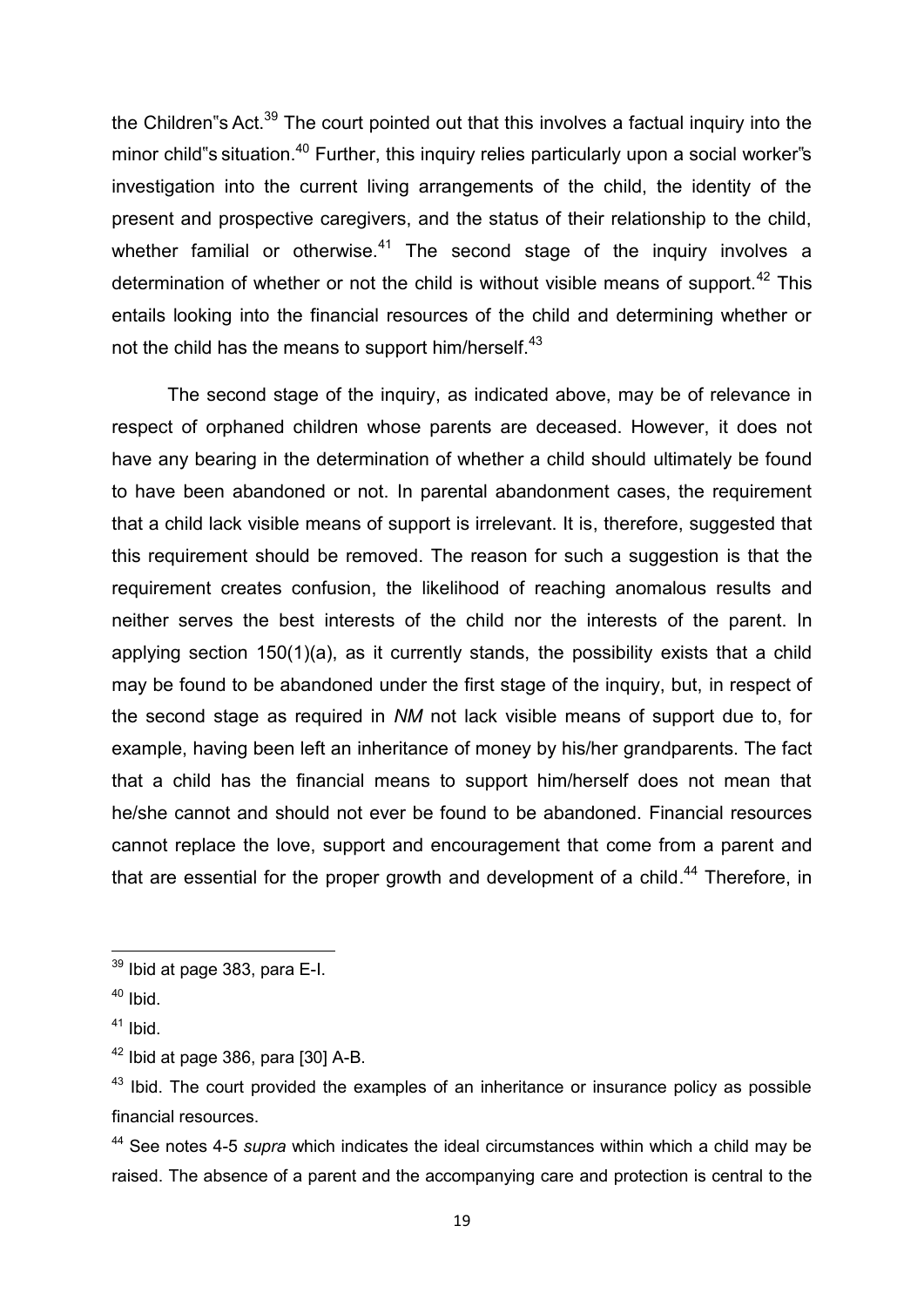circumstances where a child meets the first stage of the inquiry, but not the second stage, section 150(1)(a) will not have been met, and such a child will not be found to be abandoned. A further consequence is that such a child, due to not being "in need of care and protection", will not be eligible for alternative care remedies.<sup>45</sup>

## **2.6. Conclusion**

**.** 

As indicated above, the Children"s Act contains the most specific current South African statutory provisions in respect of parental abandonment of children. Although the Children"s Act has gone further than the common law and Child Care Act, in that it has provided a definition for the term "abandoned" and is supplemented by Regulation 56, it has created confusion. The inclusion of both orphaned and abandoned children under the same sub-section has conflated issues and is not in the best interests of either children or their parents. In addition, the inclusion of the requirement of "without visible means of support" is unnecessary and does not assist a court in determining whether a child is abandoned or not. This additional requirement has the potential to lead to anomalous results, and is therefore contrary to the Constitution and international law. As suggested above, the issues of orphaned and abandoned children should be separated, and the additional requirement be removed in respect of determining if a child has been abandoned or not.

 Although section 1 of the Children"s Act is helpful because it contains a definition for the term "abandoned", as has been shown, the definition is unfortunately lacking in certain respects. Some additional specific criteria to assist a social worker and/or court in understanding what actually constitutes abandonment are needed. Regulation 56 supplements section 150(1)(a); however, its focus lies more on procedure and less on substantively determining if a parent has abandoned his/her child.

issue of abandonment. The financial resources of the child and his/her means to take care of him/herself is irrelevant to the question of whether a parent has abandoned his/her child.  $45$  This is inconsistent with section 28(1)(b) of the Constitution.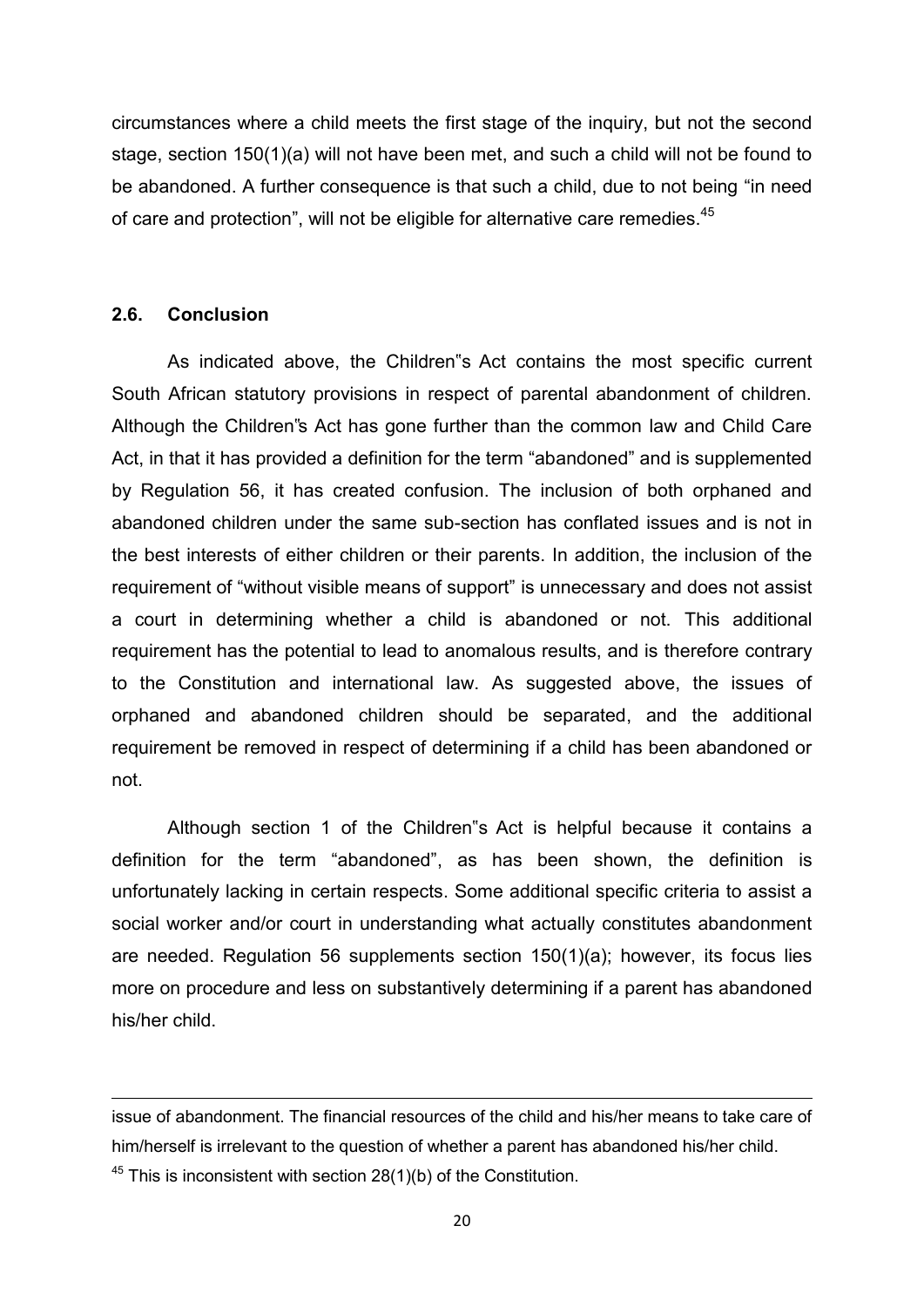Both the *SS* and *NM* cases dealt with orphaned, and not abandoned, children. As a result they have interpreted section 150(1)(a) bearing such children in mind. The courts" findings, are unfortunately of little assistance to abandoned children. A serious weakness thus remains in South African law governing parental abandonment, namely, that of children being inappropriately found to have been abandoned by parents who had no intention to do so.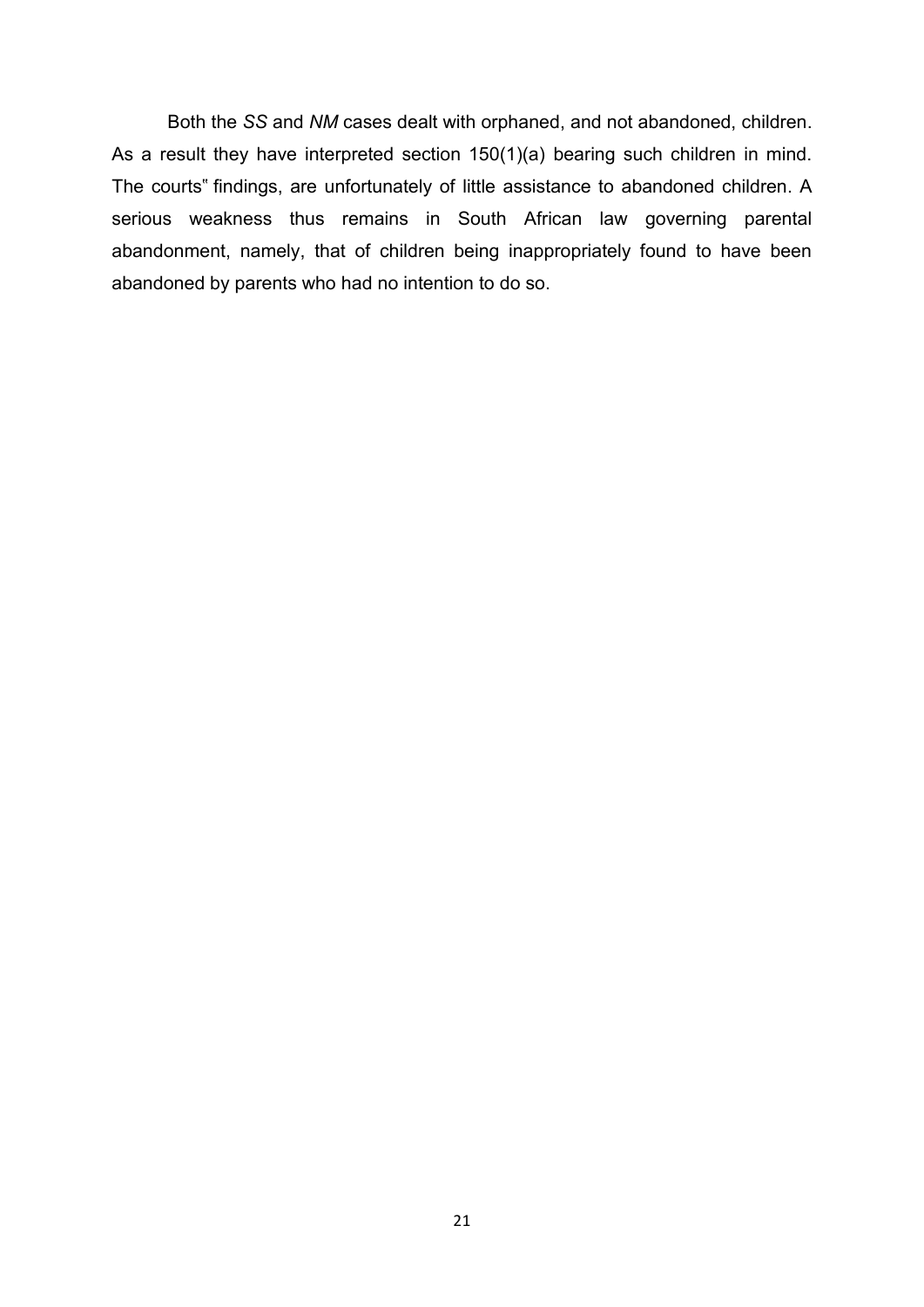# **CHAPTER 3: LAW PERTAINING TO PARENTAL ABANDONMENT IN THE STATE OF CALIFORNIA**

#### **3.1.** Introduction

 As indicated in Chapter 1, parental abandonment of children is a global occurrence. Children in the United States of America,<sup>1</sup> therefore, are not exempt from this form of child neglect and also find themselves in the unfortunate set of circumstances where parents fail to fulfil their parental obligations imposed by law. The approach taken by the United States is a broad one, taking into account the various facets into which child abandonment unfolds. The fact that the United States has 73.6 million children between the ages 0-17 years<sup>2</sup>, 20.6 million more persons than the total South African population $^3$ , supports the likelihood of child abandonment occurring on a larger scale and in a variety of forms. The larger population together with the fact that the United States of America is made up of 50 different states underpins the multiple approaches adopted to address this social ill and protect the rights of both children and parents.

This chapter discusses parental abandonment of children with reference primarily to Californian statutory law, judicial decisions and authoritative commentators. The discussion seeks to provide an analysis of selected laws of a foreign jurisdiction, which has taken comprehensive steps to address this issue. It further serves as a means to draw comparisons between the South African approach and that of California. It is from this comparison that the effectiveness of the South African legal provisions can be assessed. This in turn highlights the areas in our law where possible amendments may be contemplated and enacted, with the ultimate aim of creating certainty in the relevant legal requirements and provide for the protection of rights. As noted in the previous chapters, the wording of child

 $1$  Also referred to as the "United States" or "US".

 $2$  This is indicated in a paper entitled "At a Glance for 2014: America"s Children: Key National Indicators of Well-Being" on the following website: ChildStats.gov:Forum on Child and Family Statistics. [\(www.childstats.gov/pubs/](http://www.childstats.gov/pubs/) Last accessed on 20 September 2014).

<sup>3</sup> Stats South Africa "Mid-year Population Estimates 2013" (14 May 2013) [\(www.statssa.gov.za](http://www.statssa.gov.za/) Last accessed on 21 September 2014). The above is a rounded-off figure. The exact total population estimate is 52 982 000 persons.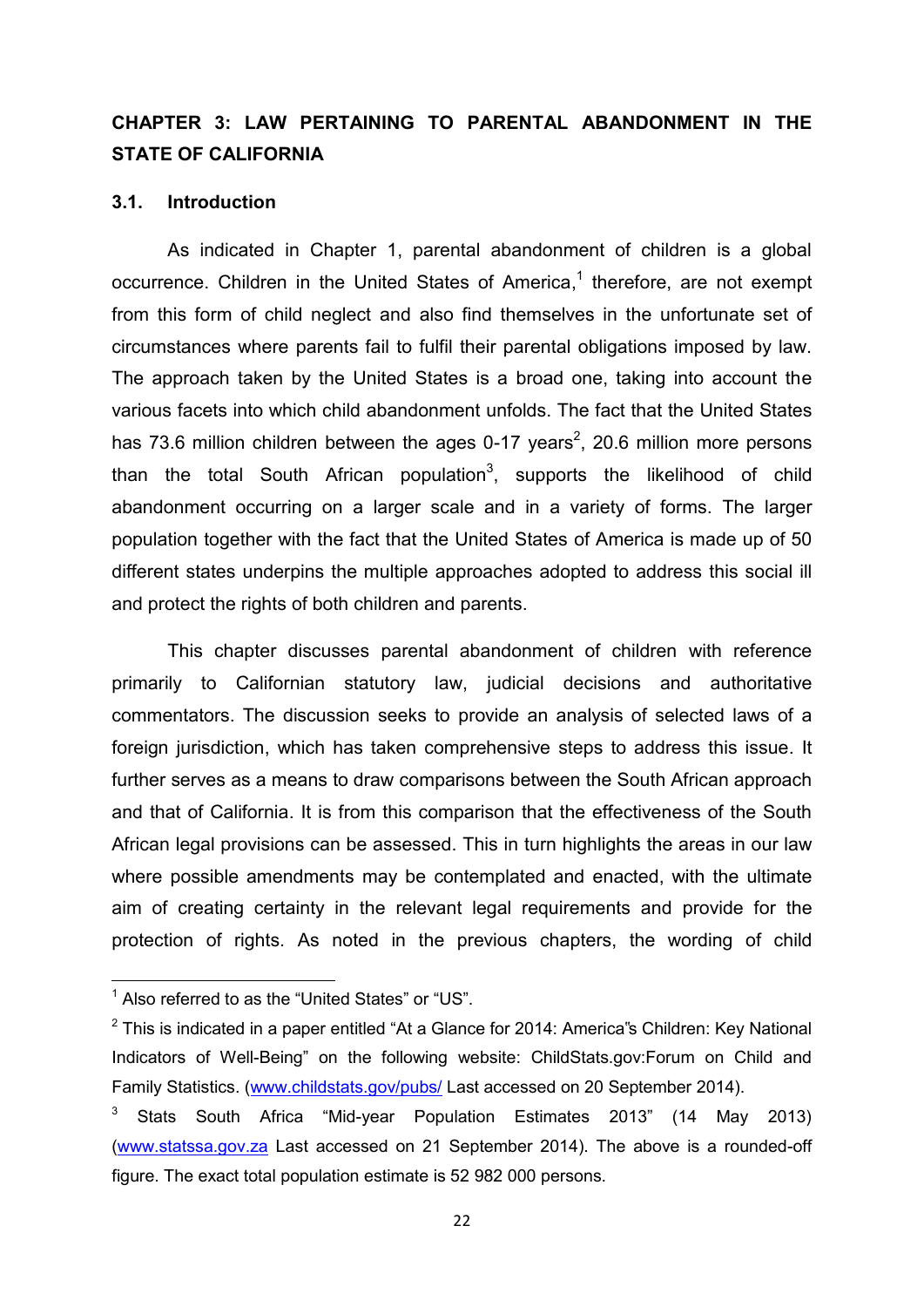abandonment statutes is vitally important and must be strictly adhered to in determining whether the facts of a particular case support a finding of abandonment.

Whereas South African law contains its child abandonment provisions in a single statute<sup>4</sup>, statutory definitions of abandonment in the United States vary from state to state and the relevant provisions are often contained in different statutes to cater for the specific form it takes in each particular case. Each of the 50 states that make up the United States has enacted laws applicable to this issue.<sup>5</sup> The focus of chapter three will be on defining abandonment of a child by a parent, with specific reference to Californian law. There are, however, several other related instances in which the parent-child relationship is brought into question. These will be discussed in chapter four and include Californian Safe Haven laws<sup>6</sup>, parental incarceration, parental deportation, involuntary adoption proceedings, the termination of parental rights as well as the criminal aspect concerning the crime of parental abandonment of one"s child. These and other issues shape the Californian legal provisions on child abandonment.

Chapter three begins with a brief description of the structure of the legal system of the United States and thereafter an in-depth analysis of the legal definition of child abandonment in the State of California. It is interesting to note at this point that abandonment, couched alongside abuse and neglect, is a ground for the termination of parental rights in all states of the US.<sup>7</sup> The statutory requirements, however, tend to vary slightly from one state to the other.<sup>8</sup> Despite this, there are common features amongst the various state laws which include: the lack of parental presence, withholding care and support as well as the requirement that parental conduct be intentional.

 $4$  Children"s Act 38 of 2005.

<sup>5</sup> W Vesneski "State Law and the Termination of Parental Rights" (49) 2 *Family Court Review* (2011) 364 at 368.

 $6$  Which deal with the lawful abandonment of infants.

<sup>7</sup> V S Sankaran "The Telltale Termination Case" (31) *Family Advocate* (2009) 13 at 13.

<sup>8</sup> J Okun "Termination of Parental Rights" (6) *The Georgetown Journal Of Gender And The Law* (2005 ) 761 at 764.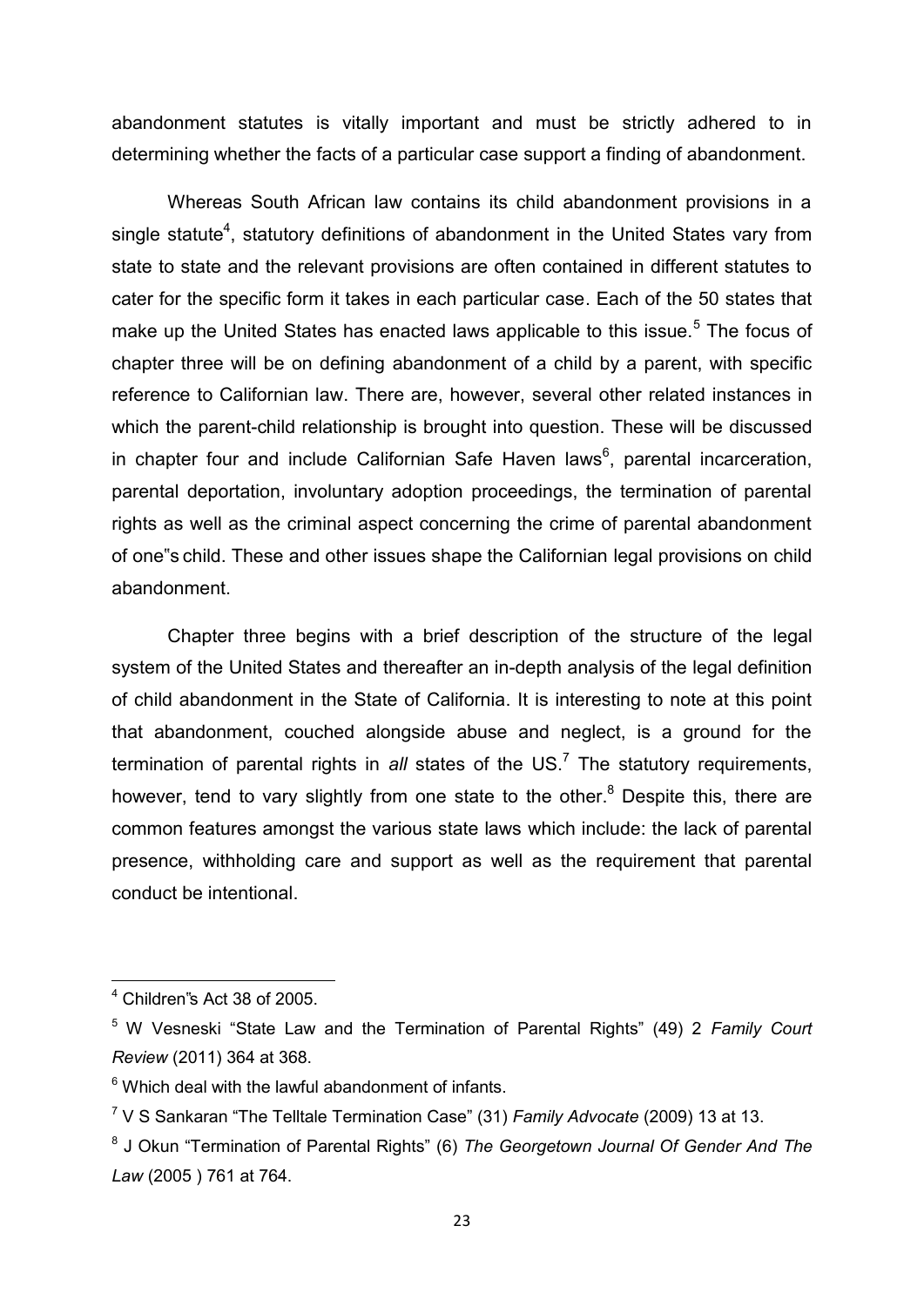Another important aspect which an assessment of American law highlights is the standard of proof that has become firmly established in child abandonment proceedings, particularly under the sub-heading of termination of parental rights. As a departure from the usual standard of a balance of probabilities in civil proceedings, the United States has adopted a higher standard of "clear and convincing evidence".<sup>9</sup> This will be discussed in Chapter four.

In order to provide a context for understanding Californian law on parental abandonment, the next sub-heading provides a brief description of the structure of the legal system of the United States of America and provides an overview of the different facets of child abandonment.

### **3.2. Structure of the US Legal System as compared with South Africa**

The beginning of the United States of America is traced back to the "first English settlement at Jamestwon, Virginia in 1607".<sup>10</sup> With the passage of time the 13 colonies emerged and following the signing of the Declaration of Independence there developed the 50 states that currently make up the US.<sup>11</sup> The United States Constitution, however, signed and accepted in 1788, initially omitted the guarantee of basic human rights.<sup>12</sup> This soon changed when, in 1789, the first ten amendments were made to the Constitution.<sup>13</sup> These Amendments became known as the Bill of Rights.<sup>14</sup> An important point to note, however, is that despite containing a Bill of Rights, the US Constitution fails to make mention of the words "parent" or "child".<sup>15</sup>

<sup>9</sup> *Santosky v Kramer* 455 US 745 (1982) at 748.

<sup>10</sup> E A Farnsworth *An Introduction to the Legal System of the United States* (2010) 3.

 $11$  Ibid.

 $12$  Ibid at 6.

 $13$  Ibid.

 $14$  Ibid at 7.

<sup>15</sup> M Guggenheim *What's Wrong with Children's Rights* (2005) at 18.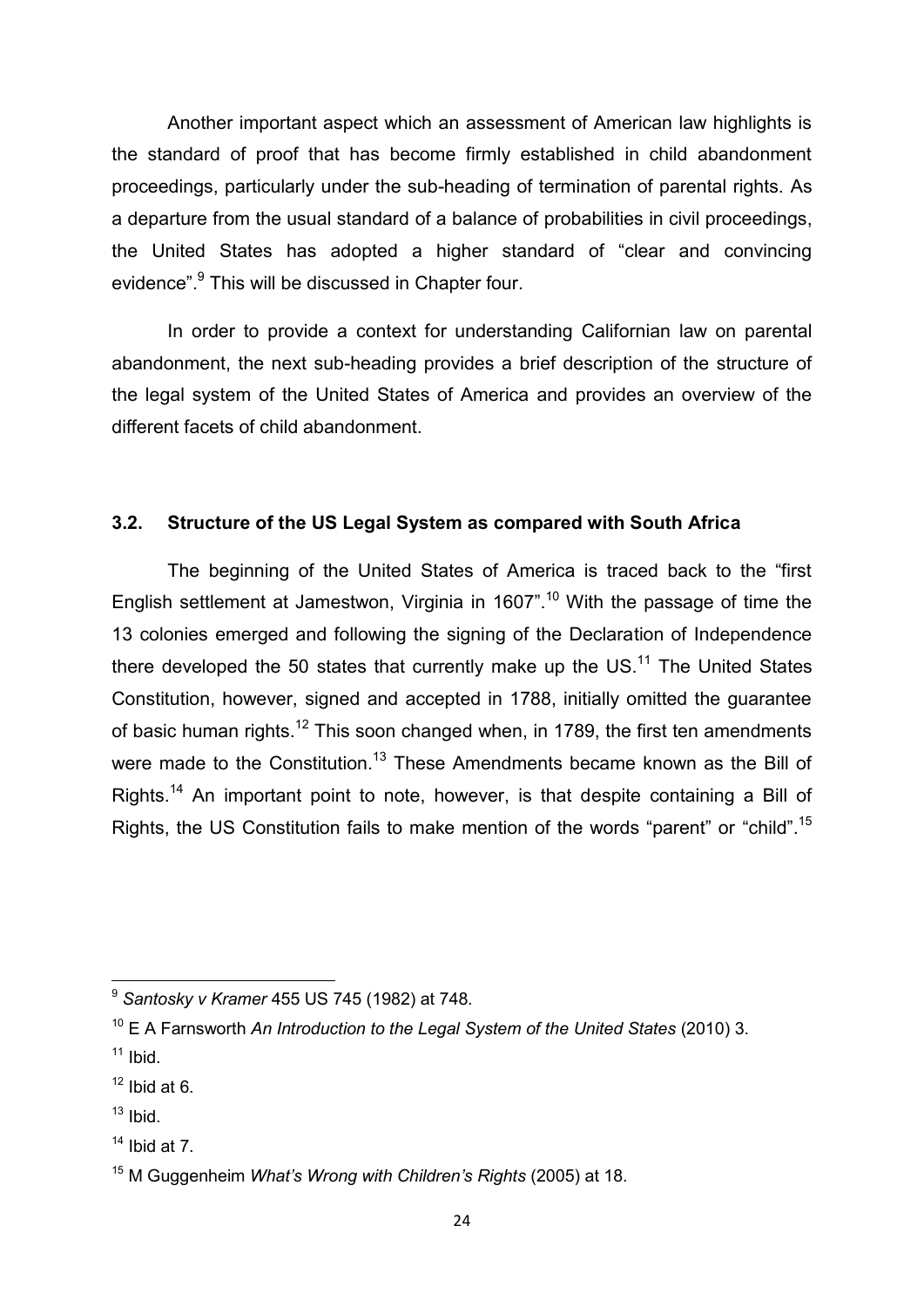This is in contrast to the South African Constitution which devotes various sections to children and exclusively the parent-child relationship. $^{16}$ 

Another difference between the US and South Africa revolves around the ratification of international child instruments, in particular, the United Nations Convention on the Rights of the Child, 1989. As indicated in the previous chapter, South Africa ratified the CRC in 1995.<sup>17</sup> The US, however, has not yet ratified the CRC, despite having "played a significant role in the drafting of the Convention".<sup>18</sup> Nevertheless, children"s rights are recognised and constitutionally protected in the United States.<sup>19</sup> So too are the rights of parents in relation to their children.<sup>20</sup> The US Supreme Court in the case of *Stanley v Illinois* emphasised the importance of family and stated that "the custody, care and nurture of the child reside first in the parents".<sup>21</sup> It further held that the right to raise one s children is far more precious than property rights.<sup>22</sup>

Guggenheim points out that there have been "two principal children"s movements in American history".<sup>23</sup> With the passage of time there developed a shift from the well-being of children being the natural responsibility of parents (the first movement) to that of government and policy makers (the second movement).<sup>24</sup> This latter movement, which first developed in the 1960"s, is considered the start of the children"s rights movement in the United States. $25$  One of the mechanisms for

 $16$  Various provisions of the Bill of Rights are applicable to Children. Section 28 is specific to children"s rights and the parent-child relationship.

 $17$  Chapter 1 at note 2, supra.

 $18$  P Mahery "The United Nations Convention on the Rights of the Child: Maintaining its Value in International and South African Child Law" in T Boezaart, ed., *Child Law in South Africa* (2009) at 311.

 $19$  M Guggenheim (2005) op cit note 15 at 7.

 $20$  Ibid at 18.

 $21$  405 US 645 (1972) at 651.

 $22$  Ibid. The court has further stated that "the integrity of the family unit has found protection in the Due Process Clause of the Fourteenth Amendment" of the US Constitution.

 $23$  M Guggenheim (2005) op cit note 15 at 1.

 $24$  Ibid at 2-3.

 $25$  Ibid at 5.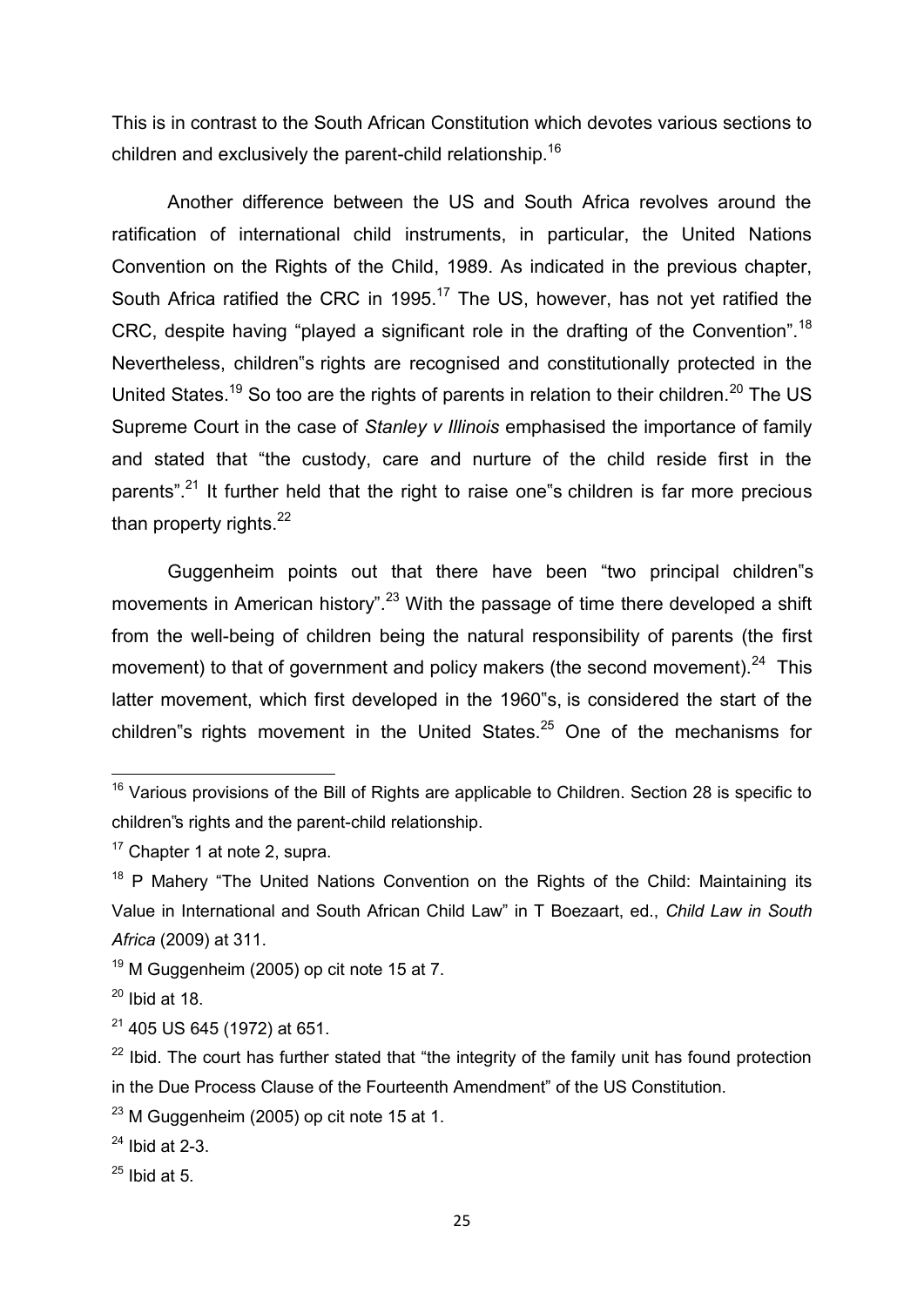protecting the rights of children is the creation by the courts of procedural safeguards and a child"s right to have them observed.<sup>26</sup> It appears that the rights of children are interwoven with those of a parent.

Despite the differences in the constitutional structure of children"s rights and the varied commitment to the ratification of international child instruments, the US legal system is somewhat similar to that of South Africa in the following respects. Firstly, both states are based on a constitution, which provides all persons with basic human rights. Secondly, the constitutions are considered the supreme law of each respective land. Thirdly, the courts of each state play an active role in interpreting, shaping and upholding the rights of parents and children. Lastly, there exists a separation of powers between the different branches of government in each state. These fundamental similarities rendered the US, and in particular the state of California, a useful jurisdiction for comparative study from a South African perspective.

# **3.3. Brief Overview of the Different Facets of Child Abandonment Law in the US**

 The United States appears to have adopted a multi-level approach to address child abandonment, having regard to the varied nature of this social problem and the circumstances in which it arises. This section provides a basic outline of the nature and extent of the child abandonment laws primarily in the State of California.

In respect of abandoned infants, "safely surrendered baby laws" have been enacted in the US to protect newborns and ensure that they are not left to fend for themselves on street corners, in the trunks of vehicles, in motel rooms, public toilets or trash bins.<sup>27</sup> Numerous states have promulgated such laws.<sup>28</sup> For example, the

1

 $^{26}$  Ibid at 7. A significant procedural safeguard created by the US Supreme Court is the "clear and convincing evidence" standard formulated in *Santosky v Kramer* 455 US 745 (1982). This case will be discussed in detail infra.

 $27$  There has been prolific reporting on children abandoned shortly after birth in the US within the last two decades. See S Stewart "Surrendered and Abused: An Inquiry into the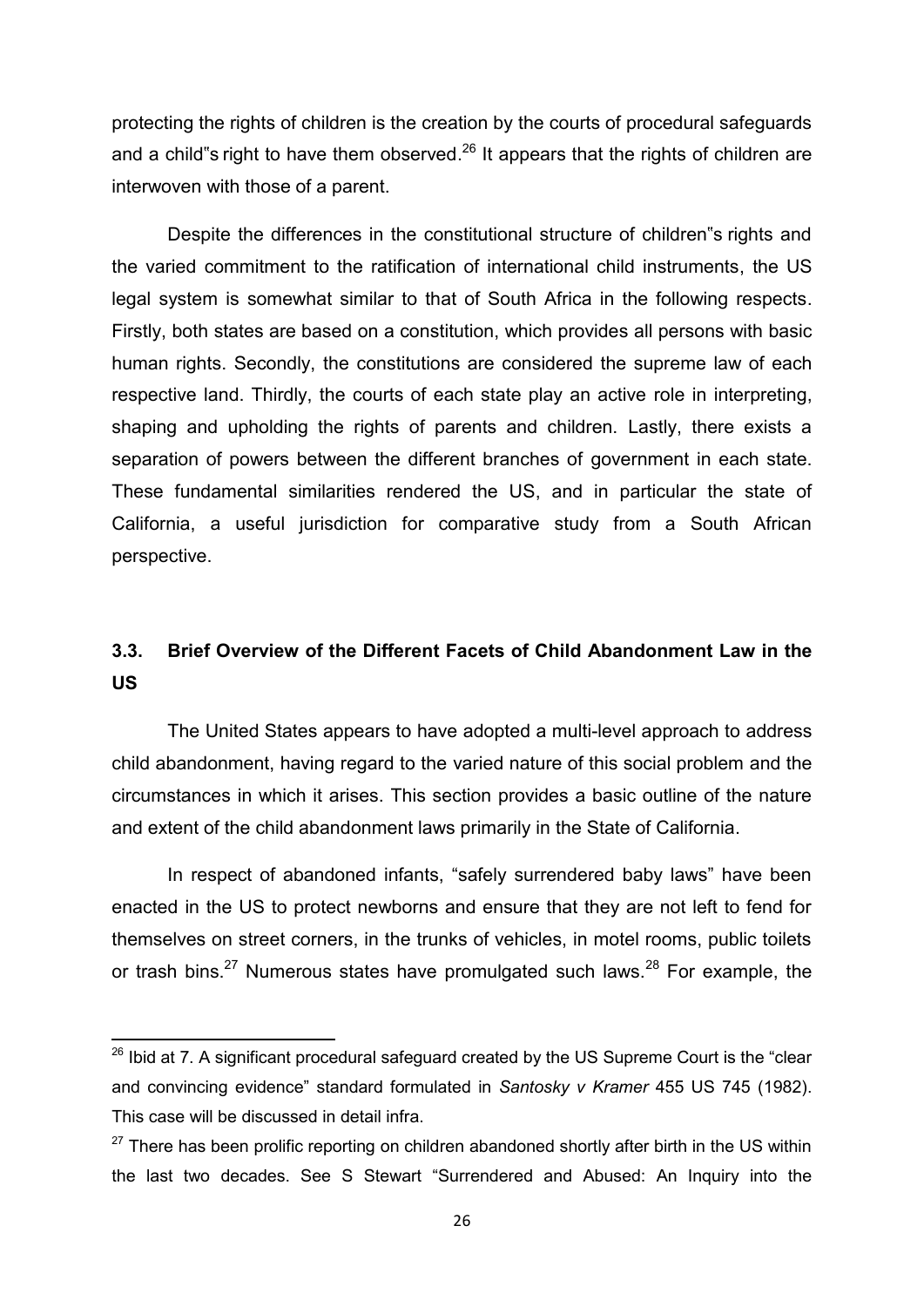state of California enacted a Safe Haven law in 2001 which provides mothers with an opportunity to safely give up their child without fear of prosecution.<sup>29</sup> However, the pardon is not an absolute one. In cases where an infant is found to have drugs and/or alcohol in his/her system the safe haven law is considered to have been violated and the mother is then prosecuted under an accompanying statute.<sup>30</sup> These legal provisions have the effect of legalising child abandonment under certain limited circumstances. The impetus, however, resides in the need to protect the lives and physical integrity of unwanted newborn children.

Another important aspect is that of undocumented children. There are large numbers of children who are born in foreign countries and who travel to the United States unaccompanied, for the purposes of fleeing their home and escaping poverty, violence and persecution. $31$  There are also many children who have been accompanied into the US and later abandoned by their parents.<sup>32</sup> Stephanie Scott notes that 16% (1.8 million) of the total undocumented population in the US are children.<sup>33</sup> These unaccompanied and undocumented children are particularly vulnerable to harm and exploitation.<sup>34</sup> Recognition of this has led to the establishment of a form of relief referred to as "Special Immigrant Juvenile Status".<sup>35</sup> This was initially established in 1990 by the US Congress when amendments were

Inclusiveness of California"s Safe Surrender Law" (10) *Whittier Journal of Child And Family Advocacy* (2011) 291 at 291.

 $28$  Ibid.

1

 $29$  Ibid at 292.

 $30$  Section 300(a) or (b) of the California Welfare and Institutions Code. Ibid.

 $31$  A Junck "Special Immigrant Juvenile Status: Relief for Neglected, Abused, and Abandoned Undocumented Children" (63) 1 *Juvenile And Family Court Journal* (2012) 48 at 49.

 $32$  Ibid.

<sup>33</sup> S H Scott "Executive Summary: Resilience in Undocumented, Unaccompanied Children: Perceptions of the Past and Future Outlook" (Unpublished Ph.D dissertation on file with the National Catholic School of Social Service, 2009) as cited in A Junck "Special Immigrant Juvenile Status: Relief for Neglected, Abused and Abandoned Undocumented Children" (63) 1 *Juvenile and Family Court Journal* (2012) at 49 note 3.

 $34$  Ibid.

 $35$  Ibid at 50.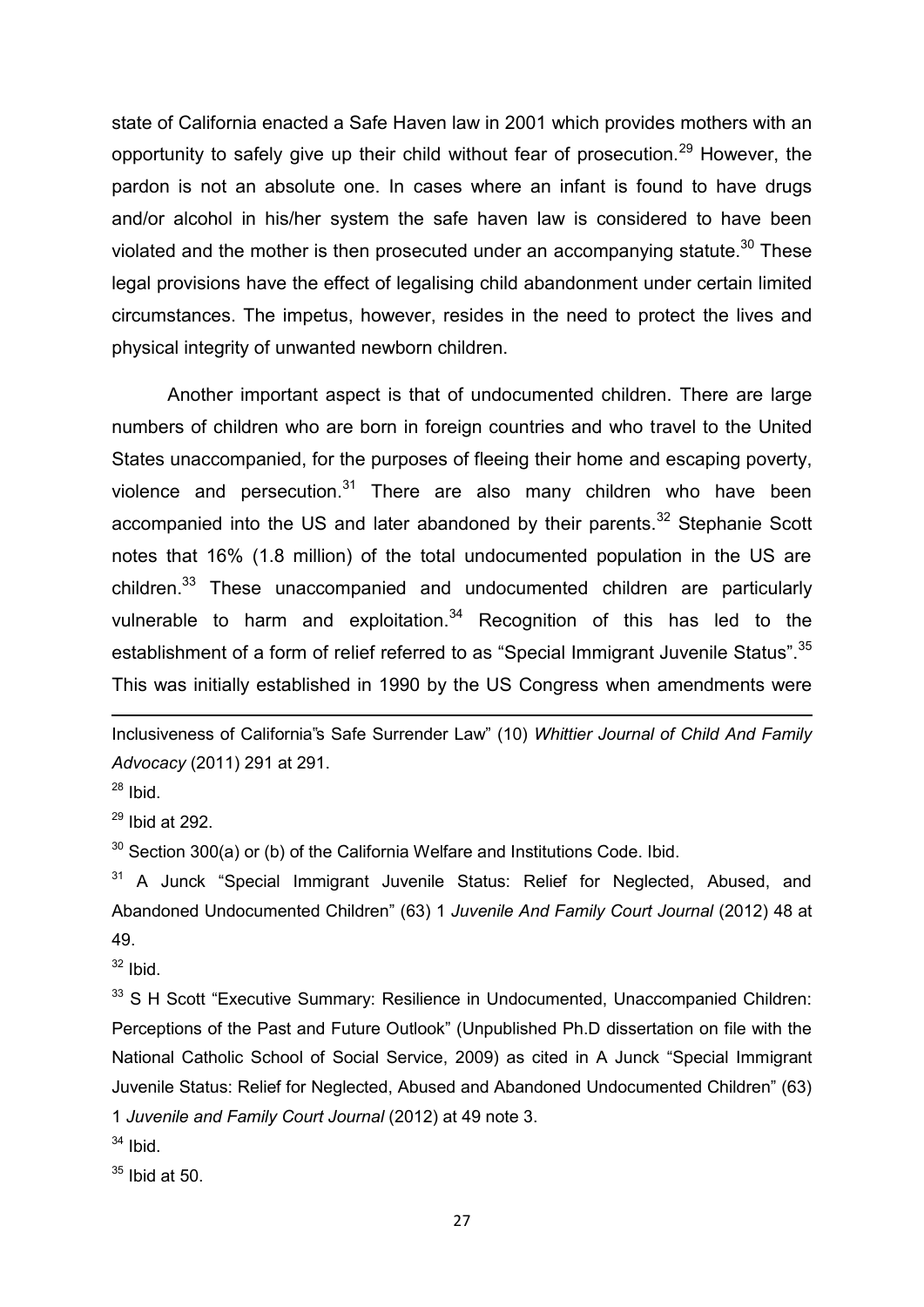made to the Immigration and Nationality Act. Once the statutory requirements for special immigrant juvenile status are met, undocumented abandoned children are then able to remain legally in the United States, including the state of California.<sup>36</sup> In addition, it eliminates barriers to education, allows an abandoned child access to specified public benefits, enables a child to later lawfully secure a job and removes the fear of deportation. $37$ 

As alluded to above, American society is becoming increasingly diverse. In such circumstances, maintaining appropriate care and custody of children becomes a more pressing concern.<sup>38</sup> The deportation of an immigrant parent frequently results in the child being left behind and threatens the integrity of the family unit.<sup>39</sup> Ferguson indicates that children who are left behind usually find their way into the foster care system.<sup>40</sup> Their stay may be short-lived in cases where the child is nearing 18 years of age or is adopted and provided with a permanent home.<sup>41</sup> In many cases, parents who are forced to leave the country have their parental rights terminated.<sup>42</sup>

Aside from deportation of foreign parents, another factor relevant to child abandonment is the termination of parental of rights. The parent-child relationship is given the utmost respect in US law and the termination of parental rights is considered the "greatest interference that the State can impose on the fundamental right of parents to raise their children".<sup>43</sup> Family law issues lie squarely within the realm of state law and state courts.<sup>44</sup> The US Supreme Court, however, has created certain procedural safeguards to avoid undue deprivations of parental rights.<sup>45</sup> There

**.** 

- $39$  Ibid.
- $40$  Ibid.
- $41$  Ibid.

 $36$  Ibid.

 $37$  Ibid.

<sup>&</sup>lt;sup>38</sup> S A Ferguson "Not Without My Daughter: Deportation and the Termination of Parental Rights" (22) *Georgetown Immigration Law Journal* (2007) 85 at 85.

 $42$  Ibid at 88.

 $43$  C E Hall "Where Are My Children...And My Rights? Parental Rights Termination as a Consequence of Deportation" (60) *Duke Law Journal* (2011) 1459 at 1464.

 $44$  Ibid at 1463.

<sup>45</sup> Ibid. *Santosky v Kramer* 455 US 745 (1982).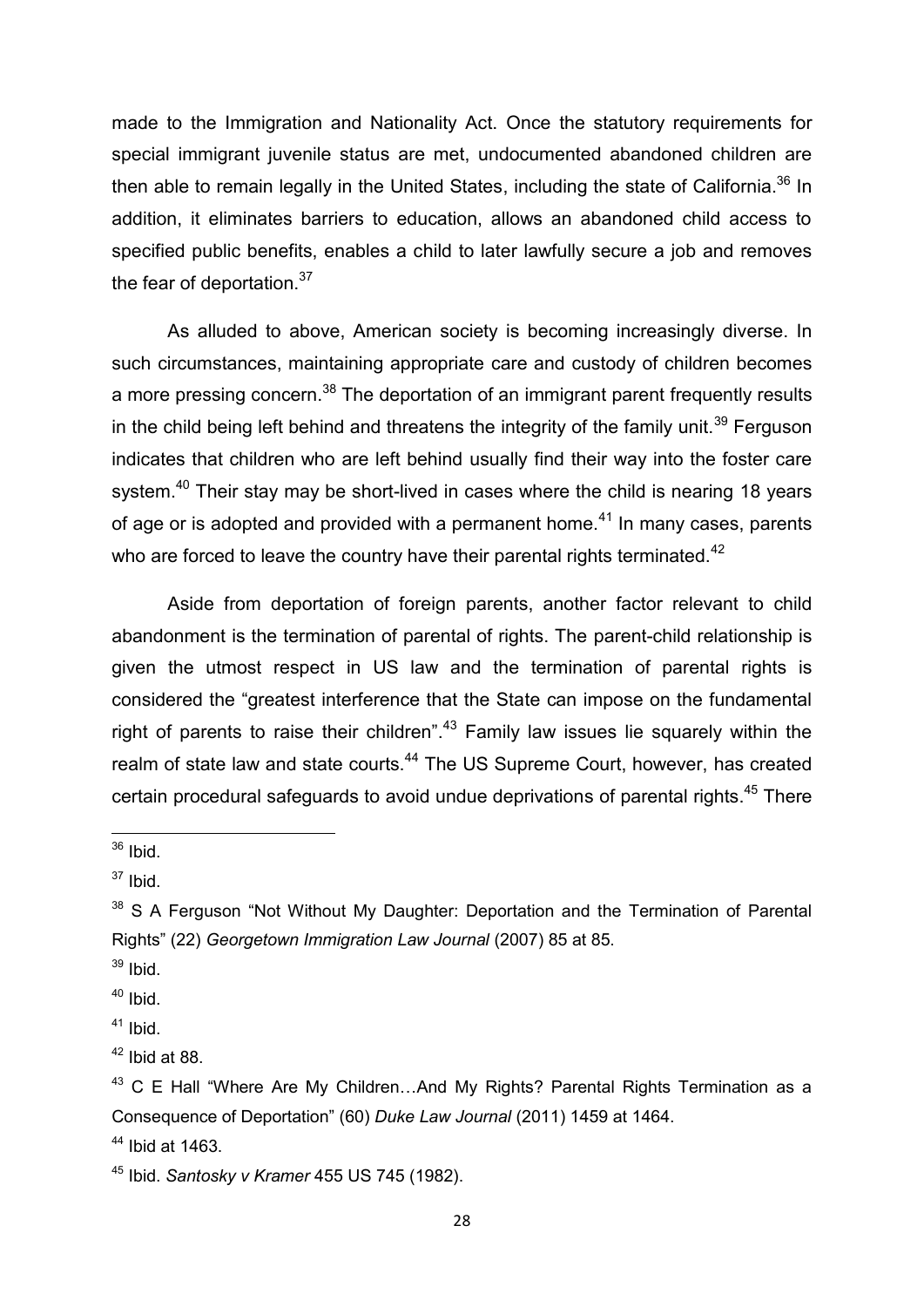are other issues that are interrelated with that of termination of parental rights. For instance, the federal statute abbreviated and referred to as  $ASFA^{46}$  contains criteria for the involuntary adoption of an abandoned child.<sup>47</sup> Parental rights may be terminated via the application of the ASFA requirements in cases which involve parental deportation or incarceration.<sup>48</sup> In respect of the latter, parents who commit criminal acts and who are caught, convicted and sentenced to imprisonment, may permanently lose their children on the ground of abandonment.<sup>49</sup> Under these circumstances, the critical aspect of abandonment becomes the failure to have any contact with one"s child for a significant period of time.<sup>50</sup>

Apart from the civil aspect of child abandonment, it is a crime in many states of the US to abandon one"s child. $51$  The definition of the crime, however, differs in wording from state to state. Nevertheless, this creation of a statutory crime of child abandonment is a significant feature of US child law and is in contrast to that of South Africa.

#### **3.4. Defining Child Abandonment**

 Each of the 50 US states has enacted laws applicable to child abandonment. It will be beyond this paper to analyse or even refer to the applicable law of each state. Instead, reference will be made to a selected state, that is, California. The aim of this is to highlight the typical US definitions of abandonment and their key

**.** 

 $46$  Adoption and Safe Families Act, 1997. This statute is applicable to all states due to its federal nature, whereas, state legislation is binding within the exclusive jurisdiction of the state that enacts it.

<sup>&</sup>lt;sup>47</sup> S Sherry "When Jail Fails: Amending the ASFA to Reduce its Negative Impact on Children of Incarcerated Parents" (48) 2 *Family Court Review* (2010) 380 at 382.

 $48$  Ibid at 384.

 $49$  Ibid at 385.

 $50$  V S Sankaran (2009) op cit note 7 at 13.

<sup>&</sup>lt;sup>51</sup> For example, a Wisconsin state statute provides that, "Whoever, with intent to abandon the child, leaves any child in a place where the child may suffer because of neglect is guilty of a class G felony" (WI Stat section 948.20 Act 45 of 2012).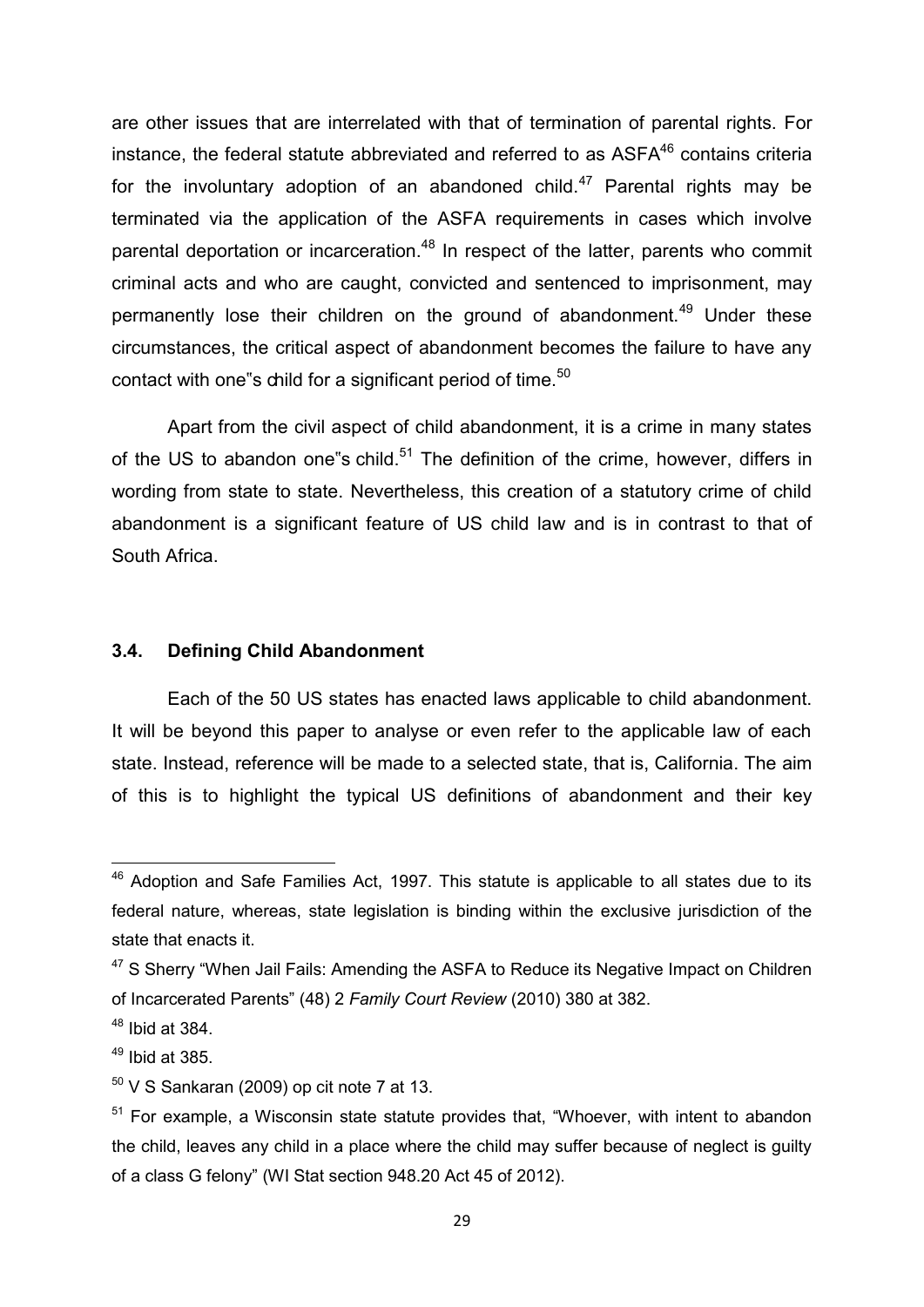features. Reference will be made to cases that have interpreted the relevant statutory provisions and shaped the definition of abandonment.

Wirgler, writing on Californian law, indicates that "abandonment" has a well defined legal meaning.<sup>52</sup> It requires "actual desertion" by a parent together with "an intention, express or implied," to completely sever the parent-child relationship.<sup>53</sup> Child abandonment is an old occurrence in the United States and is referred to in American jurisprudence dating back to the early 1900"s and even earlier. For Instance, in *In re Cordy* the court defined the term "abandonment" to mean:

"*To relinquish or give up with the intent of never again resuming or claiming one`s rights or interests in; to give up absolutely; to forsake entirely; to renounce utterly; to relinquish all connection with or concern in; to desert, as a person to whom one is bound by a special relation of allegiance or fidelity; to quit; to forsake.*" 54

Within the state of California, the relevant statutory provision is section 7822 of the California Family Code, 1994.<sup>55</sup> This section takes into account different situations and their effect on a child.<sup>56</sup> Section 7822(a) provides"

"*A proceeding under this part may be brought if any of the following occur:* 

*(1) …*

**<sup>.</sup>** <sup>52</sup> K M Wirgler "Abandonment as a Ground for Termination of Parental Rights" (16) *The Journal of Contemporary Legal Issues* (2007) 333 at 333.  $53$  Ibid.

<sup>54</sup> 169 Cal 150 (1915) at 153.

<sup>&</sup>lt;sup>55</sup> Section 7820 indicates that a child is a person "under the age of 18 years". Section 7822 replaced section 232(a)(1) of the former Civil Code which "originated before the beginning of the  $20<sup>th</sup>$  Century". Wirgler further points out that section 7822 changed the Civil Code's organisation but not its substance. (K M Wirgler (2007) op cit 52 at 333).

<sup>56</sup> That is, between a *parent* and child as well as between a child and *another person*. The South African provisions also extend beyond the parent-child relationship by making provision for a "parent, guardian or caregiver" (Section 1 of the Children"s Act 38 of 2005). The US provisions, however, take into account the effect on the child of the different relationships and have structured the abandonment provisions accordingly, particularly in respect of time limits.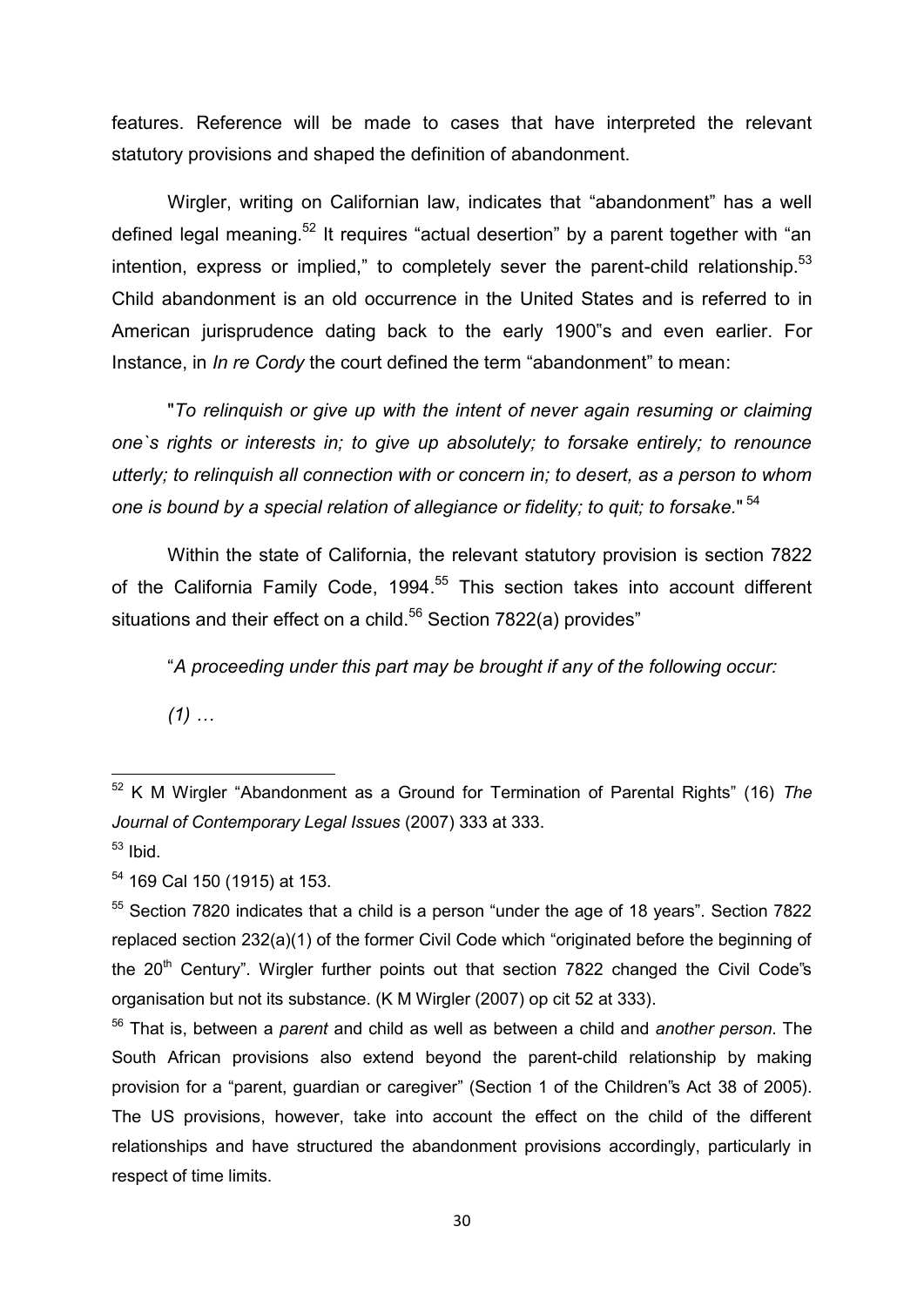- *(2) The child has been left by both parents or the sole parent in the care and custody of another person for a period of six months without any provision for the child's support, or without communication from the parent or parents, with the intent on the part of the parent or parents to abandon the child.*
- *(3) One parent has left the child in the care and custody of the other parent for a period of one year without any provision for the child's support, or without communication from the parent, with the intent on the part of the parent to abandon the child.*"

The following elements are extracted from the abovementioned provisions: a parent has, firstly, left the child in the care and custody of another for, secondly, a "specified minimum period of time", thirdly, without any communication with or provision for the child"s support and, lastly, with the intention to abandon the child.<sup>57</sup> Both subsections (2) and (3) envisage a parent leaving his/her child in the care of another. With sub-section (2) the focus is on "another person", while with sub-section (3) the focus is on "the other parent". This distinction is significant, in that, a parent cannot escape an abandonment petition by simply relying on the fact that his/her spouse (that is, the other parent) is caring for the child.

 The first element dealing with a child being *left* with another has been analysed and interpreted by the California judiciary. In the case of *In re Cattalini<sup>58</sup>* the Californian Appeals Court stated the following:

"*According to Webster's International Dictionary, "leave" means "to put, deposit, deliver, or the like, so as to allow to remain;--with a sense of withdrawing oneself from; as leave your hat in the hall; we left our cards." Thus the term appears to connote voluntary action. Therefore, it may not be said that appellant left his children in the care and custody of the respondent when, by an order of the court, they were taken from the joint control of their parents and placed in the sole care and custody of the mother.*" 59

 $57$  K M Wirgler (2007) op cit note 52 at 334.

<sup>58</sup> 72 Cal App 2d 662 (1946).

 $59$  Ibid at 665.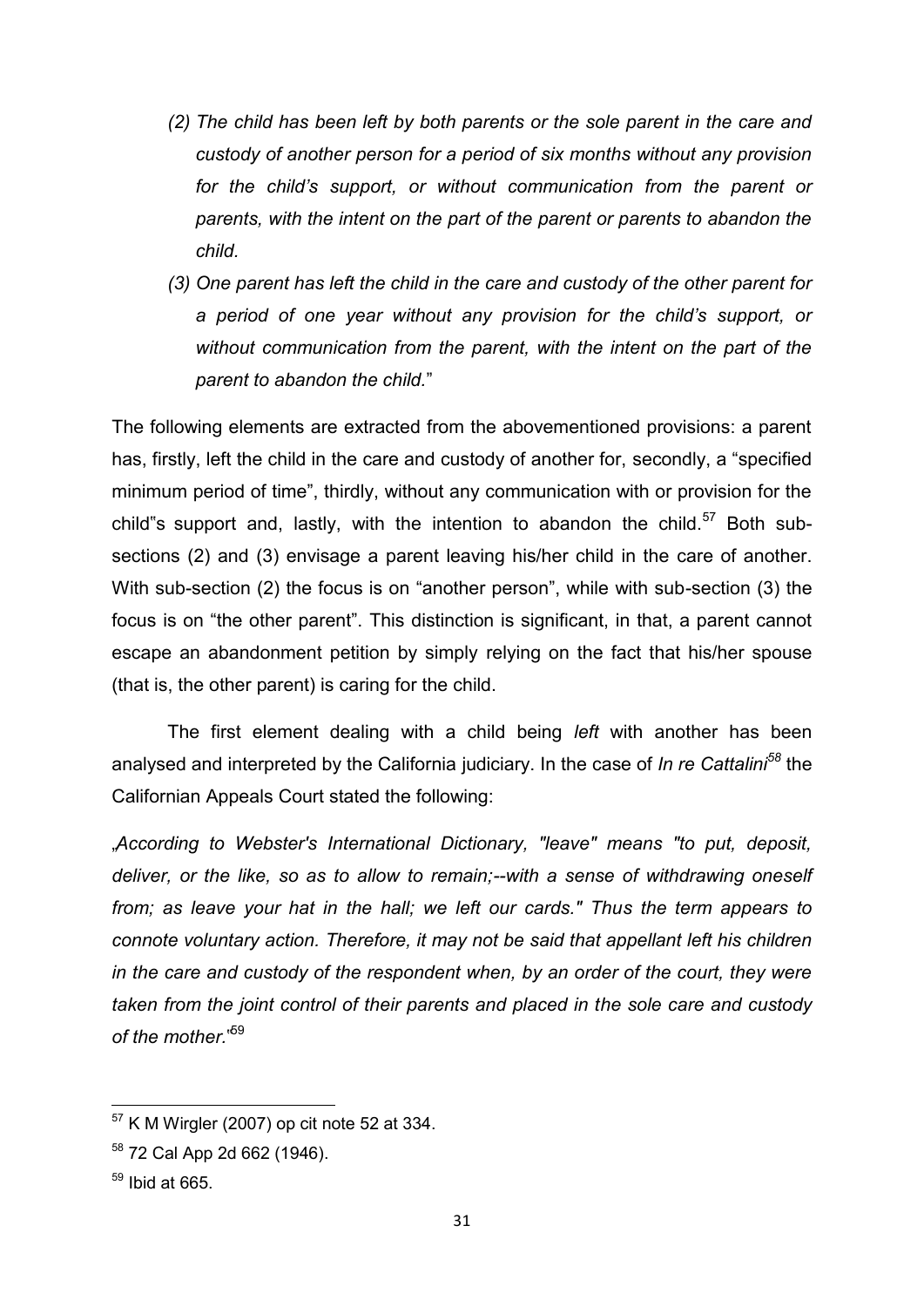What becomes important from the court"s judgement is the rule that the leaving of a child with another must be a voluntary action by the abandoning parent. A court order placing a child in the sole custody of another parent or person may undermine the voluntary requirement of the first element. However, Wirgler notes that the mere presence of such a court order "does not preclude the finding of a "leaving"" in instances where the order "requires support or permits visitation and the noncustodial parent fails to provide support or to communicate with the child". $60$  In support of her point, the author cites the case of *In re Conrich*<sup>61</sup> in which the Californian Appeal Court stated that:

"*The fact that a judicial decree has placed custody of the child away from the parents does not, however, necessarily prevent or destroy the element of "leaving" because nonaction of the parents may convert into a leaving (and, the other elements present, into an abandonment) that which initially could not be regarded so.*" 62

The second element in the California Family Code as quoted above is concerned with a specified minimum period of time. This requirement is also found in South Africa"s Children"s Act 38 of 2005, which as noted above requires a minimum period of 3 months in respect of a parent, guardian or care-giver.  $63$  The abovementioned Californian statutory provisions, however, contain a distinct time period for parents,  $64$  on the one hand, and a separate period for all other persons,  $65$ on the other. What is also apparent is that the South African child abandonment law contains a significantly shorter time frame than this example from the state of California. In California in respect of the calculation of time, before an abandonment petition can be filed to terminate parental rights, the abandonment must have continued uninterrupted for the specified period. This minimum time period must be proved uninterrupted and independently of the other elements.<sup>66</sup> The Californian Court of Appeals has indicated that the time will run uninterrupted provided the

**.** 

 $60$  K M Wirgler (2007) op cit note 52 at 336.

 $61$  221 Cal App 2d 662 (1963).

 $62$  Ibid at 666.

 $63$  Section 1, definition of the term "abandoned".

<sup>&</sup>lt;sup>64</sup> That is, 1 year.

 $65$  That is, 6 months.

 $66$  K M Wirgler (2007) op cit note 52 at 337.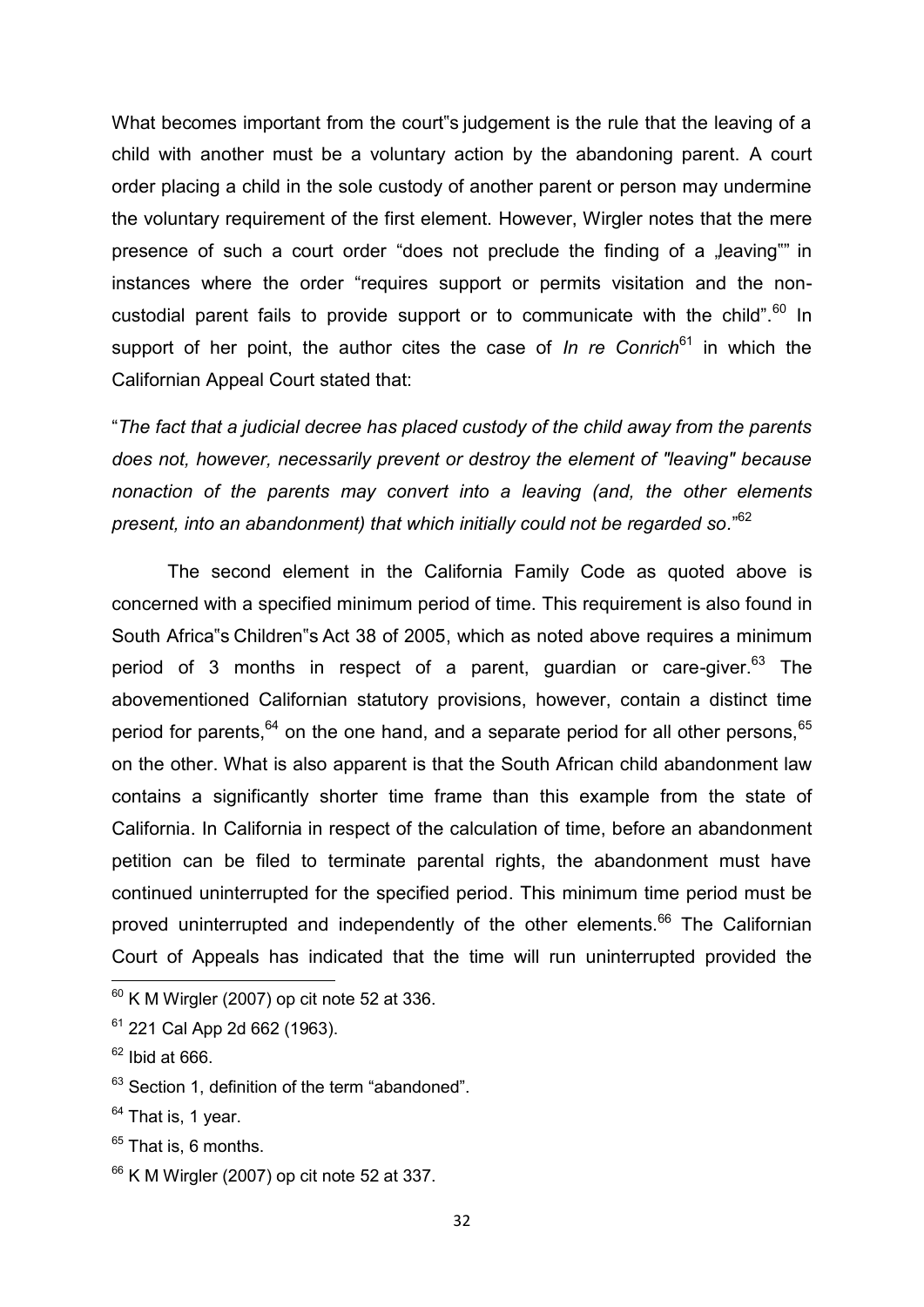parent is continually "physically absent from the child".<sup>67</sup> In *In re Justin* a mother and child lived in the same household during the specified minimum time period. Despite the mother"s intention to abandon the child $68$  the appeal court reversed the trial court"s declaration of abandonment on the basis that physical absence was required.<sup>69</sup> Although the two specified time periods represent the least amount of time required, once the minimum statutory period has elapsed it is unlikely that an abandonment petition will be defeated by a parent who wishes to renew their interest in or communication with the child.<sup>70</sup> The imposition of time limits appears to be aimed at guarding against parents who change their behaviour and begin or resume communication or the provision of support with their child shortly after a petition is filed to terminate their parental rights on the grounds of abandonment. Without time limits in the governing law a parent might act only after petitions are filed and consequently prevent their child from ever finding a stable and permanent home.

The third element of the California child abandonment statutory provision is a failure of a parent to provide support to or communicate with the child. This element is linked to the intention to abandon element. For instance, section 7822(b) provides as follows:

"(b) *The failure to provide identification, failure to provide support, or failure to communicate is presumptive evidence of the intent to abandon."*

At this point it is important to compare the equivalent South African provision and distinguish it from the California Family Code abandonment provision. As will be remembered section 150(1)(a) of the South African Children"s Act makes mention of

**<sup>.</sup>** <sup>67</sup> *In re Justin G* 151 Cal App 3d 526 (1984) at 529.

<sup>&</sup>lt;sup>68</sup> Ibid at 529, "We agree that the able trial court"s finding of intent to abandon in June 1980 is supported by clear and convincing evidence.".

 $69$  Ibid. "We conclude that the statute requires as an element of abandonment that the parent be physically absent from the child.".

<sup>70</sup> *In re JF* 487 Pa 115 (1979) at 124 where the Supreme Court of Pennsylvania stated that, "It is well established that once the six month statutory period of abandonment has passed, mere renewal of interest and expression of desire for the return of a discarded child do not negate the abandonment.".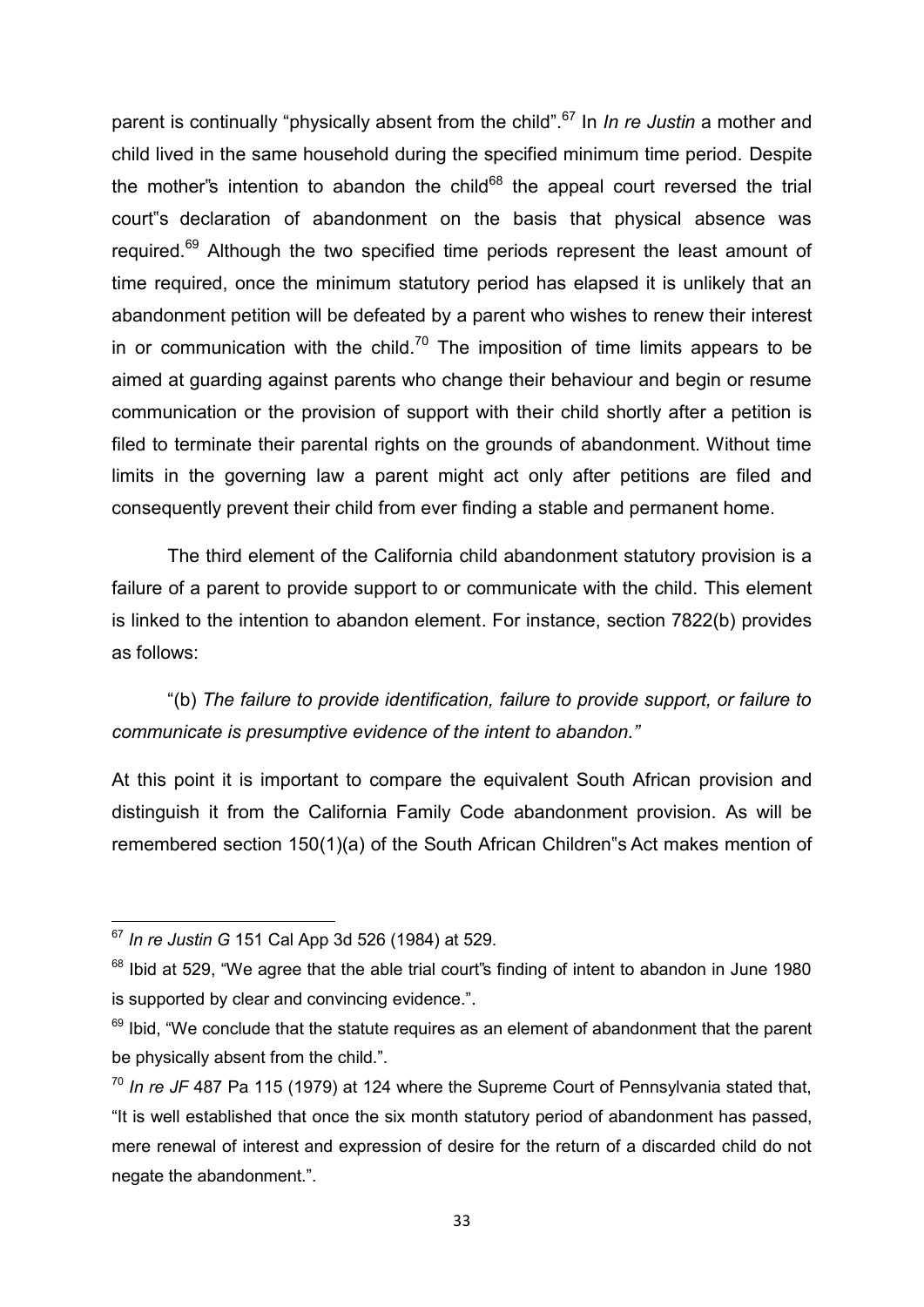a child being "without any visible means of support".<sup>71</sup> It has been pointed out that this support element was judicially interpreted to require looking into the financial resources of the child and determining whether or not the child has the means to support him/herself.<sup>72</sup> This is different in focus from the Californian section 7822 which focuses specifically on the actions of the parent and whether there was an effort made by the parent to support and/or communicate with his/her child. In California, the actions of the parent, therefore, become important in abandonment cases. It is submitted that this is the correct approach, as the primary responsibility and duty rests on parents to communicate with and support their children, and a lack of effort on a parent"s part is central to the occurrence of child abandonment.

 In some US jurisdictions, including California, the lack of financial support requirement is dependent on a parent"s ability to provide support. Thus, in the case of *In re Susan M<sup>73</sup>* an abandonment finding was reversed on appeal due to the appellant, the mother, being found to be financially unable to support her baby.<sup>74</sup> However, the mere fact that a parent is in a bad place financially does not automatically exempt him/her from a finding of abandonment. A good illustration of this is found in the case of *In Interest of Kelly*. *<sup>75</sup>* This case involved a divorce between parents who entered into a marriage at ages 17 and 16. Approximately four months into the marriage the couple had a daughter, named Kathy. The marriage was unstable and three months later the couple divorced. The child, however, was placed in foster care pursuant to the social services department finding her to be a neglected child. At a court hearing, the father was, *inter alia,* ordered to pay \$110 as child support. The father, however, failed to make any payment on the basis that "he was unable to pay the full amount of support ordered".<sup>76</sup> In subsequently affirming that the father had abandoned his child, the appeal court held that the father:

 $71$  Section 150(1)(a) of Children"s Act 38 of 2005. See Subheading 2.3 of chapter 2 supra.

<sup>72</sup> *NM v Presiding Officer of Children's Court, Krugersdorp* 2013 (4) SA 379 at 386, para [30]

A-B. See also sub-heading 2.5 of chapter 2 supra.

<sup>73</sup> 53 Cal App 3d 300 (1975).

 $74$  Ibid at 308. However, despite the mother's financial state, the court pointed out that she "always made some form of inquiry at least every six months". (Ibid at 308-309).

<sup>75</sup> 262 NW 2d 781 (1978).

 $76$  Ibid at 785.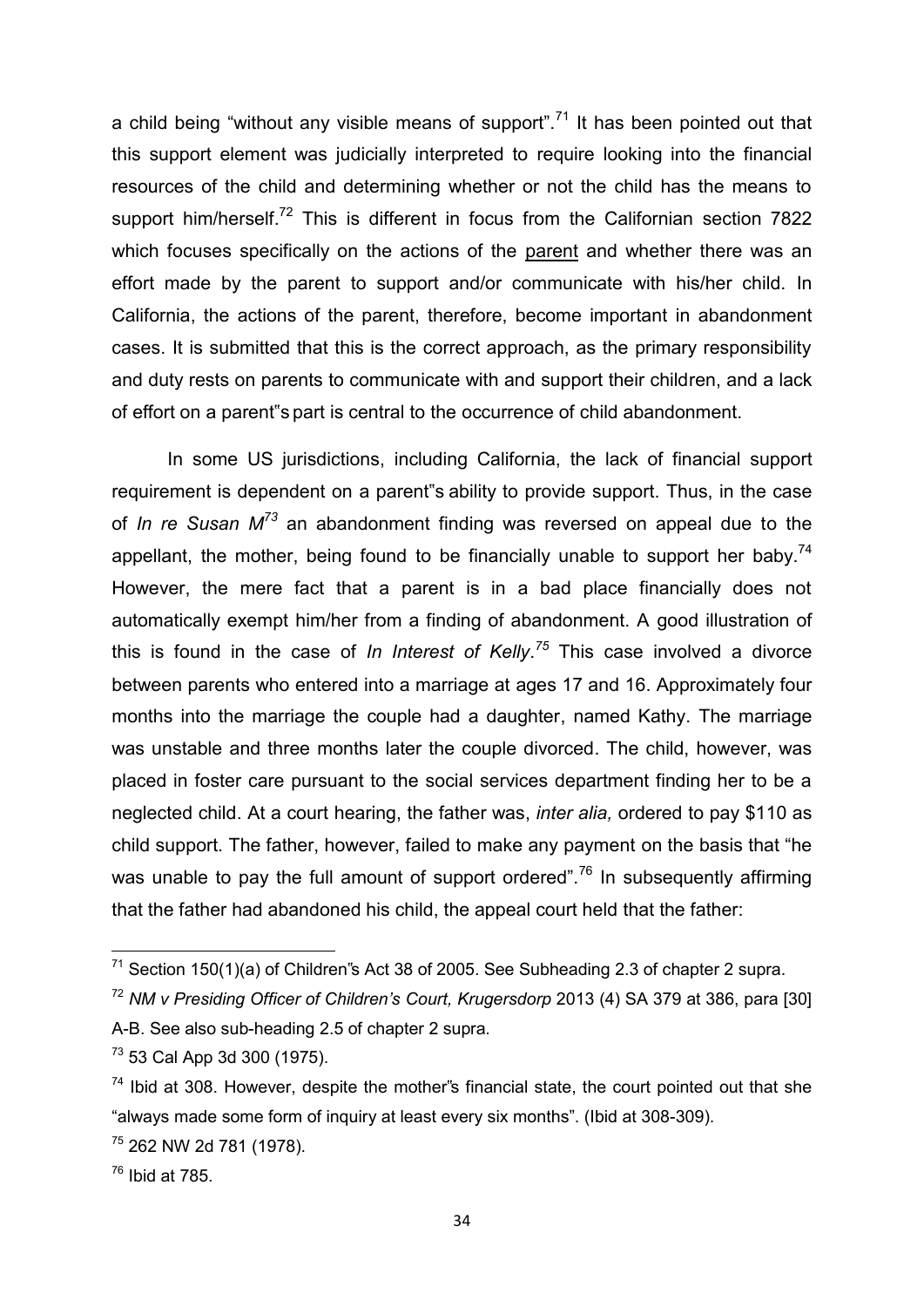"*was financially able to contribute some amount toward Kathy's support, but he voluntarily chose not to do so. Even though his earnings may have been insufficient at times to enable him to pay the full amount ordered, they were almost always sufficient to enable him to pay something*".<sup>77</sup>

Therefore, it is not an absolute rule that a parent who is unable to provide sufficient financial support to his/her child is pardoned. The two abovementioned cases illustrate that some effort must be made by the parent to support his/her child. Another important point to take note of is that the support provided by a parent must be done voluntarily for the welfare of the child and not for an ulterior purpose. In the case of *Matter of Adoption of Gotvaslee<sup>78</sup>* a father was ordered, as per a divorce order, to pay \$100 a month as child support for his two children. Between October 1977 to January 1979 the father failed to make any payments. During that period, however, adoption proceedings were initiated and the father was aware of these. The father was also found in contempt of the divorce order and was further ordered to make the \$100 payments together with an additional \$50 a month to meet the arrear child support amounting to \$1550. It was put to the father that, should he fall into arrears again, he would be taken into custody to serve a six month sentence. He subsequently began paying support. However, at the termination hearing, the father was found to have abandoned his children. In respect of the support, the court found that the payments "were not voluntarily made but, rather, were made under compulsion of the court"s orders".<sup>79</sup>

In relation to the aspect of communication with children, it becomes necessary to provide some indication of what may amount to communication. Section 7822 of the California Family Code does not list specific examples; instead, case law provides some indication. In the case of *In re TMR*<sup>80</sup> the California Appeal Court indicated that letters and birthday cards may be sufficient to amount to adequate

 $\overline{\phantom{a}}$ 

 $77$  Ibid.

<sup>78</sup> 312 NW 2d 308 (1981).

 $79$  Ibid at 314. The court also noted that the fathers visits were "motivated by a desire more to continue a combative relationship" with his wife "than by a desire to enjoy the company of his children" (Ibid at 312).

 $80$  41 Cal App 3d 694 (1974).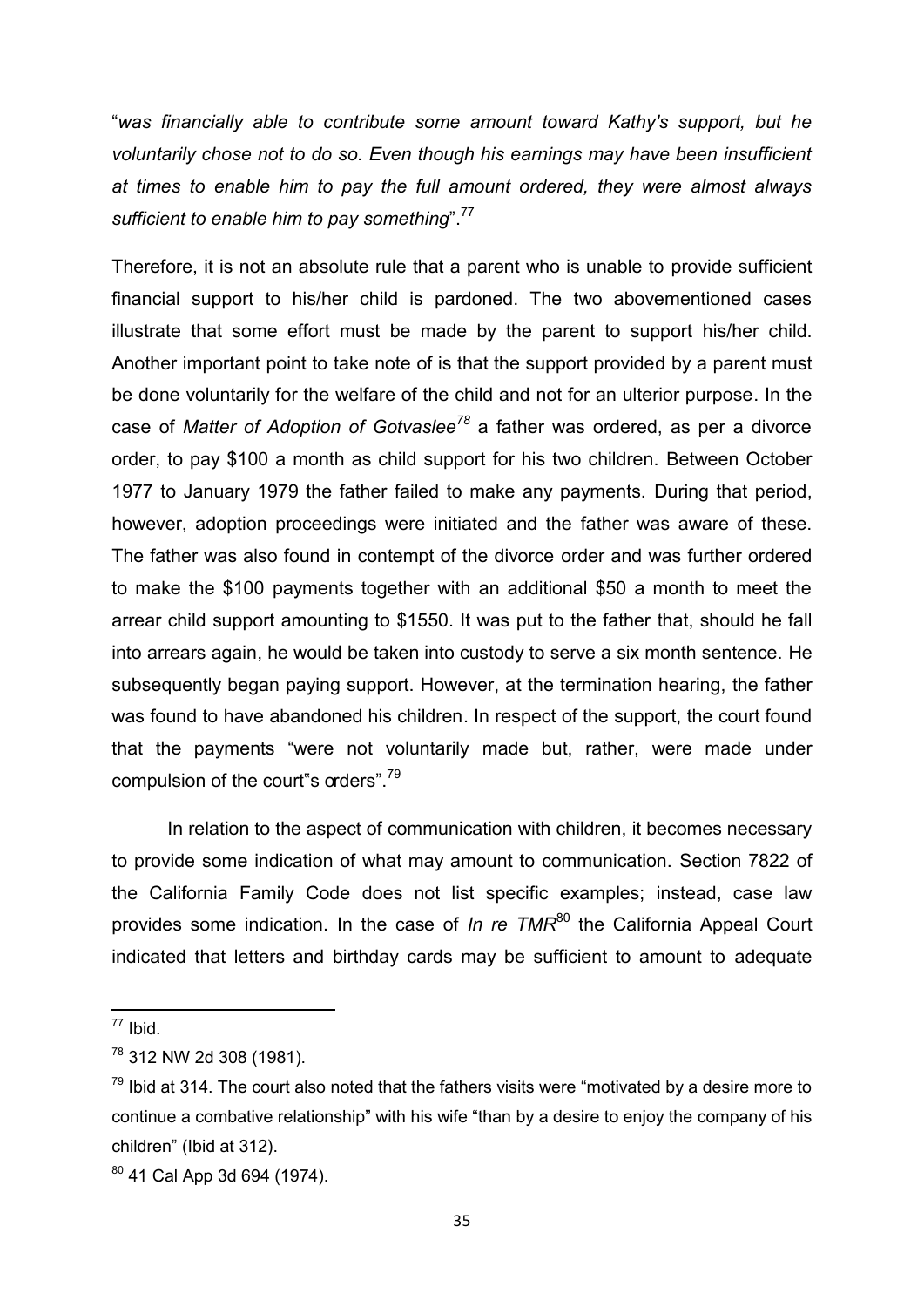communication.<sup>81</sup> In this case a mother was separated from her children due to her incarceration and then communicated with her children via letters and birthday cards. The court found that the mother had "utilized the only means of communication available to her by writing to them twice a month". $82$  It further held that "her letters frequently contained pictures suitable for young children". $83$  In overcoming the hurdle of her young children being illiterate due to their tender age, the court held that "the fact that defendant's children were themselves unable to read her letters is of no particular importance, since their foster mother was able to read the letters aloud to them".<sup>84</sup> This case illustrates that communication may extend beyond verbal or faceto-face communication. In light of modern technology it may also be possible for a parent and child to communicate across electronic online mediums, through live streaming or instant messaging. It is suggested that these means are a possible form of communication; however, it will depend on the circumstances of each particular case. The important point is whether a parent maintained a degree of communication which was reasonable, given the parent"s circumstances.

The individual facts of each case become particularly important in circumstances were a parent is prevented, by the other parent, from financially supporting or communicating with his/her child. The US courts have recognised this occurrence and have even overturned a parental termination ruling, finding parental interference or obstruction as the basis. For instance, the case of *GRM v WMS<sup>85</sup>* dealt with a mother of two children who had divorced her husband and attempted to have his parental rights terminated for purposes of adoption. In the termination petition she cited the father"s abandonment and failure to provide child support as the main reasons. The trial court found in favour of the mother"s petition and terminated the father"s parental rights. On appeal, however, the court overturned the trial court"s finding on the basis that, although the father "did not support his children for some three years and did not even see them for over four years, we believe that

 $^{82}$  Ibid.

- $83$  Ibid.
- $84$  Ibid.

 $81$  Ibid at 699.

<sup>85 618</sup> SW 2d 181 (1981).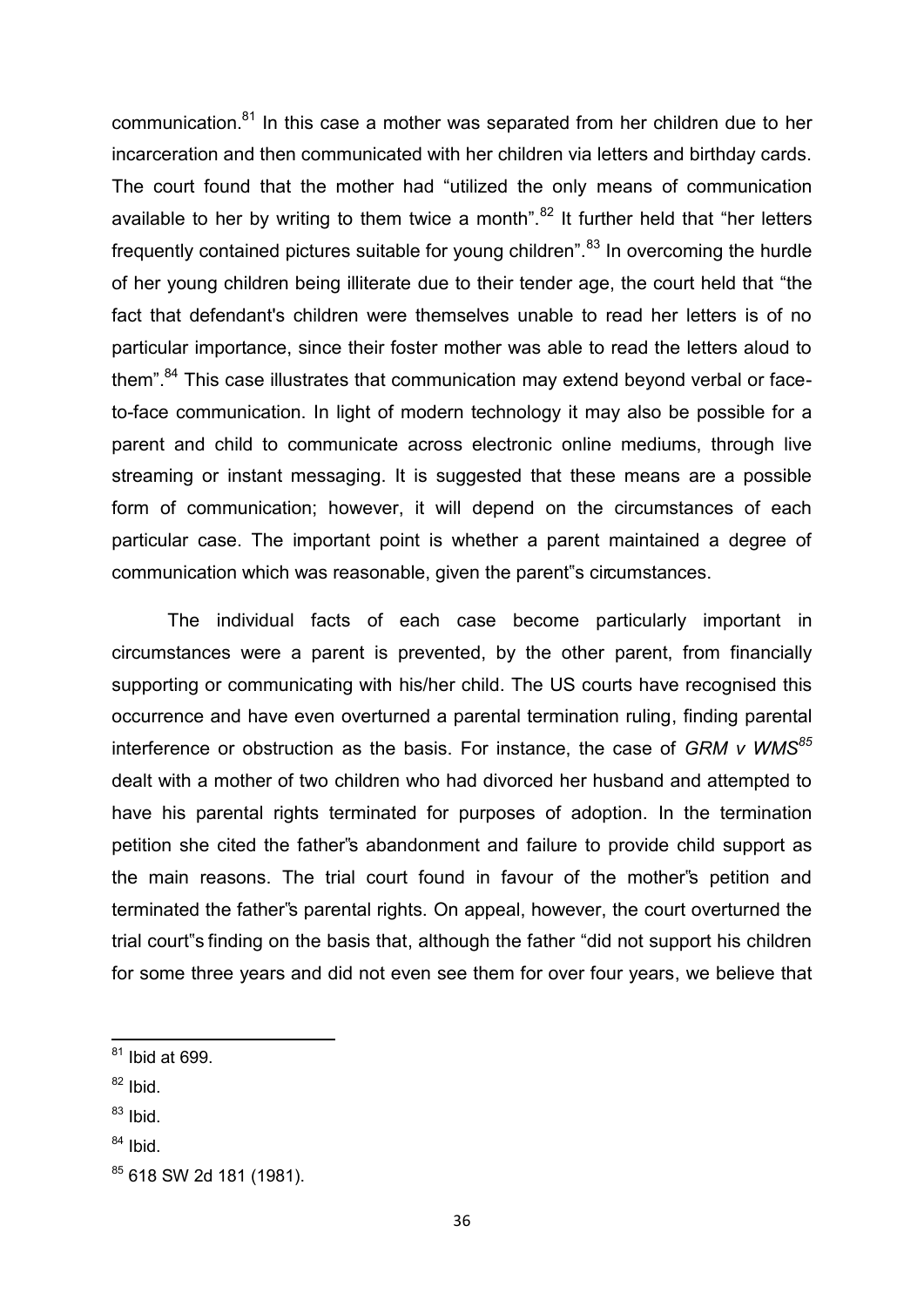this was due in great part to the actions and attitude of the appellee, his ex-wife". $86$ The appeal court accepted the evidence that the father was unable to locate his wife, that she was unwilling to talk to him or let him see the children, and further, that she did not accept any child support. $87$  The court made an interesting comment in passing on the purpose behind child abandonment statutes. With focus on a Kentucky abandonment statute, the court noted:

"…*the true spirit and intent of this statute, which is to sever relations between innocent children and a deadbeat, disinterested parent.*",  $88$ 

 In returning to section 7822 of the California Family Code, the third element is elaborated upon under sub-paragraph 7822(b). It provides some indication of the nature and extent of the support or communication required. Section 7822(b) provides that:

"*If a parent or parents have made only token efforts to support or communicate with the child, the court may declare the child abandoned by the parent or parents.*"

This is a significant statutory provision because it takes into account the reality of the circumstances surrounding child abandonment. Disinterested parents may not always be those parents who completely fail to communicate with or support their children. Instead, sporadic and tenuous attempts to support or communicate with a child will have little impact on the care and well-being of a child and will be insufficient in discharging the obligation placed on parents to properly care for their children. Wirgler points out that what section 7822(b) requires is that a court, when analysing a parent"s conduct, must distinguish between genuine and token efforts.<sup>89</sup> A genuine effort to support or communicate with one"s child is what is required. In respect of token communication, the Californian Appeal Court in the case of Adoption of Oukes<sup>90</sup> interpreted the wording of section 7822(b) to mean that where the efforts made by a parent are token only, the presumption that the parent

 $86$  Ibid at 184.

 $87$  Ibid at 183.

 $88$  Ibid at 184.

 $89$  K M Wirgler (2007) op cit note 52 at 341.

 $90$  14 Cal App 3d 459 (1971).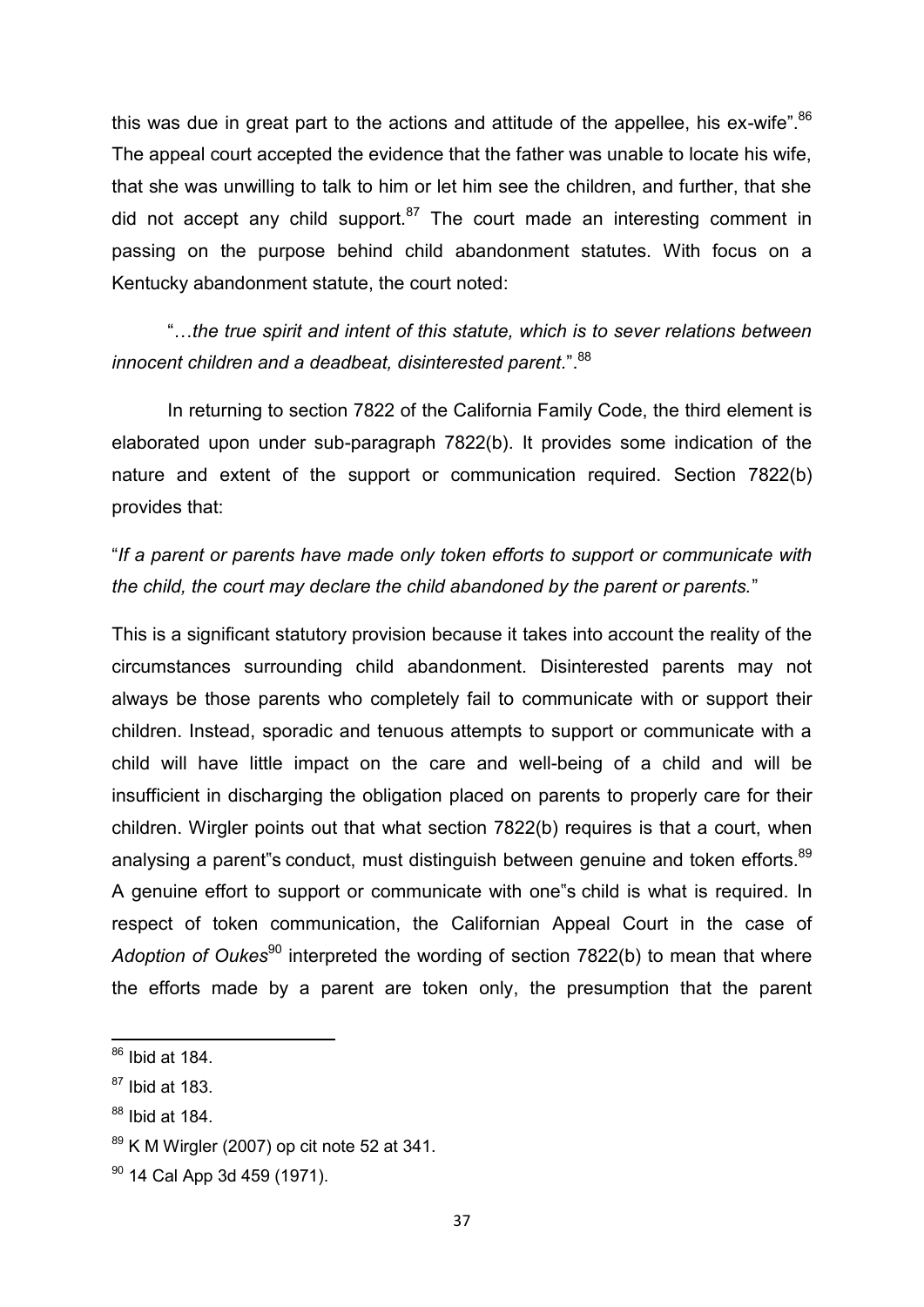intended to abandon the child remains intact. $91$  The appeal court confirmed the finding of the trial court that a parent had abandoned her two children. The children resided with their aunt who wished to adopt the children. The court found that the "three communications during that span of over one year therefore constituted only token communications".  $92$  Further, the court noted that "the only time appellant manifested any interest in the welfare of the infants during the span of over a year (February 1968 to March 1969) was when she was threatened by legal action". $^{93}$  The court also considered that a greater weight must be attached to a failure to communicate, as opposed to the financial support requirement. It stated that:

"*Financial inability may excuse the failure to send any funds for support of the children …, but the failure to communicate for the requisite statutory period of time is adequate ground under the statute to adjudicate an abandonment by the noncommunicating parent.*" 94

By comparison, the South African abandonment provisions, as indicated in chapter 2 above, make mention of the word "deserted".<sup>95</sup> However, what exactly amounts to desertion is not provided in the Children"s Act, nor in the accompanying regulations to the Act. South African case law is also silent on its legal meaning.

 As a clarification of what desertion means, in the California Family Code the fourth element to be considered by courts is whether a parent intended to abandon his/her child. As indicated above, this is linked to the third element of financial support and communication. However, although linked, intention to abandon must be proved independently of the other elements. Section 7822(b), however, provides a presumption in law to assist courts in making their determination. For the sake of convenience this provision will be quoted again below:

"(b) *The failure to provide identification, failure to provide support, or failure to communicate is presumptive evidence of the intent to abandon.*"

 $91$  Ibid at 466.

 $92$  Ibid at 467.

 $93$  Ibid at 466.

 $94$  Ibid at 467.

 $95$  Section1 of Children s Act 38 of 2005. See sub-heading 2.4 of chapter 2 supra.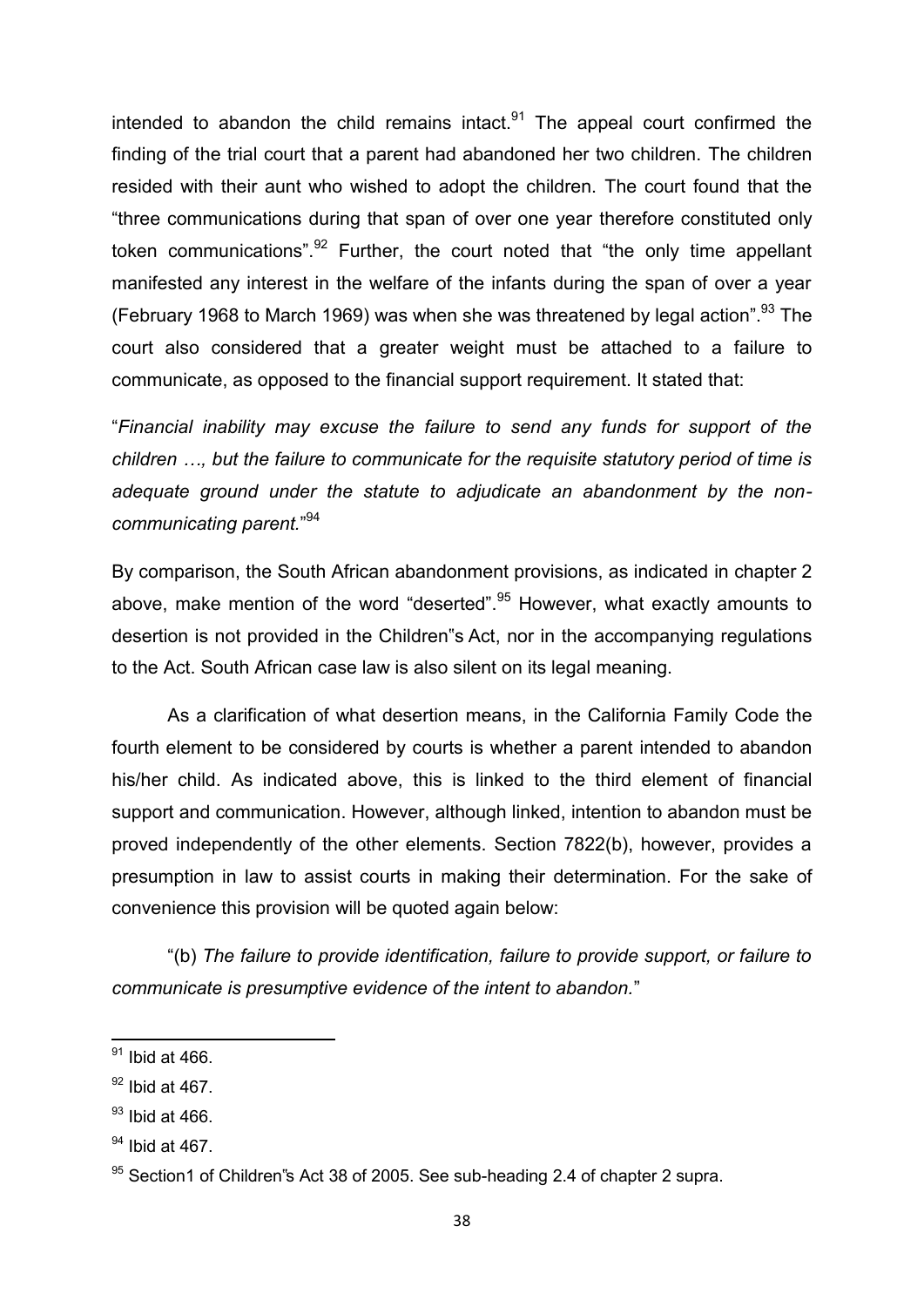Intention speaks to the state of mind of a parent. It then becomes important to explore whether an objective or subjective standard is to be adopted in determining intention. In a Utah case<sup>96</sup>, the rights of a father were terminated due to him abandoning his children. He was found to have provided no financial support and to have had little or no contact with them since their birth.<sup>97</sup> In its judgement the court indicated that the favoured approach is the objective standard, which involves determining a parent"s intention from drawing inferences from his/her conduct "rather than from mere oral protestation".<sup>98</sup> In explaining the objective standard the court stated:

"*Whether or not there has been an abandonment within the meaning of the statute is to be determined objectively, taking into account not only the verbal expressions of the natural parents but their conduct as parents as well. The subjective intent standard often focuses too much attention on the parent's wishful thoughts and hopes for the child and too little on the more important element of how well the parents have discharged their parental responsibility*" 99

The actions of parents, therefore, carry greater weight than their words. Although conduct is the crucial factor, a parent must still have the mental capacity to form the intention to abandon. In the case of *Petition of DLM*<sup>100</sup> a father was charged with the murder of a child. He was found not guilty due to insanity and was confined to a state hospital. The father, had another child, and a petition was filed against him to terminate his rights in respect of the surviving child, based on abandonment. In resisting the petition, the father raised his mental incapacity as an impediment to the petition. The court held in favour of the father that:

"*A parent's abandonment of a child is a question of intent, and lack of mental capacity may be cause for the failure to provide support.*" 101

 $99$  Ibid.

 $\overline{\phantom{a}}$ 

<sup>96</sup> *State in Interest of Summers Children v Wulffenstein* 560 P 2d 331 (1977).

<sup>97</sup> Ibid at 332.

<sup>98</sup> Ibid at 333-334.

<sup>100</sup> 703 P 2d 1330 (1985).

 $101$  Ibid at 1332.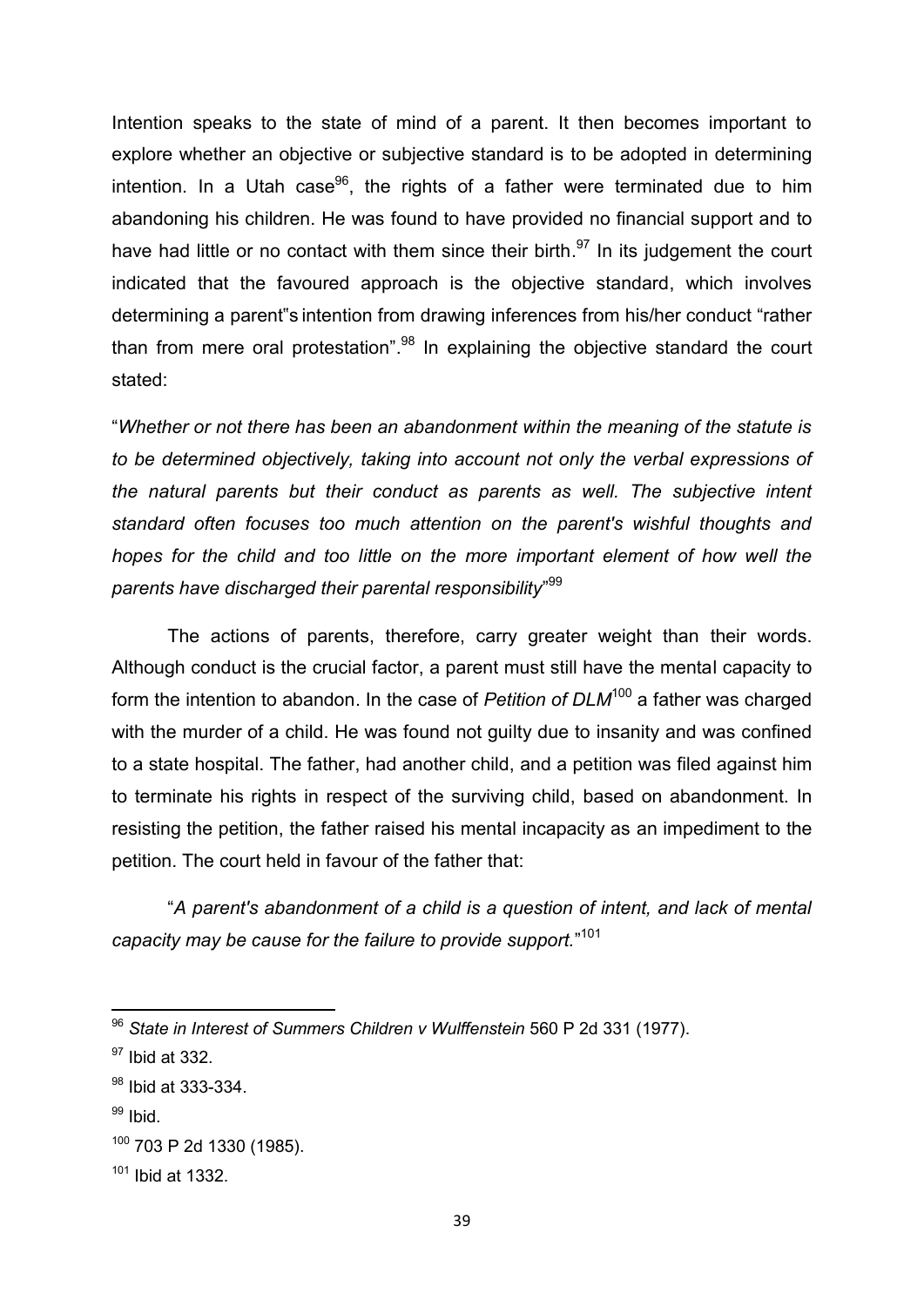The court further noted as relevant that the stepfather, who had initiated the termination proceedings, failed to furnish evidence that the father had the necessary mental capacity in respect of the abandonment and support.<sup>102</sup>

 The intention of a parent to abandon his/her child need not necessarily be of a permanent nature. In the case of *In re Daniel M<sup>103</sup>* the court, in referring to an old Californian abandonment statute, held that:

"*By using the general term "abandon" … in conjunction with a specific period of time…, it appears the Legislature meant that an intent to abandon the child during that period of time, rather than an intent to abandon the child permanently, is sufficient to satisfy the statute*."<sup>104</sup>

The further court further noted that:

"… *a child's need for a permanent and stable home cannot be postponed for an indefinite period merely because the absent parent may envision renewing contact with the child sometime in the distant future.*" 105

Therefore, what is required is that it be shown that a parent intended to abandon his/her child for the minimum statutory period, and not necessarily forever.

In respect of the presumption of abandonment contained in section 7822(b), Wirgler notes that once it is presumed that a parent has abandoned his/her child, the parent then becomes responsible for rebutting the presumption.<sup>106</sup> What is required of the parent is the exhibiting of evidence sufficient to rebut the presumption.<sup>107</sup> Thus, the presumption has the effect of shifting, upon the parent, the burden of producing evidence and not the burden of proof.<sup>108</sup> The burden of proof remains with the petitioner.

**.** 

 $108$  Ibid.

 $102$  Ibid.

 $103$  16 Cal App  $4^{\text{th}}$  878 (1993).

 $104$  Ibid at 883.

 $105$  Ibid at 884.

 $106$  K M Wirgler (2007) op cit note 52 at 339.

 $107$  Ibid.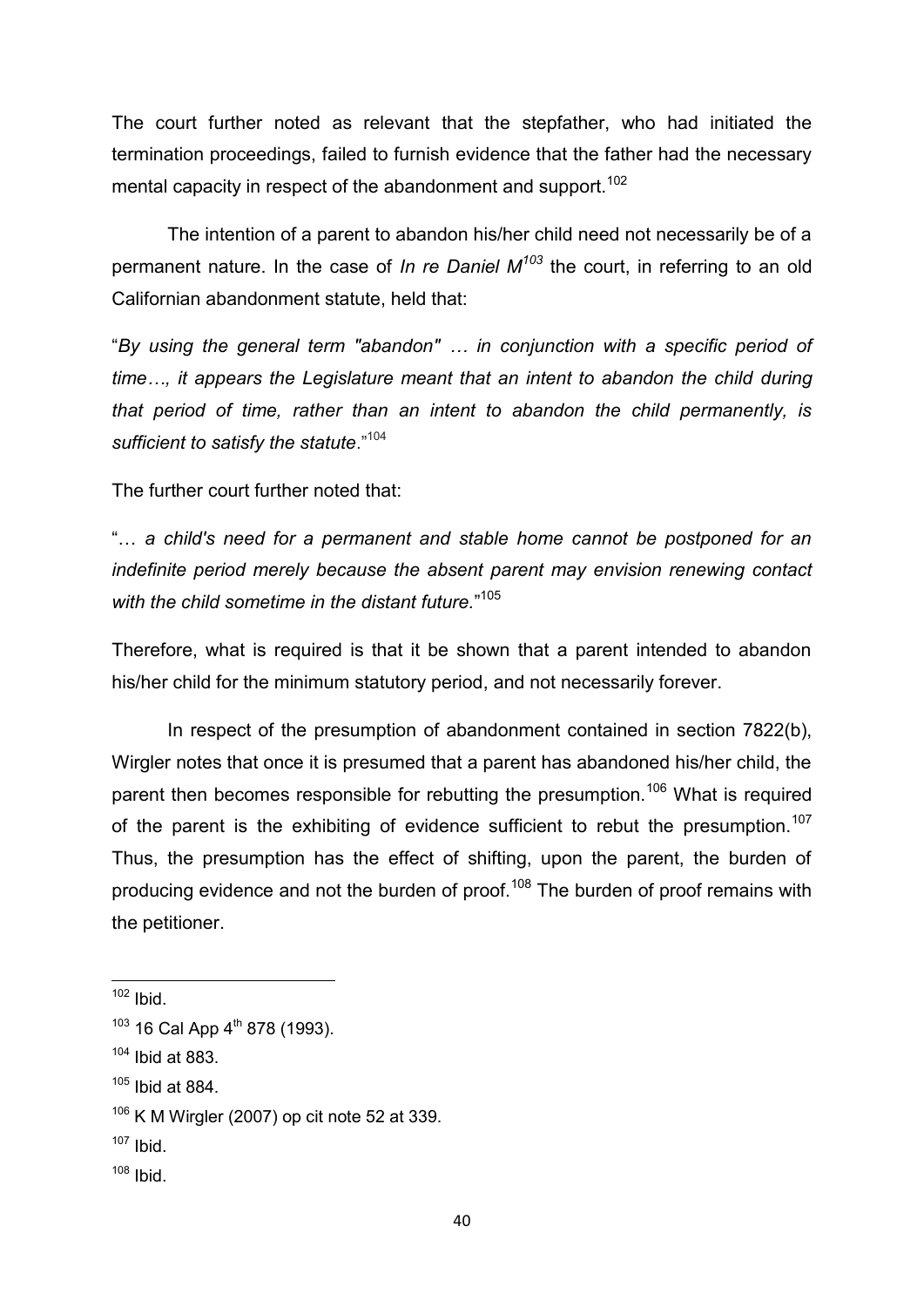Section 7822 of the California Family Code also addresses guardianship and adoption within the realm of child abandonment.<sup>109</sup> For instance, the appointment of a guardian does not preclude a finding of parental abandonment of one"s child. The US legislative provisions also make provision in the way of procedure. Section 7822(c) provides specific time periods within which a termination petition may be filed and heard in circumstances where the whereabouts of the parents are unknown.

## **3.5. Conclusion**

Despite the non-ratification of the Convention on the Rights of the Child, 1989, on the part of the United States, Californian law, as illustrated in legislative provisions and judicial decisions, is in keeping with many of the provisions of the Convention. The US, and particularly California, has developed detailed law covering the fundamental right of parents to care, protect and provide for the development of their children. It, further, places a responsibility on parents to ensure that their children are provided with a stable and permanent home under the enjoyment of parental care and protection. Legislative provisions have been enacted in California to ensure that parents abide by this responsibility. Where a parent exhibits a complete disinterest in his/her child and fails, for a sustained period of time, to genuinely perform the responsibilities and obligations of a parent, Californian law makes provision for the alternative care of such a child, with the aim of providing a stable and permanent home and parent/s.

Child abandonment is a huge social problem in the United States and, as the case law indicates, there has been considerable experience in dealing with this problem for a very long period of time. The aim of this chapter was to unpack some of the useful detail of primarily Californian statutory provisions and case law. Although the US Constitution does not contain specific children"s rights provisions like the South African Constitution, the Californian legislative provisions are clear and comprehensive and are aided by a substantial body of judicial interpretation.

**.** 

 $109$  Section 7822 (b) and (d).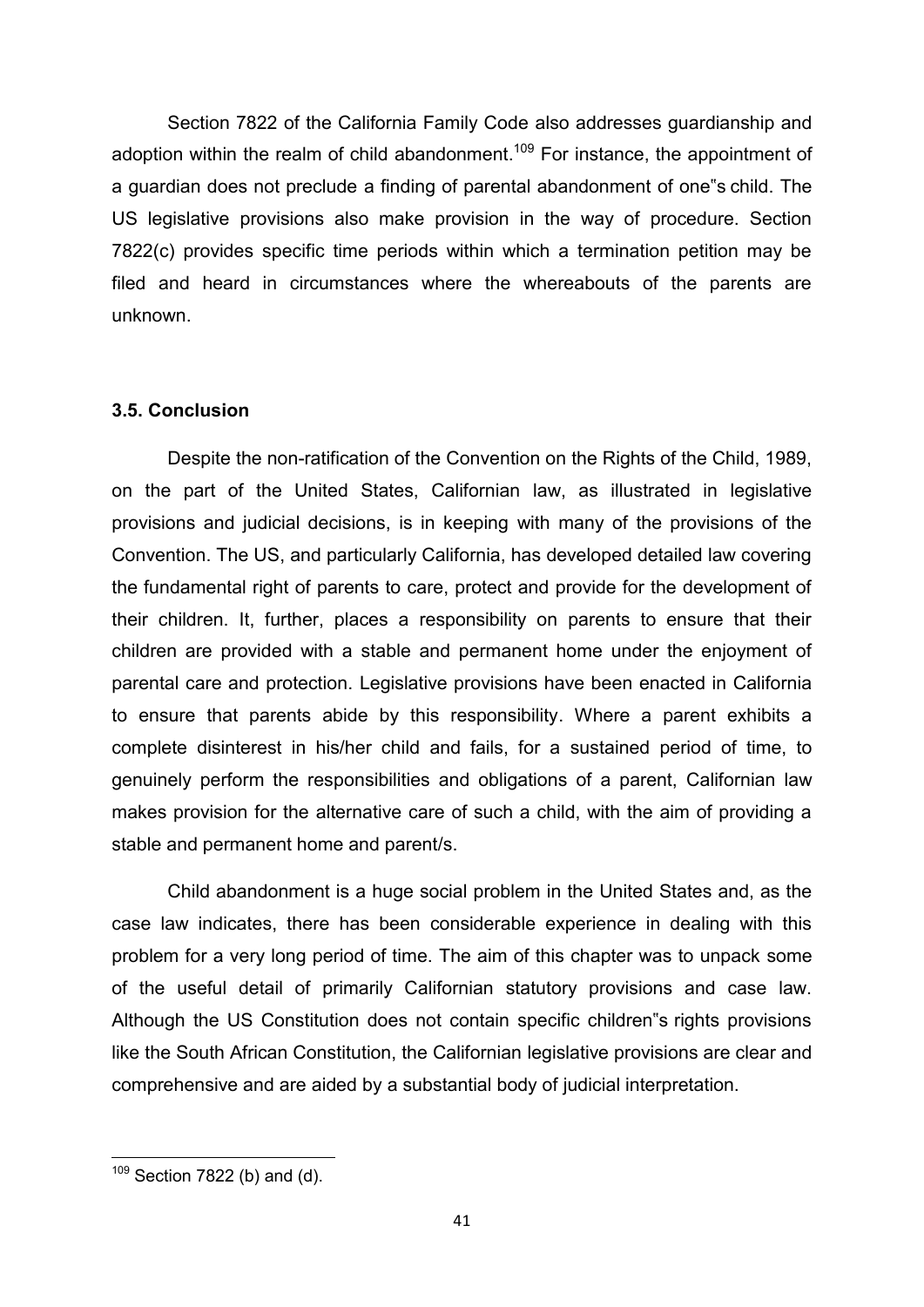Section 7822 of the California Family Code has been focused on because it is a particularly useful example of abandonment legislation. As has been shown, the elements extracted from section 7822 in this chapter are crucial to assisting courts in providing certainty with respect to the legal meaning of child abandonment and, as a whole, providing for the best interests of the child. Californian courts have played a critical role in analysing and interpreting section 7822 and have consequently added to the meaning and understanding of the statutory provision. This level of judicial interpretation by the California courts is unfortunately absent in South Africa for the time being, thus adding to the need for more detailed South African legislation.

Further, unlike the South African legislation, the Californian law serves as an example of legislation which makes specific mention of a parent"s intention to abandon his/her child. In addition, it goes on to assist presiding officers with the provision of a presumption of such intention where communication and support is lacking. In respect of the latter two aspects, California has another valuable feature, in that the California Family Code specifically draws a distinction between genuine and token efforts made parents in caring for their child. As has been shown, the courts have unpacked the crucial intention element and have indicated that the standard for determining intention is an objective one, with a focus on the conduct of parents. Further, this element is linked to the specific time periods stipulated in the Code. As has been noted above, a parent is granted a longer period than in the South African provision, within which to genuinely communicate and/or support his/her child. Although it is obviously important for a child to be provided with proper care and protection all the time, longer time periods help to prevent children being inappropriately found to have been abandoned by parents who had no intention to do so. They allow parents who are in difficulty the opportunity to rectify their circumstances. They promote recognition of the fundamental right of parents to care for their children, and that of children to be cared for by their parents. They also assist the court in distinguishing genuine from token efforts.

 The next chapter explores and analyses some further useful detail in the law governing parental abandonment. It evaluates the Californian Safe Haven legislation. It explains and discusses examples of the evidentiary standards adopted in parental abandonment cases. It also elaborates on some of the different causes of abandonment in the United States and the legal responses to these. For instance,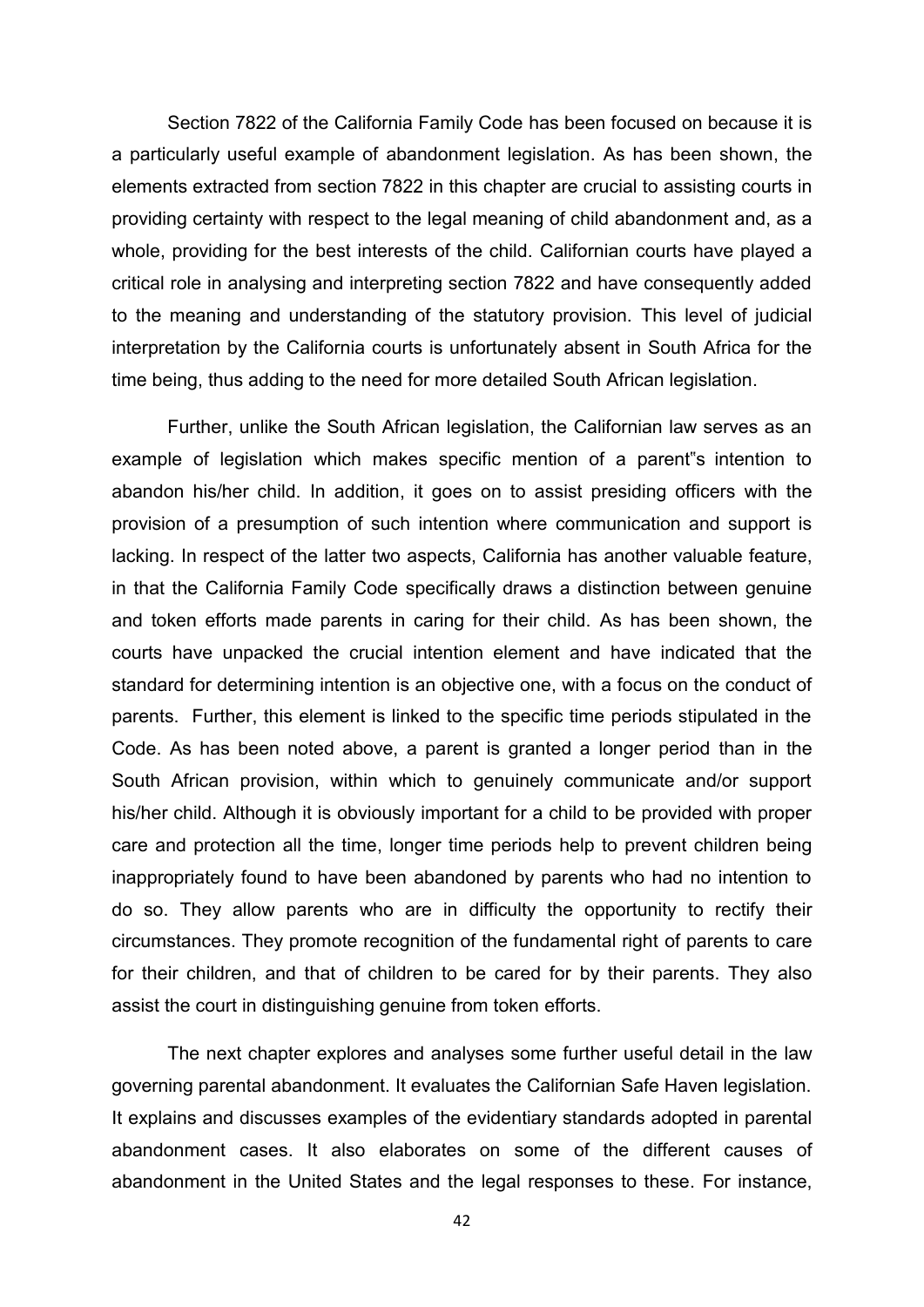although the termination of parental rights in abandonment cases was touched on in this chapter, it will be discussed in more detail in chapter 4.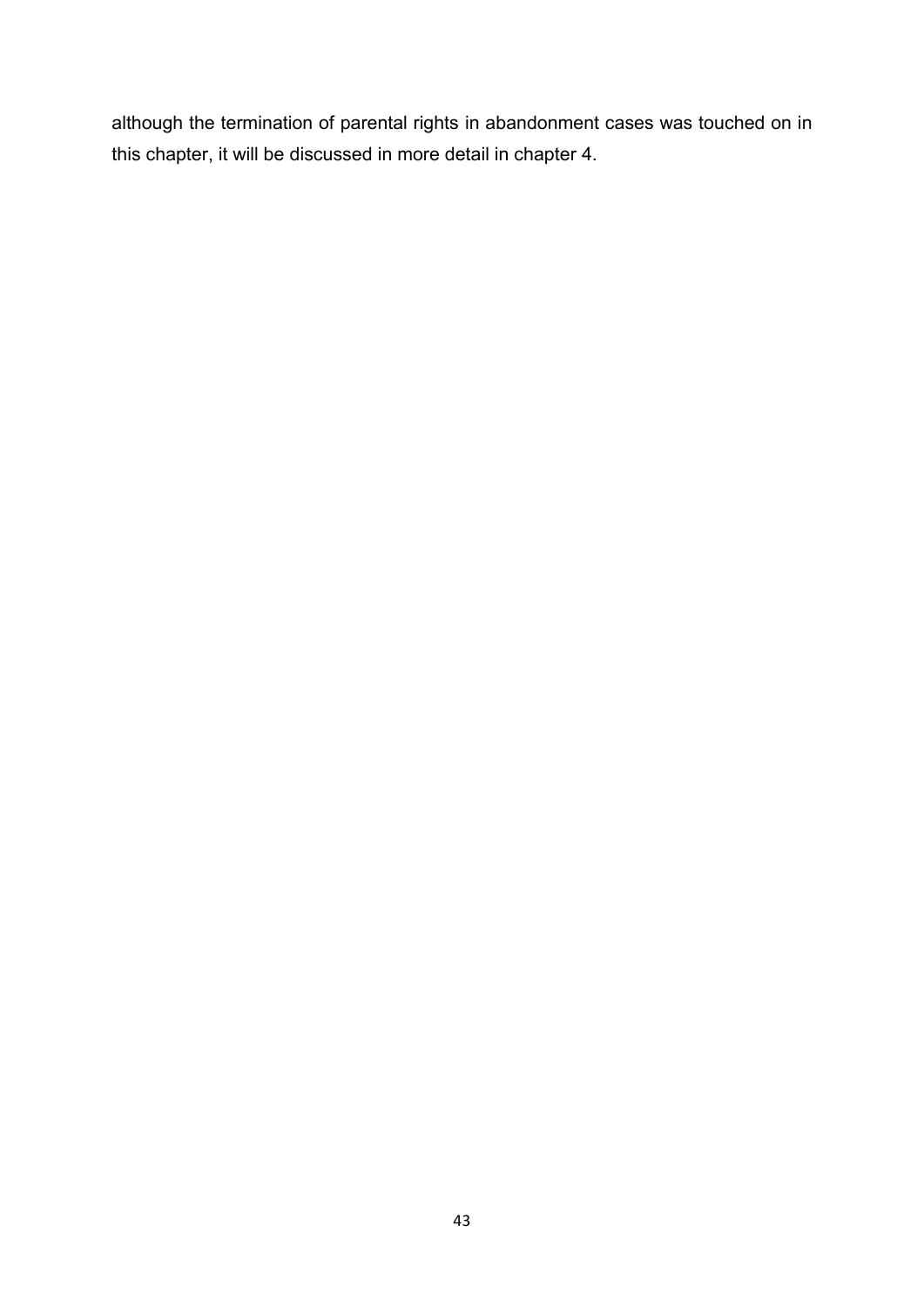# **CHAPTER 4: STANDARD OF PROOF AND OTHER ASPECTS OF ABANDONMENT IN CALIFORNIA AND THE UNITED STATES OF AMERICA**

# **4.1. Introduction**

 This chapter builds on the discussion and analysis of chapter 3. The aim is to, firstly, highlight some procedural aspects of parental abandonment proceedings. In particular, the evidentiary standard of proof will be explored in detail. In this regard, the US Supreme court has played a significant role, and in the landmark decision of Santosky v Kramer<sup>1</sup> the standard of proof was permanently altered.

Secondly, as indicated in chapter 3, different causes of abandonment have been addressed under US law. Some of the most important of these will be discussed in this chapter. As will be seen, parental deportation and incarceration have become important issues that have impacted significantly on the parent-child relationship. Case law, in relation to these issues, also offers meaningful insight into the approach taken by the different states in the US.

 Lastly, an innovative feature of the United States" child abandonment laws is the legalisation of parental abandonment of children in limited circumstances. This will be discussed under sub-heading 4.4 which focuses on the abandonment of infants and particularly the Californian Safe Haven laws. Finally the chapter will discuss the US approach to the criminalisation of child abandonment, in circumstances where safe haven laws are not applicable.

# **4.2. Termination of Parental Rights and the Standard of Proof**

 As alluded to in chapter 3, when a parent is found to have abandoned his/her child, a likely legal consequence of that is to have the child removed. The child is typically placed in foster care and the parent then faces child abandonment proceedings. Provided the statutory elements are met, these proceedings take the form of a termination of parental rights petition filed by social services. The filing of such a petition is a significant step and threatens to terminate the parent-child

**<sup>.</sup>**  $^{\rm 1}$  455 US 745 (1982).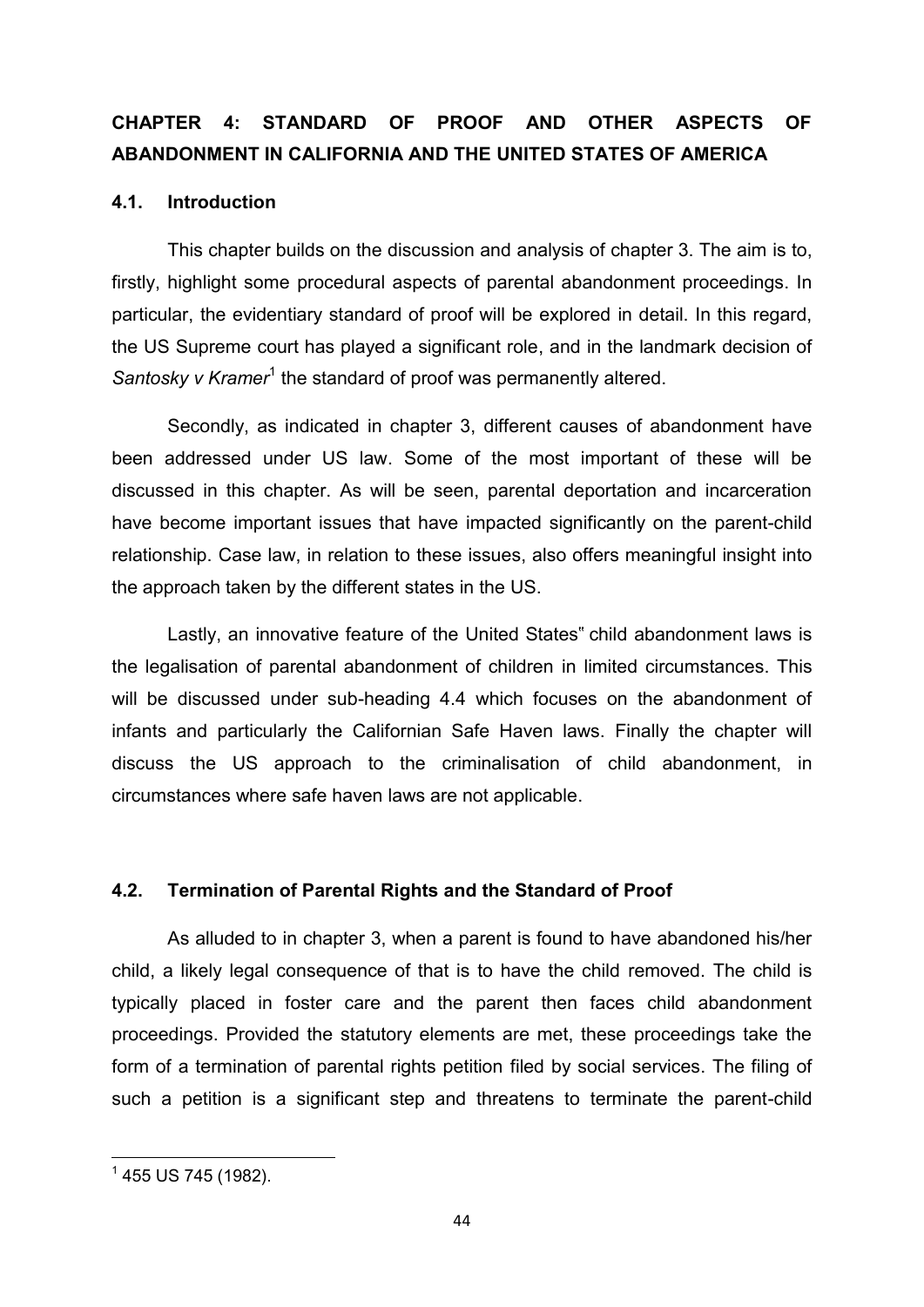relationship permanently. It is in these circumstances that the principle established in *Santosky v Kramer* finds particular importance. This will be discussed below.

 Termination proceedings, of course, call into question the manner in which a parent has raised his/her child, if at all. The parent-child relationship, however, is generally in the US, including the state of California, given the utmost importance and cannot be easily dissolved. The US Supreme Court has recognised "the fundamental liberty interest of natural parents in the care, custody, and management of their child  $...$ ".<sup>2</sup> It has further stated that "even when blood relationships are strained, parents retain a vital interest in preventing the irretrievable destruction of their family life".<sup>3</sup> Thus, deference is shown towards parents in respect of the manner in which they raise their children. $4$ 

At the same time, however, the state has an interest in ensuring that children are provided with proper and sufficient parental care and protection. Parental rights, therefore, are not absolute. Stark notes that "with parental rights come parental responsibilities, and when a parent fails to fulfil these responsibilities, the rights and interests of both the child and the state must be considered".<sup>5</sup> What is sought then, is a balance between a parent"s right to care and protect his/her child against the rights of a child to proper parental care and protection. $^6$ 

 $\frac{1}{2}$  Ibid at 753.

 $3$  lbid.

<sup>&</sup>lt;sup>4</sup> In this regard, the Supreme Court has stated that it has historically recognised "that freedom of personal choice in matters of family life is a fundamental liberty interest protected by the Fourteenth Amendment" (Ibid). In an earlier case, *Moore v City of East Cleveland* 431 US 494 (1977) at 503-504, the Supreme Court stated that "… the Constitution protects the sanctity of the family precisely because the institution of the family is deeply rooted in this Nation"s history and tradition. It is through the family that we inculcate and pass down many of our most cherished values, moral and cultural.".

<sup>&</sup>lt;sup>5</sup> S W Stark "Abandonment v Adoption: Terminating Parental Rights and the Need for Distinct Legal Inquiries" (7) *Alaska Law Review* (1990) 247 at 249.

<sup>&</sup>lt;sup>6</sup> In *Matter of SD Jr* 549 P 2d 1190 (1976) at 1201, the court stated that "the parents" constitutional right to the care and custody of their children must be balanced against the rights of their children to an adequate home and education". The court went on to quote with approval a passage from *DM v State* 515 P 2d 1234 (1973) at 1237, where the court stated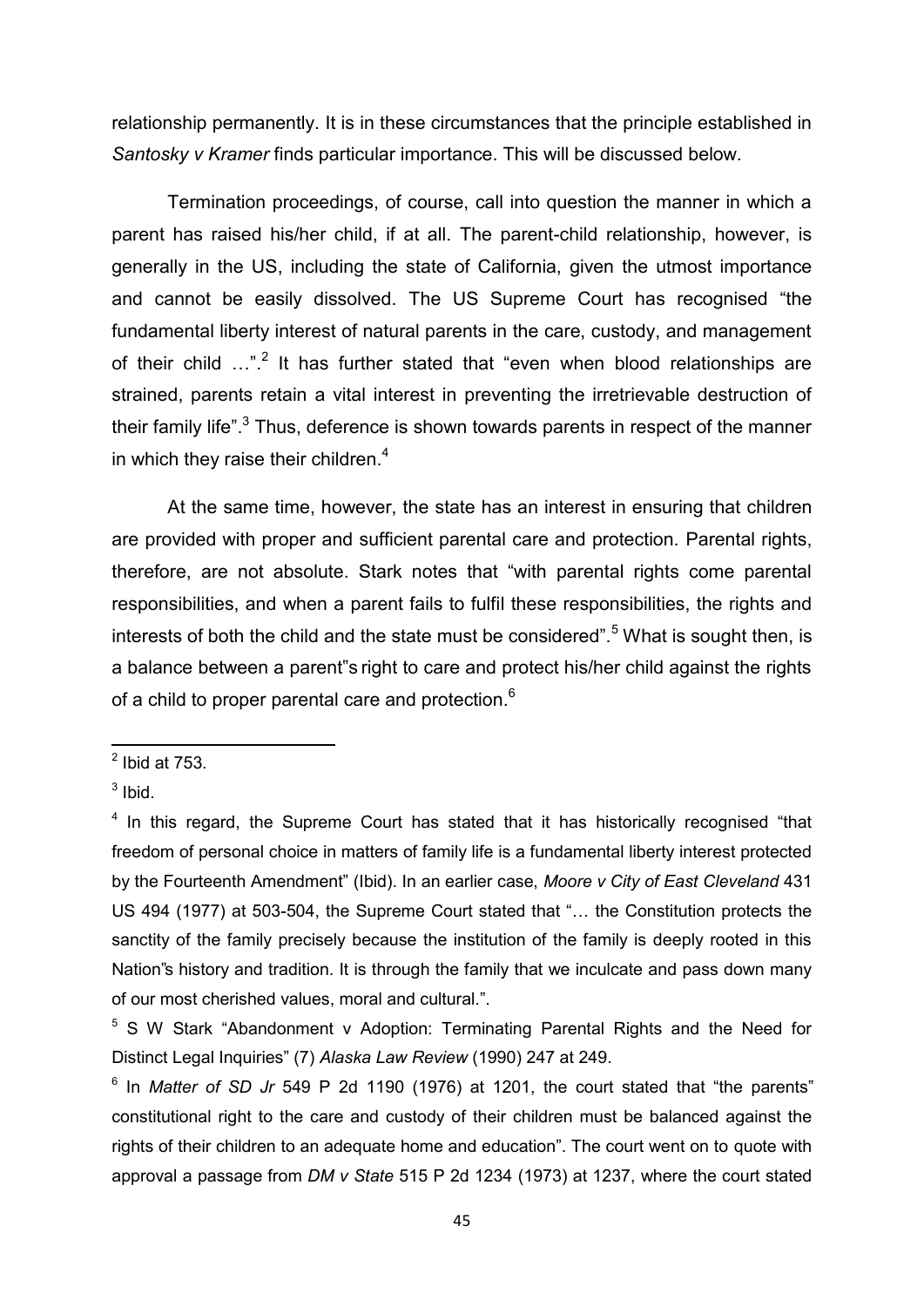In respect of the dissolution of the parent-child relationship, every state in the United States, including that of California, has promulgated a statute that makes provision for the termination of parental rights on the grounds of abandonment of a child.<sup>7</sup> The consequence of such termination is of a most severe nature. In the case of *Lassiter v Department of Social Services of Durham County* the US Supreme Court stated that:

"… *the State's aim is not simply to influence the parent-child relationship but to extinguish it. A termination of parental rights is both total and irrevocable. Unlike other custody proceedings, it leaves the parent with no right to visit or communicate with the child, to participate in, or even to know about, any important decision affecting the child's religious, educational, emotional, or physical development*". <sup>8</sup>

Vesneski adds that termination extends to the loss of intestate inheritance rights by parents in respect of the estates of their kin.<sup>9</sup> Further, that the rights of extended family members to visit and contact abandoned children are dissolved.<sup>10</sup>

 Having regard to the severity of a termination ruling, the US Supreme Court has introduced certain procedural safeguards. The first step taken is found in the *Lassiter* case where the court indicated that state intervention to terminate the parent-child relationship "must be accomplished by procedures meeting the requisites of the Due Process Clause".<sup>11</sup> In respect of what was meant by due process, the court stated that "for all its consequence "due process" has never been,

- 9 W Vesneski (2011) op cit note 7 at 364.
- $10$  Ibid.

**.** 

 $11$  Op cit note 8 at 37.

that "we acknowledge that parental rights are of serious and substantial import. We note, however, that in recent years the courts have become increasingly aware of the rights of children.".

<sup>7</sup> W Vesneski "State Law and the Termination of Parental Rights" (49) 2 *Family Court Review* (2011) 364 at 367. For an extensive list of each of the 50 state"s statutory provisions see J Okun "Termination of Parental Rights" (6) *The Georgetown Journal of Gender and the*  Law (2005) 761 at 764, footnote 23.

<sup>8</sup> 452 US 18 (1981) at 39-40.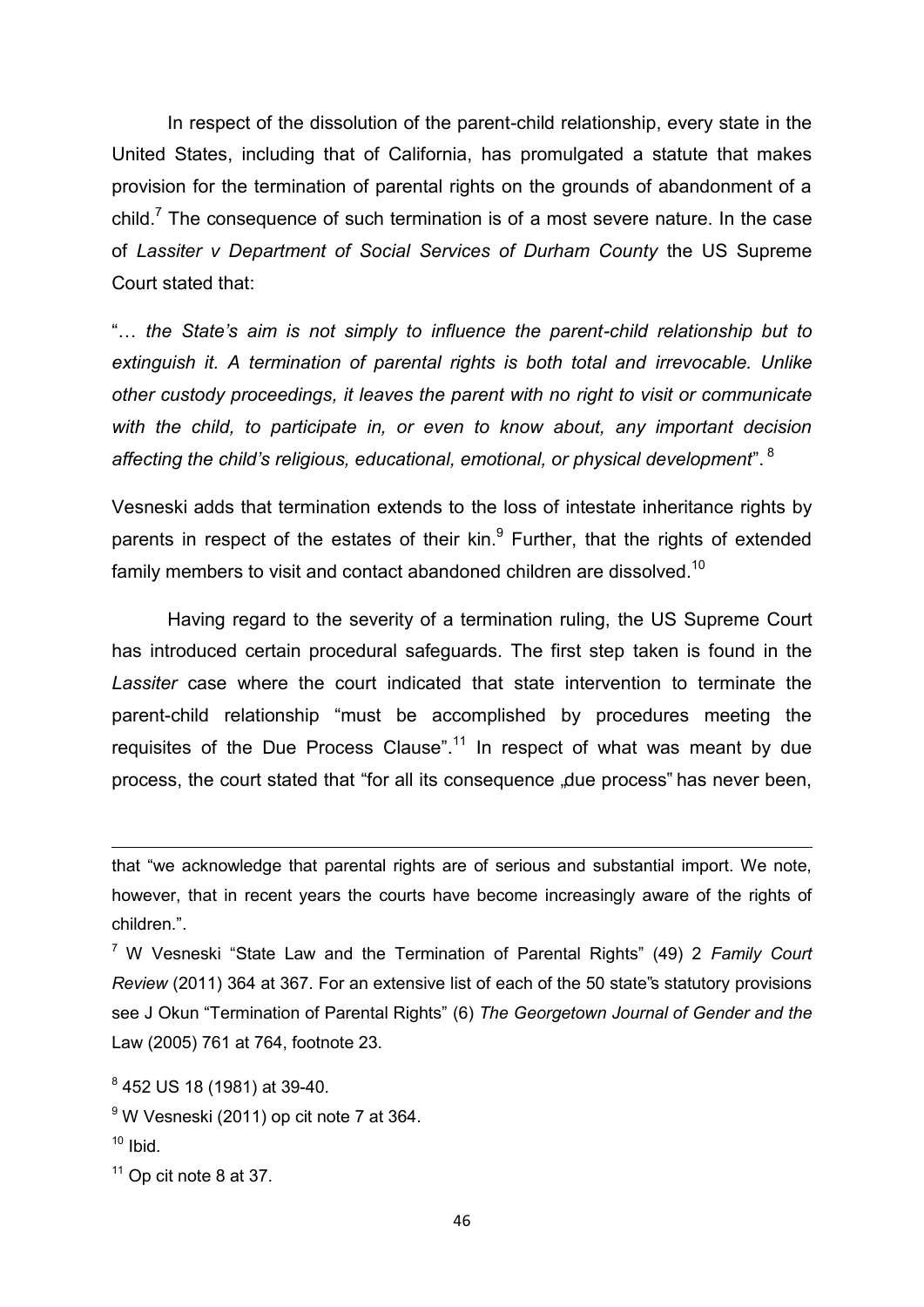and perhaps can never be, precisely defined".<sup>12</sup> The court went on to state that "the phrase expresses the requirement of  $f$ undamental fairness"  $\ldots$ ".<sup>13</sup> In the later case of *Santosky v Kramer* the Supreme Court went on to provide that due process required that, in termination of parental rights proceedings, an intermediate standard of clear and convincing evidence be applied. $14$  This is referred to as an intermediate standard, in that, it is a higher standard than a fair preponderance, yet, lower than the beyond a reasonable doubt standard.<sup>15</sup> The court indicated that this standard was required because:

"*in parental rights termination proceedings, the private interest affected is commanding; the risk of error from using a preponderance standard is substantial; and the countervailing governmental interest favoring that standard is comparatively slight*".<sup>16</sup>

The court further pointed out that the clear and convincing evidence standard of proof strikes a fair balance between the rights of parents and the legitimate concerns of the state.<sup>17</sup>

 The *Santosky* decision is binding upon all states by virtue of being a decision of the Supreme Court of the United States. However, all states, except California, apply the clear and convincing evidentiary burden in termination of parental rights proceedings.<sup>18</sup> When *Santosky* was decided, California was already applying such a

**.** 

<sup>16</sup> *Santosky v Kramer* op cit note 1 at 758.

 $17$  Ibid at 769. In supporting the clear and convincing evidence standard the court further indicated that a state"s ability to assemble its case dwarfs a parent"s ability to mount a defence, and the witnesses at the hearing are a petitioner"s own case workers empowered by the state to investigate the family"s situation and also testify against a parent (Ibid at 763).

 $18$  K S Lee & M I Thue "Unpacking the Package Theory: Why California''s Statutory Scheme for Terminating Parental Rights in Dependent Child Proceedings Violates the Due Process Rights of Parents as Defined by the United States Supreme Court in *Santosky v Kramer*"

 $12$  Ibid at 24.

 $13$  Ibid.

<sup>14</sup> *Santosky v Kramer* op cit note 1 at 756.

 $15$  This "clear and convincing standard" is also referred to as the highest standard of civil proof (see V Lilburn "Abandonment as Grounds for the Termination of Parental Rights" (5) *Connecticut Probate Law Journal* (1991) 263 at 284).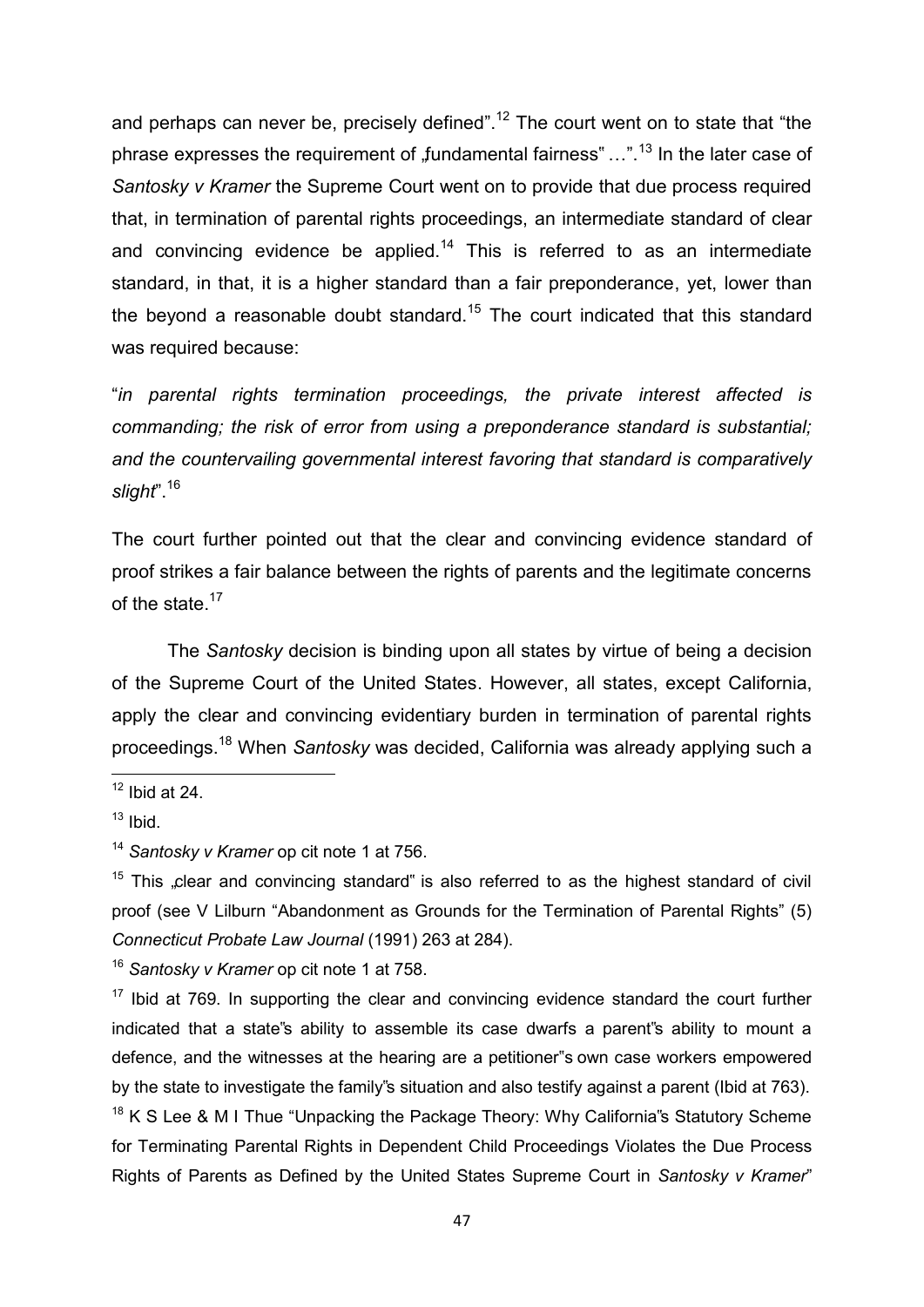standard.<sup>19</sup> It subsequently amended this standard and applied the lower burden of proof.<sup>20</sup> Therefore, in cases concerning parental abandonment, which most often also involve the termination of parental rights, US law, except for the state of California, requires that clear and convincing evidence be furnished. Although this approach prima facie appears to favour parents over children, it in fact aims to achieve certainty so as to prevent the improper dissolution of the parent-child relationship.<sup>21</sup>

#### **4.3. Incarceration and Deportation of Parents**

Parental rights may also be terminated in circumstances where the federal statute, ASFA, requires it. $22$  One of the grounds for such termination is the abandonment of one"s child. $^{23}$  Its provisions become particularly relevant to parents who are incarcerated. In addition, the United States is a nation with a population including many immigrants. In cases where parents are unlawfully present in the US and face deportation, they bear the risk of having their parental rights terminated. Incarceration and deportation will be discussed in turn, having regard to the statutory provisions of ASFA.

ASFA is a federal statute and is, therefore, binding upon all states in the US, including California. Although states may promulgate their own statutory provisions which provide for termination, the ASFA provisions are also applicable and remain as an additional statute in terms of which parental rights may be terminated.

- $22$  Adoption and Safe Families Act, 1997 (ASFA).
- $23$  W Vesneski (2011) op cit note 7 at 367.

<sup>(13)</sup> *UC Davis Journal of Juvenile Law & Policy* (2009) 143 at 157. See footnote 70 for a list of all relevant state statutes.

 $19$  Ibid at 146.

 $20$  Ibid.

 $21$  The other procedural safeguard set out by the US Supreme Court in termination cases is the right of a parent to a hearing. In *Stanley v Illoinis* 405 US 645 (1972) at 658 the court stated that "… parents are constitutionally entitled to a hearing on their fitness before their children are removed from their custody.".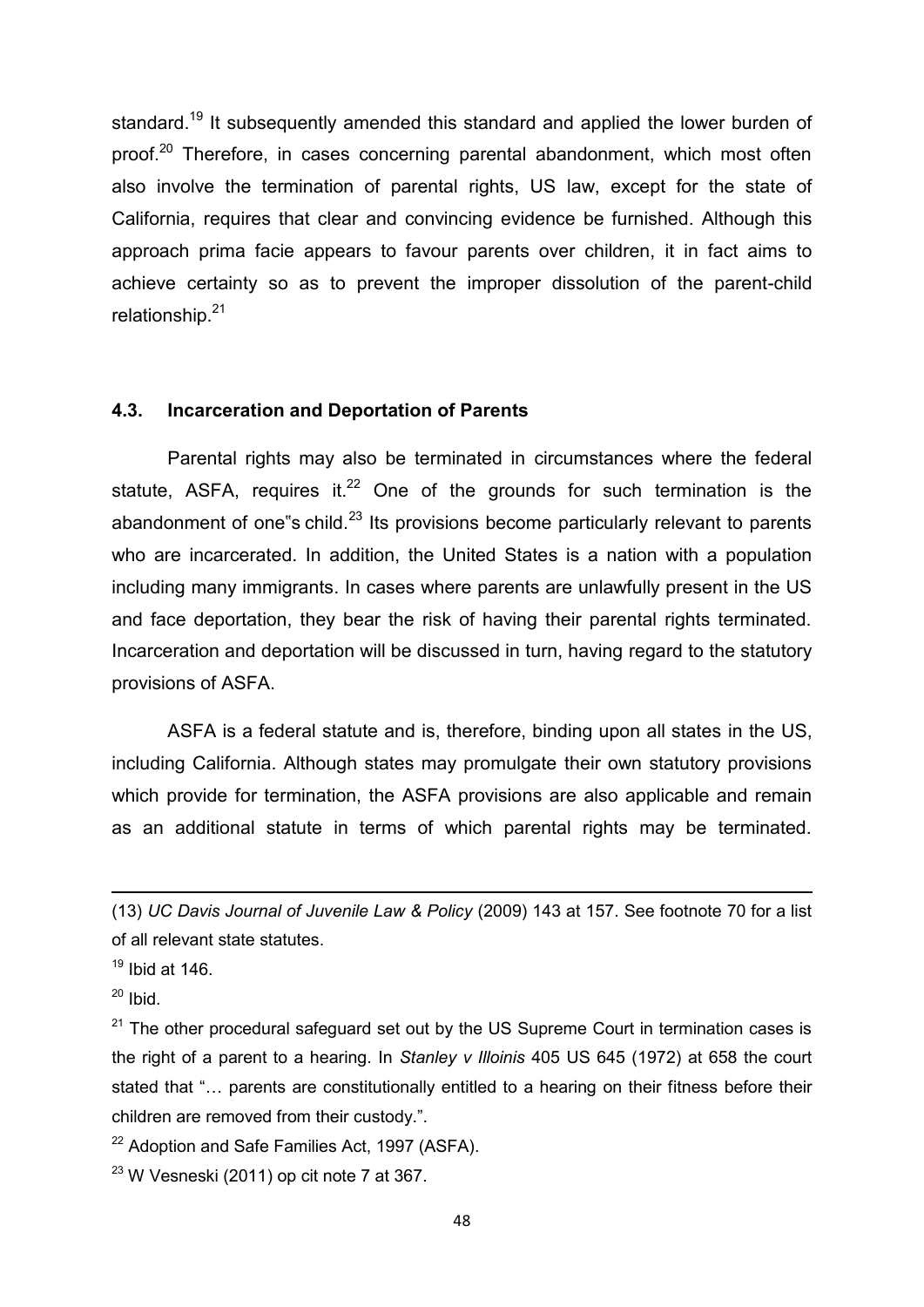Vesneski notes that ASFA contains a total of eight criteria for such termination.<sup>24</sup> State laws, however, tend to include far more criteria and have a more extensive rules.<sup>25</sup> Nevertheless, the aim behind the promulgation of ASFA was to address the nation"s problems in respect of foster care.<sup>26</sup> It was found that, on average, children spent approximately 3 years in foster care.<sup>27</sup> Therefore, in an effort to avoid prolonged stays in foster care and increase the number adoptions, so as to provide children with a permanent home, ASFA requires that states initiate or join a petition to terminate parental rights in respect of children who have resided in foster care for 15 out of the previous 22 months.<sup>28</sup> ASFA places this obligation on states even in cases involving "an abandoned infant (as defined under State law)".<sup>29</sup> This obligation on states has serious implications for the rights of incarcerated and deported parents.

Sherry notes that about 1.7 million US children have a parent in prison serving sentences for non-violent crimes that average approximately  $51.6$  months.<sup>30</sup> Where an incarcerated parent is a single parent, usually the child is taken into foster care by social service agencies. A claim by the state of abandonment of one"s child due to incarceration then becomes a very real possibility. As Travis et al note, great distances generally separate children from their incarcerated parents, which serve as one of the barriers to prison visits.<sup>31</sup> Maintaining contact with children through phone calls and/or letters is also often problematic, due to the limit placed on such activities

1

<sup>28</sup> Ibid. Section 103(a)(3)(E) of Adoption and Safe Families Act (ASFA) of 1997.

 $24$  Ibid at 366.

 $25$  Ibid at 373.

 $26$  S Sherry "When Jail Fails: Amending the ASFA to Reduce its Negative Impact on Child of Incarcerated Parents" (48) 2 *Family Court Review* (2010) 380 at 382.

 $27$  Ibid.

 $29$  Ibid.

<sup>30</sup> L E Glaze & L M Maruschak "Parents in Prison and Their Minor Children" *US Department of Justice* (2008) as cited in S Sherry "When Jail Fails: Amending the ASFA to Reduce its Negative Impact on Child of Incarcerated Parents" (48) 2 *Family Court Review* (2010) 380 at note 6.

 $31$  J Travis et al "Families Left Behind: The Hidden Costs of Incarceration and Reentry" *Urban Institute Justice Policy Center* (2005) 1 at 1.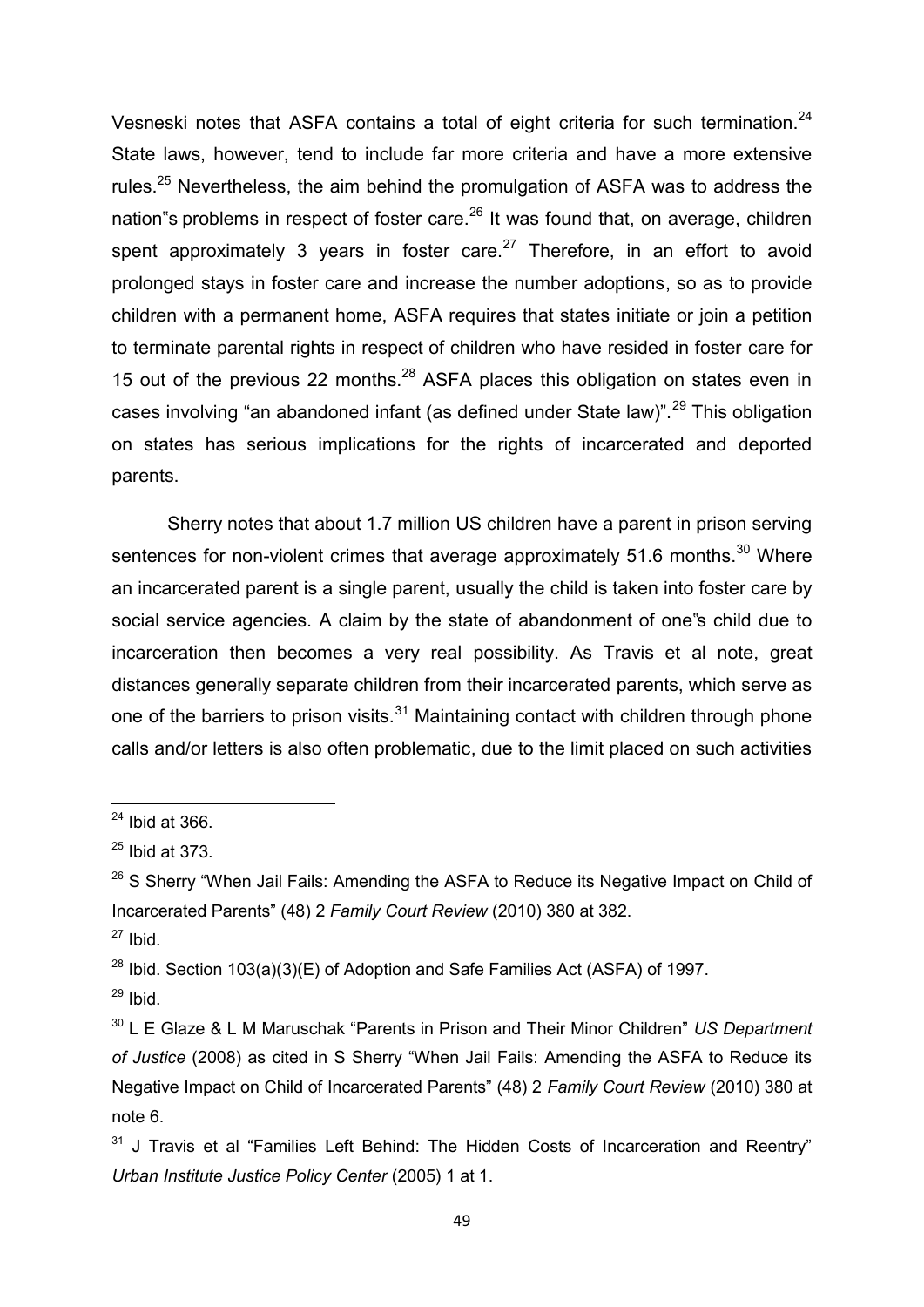through correctional policy as well as the high cost of collect calls.<sup>32</sup> It is also possible that incarcerated parents may not have knowledge of the foster care centre/family that their child is placed in or even its contact details. There are very few prisons which have programs that help incarcerated parents maintain contact with their children.<sup>33</sup> Travis points out that a Tennessee prison for women opened a Child Visitation Unit in 2002.<sup>34</sup> This unit allows children aged between 3 months to 6 years old to spend weekends with their incarcerated mothers, apart from the rest of the prisoners.<sup>35</sup> Most incarcerated parents, however, are at risk of being found to have abandoned their children due to their incarceration.

What then remains to be determined is whether or not incarceration per se amounts to parental abandonment. US case law provides some insight into this issue. The Supreme Court of Nevada, in the case of *In the Matter of the Parental Rights as to QLR*, *<sup>36</sup>* reversed a district court"s decision to terminate a father"s parental rights due to his imprisonment. The Supreme Court found that the district court "relied on the rationale that by committing a crime Roger intended to go to prison and, therefore, to abandon  $Q.L.R." <sup>37</sup>$  The issue that the Supreme court had to address on appeal was whether "incarceration, as a matter of law, supports a determination that a parent intended to abandon his or her minor child?".<sup>38</sup> The appeal court disagreed with the reasoning of the court a quo and held that "voluntary conduct resulting in incarceration does not alone establish an intent to abandon a minor child". 39

There are, however, other cases which provide an indication of what weight, if any, should be attached to a parent"s incarceration during a termination hearing. The finding in the abovementioned case seems to suggest that a parent"s incarceration

**.** 

 $32$  Ibid.

 $33$  S Sherry (2010) op cit note 26 at 385.

 $34$  J Travis (2005) op cit note 31 at 6.

 $35$  Ibid.

 $36$  54 P 3d 56 (2002).

 $37$  Ibid at 58. Roger is the name of the father whose rights were terminated by the district court.

 $38$  Ibid at 56.

 $39$  Ibid at 58.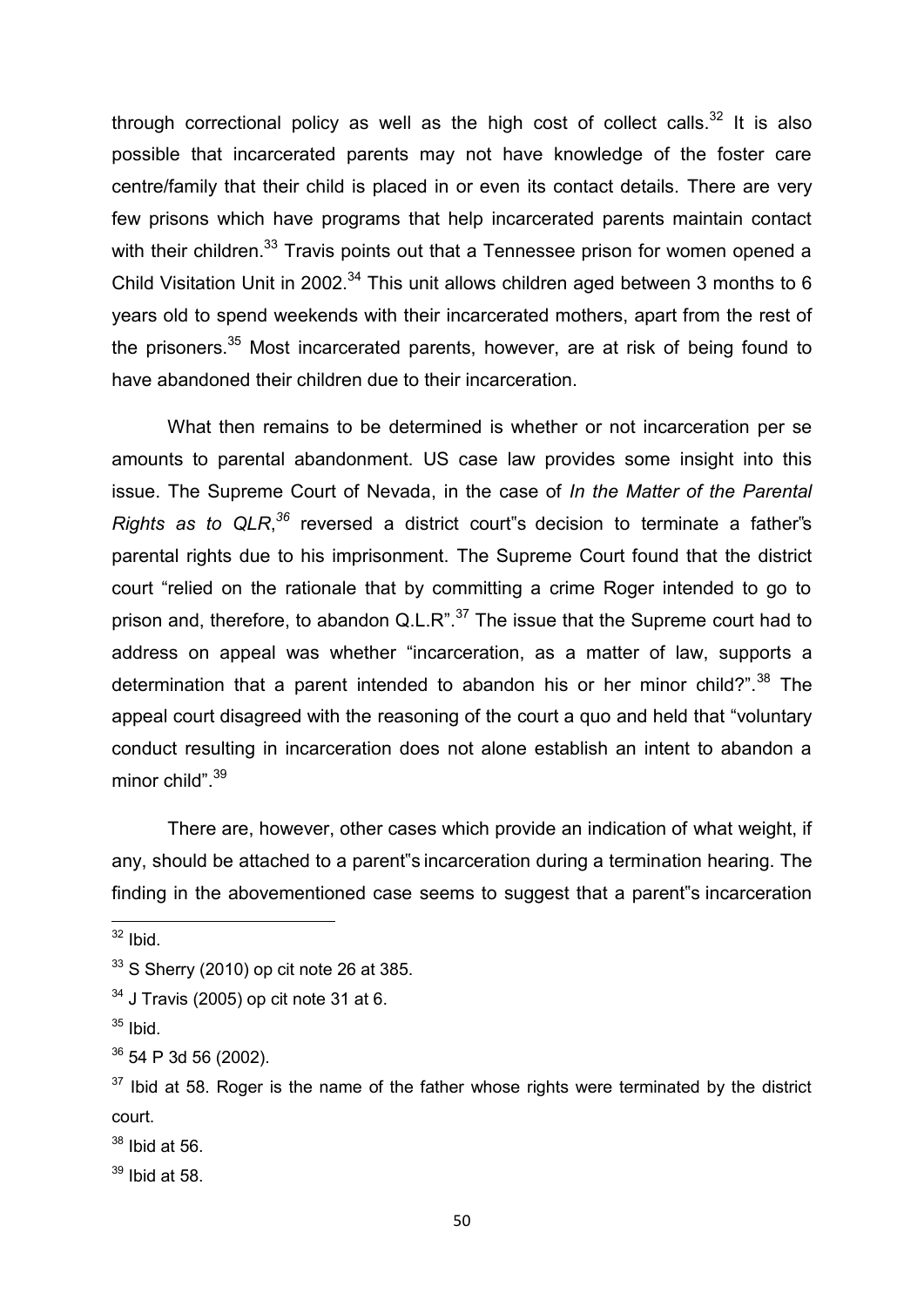can almost prevent a finding of parental abandonment. This, however, is not the rule typically applied in subsequent cases. In a later case, *BLL v WDC*, <sup>40</sup> the Supreme Court of North Dakota held that a "… parent"s incarceration is not alone a defense to abandonment, and abandonment may rest upon the parent"s confinement coupled with other factors such as parental neglect, absence of contact, failure to support, and disregard for the child"s general welfare.". $41$  It seems, therefore, that incarceration is not a complete bar to a finding of abandonment, nor can it be the sole basis upon which to terminate parental rights. Rather, parental incarceration is one of various factors that a court is entitled to consider in determining whether or not a child has been abandoned. In this particular case, the father was found to have made very little effort to care for the child "both during and prior to his incarceration".<sup>42</sup> A parent s conduct towards caring for the child, especially before incarceration, serves as a strong indication of the parent"s intention regarding abandonment. Other states in the US have also reasoned in the same manner. For instance, the Supreme Court of Nebraska, in *In re Interest of LV*, <sup>43</sup> held that "although parental rights may not be terminated solely for a parent"s incarceration, parental incarceration is a factor which may be considered in determining whether parental rights should be terminated".<sup>44</sup> The court further stated that, "the nature of the crime committed, as well as the person against whom the criminal act was perpetrated are all relevant to the issue of parental fitness and child welfare, as [is] the parent"s conduct prior to imprisonment and during the period of incarceration".<sup>45</sup>

In further analysing ASFA, the federal Act does contain 3 exceptions in respect of its termination proceedings. Hall notes that these include circumstances where, firstly, the child is being cared for by a relative.<sup>46</sup> Secondly, the state agency has noted a compelling reason that the filing of a termination petition will not be in

 $^{40}$  750 NW 2d 466 (2008).

 $41$  Ibid at 469.

<sup>42</sup> Ibid at 470-471.

<sup>43</sup> 482 NW 2d 250 (2002).

 $44$  Ibid at 259.

<sup>45</sup> Ibid at 260-261.

 $46$  C E Hall "Where are My Children  $\ldots$  and My Rights? Parental Rights Termination as a Consequence of Deportation" (60) *Duke Law Journal* (2011) 1459 at 1468.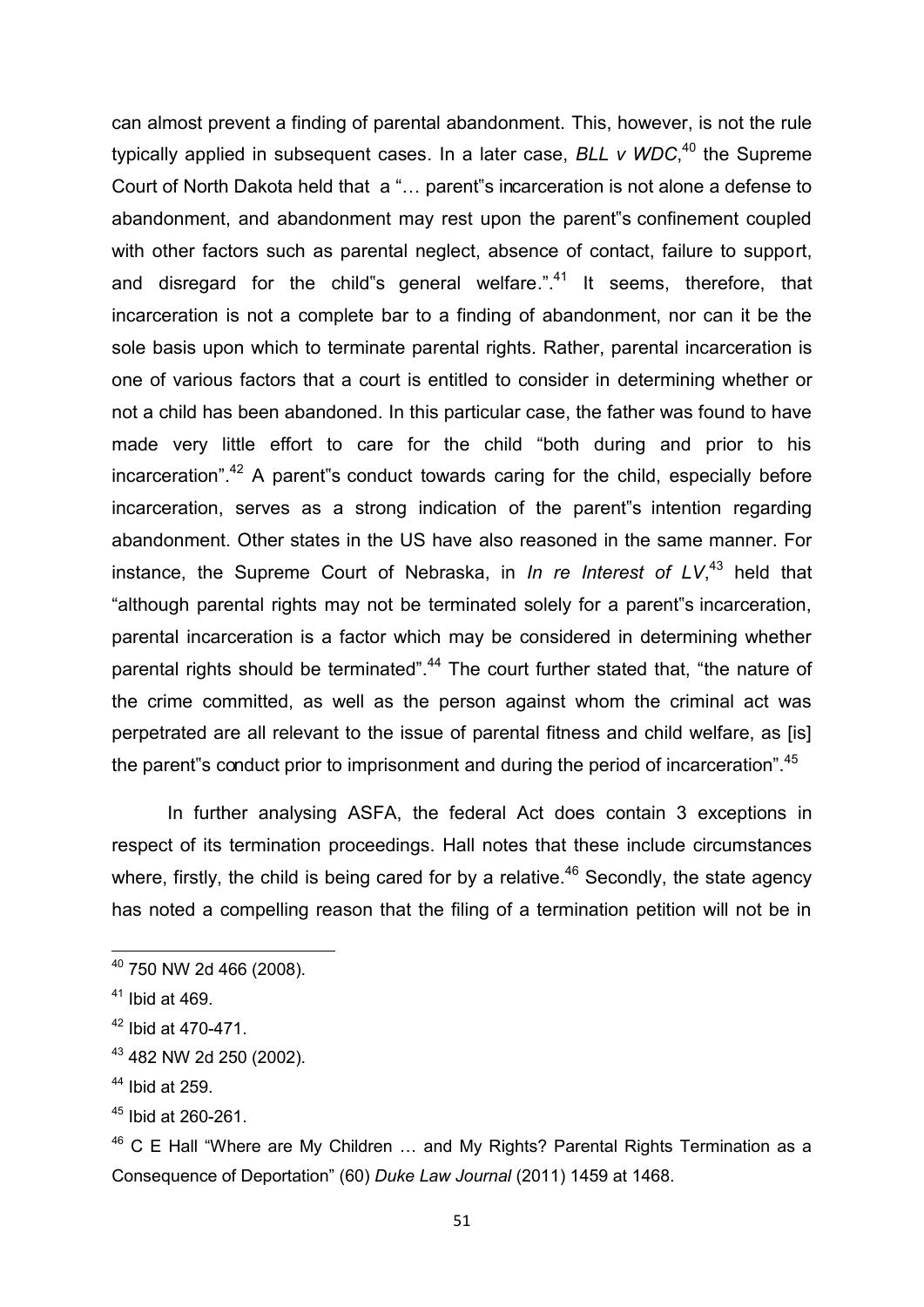the best interests of the child. $47$  Thirdly the state agency has not provided reasonable and necessary services to the child"s family.<sup>48</sup> In respect of the first exception, section 103(a)(3)(E) of ASFA states that:

"*In the case of a child who has been in foster care under the responsibility of the State for 15 of the most recent 22 months … , the State shall file a petition to terminate the parental rights of the child's parents … , unless - (i) at the option of the State, the child is being cared by a relative;*"

What is required is state-supervised care by a relative.<sup>49</sup> This provision has significant implications for incarcerated and deported parents. Incarcerated parents who leave their children in non-relative foster care or with a relative without state approval are not aided by the ASFA exception and face the possibility of losing their parental rights. Similarly, with regard to illegal immigrants facing deportation proceedings, availing themselves of the exception may prove near impossible. Hall notes that this is the case where illegal immigrant parents are incarcerated or in circumstances where the only relative available to care for the immigrant parent"s child is him/herself illegally present in the United States.<sup>50</sup> In these circumstances, it is unlikely that the state would sanction the child"s placement with such relatives. $51$ 

 US case law on deportation has produced differing outcomes. For instance, in the case of *Perez-Velasquez v Culpeper County Department of Social Services*, 52 the Court of Appeals of Virginia terminated the parental rights of a father on the basis that he had abandoned his children by failing to maintain contact with them. In part, the father"s deportation was the basis for the termination. The father was an illegal immigrant from Guatemala who, together with his immigrant wife, had three children in the US. $53$  The father was imprisoned for the commission of a serious crime and was subsequently deported. The court, in terminating his parental rights, reasoned

**.** 

- $50$  Ibid.
- $51$  Ibid.

 $53$  Ibid.

 $47$  Ibid.

 $48$  Ibid.

 $49$  C E Hall (2011) op cit note 46 at 1468.

<sup>52</sup> Record No. 0360-09-4 (2009).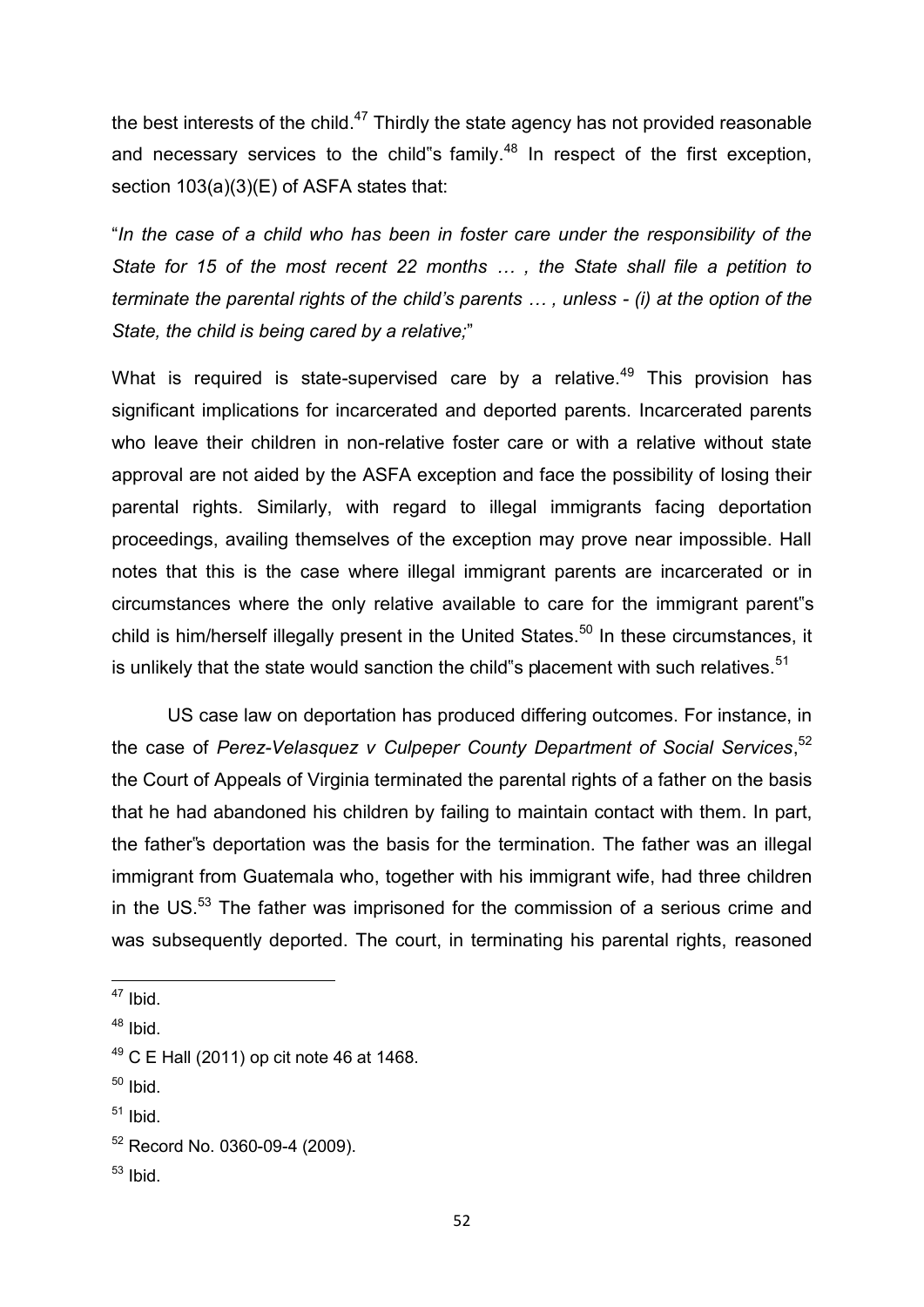that "his incarceration and deportation affected his ability to contact his children and participate in the foster care proceedings".<sup>54</sup>

There are, however, other cases that have dealt somewhat differently with the termination of parental rights and deportation proceedings. In the case of *In re Interest of Angelica L*<sup>55</sup> the Supreme Court of Nebraska overturned the court a quo"s termination of an illegal immigrant mother"s parental rights. The mother was from Guatemala.<sup>56</sup> She had been arrested and deported.<sup>57</sup> The state had petitioned the termination of her parental rights due to her failure to communicate with her children who had been in foster care for more than 15 of the most recent 22 months.<sup>58</sup> The appeal court had to determine whether the state proved by clear and convincing evidence that the termination of the mother"s parental rights were in the children"s best interests.<sup>59</sup> The appeal court analysed the constitutional rights of parents in the United States. It held that "the interest of parents in the care, custody and control of their children is perhaps the oldest of the fundamental liberty interests recognized by the U.S Supreme Court".<sup>60</sup> It went on to state that "before the State attempts to force a breakup of a natural family, over the objections of the parents and their children, the State must prove parental unfitness".<sup>61</sup> Further, "[U]ntil the State proves parental unfitness, the child and his [or her] parents share a vital interest in preventing erroneous termination of their natural relationship".<sup>62</sup> The court overturned the termination of the mother"s parental rights on the basis that the state had failed to consider her constitutional rights and further failed to show her parental unfitness. The mother was deported and wished to take her children back with her to Guatemala. The appeal court allowed this and reasoned that "whether living in Guatemala or the United States is more comfortable for the children is not

**.** 

 $57$  Ibid.

 $59$  Ibid at 91.

- $61$  Ibid.
- $62$  Ibid.

 $54$  Ibid.

<sup>55</sup> 767 NW 2d 74 (2009).

 $56$  Ibid at 80.

 $58$  Ibid at 84.

 $60$  Ibid at 92.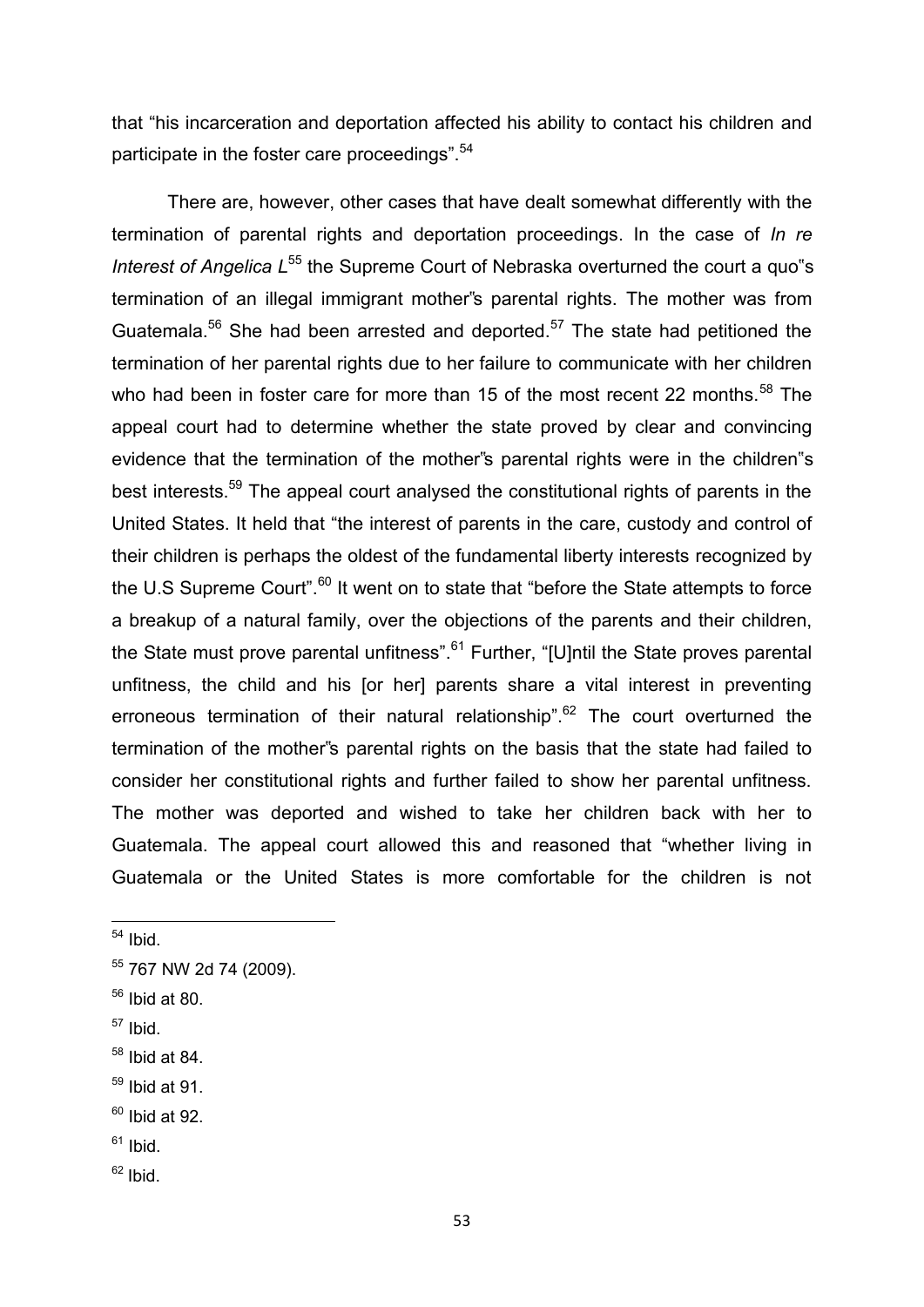determinative of the children"s best interests".<sup>63</sup> The mother was found not to have forfeited her parental rights simply because she was deported.<sup>64</sup> Further, the appeal court found that she had established a home in Guatemala that made adequate provision for the children and their necessities.<sup>65</sup> Amongst other things, the case seems to illustrate how the imposition of a high burden of proof on the state helps protect against inappropriate findings of abandonment.

The provisions of ASFA as well as the cases mentioned above provide some insight into wider social problems that may result in parental abandonment of children in the United States. Since causation may result from factors beyond the control or original expectation of parents, it becomes particularly important then to ensure that the statutory provisions contain clear elements to assist courts in determining whether a child has, in fact, been intentionally abandoned by his/her parent. This will ensure consistency in decision-making and all round fairness. In addition, ensuring that courts uphold the constitutional protections afforded to parents and their children is significantly important. Hall notes that incarceration and deportation present significant challenges to parents who face allegations of abandonment and, consequently, the termination of their parental rights.<sup>66</sup> One of the challenges to correct decision making is cultural bias on the part of certain judges in cases involving illegal immigrants. $67$  Cultural bias entails expressing a preference for the American culture over those of illegal immigrants.<sup>68</sup> This also negatively impacts on the question of parental fitness in abandonment cases.<sup>69</sup> It is a consideration relevant in South Africa, which also has a large immigrant population. Another challenge is the barriers created by incarceration and deportation to parent-child communication.<sup>70</sup>

 $64$  Ibid.

- $68$  Ibid.
- $69$  Ibid.

 $63$  Ibid at 94.

 $65$  Ibid at 95.

 $66$  C E Hall (2011) op cit note 46 at 1486.

 $67$  Ibid at 1481.

 $70$  Ibid at 1486.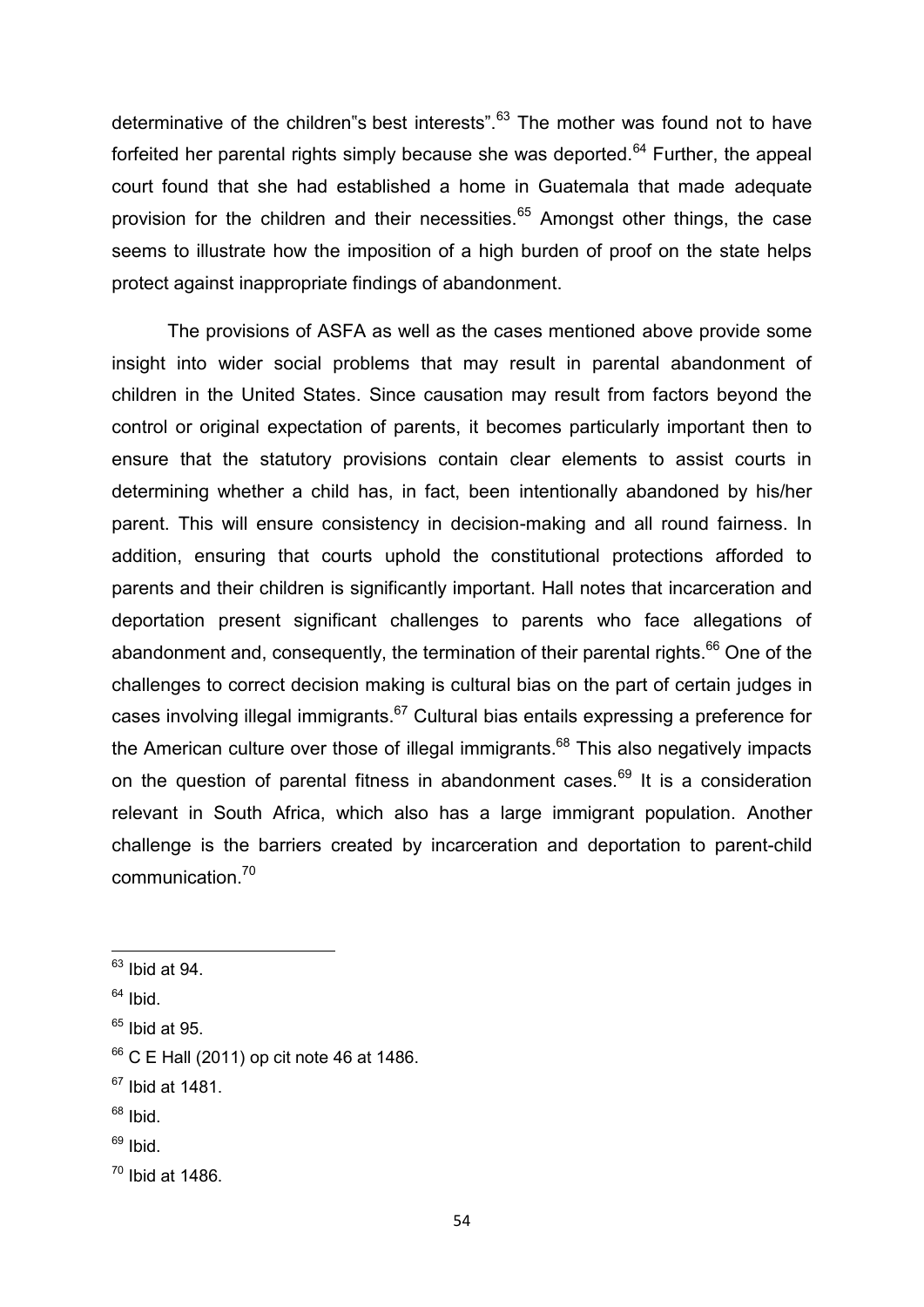The next sub-heading discusses briefly the approach taken in the United Sates, particularly the state of California, in respect of infant abandonment.

#### **4.4. Infant Abandonment and Safe Haven Laws**

**.** 

 As noted earlier, Safe Haven laws in the US are an innovative feature of their child abandonment laws. The aim of these laws is to protect and save the lives of newborns.<sup>71</sup> They do this by designating specific locations as safe haven sites where parents may surrender their newborn child with immunity from prosecution.<sup>72</sup> In essence, these laws provide for the legalisation of child abandonment, albeit limited to newborn children. Stewart notes that, as of 2008, all fifty states in the US have passed safe haven laws.<sup>73</sup> The Safe Haven laws enacted in the state of California serve as a useful example for detailed analysis.

In the state of California, three pieces of legislation govern safe havens.<sup>74</sup> They set out a clear procedure for the safe surrender of a newly born child. Safe surrender sites may include public or private hospitals,<sup>75</sup> as well as fire stations or

 $71$  As indicated in sub-heading 3.3 of chapter 3 infra, there have been a number of instances were newborns have been abandoned on street corners, in the trunks of vehicles, in motel rooms, public toilets and trash bins (See S Stewart "Surrendered and Abused: An Inquiry into the Inclusiveness of California"s Safe Surrender Law" (10) *Whittier Journal of Child And Family Advocacy* (2011) 291 at 291).

 $72$  Ibid at 294. This immunity from prosecution afforded to parents is not without exception, particularly in circumstances where the child has been harmed with drugs and/or alcohol.

 $73$  Ibid at 312. Stewart points out that although the names and substance of these laws may differ, the objective of each is that same, that is, to protect newborns from being abandoned.

<sup>74</sup> California Penal Code Annotated; California Health and Safety Code Annotated; California Welfare and Institutions Code Annotated (See S Stewart (2011) op cit note 71 at 294). Examples of legislation from other states include the Illinois Abandoned Newborn Infant Protection Act of 2001 (Illinois), the Arizona Revised Statute Annotated of 2011, section 13- 3623.01 (Arizona), and the Florida Statute Annotated of 2010, section 383.50 (Florida).

 $75$  Section 1255.7 (a)(B) of the California Health and Safety Code Annotated.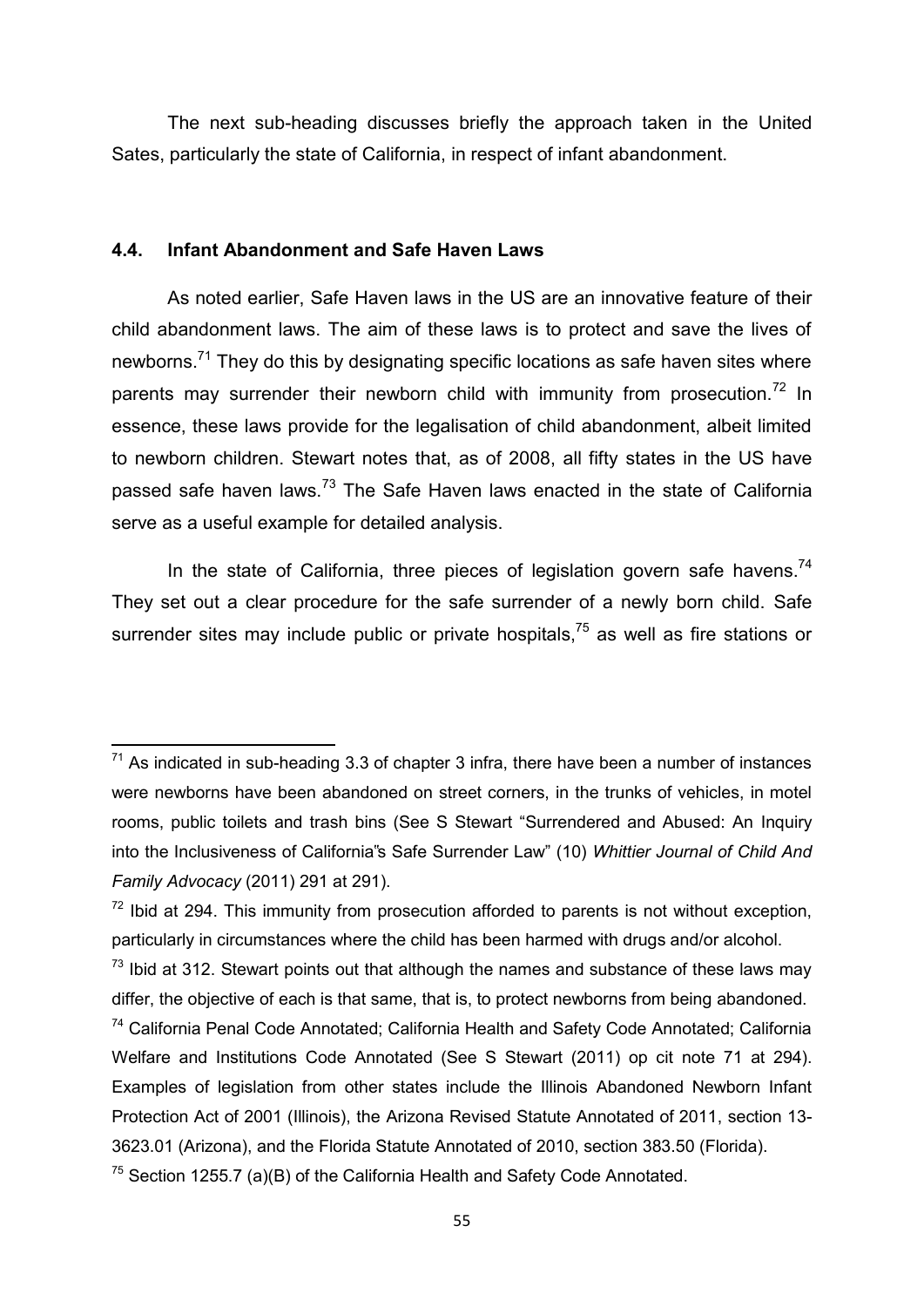police stations.<sup>76</sup> Within California, section 271.5 (a) of the California Penal Code states that:

 "*(a) No parent or other individual having lawful custody of a minor child 72 hours old or younger may be prosecuted … if he or she voluntarily surrenders physical custody of the child to personnel on duty at a safe surrender site."*

An important point to note from this provision is, firstly, that the scope for surrendering a child is not limited to parents alone. Individuals, other than a newborn"s parents, having lawful custody of the child, may also surrender the newborn. Secondly, the children that may be surrendered lawfully under these provisions of California"s Penal Code are those who are 72 hours of age or younger. Although California"s Safe Haven law is restricted to children who are 3 days old or younger, section 1255.7 (h) of the California Health and Safety Code suggests that children who are older may also be surrendered.<sup>77</sup> The other interesting feature of section 271.5 (a) of the California Penal Code is the immunity from prosecution afforded to parents and those individuals with lawful custody who surrender the child. This immunity is aimed at encouraging the safe surrender of infants. The immunity, however, is not an absolute one. Stewart notes that in circumstances where an infant is found to have drugs or alcohol in his/her system, the safe surrender law is considered to have been violated, and a dependency petition is then filed against the parent pursuant to the California Welfare and Institutions Code.<sup>78</sup> A further step in the way of encouraging the safe surrender of infants is the provision of immunity from liability for individuals who assist in the surrendering of an infant. Section 1255.7 (i) of the California Health and Safety Code states that:

<sup>&</sup>lt;sup>76</sup> S Bosak "Statistically Speaking: Is the Illinois Abandoned Newborn Infant Protection Act Working?" (26) *Children's Legal Rights Journal* (2006) 96 at 97.

<sup>77</sup> Section 1255.7 (h) states that "*A safe-surrender site, or personnel of the safe-surrender site, that accepts custody of a surrendered child pursuant to this section shall not be subject to civil, criminal, or administrative liability for accepting the child and caring for the child in the good faith belief that action is required …, including, but not limited to, instances where the child is older than 72 hours …*".

 $78$  S Stewart (2011) op cit note 71 at 293.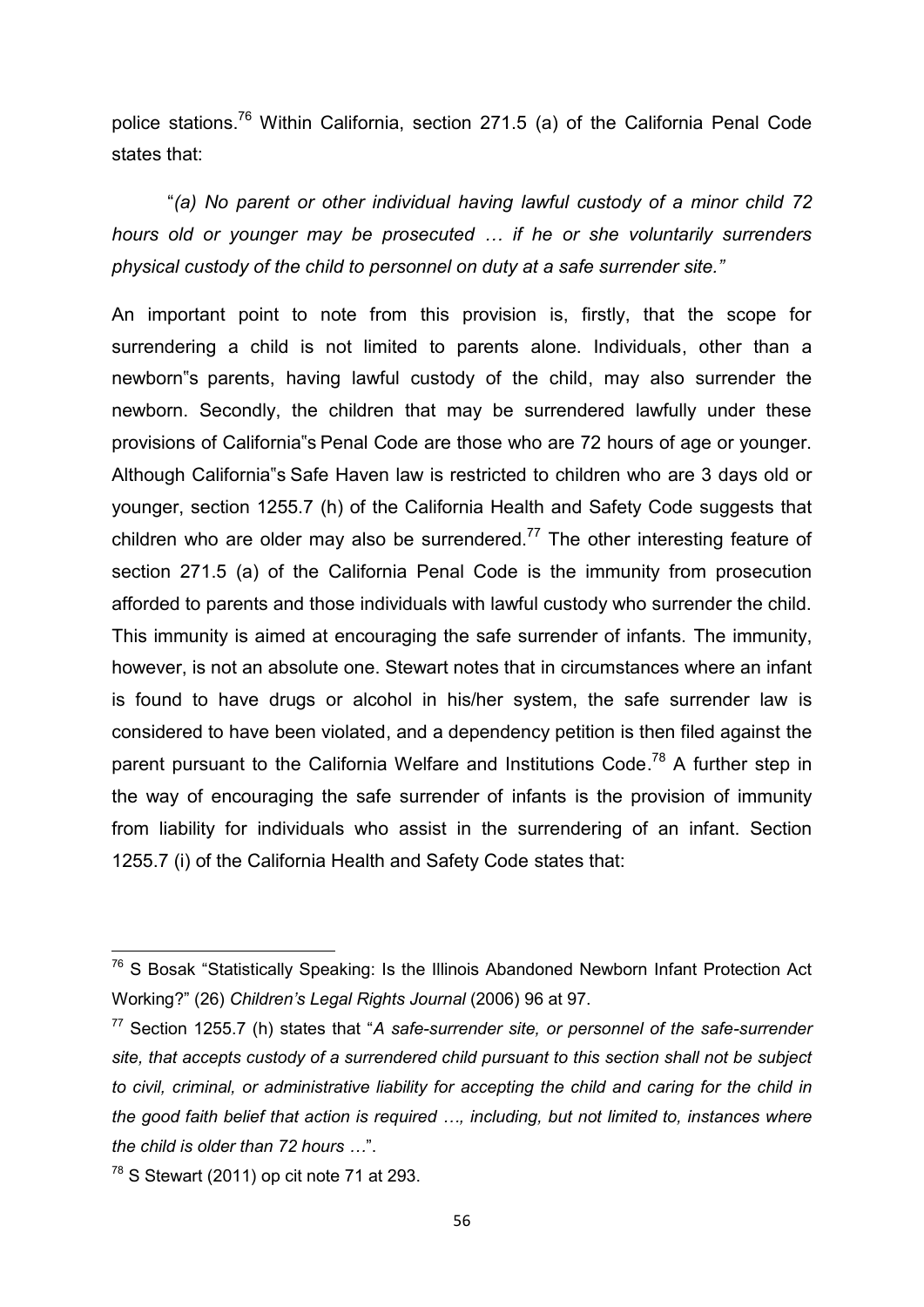"*… no person who, without compensation and in good faith, provides assistance for the purpose of effecting the safe surrender of a minor 72 hours old or younger shall be civilly liable for injury to or death of the minor child as a result of his or her acts or omission*."

According to the abovementioned Code, assistance means transporting the child, or transporting or accompanying a parent with the child to a safe surrender site.<sup>79</sup> Another aspect that encourages parents to come forward and safely surrender their child is the confidentiality extended to such parents. $80$  The public is not provided with any identifying information of the surrendering parent.

 When an infant is presented at a safe surrender site the first step in respect of procedure is to have a coded and confidential ankle bracelet placed on the child. $81$ Secondly, a copy of this unique coded bracelet is given to the surrendering parent to facilitate the possible reclaiming of the child. $82$  A medical information questionnaire is then provided to the surrendering parent, to voluntarily fill out, so that important medical information of the child is available to the safe surrender site personnel and others who will care for the child. $83$  In addition, a medical screening examination of the child is mandatory and any necessary care must be provided. $84$  In this regard, it is important to note that the Code specifically provides that "the consent of the parent or other relative shall not be required to provide that care to the minor child".<sup>85</sup> Within 48 hours of the surrendering of the child, the safe surrender site personnel must notify the relevant child protective services.<sup>86</sup>

 The drafters of California"s Safe Haven laws have also taken into account the state of confusion and mixed feelings that parents who surrender their infant may experience. The California Health and Safety Code, therefore, makes provision for

 $^{79}$  Section 1255.7 (i)(2) of the California Health and Safety Code.

 $80$  Ibid at section 1255.7 (d)(2).

 $81$  Ibid at section 1255.7 (b).

 $82$  Ibid.

 $^{83}$  Ibid.

<sup>&</sup>lt;sup>84</sup> Section 1255.7 (c) of the California Health and Safety Code.

 $85$  Ibid.

 $86$  Ibid at section 1255.7 (d)(1).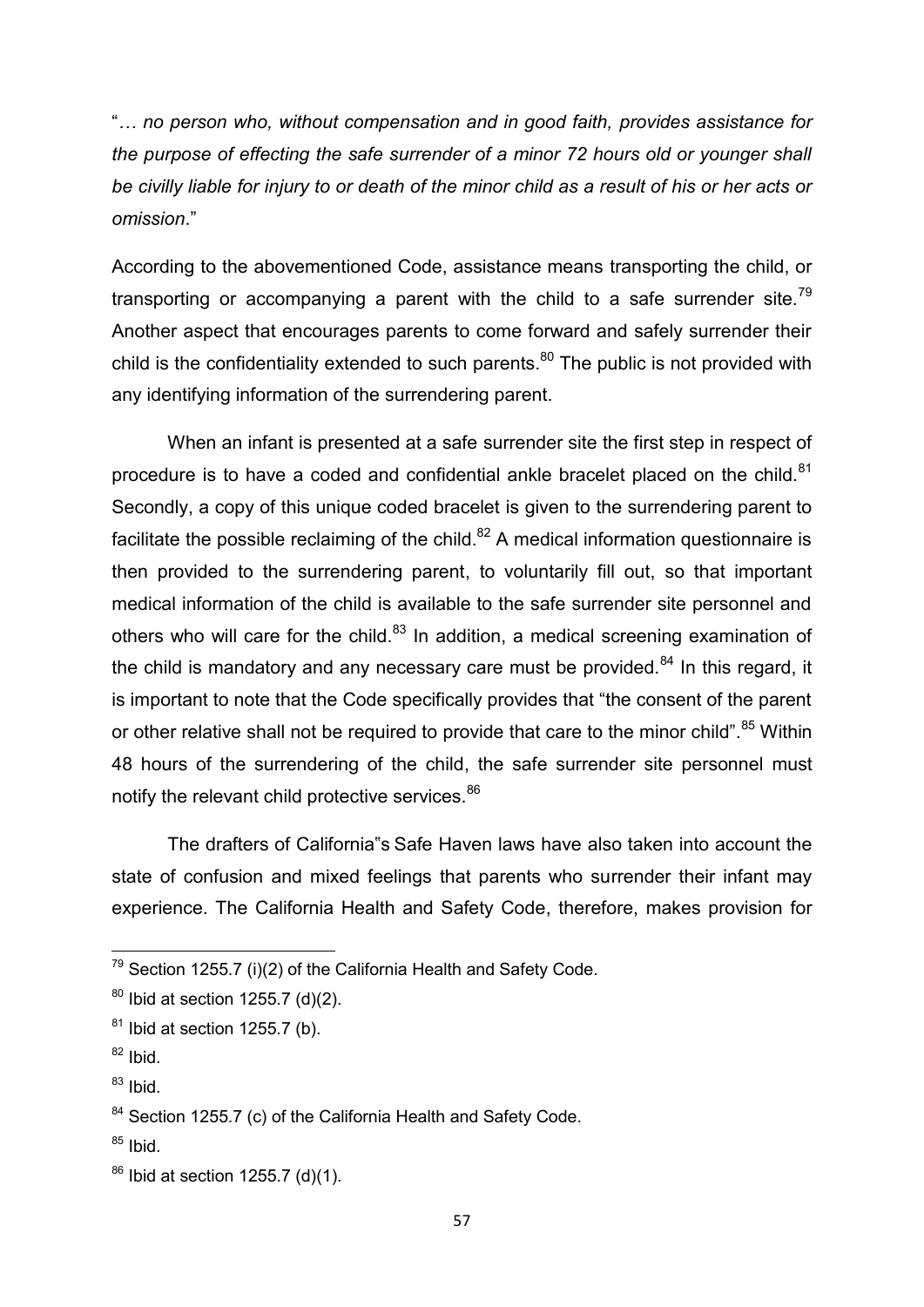the return of a child to a parent within 14 days of the surrender. Section 1255.7 (g) of this Code provides that:

"*… if within 14 days of the voluntary surrender described in this section, the parent or individual who surrendered custody returns to claim physical custody of the child, the child welfare agency shall verify the identity of the parent or individual, conduct an assessment of his or her circumstances and ability to parent, and request that the juvenile court dismiss the petition for dependency and order the release of the child …*"

Some commentators point out that Safe Haven laws, such as those of California, provide an "easy way out" for parents who no do not wish to raise and care for their child or in circumstances where they might otherwise have given their child to a relative or made use of the adoption process.<sup>87</sup> It can also be argued that these laws encourage irresponsible sexual behaviour, as the consequences of such behaviour, that is, pregnancy and the duty to raise a child, can easily be thwarted by surrendering the child at a Safe Haven site. Nevertheless, it remains an unfortunate fact that every year there are cases of newborn children who are abandoned by their parents, often resulting in the death of the child. As indicated in chapter  $1<sup>88</sup>$  this social ill also occurs in South Africa. Despite the criticism levelled at Safe Haven laws, such laws have saved the lives of many infants who may otherwise have been unlawfully abandoned.<sup>89</sup> It is submitted, therefore, that Safe Haven laws, similar to those of California, could have a positive impact on South African newborn children.

# **4.5. The Crime of Child Abandonment**

The United States has another innovative feature in respect of its child abandonment laws, that is, the criminal aspect. It is a specific offence in many states of the US for a parent to abandon his/her child.<sup>90</sup> For instance, the state of Alabama

 $87$  S Bosak (2006) op cit note 76 at 97.

<sup>88</sup> See chapter 1, note 7.

 $89$  S Bosak (2006) op cit note 76 at 97.

 $90$  It cannot be a crime where a child is abandoned in accordance with the provisions of an applicable safe haven law.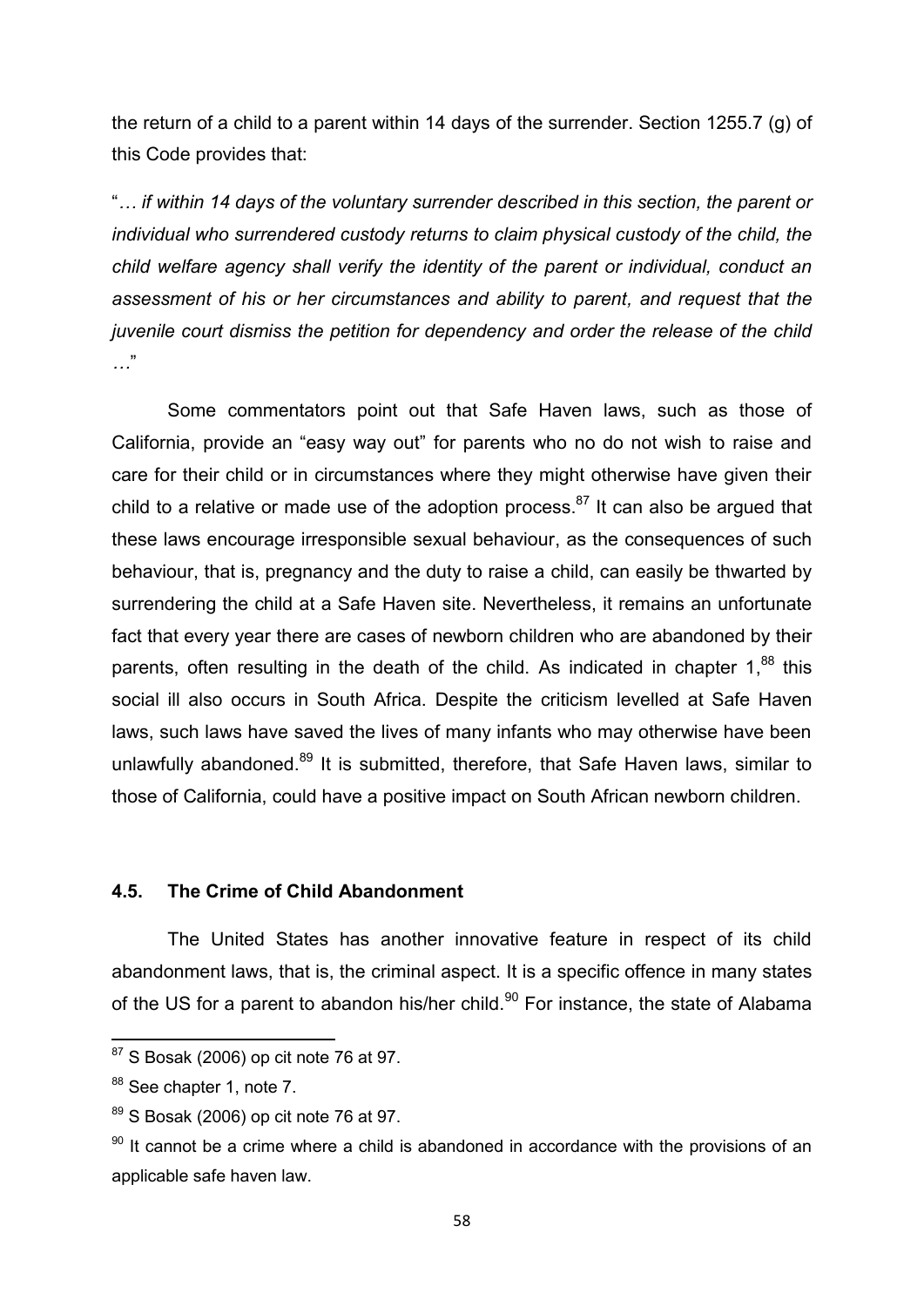considers the abandonment of a child as Class A misdemeanour.<sup>91</sup> Section 13A-13-5 (a) of the Alabama Code states that:

"*(a) A man or woman commits the crime of abandonment of a child when, being a*  parent, guardian or other person legally charged with the care or custody of a child *less than 18 years old, he or she deserts such child in any place with intent wholly to abandon it.*"

It is interesting to note that even an individual other than a parent, but, who is caring for the child, may be found guilty of this offence. With this definition, the term "deserts" and the phrase "with intent wholly to abandon" are important elements that must be proved. In this regard, case law will play a meaningful role in informing the courts. Although the Alabama Code refers to children below 18 years of age, this age limit is not always the case. In the state of Hawaii, for example, the age of 14 is used. Section 709-902 (1) of the Hawaii Penal Code, 2013 provides that:

"*(1) A person commits the offense of abandonment of a child if, being a parent, guardian, or other person legally charged with the care or custody of a child less than fourteen years old, the person deserts the child in any place with intent to abandon it.*"

Aside from the difference in age, the Hawaii Penal Code is very similar to the Alabama Code in wording. The state of California also criminalises the abandonment of one"s child. The relevant provision is section 271 of the California Penal Code, which states that:

"*Every parent of any child under the age of 14 years, and every person to whom any such child has been confided for nurture, or education, who deserts such child in any place whatever with intent to abandon it, is punishable by imprisonment pursuant to subdivision (h) of Section 1170 or in the county jail not exceeding one year or by fine not exceeding one thousand dollars (\$1,000) or by both*."

The criminalisation of child abandonment is a welcome feature of the US abandonment laws, as it serves as a deterrent against child abandonment. It encourages parents to make use of other available options, for example, adoption or

**<sup>.</sup>**  $91$  Section 13A-13-5 (b) of the Code of Alabama, 2013.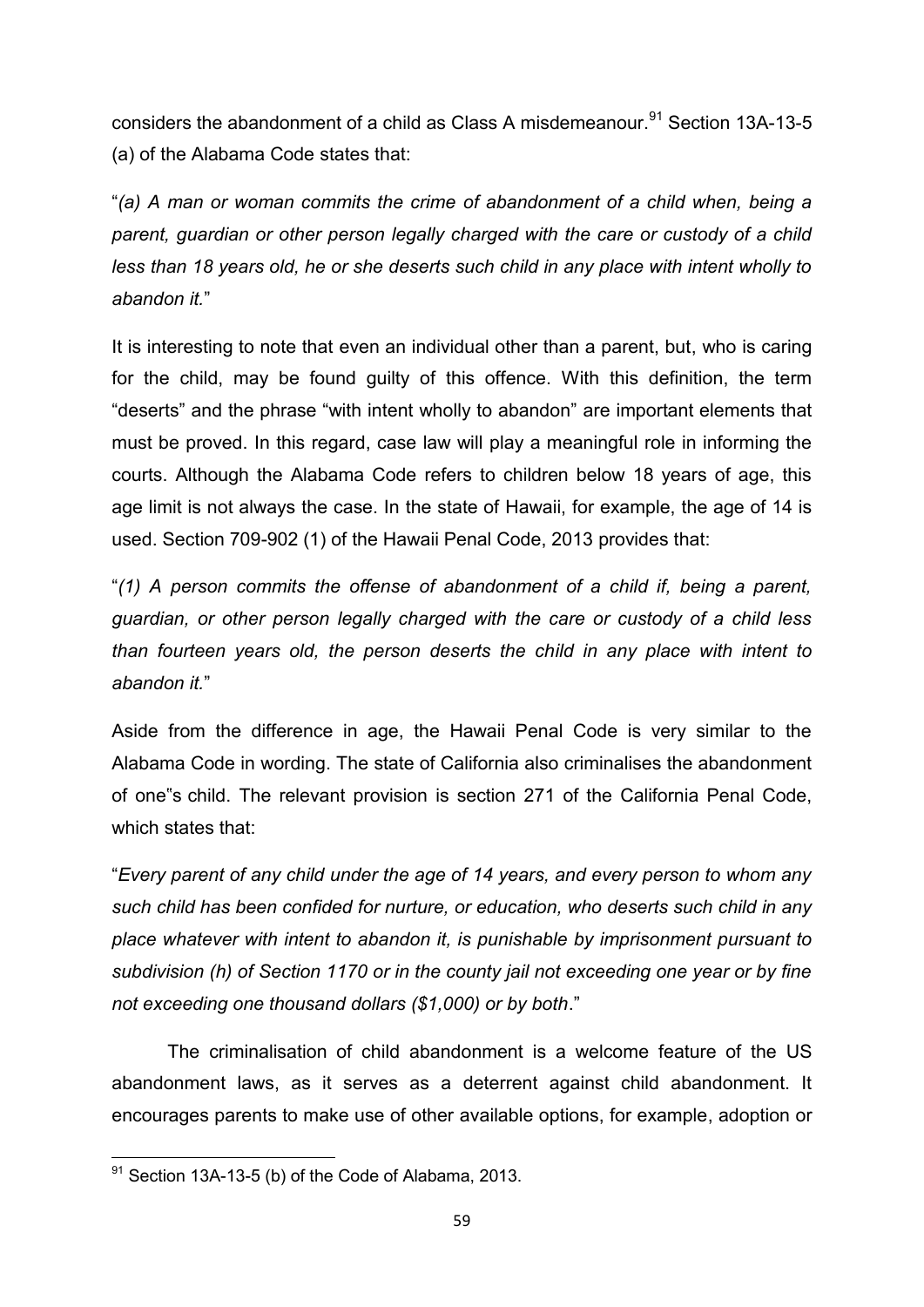safe havens, and, therefore, protects the lives of children. This aspect, together with Safe Haven laws, provides a positive indication of the direction into which South Africa"s child abandonment laws can develop, so as to add to the protection currently afforded to its children.

#### **4.6. Conclusion**

This chapter explored some further legal aspects relevant to parental abandonment of children. From a procedural perspective, where a parent is faced with a parental rights termination petition based on the abandonment of his/her child, the standard of proof was appropriately established by the United States Supreme Court in *Santosky v Kramer*, <sup>92</sup> when it held that a clear and convincing evidence standard must be observed. This is a higher standard than the ordinary standard in civil proceedings, namely, the balance of probabilities. The imposition of such a higher standard is based on the recognition that parents hold a fundamental right, responsibility and interest in the care, custody and management of their children and in the family unit as a whole. In addition, the clear and convincing standard becomes particularly important when one has regard to the severe consequences of termination hearings, that is, the complete severance of the parent-child relationship. This procedural safeguard is an important feature of US child abandonment law and serves as a useful consideration in the South African context. In the absence of judicial precedent at the present time, the standard of proof in child abandonment cases in South Africa is the usual civil standard of a balance of probabilities. Within the South African Children"s Act, 38 of 2005 it is relatively easy for parental rights to be terminated where a child is held to be abandoned and then found to be in need of care and protection.<sup>93</sup> The US standard of clear and convincing evidence is an intermediate standard which guards against the erroneous termination of parental rights. South African law also recognises and attaches weight to the responsibility of parents to care for and raise their children. $94$  This duty and right is also well

**.** 

<sup>92</sup> *Santosky v Kramer* op cit note 1.

<sup>&</sup>lt;sup>93</sup> Section 156.

<sup>&</sup>lt;sup>94</sup> Section 28 of the South African Constitution.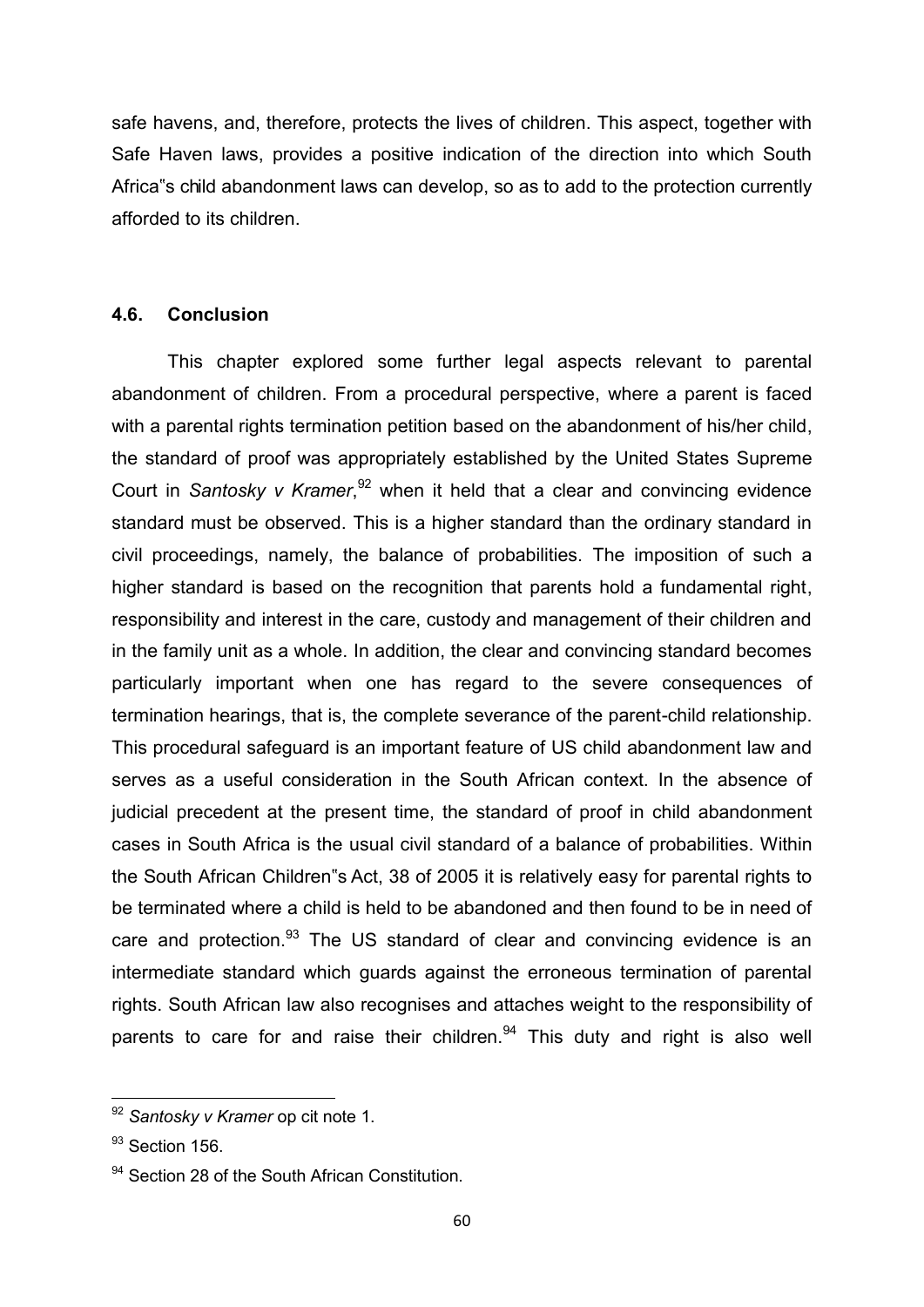established in international law.<sup>95</sup> The discussion of the standard of proof adopted in the United States in abandonment cases, therefore, offers useful insights into possible area where South African child abandonment law may develop.

It has been shown that in the United States the termination of parental rights is, in addition to state legislation, provided for in the federal statute referred to as ASFA. ASFA seeks to ensure that children have a permanent home and are provided with adequate and proper care. One of the grounds upon which ASFA makes provision for the termination of parental rights is the abandonment of one"s child. Within the purview of this federal statute, issues relating to a parent"s incarceration or deportation become central to termination petitions based on abandonment. ASFA serves as added protection on the care of children in the US in addressing parental abandonment of children.

An innovative feature of the Californian child abandonment legal framework is the Safe Haven laws which, in limited circumstances, legalise the parental abandonment of children. As has been discussed above, these laws are aimed at protecting the lives of infants. They do this by establishing designated Safe Haven sites where parents may surrender their newborn child who is younger than 72 hours. It has been noted that even older children can be covered. The Californian Safe Haven statutory provisions are usefully detailed and provide a specific procedure that must be adhered to in each case. They take into account the reality of the frequently difficult circumstances revolving around the surrendering of a child. As has been shown, they do so by providing immunity from prosecution to both parents and those who assist them in the surrendering of the child, as well as in making provision for a grace period within which a child may returned to a parent. The unlawful abandonment of an infant is also an occurrence in the South Africa context.<sup>96</sup> The discussion of Safe Haven laws above, therefore, provides insights into a possible solution that may be adopted in South Africa to reduce the number of deaths associated with the unlawful abandonment of infants.

It is significant that the United States has also criminalised the abandonment of one"s child by making it a specific offence. This serves as a deterrent against the

 $95$  Articles 7(1) and 18(1) of the United Nations Convention on the Rights of the Child, 1989.

<sup>&</sup>lt;sup>96</sup> See chapter one, note 7 infra.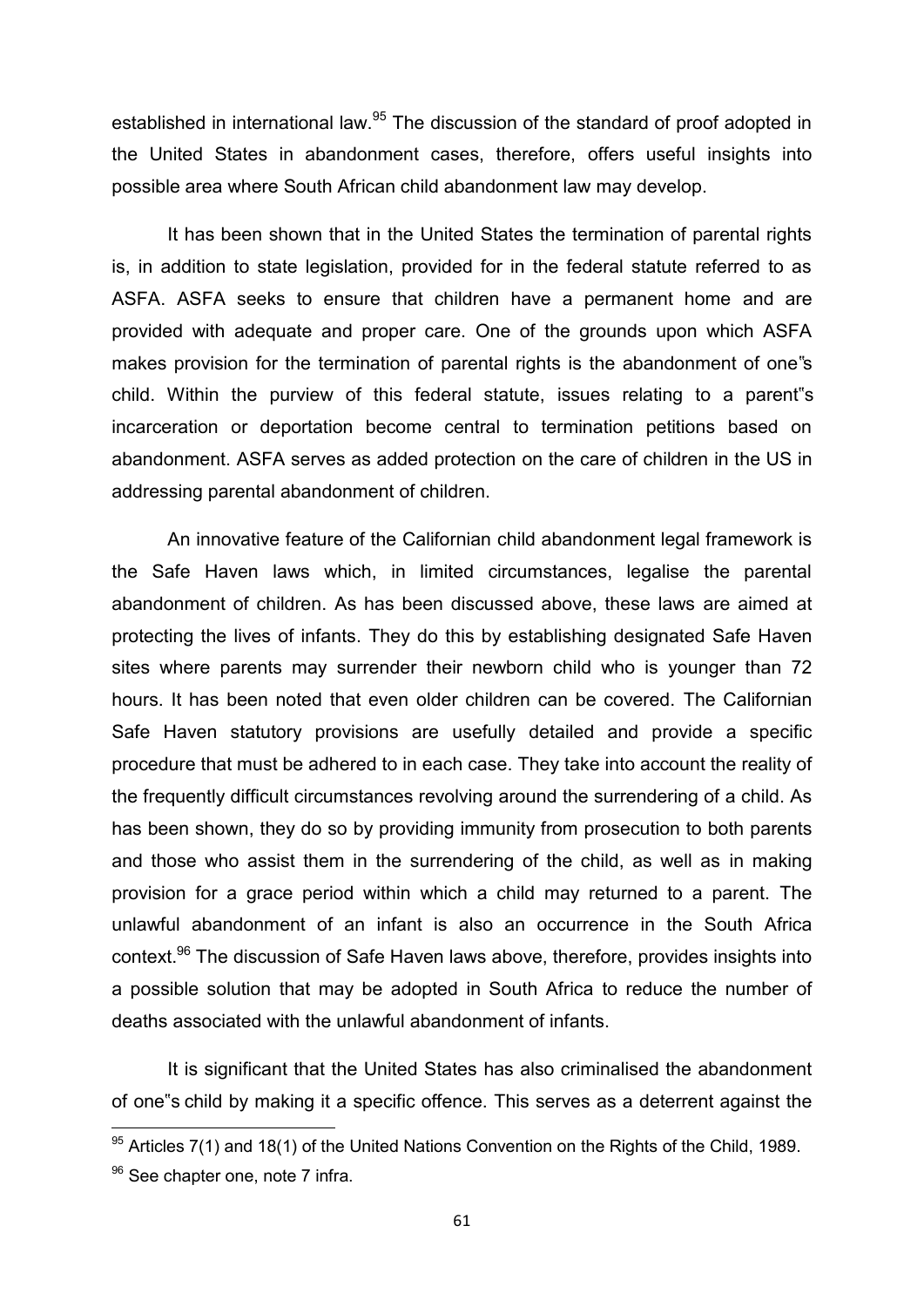abandonment of children and encourages parents to make use of other available options, for example, adoption or safe havens, thus, protecting children. This is another feature of US child law which offers valuable information on possible areas into which South African child law can develop.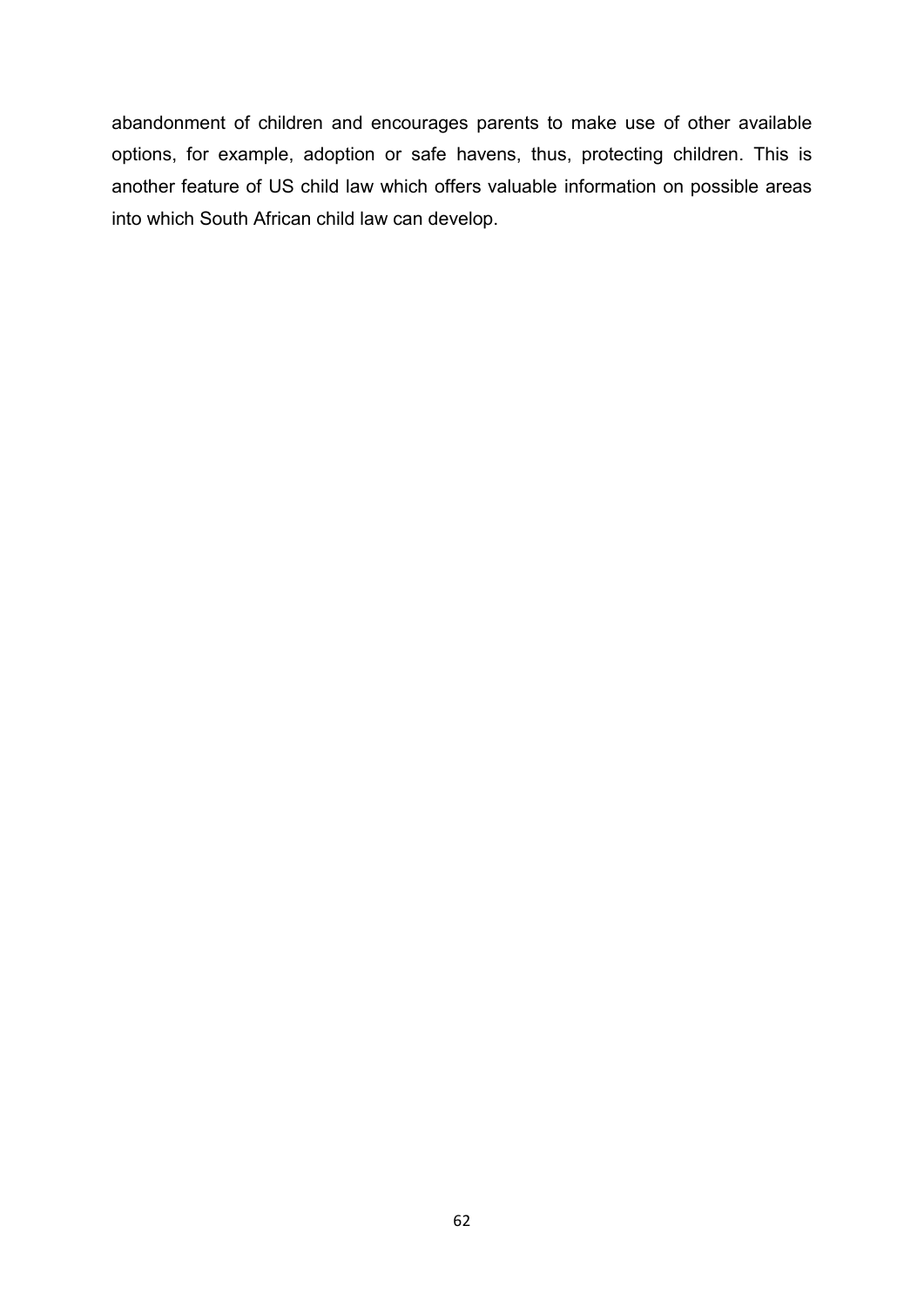#### **CHAPTER 5: CONCLUSION & RECOMMENDATIONS**

 Part 5.1 of this concluding chapter provides a summary of the main findings of this dissertation. It highlights the main weaknesses in South African law as well as the strengths in American law, having regard primarily to Californian abandonment law, as has been discovered from the comparative analysis undertaken. Part 5.2 provides a list of recommendations for improving the current South African law on child abandonment. It includes proposed amendments to sections 150(1)(a) and 1 of the Children"s Act in the form of draft legislation.

### **5.1. MAIN FINDINGS FROM THE COMPARATIVE ANALYSIS**

 This dissertation evaluated some selected legal provisions (local, international and foreign) relevant to the social ill of parental abandonment of children. As has been indicated in the preceding chapters, parental abandonment tends to have serious consequences and is classifiable as a severe form of child neglect and abuse, whereby parents withhold proper care and protection from their child/ren.

On an international level, it has been shown that international law is committed to preserving the parent-child relationship. Both the CRC and the ACRWC, although not expressly addressing parental abandonment, emphatically uphold the right and entitlement of every child to know his/her parents and to be provided with adequate parental care and protection.<sup>1</sup> Immense weight is, therefore, attached to these rights as these instruments regard the family unit as the natural unit and basis of society and place the primary responsibility for the upbringing and development of the child on parents. Article 3 of the United Nations Guidelines on Alternative Care, which is aimed at enhancing the implementation of the CRC, further provides that the removal of a child from the care of his/her family must be as a measure of last resort.<sup>2</sup> On a national level, it has been shown that these

 1 See chapter 1 at part 1.1, note 10-11.

 $<sup>2</sup>$  Ibid, note 13.</sup>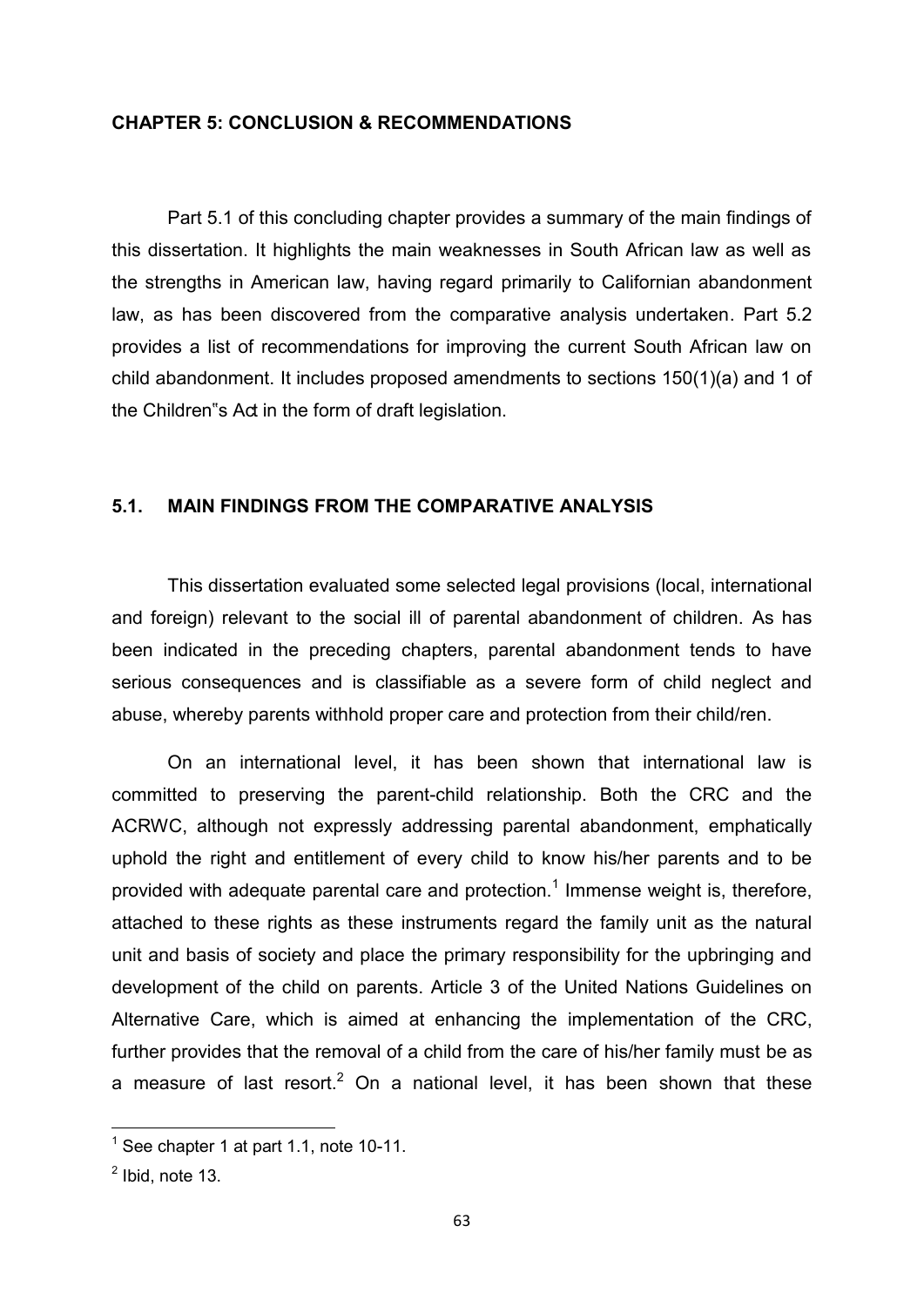international law provisions have been given effect to by the South African Constitution.<sup>3</sup> In particular, section 28(1)(b) of the Constitution entrenches the right of every child to family or parental care and, where such care is not forthcoming, to appropriate alternative care.

 What becomes clear from the abovementioned international law and constitutional provisions is the utmost importance that South African law attaches to the provision of parental care and protection of children. It places a significant responsibility on parents to ensure that they fulfil their parental obligations. The law, however, takes into account the unfortunate reality that there are many parents who, for various reasons, do not and will not fulfil their parental obligations. It is for this reason that the provision of alternative care is recognised by the South African Constitution. Whether alternative care will be an appropriate remedy in child abandonment cases will depend on the circumstances of each case. In this regard, the role of judicial officers becomes a significant one. In order to assist the courts in reaching correct and consistent decisions in the best interests of children, clear and comprehensive legislation is necessary in child abandonment cases. This will help to ensure that parents are not inappropriately deprived of their parental rights and responsibilities in circumstances where they genuinely cared for their child in the best possible way that they could. Detailed legislation will also assist in reducing the number of children who receive inadequate parental care and protection.

 The abovementioned international law and constitutional provisions formed the conceptual framework in this dissertation and were used to test the adequacy of the South African legal provisions on parental abandonment. As has been shown the South African provisions are contained in relevant parts of the Children"s Act 38 of 2005. In particular, section 150(1)(a) accompanied by section 1 of the Children"s Act expressly addresses parental abandonment of children. $<sup>4</sup>$  The Children"s Act is a</sup> successor to the Child Care Act 74 of 1983, which was seen as out of touch with international law and the Constitution. In particular, it has been noted that section 150(1)(a) of the Children"s Act stems from section 14(4) of the Child Care Act. Having been promulgated with full regard being had to international law and section

 $\frac{1}{3}$  Ibid.

 $<sup>4</sup>$  See chapter 2 at parts 2.3 and 2.4.</sup>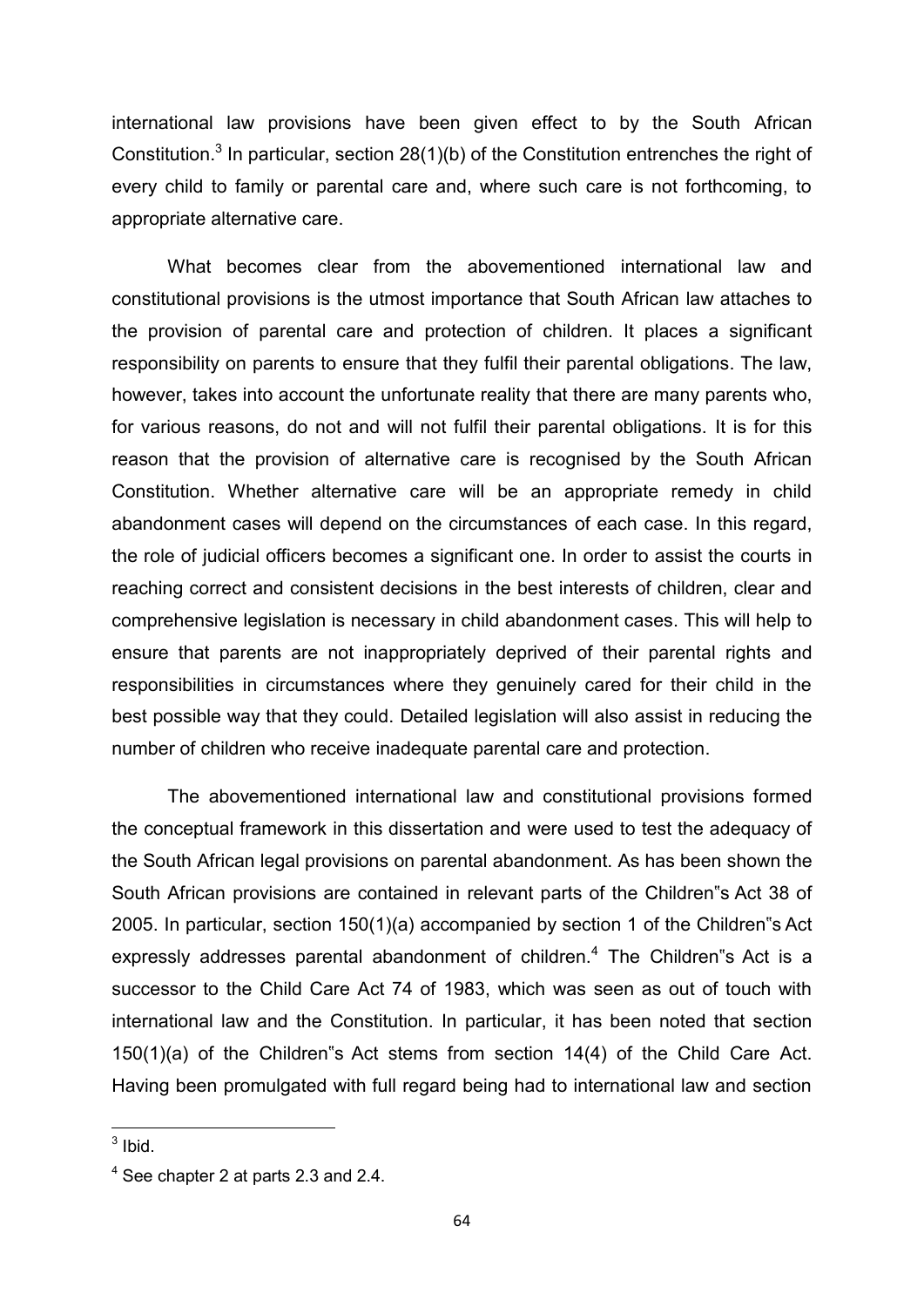28 of the Constitution, the Children"s Act is expected to provide sufficient detail and clarity on the issue of child abandonment, which impacts significantly on the rights of children to proper care and protection and simultaneously on the responsibilities and rights of parents.

 Unfortunately, from the analysis contained in chapter 2, it is clear that, when comparing section 150(1)(a) with the former section 14(4), a major weakness exists in the Children"s Act, in that, it does not address child abandonment as a separate stand-alone issue. Instead, drafters of the Children"s Act chose to couch together under one sub-section two issues, namely, child abandonment and that of orphanage. $^5$  The current relevant section, that is, section 150(1)(a), forms one of the grounds under which a child may be found to be in need of care and protection. Once a child is found to be in need of care and protection, there are various decisions that the court may make, including the provision of alternative care to such child. As has been indicated earlier, the Children"s Act, by addressing abandonment and orphanage under one ground, has conflated these issues.<sup>6</sup> Although there may be some similarity in the circumstances of orphaned and abandoned children, there remains the fundamental difference that children are orphaned due to the death of their parents, whereas with abandoned children their parents, although alive, fail to fulfil their parental responsibilities to provide genuine and sufficient care and protection. This fundamental difference creates a need for a separation in South African law of the issue of child abandonment from that of orphaned children under section 150(1)(a). It is suggested that an approach in which the focus is on each issue individually will enable the legislature to deal more comprehensively with each and avoid possible confusion.

The conflation of issues, found in section 150(1)(a), is exacerbated by the imposition of another requirement for finding that a child is in need of care and protection. This is the requirement that, in addition to finding a child abandoned or orphaned, the court must also find that such child is without any visible means of support. This additional requirement has frequently resulted in the confusion of presiding officers tasked with the interpretation and implementation of section

1

<sup>5</sup> See chapter 2 at part 2.3.

 $^6$  See chapter 2 at parts 2.3 and 2.6.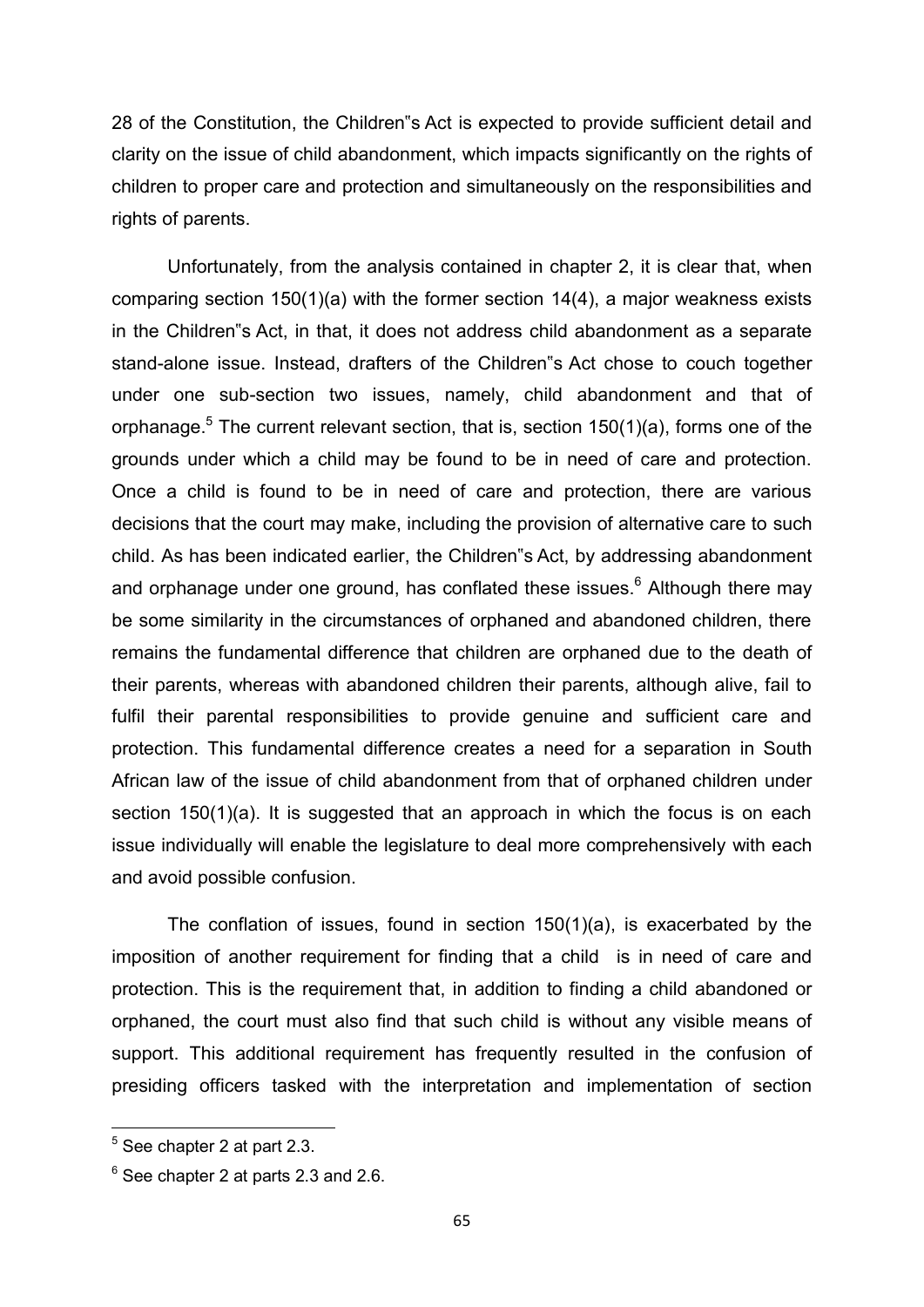150(1)(a).<sup>7</sup> It is also important to note that this *additional* requirement was not contained in section 14(4) of the Child Care Act. There are currently only two reported judgments that have interpreted section 150(1)(a) of the Children"s Act.<sup>8</sup> In the *SS* case the court indicated that this additional requirement was intentional and not arbitrary. This case dealt with orphaned children, but because orphaned and abandoned children are couched together under one sub-section, the court"s judgment has also had implications on the legal provisions applicable to parental abandonment. The court in the *NM* case, which also dealt with orphaned children, indicated that a two-stage inquiry exists under section 150(1)(a). The first stage involves the determination of whether a child is orphaned or abandoned as defined in section 1 of the Children"s Act. $9$  This involves a factual inquiry into the minor child"s situation. A social worker"s investigation and report becomes very significant at this point.<sup>10</sup> The second stage of the inquiry involves the determination of whether or not the child is without visible means of support. This entails looking into the financial resources of the child and determining whether or not the child has the means to support him/herself.<sup>11</sup> The interpretation offered in respect of the second stage is problematic because of the current weakness in South Africa"s child abandonment law.

 What is central in parental abandonment cases is a lack of sufficient effort on the part of parents to properly care for their child. The state is obliged to respect the rights of parents in relation to their children. Parents, however, also bear responsibilities. In addition, the state is required to act in the best interests of children and ensure that children receive adequate parental care and protection. An appropriate balance between the rights of parents and those of children is, therefore, sought to be achieved by the state. The second stage enquiry as required in the *NM*  case is problematic because in parental abandonment cases, the financial resources of either the child or the parents become wholly irrelevant. The central inquiry in

 $\overline{a}$ 

 $^7$  See chapter 2 at part 2.5, note 35.

<sup>8</sup> *SS v Presiding Officer, Children's Court, Krugersdorp* 2012 (6) SA 45 and *NM v Presiding Officer of Children's Court, Krugersdorp* 2013 (4) SA 379.

 $<sup>9</sup>$  See chapter 2 at part 2.5.</sup>

 $10$  Ibid.

 $11$  Ibid, note 43.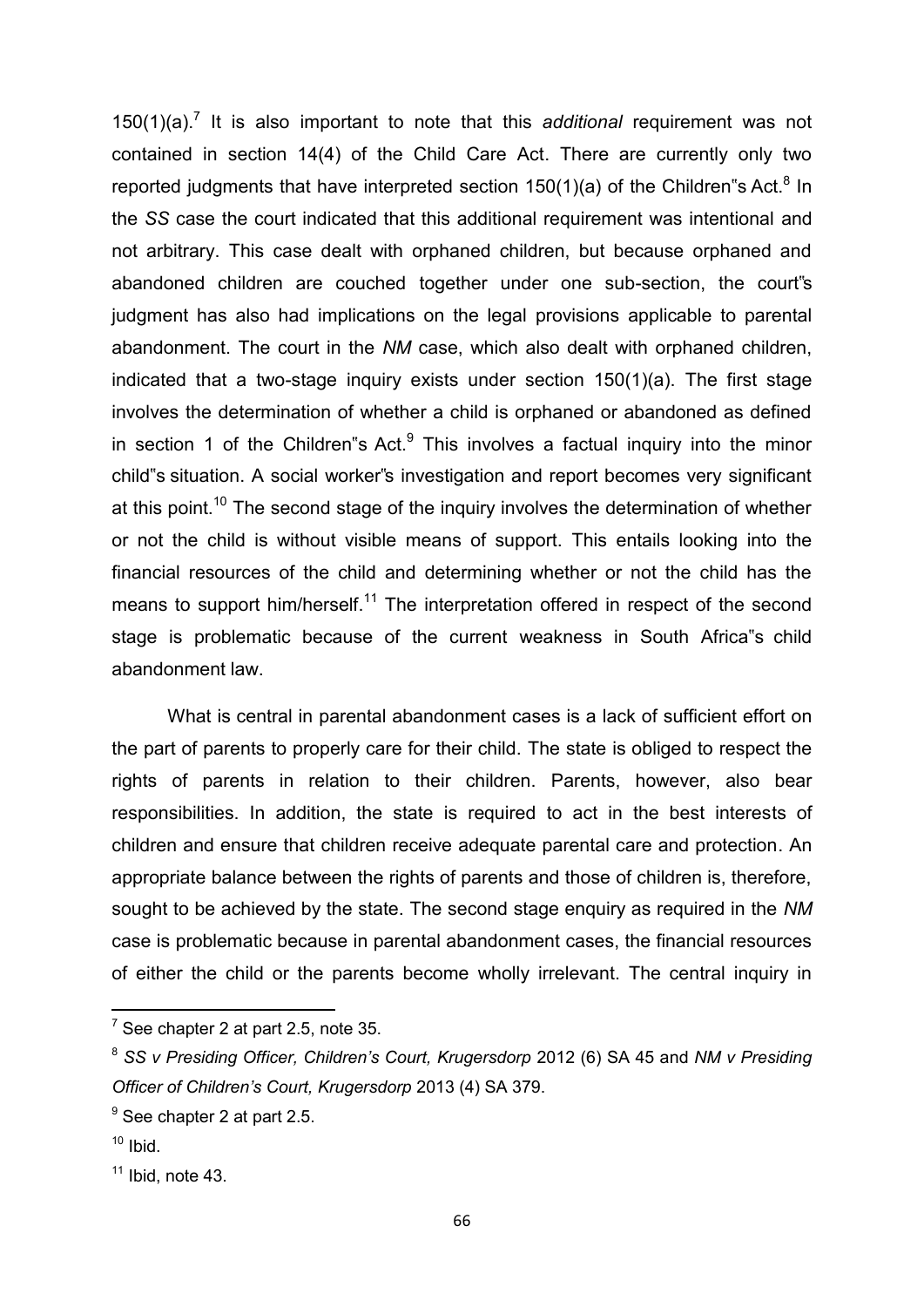abandonment cases must rather involve an assessment of the nature and extent of the parental care extended to the child. In this regard, the facts of each case will be important, and the conduct of the parents in relation to their children becomes the decisive factor, not the financial resources of the child. The child"s financial resources is relevant in abandonment cases only insofar as it may serve as an indication of the support that a parent has provided to his/her child. However, a child may also receive financial resources from a person other than a parent, including grandparents and other relatives. In addition, the support that a parent provides to his/her child need not necessarily be of a financial nature in order for it to be deemed adequate. Even parents living in poverty can provide adequate care to their children in the form of, inter alia, love, encouragement or psychological, mental and physical support. The procedural directive in the *NM* case is thus not helpful and in fact renders inadequate legislation even more confusing for children"s court"s presiding officers who need to make determinations on whether the children have been legally abandoned.

 Section 1 of the Children"s Act provides a definition for the term "abandoned". As indicated in previously,<sup>12</sup> this definition is lacking in detail in certain respects.

Section 1 defines the term "abandoned", as follows:

"*In relation to a child, means a child who-* 

- *(a) has obviously been deserted by the parent, guardian or care-giver; or*
- *(b) has, for no apparent reason, had no contact with the parent, guardian, or care-giver for a period of at least three months."*

As has been shown sub-paragraph (a) of the definition focuses on the desertion of a child by his/her parent. The Children"s Act, however, fails to define the word "deserted".<sup>13</sup> There is also a dearth of case law currently available to offer any assistance. The lack of an express reference to intention to abandon serves as a gap in this part of the definition in the Children"s Act and does not assist the courts or social workers. The analysis of sub-paragraph (a) of the definition contained in section 1 further reveals that there is no time-limit as to how long a child must be

1

 $12$  See chapter 2 at part 2.4.

 $13$  Ibid.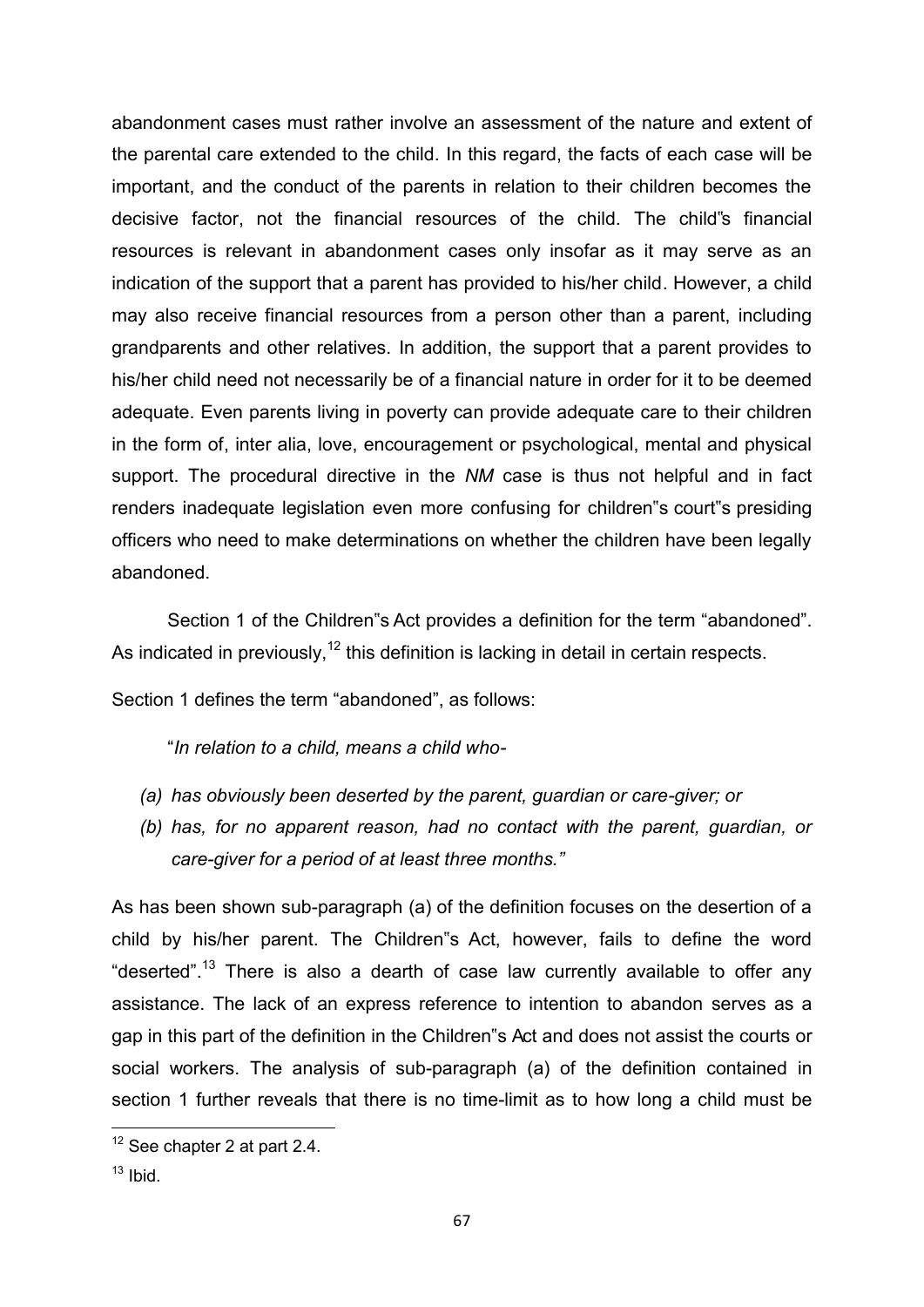deserted before such child may be considered to have been abandoned by his/her parents. The imposition of a time-limit will greatly assist social workers and particularly the courts in reaching more accurate and consistent decisions. Subparagraph (b) regards a child as being abandoned where a parent has had "no contact" with the child for a period of at least 3 months. As highlighted earlier, in contrast to sub-paragraph (a), part (b) does add a time limit to assist courts in their determination of whether a child has been abandoned or not.<sup>14</sup> This period of 3 months, however, was shown to be problematic.<sup>15</sup> In this part of the definition, there is also an absence of any reference to an intention requirement on the part of parents.

Regulation 56 of the Regulations published by the Department of Social Development serves as an aid to the application of the abandonment provisions of the Children"s Act and provides some assistance to presiding officers. However, as was shown in part 2.4 above a shortcoming in the regulation is that its assistance lies mainly on procedure and very little is offered in the way of substantive requirements in determining a parent"s state of mind or whether or not the parent has purposely abandoned his/her child.

As a means of providing a comparative analysis of the legal provisions applicable to parental abandonment of children, this dissertation explored and discussed Californian statutory law, judicial decisions and the writings of authoritative commentators. Reference was also made to the laws of some of the other states of the US. It was pointed out that each of the 50 states that make up the US has enacted laws applicable to abandonment.<sup>16</sup>

A relevant provision of Californian law was section 7822 of the California Family Code, 1994. It was pointed out that section 7822 usefully distinguishes between children left in the custody of *another parent* from children left in the custody of *another person*. Where a child is left alone, without being in the custody of any individual, the California Safe Haven Laws become applicable, provided the child is younger than 72 hours old. Where the child is older, however, it appears that the

**.** 

 $14$  Ibid.

 $15$  Ibid, note 29.

 $16$  See chapter 3 at part 3.1, note 5.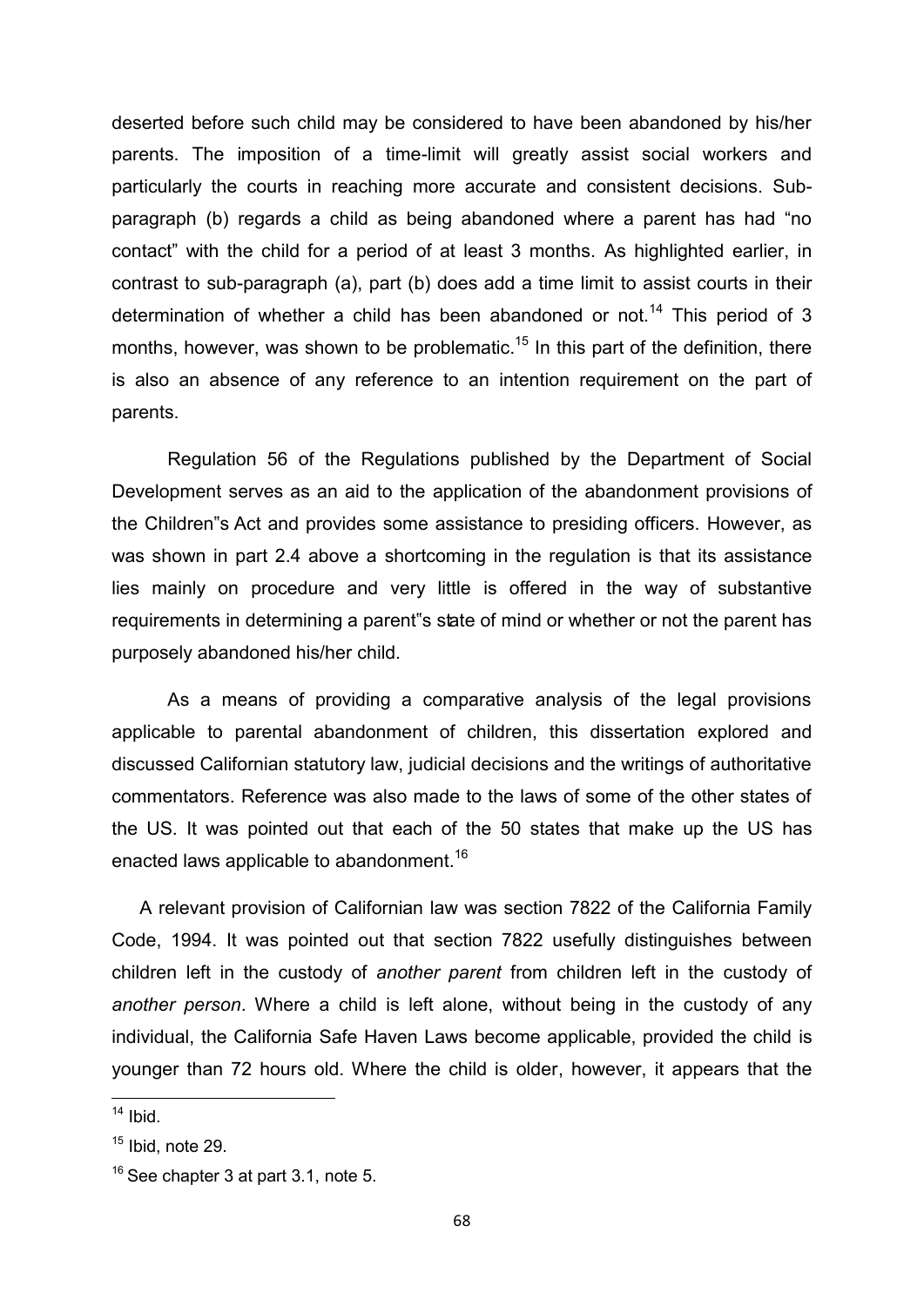Californian Law is lacking to some extent. The reference to "deserted" in the definition of "abandoned" contained in the South African Children"s Act then becomes very relevant as it envisages circumstances where the child is left alone to care for him/herself. However, inclusion of more elements, in addition to "deserted", are necessary to provide for the ideal definition of abandonment in South Africa. As has been pointed out section 7822(a) of the California Family Code usefully includes all of the following elements in defining parental abandonment: $17$ 

- (1) A parent has left his/her child in the care and custody of another person;
- (2) for a specified minimum period of time;
- (3) without any communication with or provision for the child"s support; and
- (4) with the intention to abandon the child.

The first striking feature of this provision is that it contains a much more comprehensive definition than that found in the South African Children"s Act. As has been explained in part 3.4, the third and fourth elements listed above are linked, although each element must be proved independently of the other. Further, section 7822(b) contains another positive feature in that it contains a presumption that a failure on the part of a parent to provide support or communicate with his/her child is evidence of intent to abandon. This is a valuable aspect of the Californian definition, as it assists the courts in their assessment in abandonment cases. It also shifts the burden to adduce evidence rightfully onto the parents to illustrate how they have supported, communicated or made contact with their child.

 It has been shown in chapter 3 that the California judiciary has also played a significant role in adding meaning to section 7822 as there is an abundance of case law in which the courts have interpreted the four elements listed above. With regard to the first element, the courts have indicated that "leaving" requires voluntary action by the abandoning parent.<sup>18</sup> In respect of the second element, there are separate time-periods applicable for leaving a child with another parent (i.e. 12 months) and other persons (i.e. 6 months). The different time-periods take into account the nature of the different relationships.

 $18$  Ibid.

1

 $17$  See chapter 3 at part 3.4.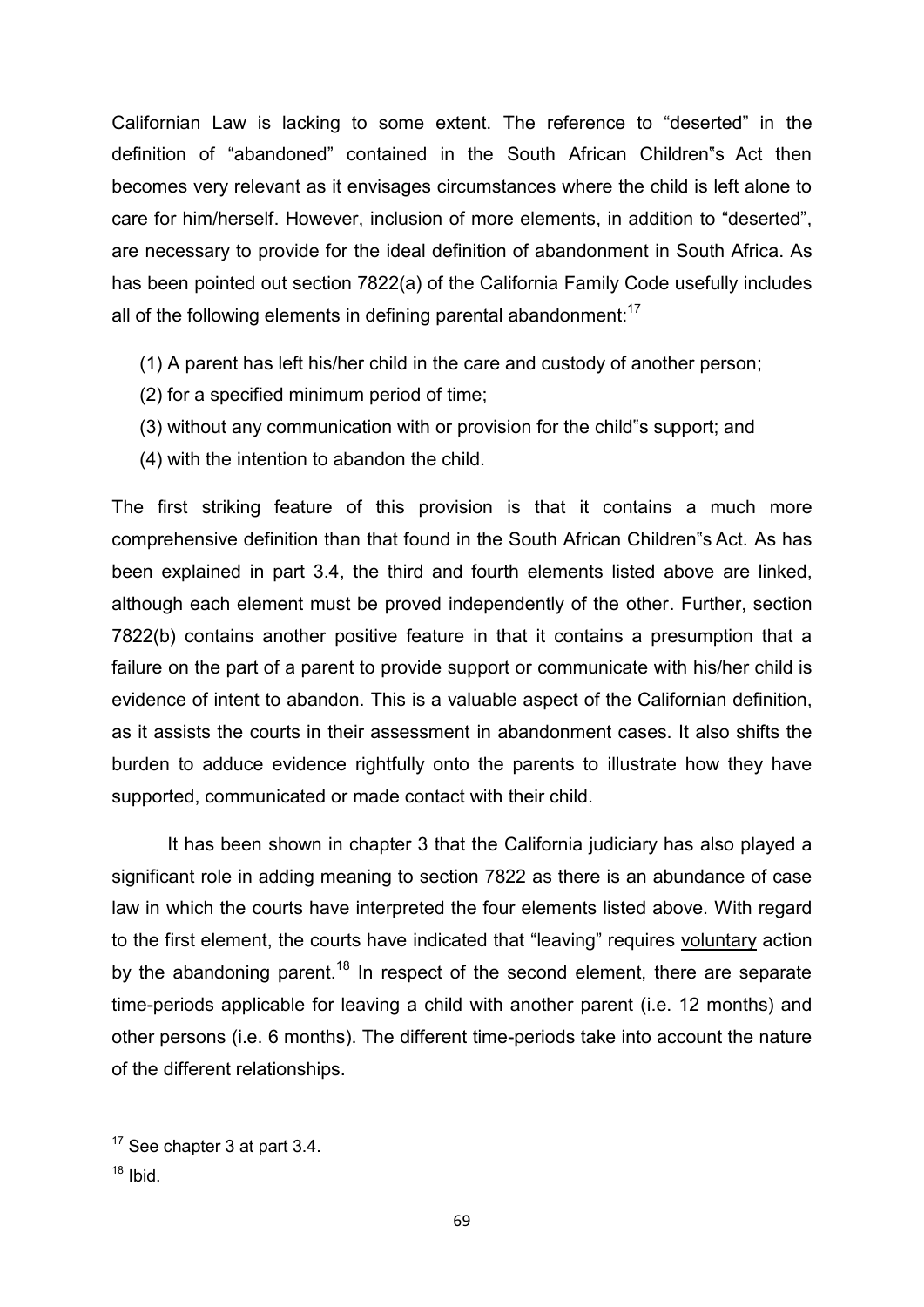In contrast, the South African Children"s Act contains a time-period only in respect of sub-paragraph (b) of the definition of abandonment, namely, 3 months. In addition, sub-paragraph (b) of definition in the Children"s Act contains a significantly shorter time-frame than California. It has been shown that in the California Family Code, the imposition of time-limits is aimed at guarding against parents who change their behaviour and begin to communicate with or support their child shortly after a termination petition is filed or once they receive information that such a petition will be instituted in the near future.<sup>19</sup> Without time-limits, a neglectful parent may only act as a reaction to or in anticipation of the petition and consequently prevent the child from ever finding a stable and permanent home. Thus, the absence of a time-limit in part (a) of the definition of "abandoned" in the Children"s Act creates difficulty for the South African courts in determining whether a child has been deserted or not. The US courts further provide that abandonment must have continued uninterrupted for the specified time-period.

 The third useful element found in section 7822 (a) of the California Family Code is concerned with the failure of parents to provide support to or communicate with their child.<sup>20</sup> It has been shown that a positive feature of this element is that the focus here is appropriately on the conduct of the parents and the effort made by them to support and communicate with their child. In contrast, the "support" aspect in section 150(1)(a) of the South African Children"s Act, as per judicial interpretation, focuses on a child being without visible means of support, which is exclusively concerned with the financial resources of the child. It is submitted that the approach taken in the California Family Code, which focuses on the conduct of the parents, is a much better approach. The Californian courts have indicated that the requirement of support or communication may take the form of voluntary financial support (provided the parent is financially able to make some contribution) or letters, birthday cards or telephone calls. Child abandonment arises as a direct result of a parent"s failure to fulfil parental responsibilities. As such, parental abandonment legislation in South Africa must be developed to provide proper guidance for children"s court presiding officers and social workers. In doing so, the legislation must expressly require an assessment of a parent"s effort to support and communicate with his/her

<sup>1</sup>  $19$  Ibid.

 $20$  Ibid.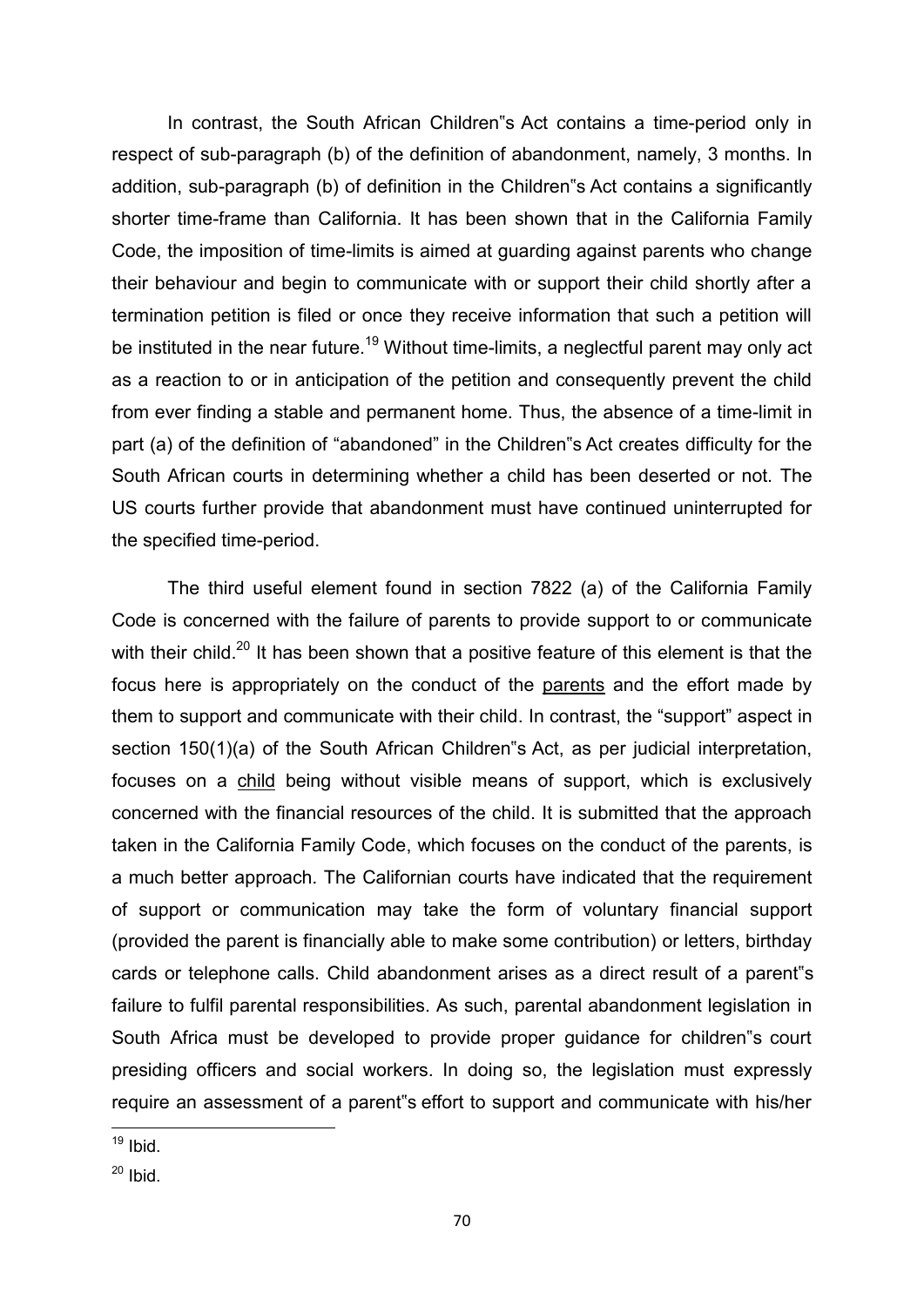child. The focus, therefore, must be on the conduct of parents (within the context of the circumstances of the parent) and not on the financial resources of the child as was directed in the *NM* judgement.

It has been shown that yet another important feature of section 7822 of the California Family Code is section 7822(b) which elaborates on the nature and extent of the support and communication required.<sup>21</sup> It provides that where parents make only token efforts to support or communicate with their child, a court may find that such a child has nevertheless been abandoned. This is a very useful feature of the Californian abandonment law and aids courts in the central enquiry of abandonment cases, which entails focusing on the conduct and efforts of the parents in relation to their child. Sporadic or tenuous attempts to support or communicate with one"s child will have little impact on the care and well-being of the child and will be insufficient in discharging the obligation placed on parents to properly care for and protect their child. US case law has also alluded to the greater weight to be attached to failure to communicate with one"s child, as opposed to the support requirement. It is far easier to communicate with one"s child, particularly in circumstances where parents are in financial difficulty. Once again, these aspects need to be expressly incorporated into South African legislation. It might be argued that, in South Africa just as in California, it can be left up to the courts to fill out legislation with the necessary detail. However, the overwhelming majority of parents involved in care and protection matters lack financial resources to take matters on appeal from children's courts to higher courts. Thus, for the foreseeable future, these courts will obtain very few opportunities to provide detailed guidance on how the South African abandonment provision should be interpreted.

 As indicated above, intention to abandon (the fourth element) is linked to the failure to communicate with and provide support (the third element) by the use of a presumption in law in the California Family Code. $^{22}$  Failure by parents to provide appropriate support and communication creates a presumption of an intention to neglect. It is an important feature of the California abandonment law to expressly require intention to abandon on the part of parents linked to the presumption in order

<sup>1</sup>  $21$  Ibid.

 $22$  Ibid.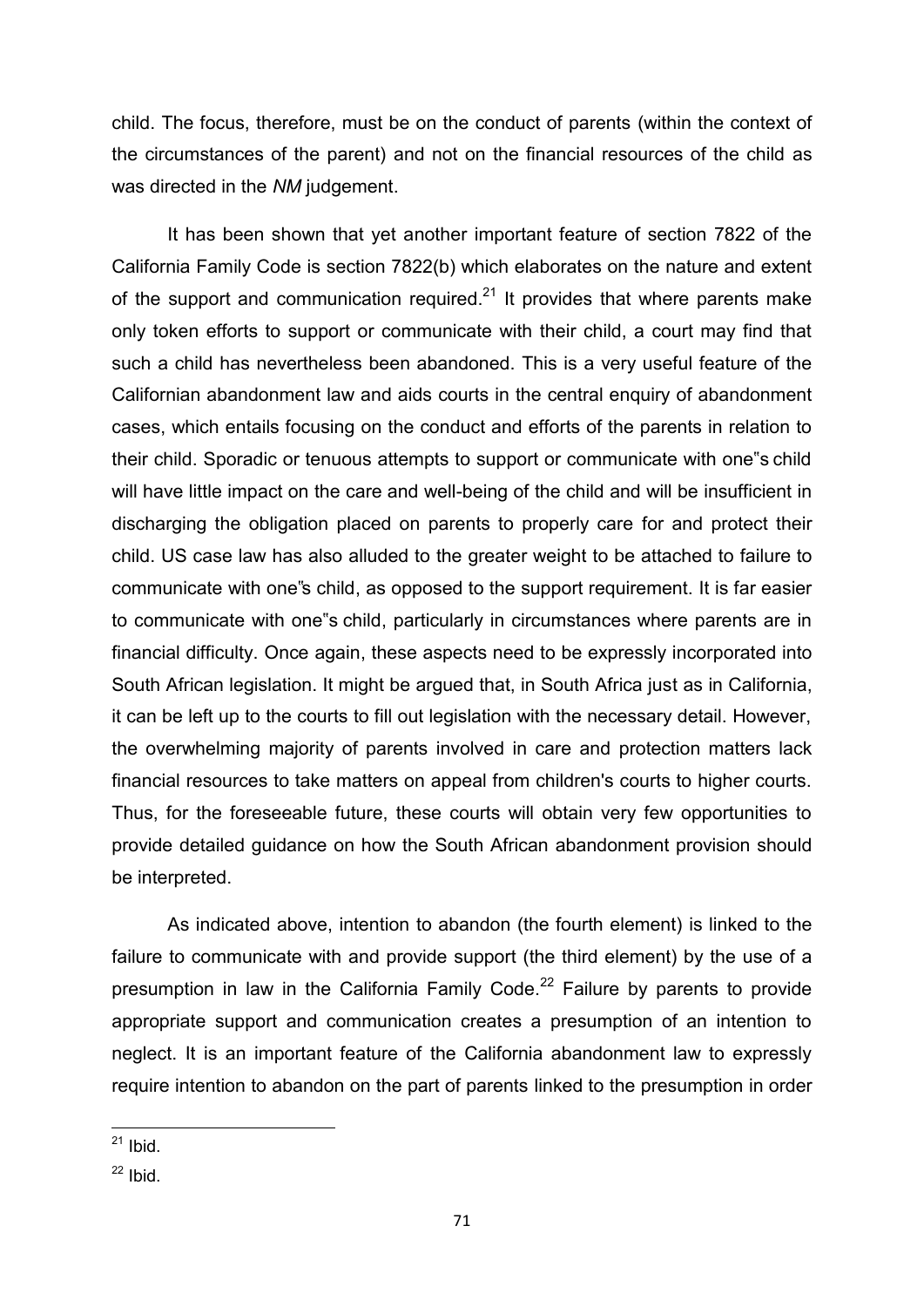to assist court determinations. This helps to ensure that parents who genuinely care for their child and who wish to do so in the future are not erroneously deprived of their opportunity to do so. In California, an objective approach is used in determining intention, which involves drawing inferences from a parent"s conduct and not only having regard to their verbal expressions.<sup>23</sup> The objective approach is a preferred one as the conduct of parents will distinguish a genuine parent from a disinterested one. A parent, however, must have the capacity to form the intention to abandon. The intention need not be permanent. All that is required is that it be shown that the parent intended to abandon his/her child for the minimum statutory period. These are also positive features of the intention element found in California"s child abandonment provisions.

 The Californian abandonment statutory provisions are, in comparison to the South African Children"s Act, far more comprehensive and detailed. They contain better features, such as, intention to abandon, a presumption of intention to abandon, the requirement of parental support, communication. They expressly distinguish between token and genuine efforts in respect of support and communication. By comparison, these useful features are all absent in the South African Children"s Act and accompanying regulations. The incorporation of these features into the Children"s Act 38 of 2005 would greatly benefit South African child law on parental abandonment and will provide significant assistance to the courts and other personnel involved in parental abandonment cases. Furthermore, such inclusion would provide much better protection for children from erroneous removal from parental custody. It would also provide much more certainty on the circumstances in which children should be provided with alternative care.

There are, in addition, two further features of American law that are both innovative and of value in considering how to improve South African child abandonment law. These are the Safe Haven laws and the criminalisation of child abandonment. As has been explained, Safe Haven Laws are aimed at protecting the lives of newborns who may otherwise have been abandoned shortly after birth.<sup>24</sup> This dissertation primarily focused on the relevant laws of the state of California. It

1

 $^{23}$  Ibid.

 $24$  See chapter 4 at part 4.4.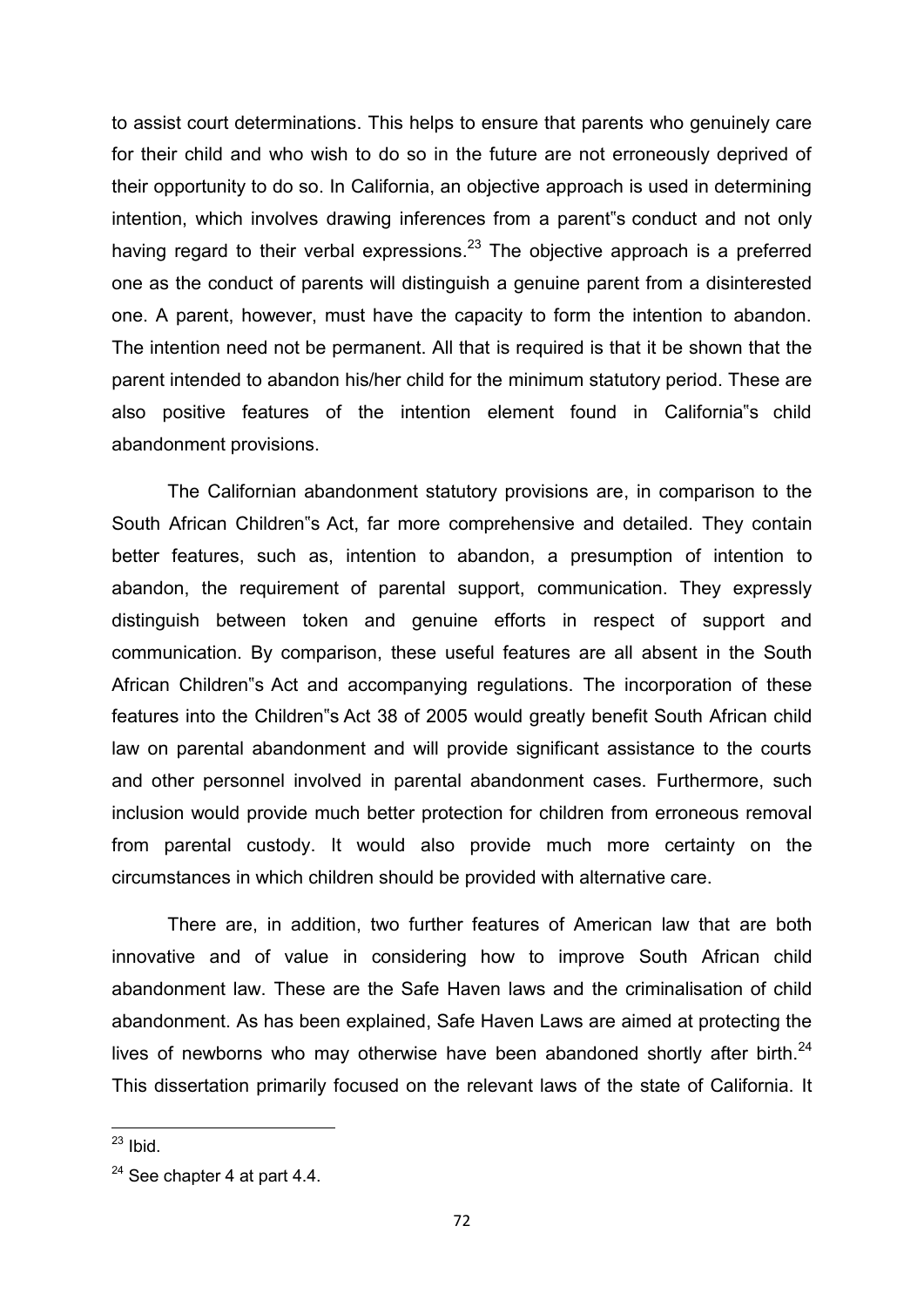has been noted that California contains three pieces of Safe Haven legislation, each of which provides for a different aspect of infant abandonment. The California Penal Code designates specific sites where newborns may be surrendered. It requires that the child be 72 hours old or younger, however, older children are not turned away. The Safe Haven laws usefully set out detailed procedures that must be observed when a child is presented at a designated site. For instance, personnel at these sites who receive a child must provide the necessary medical and other care required for the safety and well-being of the infant. Medical information is also uplifted from parents; however, this is not obligatory. An important feature is that, as a means of encouraging the safe surrender of children, parents and those who assist in surrendering a child are rendered immune from prosecution, provided the child does not contain drugs or alcohol is his/her system. In addition, all information of the surrendering parent is kept confidential. Provision is also made in Californian law for the return of a child to a surrendering parent within a specific time-period and in accordance with stipulated procedures. Although the California Safe Haven laws legalise parental abandonment of children, they take into account the reality that many children are abandoned shortly after birth, which in many cases results in fatalities as the child is too young to fend for him/herself. The California Safe Haven laws are, therefore, aimed at saving the lives of infants who may otherwise have been unlawfully abandoned. South Africa has not enacted such laws, despite the fact that many South African infants are abandoned each year. It is submitted that the promulgation of such a law has the potential to save the lives of many infants in South Africa. All of the features that have been identified in this study as useful attributes of the California safe haven laws should be expressly included in a future South African version.

 As has been noted, California and other US states also provide for the criminalisation of parental abandonment of children.<sup>25</sup> Where Safe Haven laws are not applicable or adhered to parents may, in addition to facing the termination of their parental rights, also face prosecution for abandonment. It is a specific offence in many states of the US to abandon one"s child. It is interesting to note that even an individual other than a parent who is caring for a child, may be found guilty of this offence. The criminalisation of child abandonment is a welcome feature of US

**.** 

 $25$  See chapter 4 at part 4.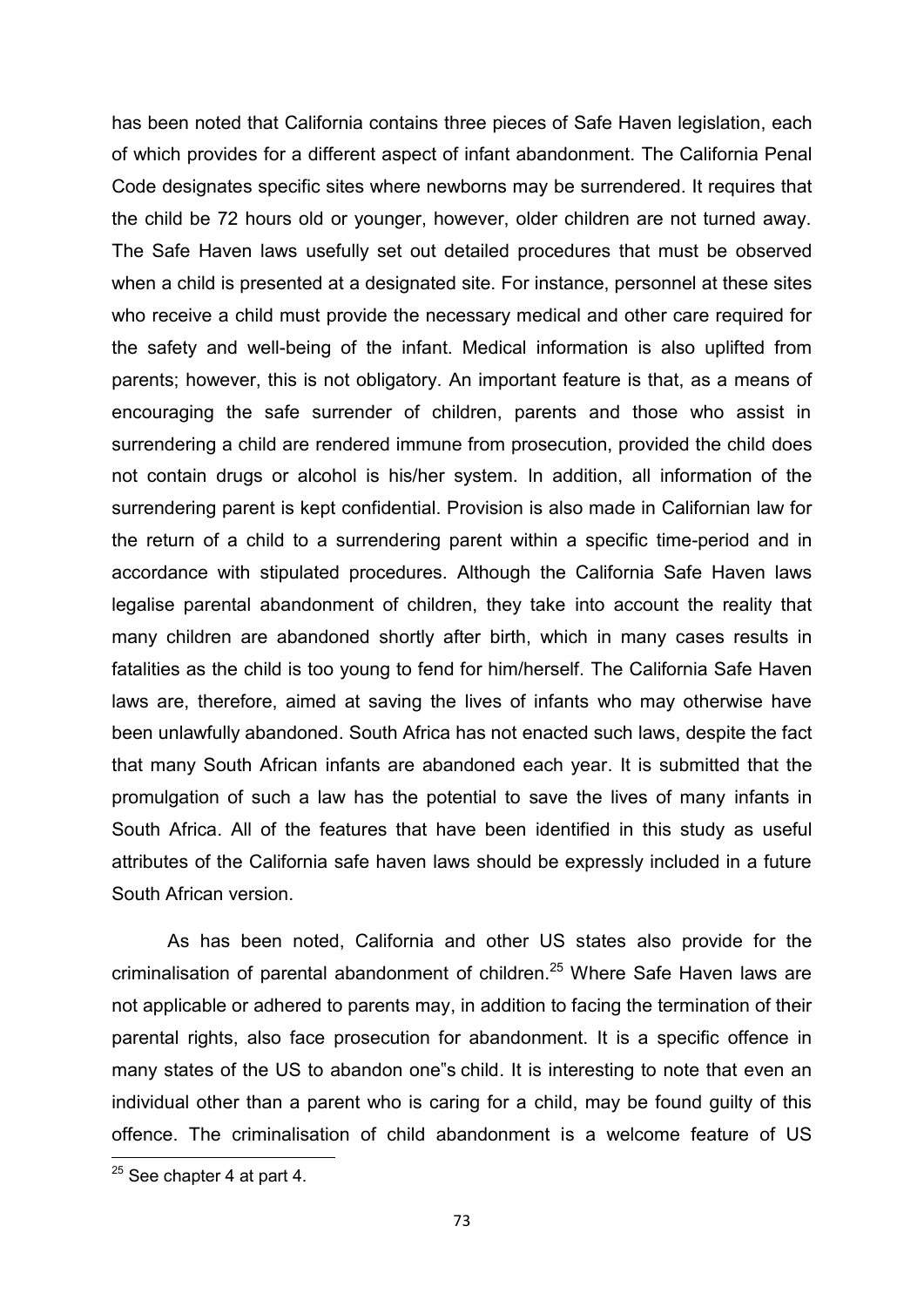abandonment laws, as it serves as a deterrent against child abandonment. It encourages parents and other caregivers to make use of other available options, for example, adoption or safe havens, in circumstances where they are having difficulty caring for their child and, therefore, protects the lives of children. The express criminalisation of child abandonment would therefore also be a valuable addition to South Africa"s child abandonment laws.

 It has been shown that a significant procedural feature of American child abandonment law is that with most cases of abandonment, judicial proceedings involve a petition to terminate parental rights. Every state in the US makes provision for such termination, which is both total and irrevocable. With such severe consequences at stake, the US Supreme Court introduced an important procedural safeguard aimed at adding greater protection to the parent-child relationship. This requires that, in termination of parental rights petitions based on the ground of parental abandonment, a court must make use of the highest civil standard, that is, that clear and convincing evidence be furnished to prove that a parent has abandoned his/her child. This standard of proof is higher than the ordinary civil standard. Although this approach prima facie appears to favour parents over children, it aims to achieve certainty so as to prevent the improper dissolution of the parent-child relationship and the family unit.

#### **5.2. RECOMMENDATIONS**

 A fundamental aim of this dissertation was to evaluate the adequacy of the law covering parental abandonment in South Africa contained in Children"s Act. The research process followed an exploration of relevant legislative provisions of a foreign legal system, the United States of America, and particularly California, so as to provide for a comparative analysis between the approaches of both jurisdictions. The aim of this analysis was to highlight differences and similarities of the relevant legal provisions of both countries and allow for the formulation of a set of recommendations for possible improvement to the current South African legal framework. The analysis culminated in a draft set of proposed legislative provisions, which seek to supplement sections 150(1)(a) and 1 of the Children 's Act. Having summarised the findings of this dissertation in part 5.1 above and highlighted the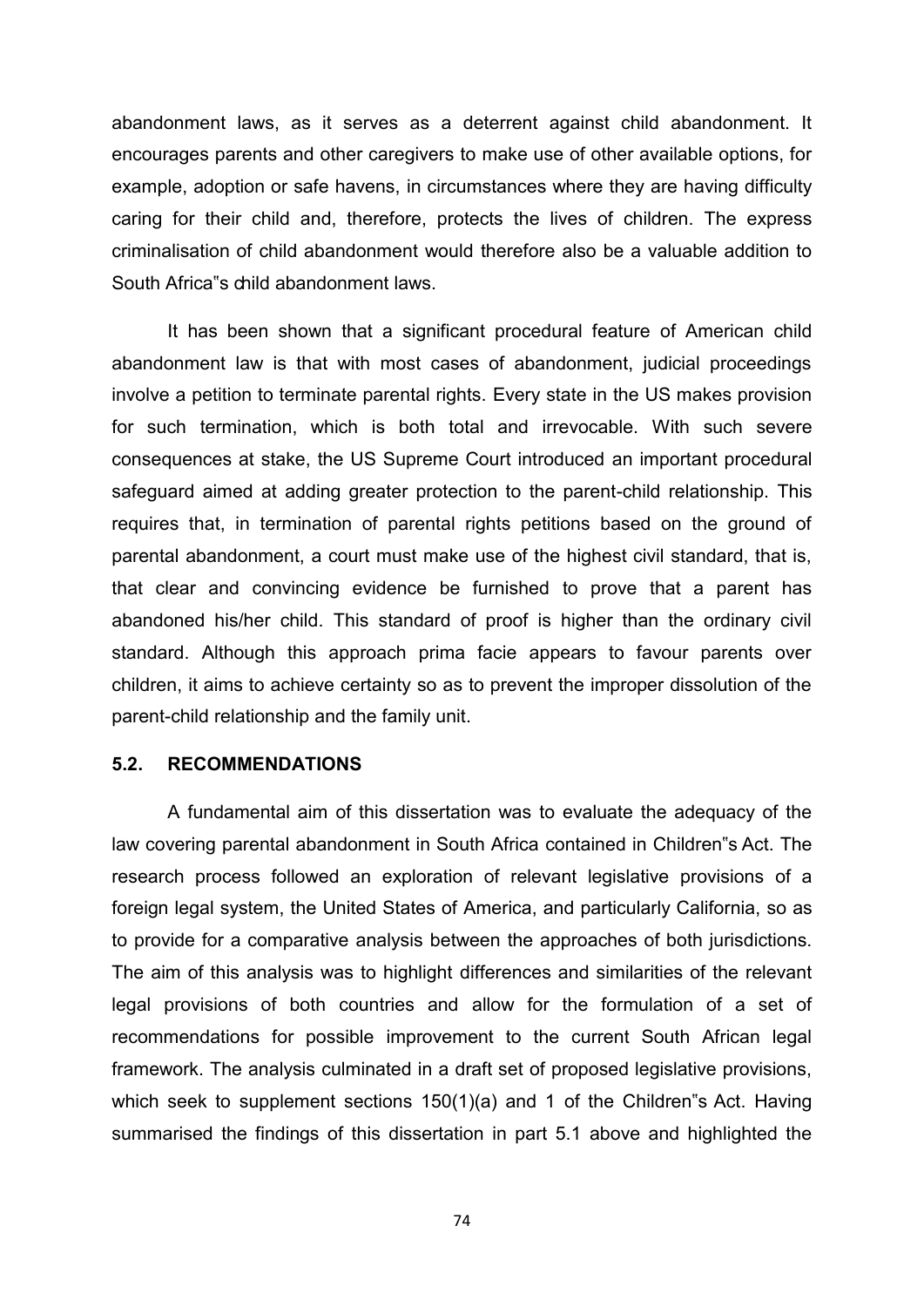weaknesses in South African law as well as the strengths in Californian law, the following recommendations are made:

- **(1)** As a starting point in respect of section 150(1)(a), abandonment and orphanage should be separated and made into two distinct alternative grounds under which a child may be found to be in need of care and protection. This will enable the legislature to deal more comprehensively with each issue and avoid confusion in judicial proceedings.
- **(2)** Secondly, the additional requirement in section 150(1)(a) that the child must be "without any visible means of support" should not be included in the proposed new ground specifically addressing abandonment. It has been noted as unfortunate that the High Court in the *NM* case interpreted this requirement to relate to the financial resources of the child to support him/herself. It is submitted that in the determination of whether a child has been abandoned, the financial resources of the child are irrelevant. Instead, the correct approach that should be directed in improved South African legislation is one that focuses on the conduct and intention of a child"s parents. This is the recommended approach as the central cause for a finding of abandonment must be failure on the part of parents to adequately care for and protect their child.
- **(3)** The proposed separation of orphaned and abandoned children and the removal of the visible means requirement should result in the creation of an entirely separate ground under which an abandoned child may be found to be in need of care and protection. The amended section 150(1)(a) should then in relevant part read as follows:

# *"(1) A child is in need of care and protection if, the child- (a) has been abandoned,"*

**(4)** As a consequence of the above recommendations, it then becomes necessary to supplement the definition of "abandoned" as presently contained in section 1 of the Children"s Act. This definition was, through the analysis above,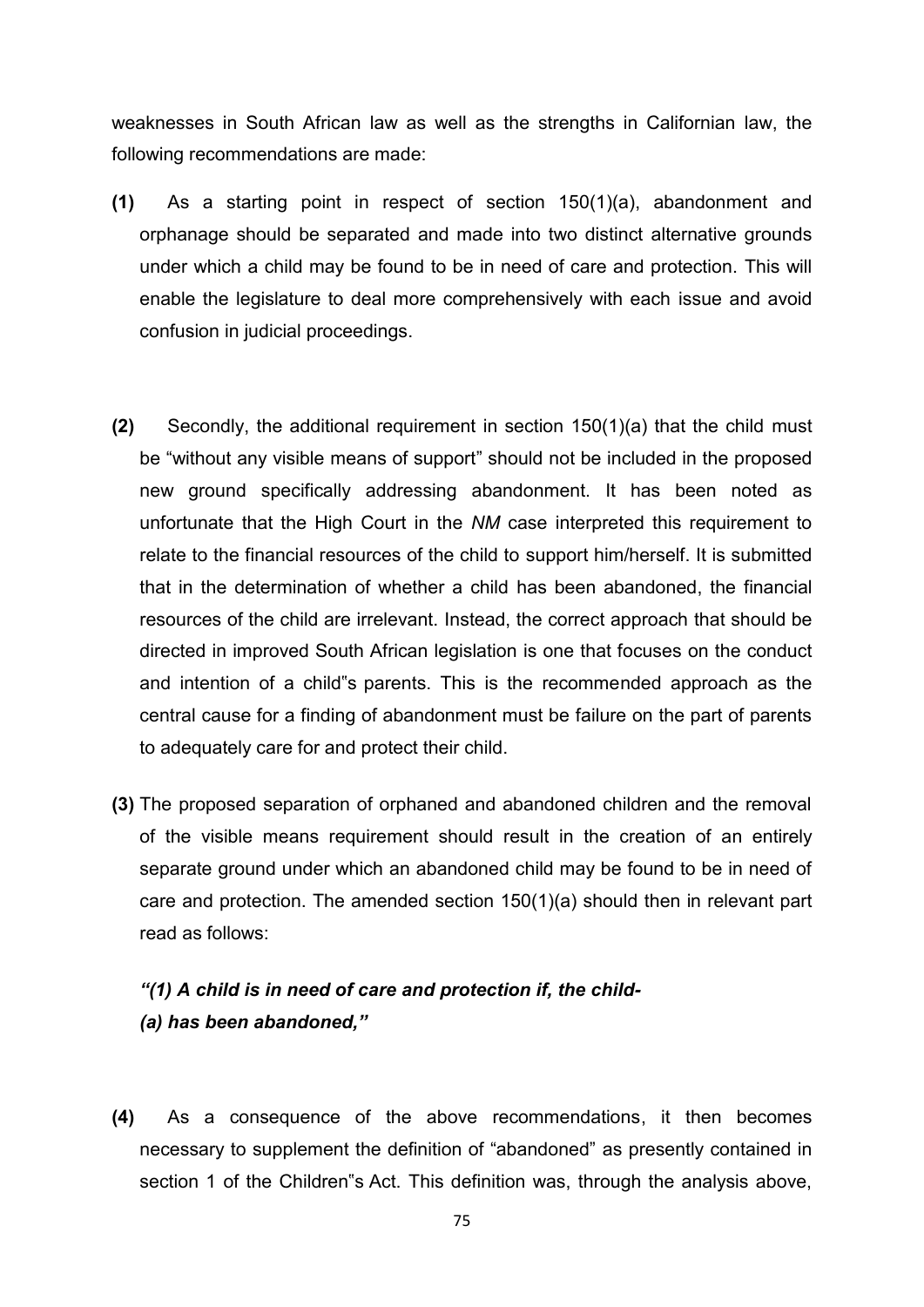shown to be lacking in detail. The analysis of relevant law from the US has revealed useful additional elements that are absent in the Children"s Act and which ought to be incorporated into the definition of "abandoned" so as to provide a more comprehensive provision. This would provide better assistance to the courts and social workers, as well as offering greater protection to children and the parent-child relationship. The additional elements which need to be included are the following:

- **(a)** Intention on the part of the parent/s to abandon his/her child for the duration of the statutory period;
- **(b)** an absence of parental support or communication for the duration of the statutory period;
- **(c)** the presumption of intention to abandon where a parent fails to provide support to or communicate with his/her child for the duration of the statutory period;
- **(d)** the declaration of a child to be abandoned where the parent (taking into account his/her circumstances) has made only token efforts to support or communicate with his/her child.
- **(5)** The current definition of "abandoned" as per present wording in section 1 of the Children"s actually creates two definitions. Although appearing odd, it attempts to cater for the different circumstances in which children may be abandoned. That is, firstly in circumstances where a child is left alone to fend for him/herself (i.e. "deserted") as per sub-paragraph (a) of the definition. Secondly, in circumstances where a child is abandoned by leaving the child with another person and failing to maintain contact with the child for a period of three months as per sub-paragraph (b) of section 1. Sub-paragraph (a) is, as noted above, a positive feature of the definition. However, as was pointed out in chapter 2, it is lacking in that it does not make mention of a minimum statutory time period. The inclusion of a time period will allow for more certainty in the judicial determination of whether or not the child was deserted by his/her parents. In addition to the inclusion of a time period, what should also be added is an express reference to the essential requirement that the parent intended to abandon his/her child. The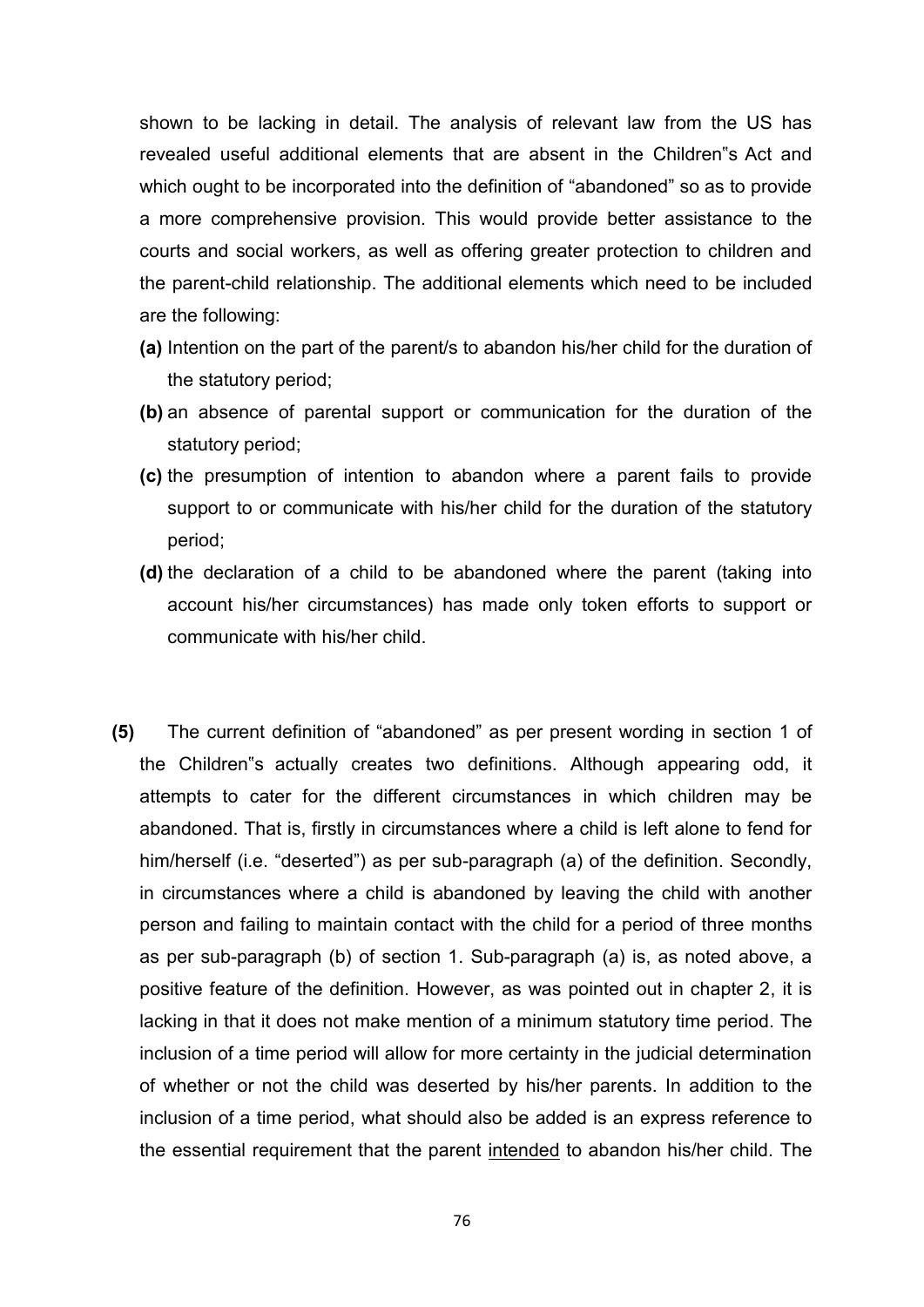amended sub-paragraph (a) of the definition of "abandoned" could, therefore, read as follows:

### *"Abandoned, in relation to a child means-*

*(a) the child has been deserted by his/her parent, guardian or caregiver for a period of at least two weeks, with the intent on the part of the parent, guardian or caregiver to abandon the child; or"* 

The time-period of two weeks proposed here for inclusion in an improved version of sub-paragraph (a), although it may seem very short, is justified in that when a child is deserted he/she is frequently not left in the care or custody of another person. Instead, the child may be forced to care for him/herself. This is in contravention of international law and constitutional provisions which as has been shown place the primary responsibility for the care and upbringing of the child on parents.<sup>26</sup> The recommended short time-period is also justified when one has regard to the severe consequences of leaving a child to fend for him/herself, that is, possible fatality.

Although it is recommended that the longer existing three month time period in the current wording of sub-paragraph (b) be retained, sub-paragraph (b) must be amended to expressly cater for the other less immediately serious circumstances besides complete desertion in which a child may be abandoned, that is, by leaving the child with another person, which may include the other parent. The amended sub-paragraph (b) should, therefore, read as follows:

## *"Abandoned, in relation to a child means-*

*(a) … ; or* 

*(b) A child who has been left by a parent, guardian or caregiver in the care and custody of another person for a period of three months without any sufficient appropriate contact with or support for the child for the period of three months, with intent on the part of the parent, guardian or caregiver to abandon the child. Sufficient appropriate contact must be assessed by taking into account the needs of the child, and the* 

**.** 

 $26$  See chapter 1 at part 1.1.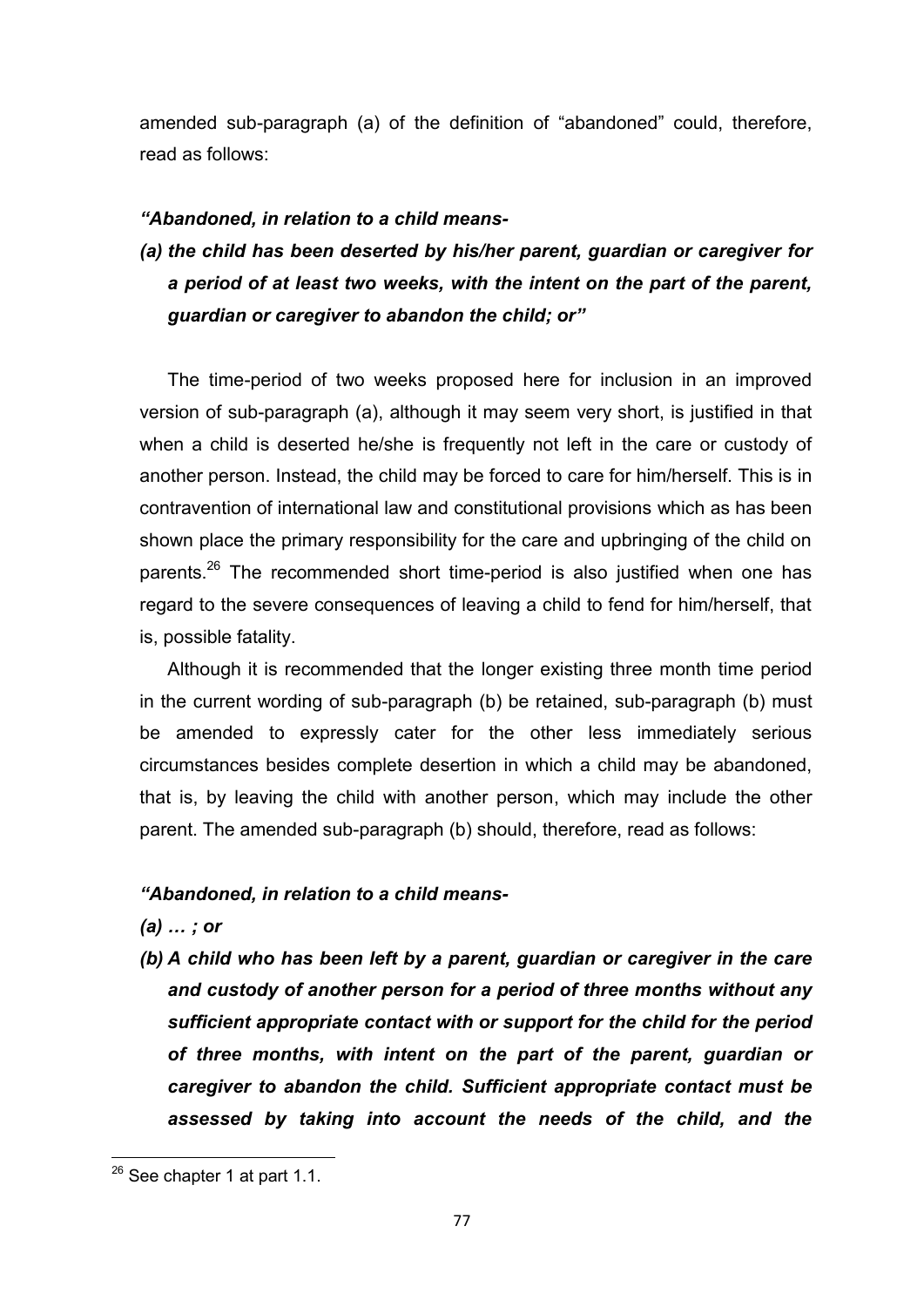# *circumstances of and resources available to the parent and any other person having care of the child."*

As can be seen, sub-paragraph (b) in this new proposed form now provides an alternative definition for an abandoned child, and caters for circumstances where the child is not entirely deserted, but rather left in the care and custody of another person. This sub-paragraph retains the original time-period of three months chosen by drafters of the Children"s Act. It also retains the failure to "contact" requirement. As per the definition of the term "contact" found in section 1 of the Children"s Act, contact relates to maintaining a personal relationship with the child and communicating with the child. The existing definition does not refer to the provision of support to a child. The "support" aspect is, therefore, added to the recommended sub-paragraph (b) as it was absent in the original section 1 of the Children"s Act. The amended subparagraph (b) also provides for the crucial element of intention of a parent to abandon his/her child.

**(6)** It is further recommended that there must also be an additional sub-paragraph added to the definition of abandonment on section 1 of the Children"s Act. This could take the form of a sub-paragraph (c) which should be applicable to both sub-paragraphs (a) and (b). It should provide for a presumption of intent on the part of parents to abandon their child. The inclusion of such a presumption is important so as to shift the burden of adducing evidence onto the parents in question, so that such parents may show the efforts made on their part to support or communicate with their child. Without such a presumption, it may be very difficult to discern what was in the mind of a parent in order to prove intention to abandon a child. The recommended additional sub-paragraph (c) would, therefore, read as follows:

*"Abandoned, in relation to a child means-* 

*(a) … ; or (b) … .*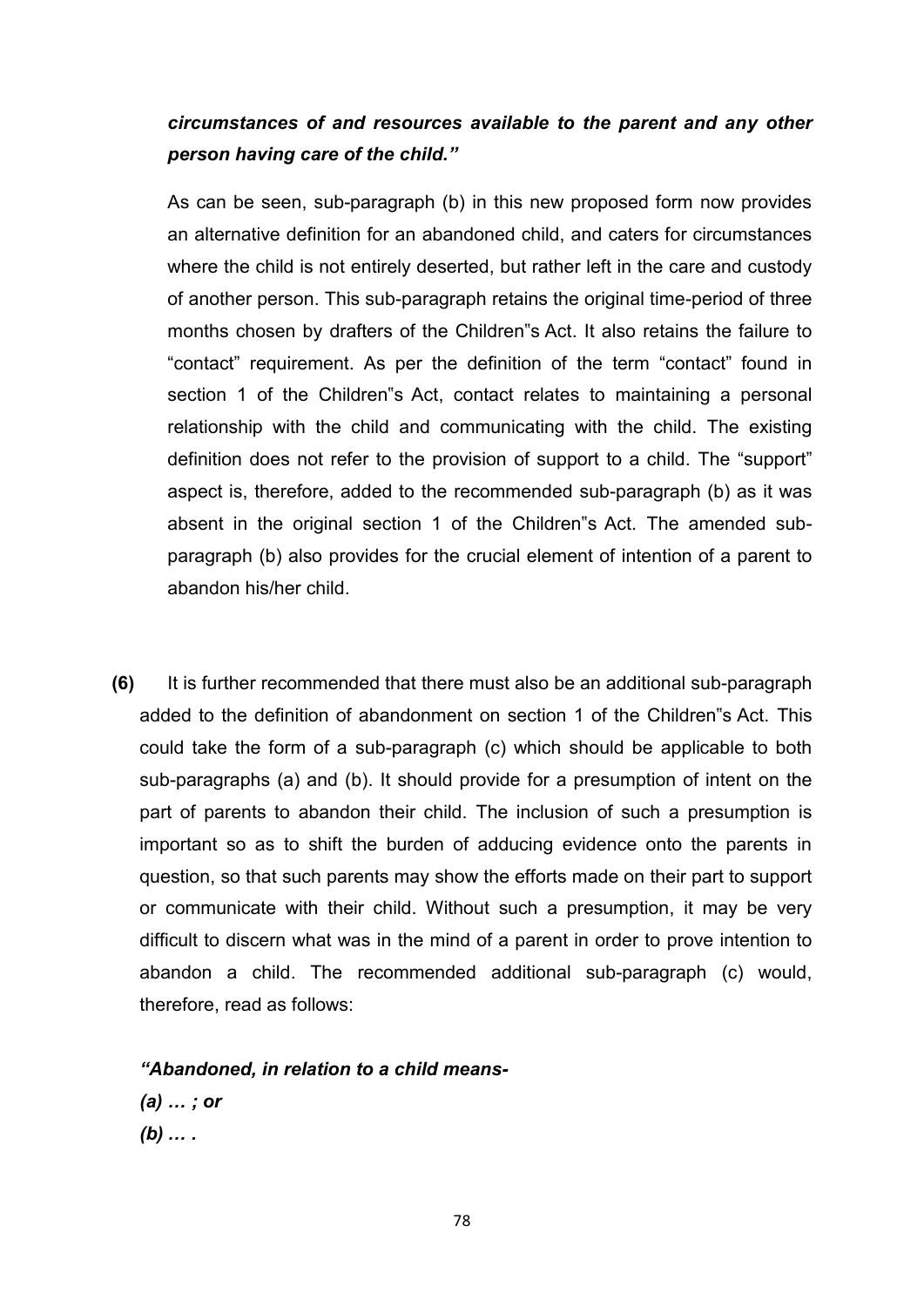# *(c) In respect of sub-paragraphs (a) and (b) above, a failure to provide support, or failure to contact the child for the duration of the statutory period is presumptive evidence of the intent to abandon."*

It should be noted that in terms of the proposed wording the failure to provide support or failure to contact the child will give rise to the presumption. Parents or other caregivers should be entitled to rebut the presumption if they are able to prove that they were unable to provide support or to communicate due to circumstances beyond their control, for instance, in cases of incarceration. The "communicate" requirement in sub-paragraph (c) should be read with the existing definition of "contact" in section 1 of the Children"s Act.

**(7)** It is recommended that there must also be a distinction made between token and genuine efforts by the parents to support or contact their child. The simplest and clearest way to do this would be by stating expressly that a child may be found to be abandoned where only token efforts are made. An additional subparagraph should, therefore, be added to the existing definition of abandonment in section 1 of the Children"s Act to cater for this important aspect. It is proposed that the additional sub-paragraph (d) should read as follows:

## *"Abandoned, in relation to a child means-*

- *(a) … ;*
- *(b) … .*
- *(c) … .*
- *(d) If a parent, guardian or caregiver has made only token efforts to support or contact the child, the court may declare the child abandoned by the parent, guardian or caregiver."*
- **(8)** The proposed amended and expanded definition of "abandoned" in section 1 of the Children"s Act, as indicated above, would serve as a more comprehensive definition. It would enable the courts to address parental abandonment of children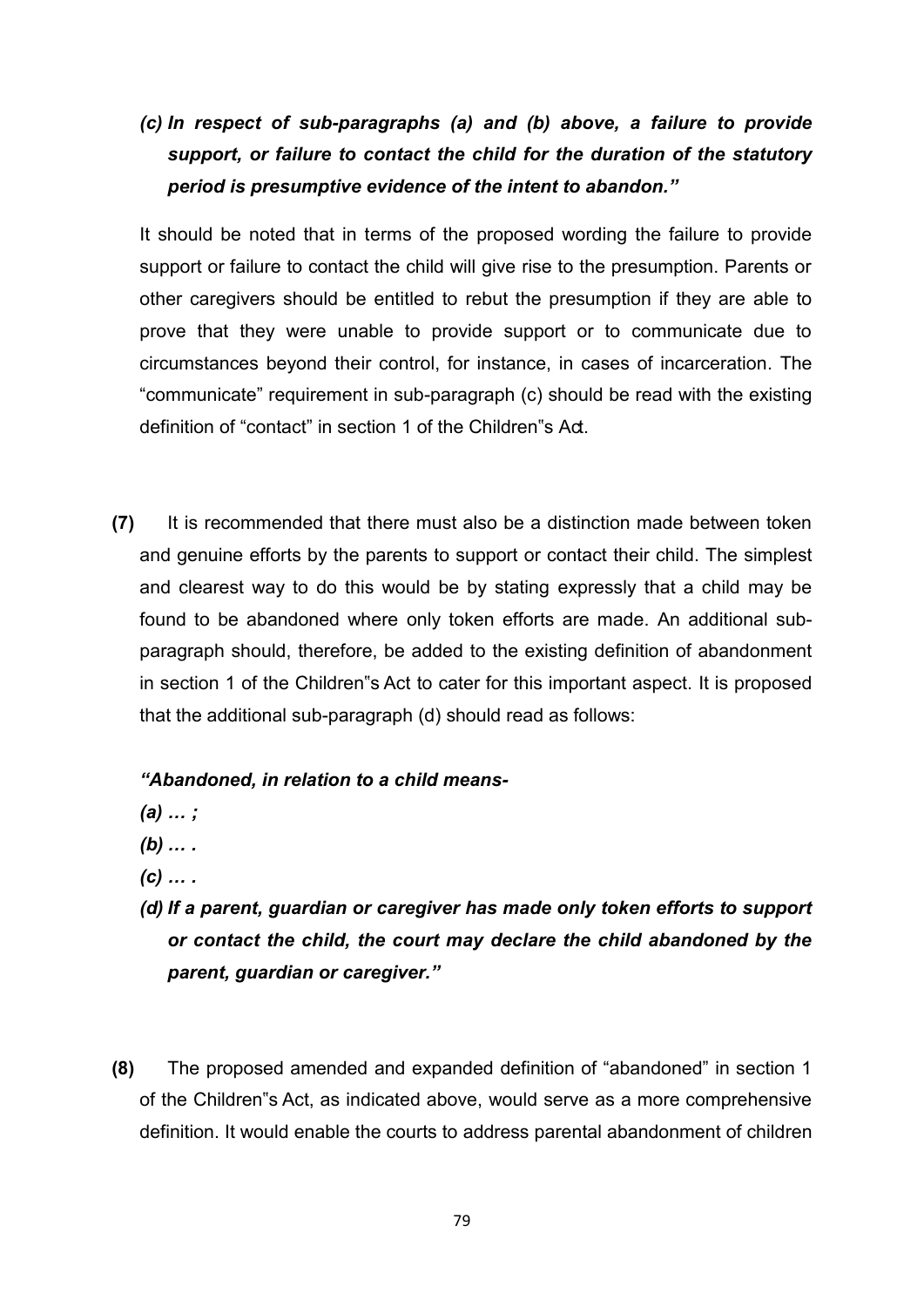more adequately. The complete proposed definition of "abandoned" in section 1 of the Children"s Act is as follows:

## *"Abandoned, in relation to a child means-*

- *(a) the child has been deserted by his/her parent, guardian or caregiver for a period of at least 2 weeks, with the intent on the part of the parent, guardian or caregiver to abandon the child; or*
- **(b)** *a child who has been left by a parent, guardian or caregiver in the care and custody of another person for a period of 3 months without any contact with or support for the child for the period of 3 months, with intent on the part of the parent, guardian or caregiver to abandon the child.*
- **(c)** *In respect of sub-paragraphs (a) and (b) above, a failure to provide support, or failure to contact the child for the duration of the statutory period, is presumptive evidence of the intent to abandon.*
- **(d)** *If a parent, guardian or caregiver has made only token efforts to support or contact the child, the court may declare the child abandoned by the parent, guardian or caregiver."*
- **(9)** A further recommendation is for the enactment of Safe Haven legislation and the consequent establishment of Safe Haven sites in South Africa where children, particularly infants, may be surrendered. There should be immunity offered to the surrendering parent, provided the child is found without drugs or alcohol in his/her system. This proposed legislation is aimed at saving the lives of newborns who may otherwise be unlawfully abandoned, potentially resulting in fatal consequences.<sup>27</sup> Based on the positive experience in California, a Safe Haven law should be adopted in South Africa.
- **(10)** A further recommendation is for the criminalisation of child abandonment when it falls outside the scope of a safe haven as explained above. As indicated earlier, the enactment of such legislation serves as a deterrent against child

**<sup>.</sup>**  $27$  See chapter 4, part 4.4.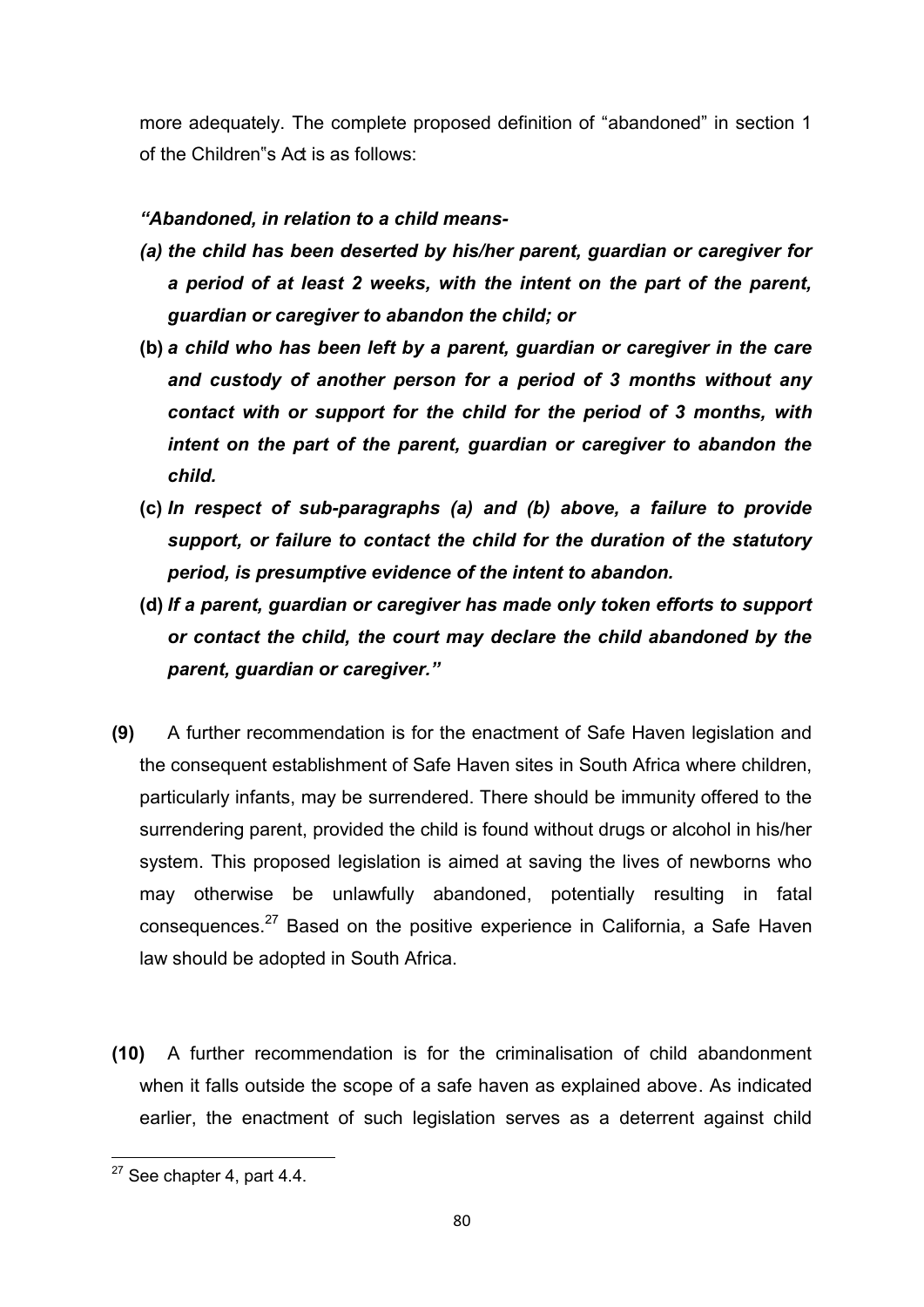abandonment. It will encourage parents to make use of other available options, for example, adoption or foster care, in circumstances where parents are experiencing difficulty in caring for their child. Similar to Safe Haven laws, the criminalisation of abandonment is aimed at protecting the lives of children.

**(11)** A final recommendation is the consideration of using a higher standard of proof in circumstances where a parent"s rights and responsibilities in relation to his/her child are to be terminated, based on abandonment. This higher standard would entail a court making use of a new higher civil standard, that is, that clear and convincing evidence, to be furnished to prove that a parent has abandoned his/her child. Although such standard has not been used previously in South African law, it can be motivated as a form of protection for both children and parents in situations where the State wishes to separate them. Both the drastic consequences resulting from such separation, and the lack of resources experienced by parents typically involved (resulting frequently in an inability to appeal court decisions), serve to buttress an argument in favour of using a standard of evidence which falls between "balance of probabilities" and "beyond reasonable doubt".

In final conclusion, it has been shown in this dissertation that the currently inadequate South African law on parental abandonment could be considerably improved through promulgation of a relatively short addition to the Children's Act. It may be suggested that such a reform is well worthwhile, given the serious harm to both children and parents which results whenever an incorrect finding of abandonment is made by a court.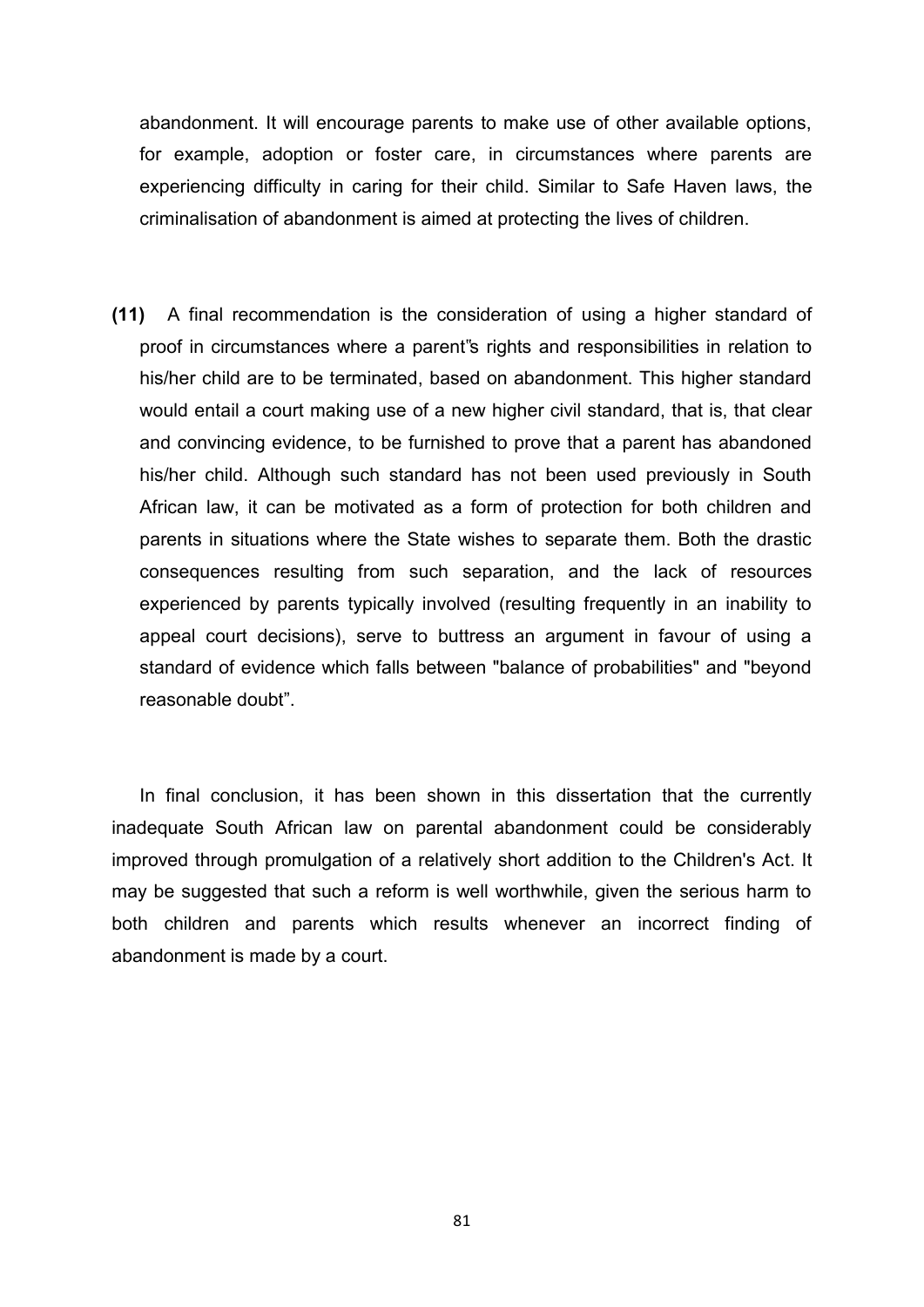## **BIBLIOGRAPHY**

#### South African Cases:

Government of the Republic of South Africa and Others v Grootboom and Others 2001 (1) SA 46 CC

*NM v Presiding Officer of Children's Court, Krugersdorp* 2013 (4) SA 379

*SS v Presiding Officer, Children's Court, Krugersdorp* 2012 (6) SA 45

American Cases:

*Adoption of Oukes* 14 Cal App 3d 459 (1971)

*BLL v WDC* 750 NW 2d 466 (2008)

*DM v State* 515 P 2d 1234 (1973)

*GRM v WMS* 618 SW 2d 181 (1981)

*In Interest of Kelly* 262 NW 2d 781 (1978)

*In re Cattalini* 72 Cal App 2d 662 (1946)

*In re Conrich* 221 Cal App 2d 662 (1963)

*In re Cordy* 169 Cal 150 (1915)

*In re Daniel M* 16 Cal App  $4^{th}$  878 (1993)

*In re Interest of Angelica L* 767 NW 2d 74 (2009)

*In re Interest of LV* 482 NW 2d 250 (2002)

*In re JF* 487 Pa 115 (1979)

*In re Justin G* 151 Cal App 3d 526 (1984)

*In re Susan M* 53 Cal App 3d 300 (1975)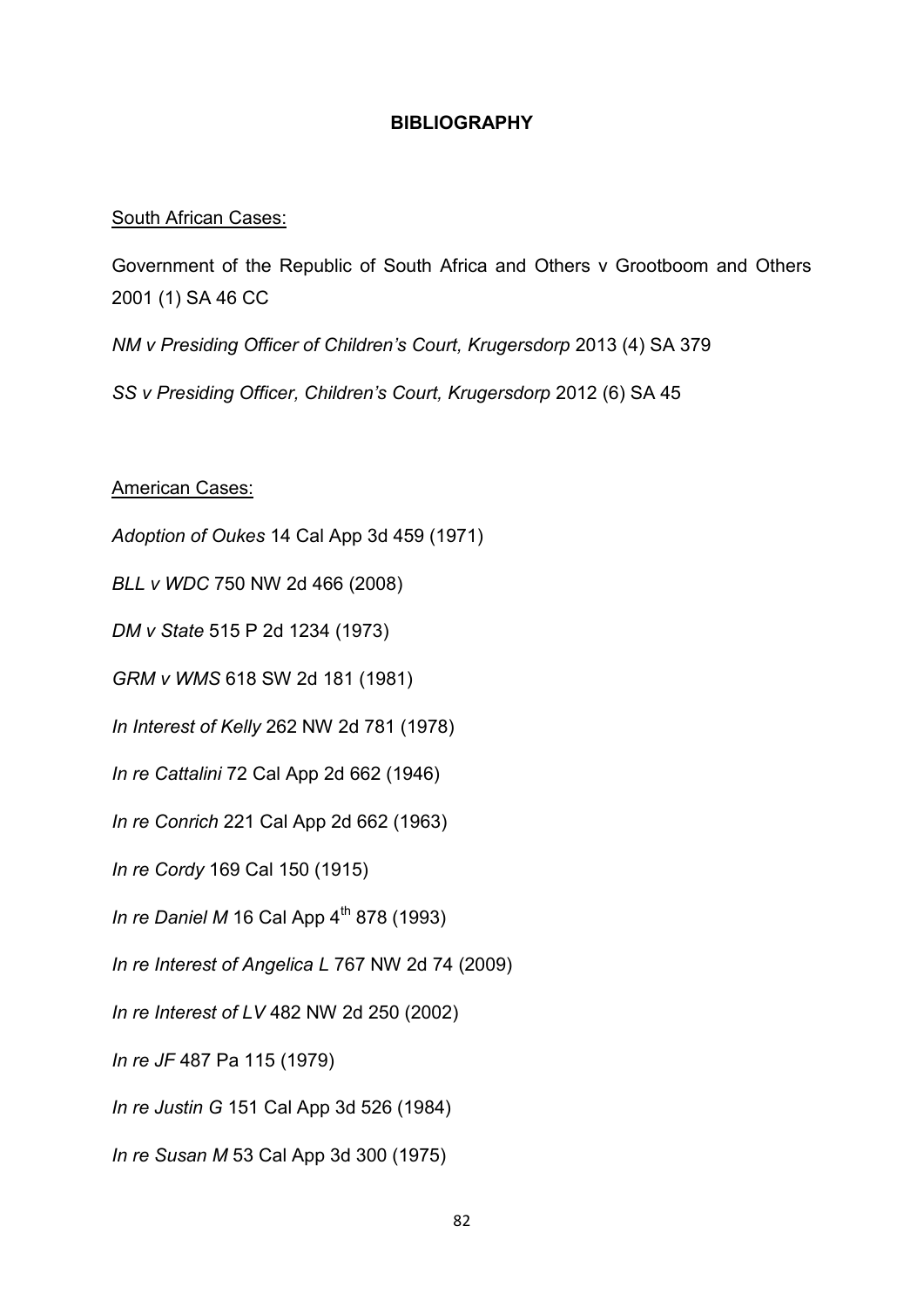*In re TMR* 41 Cal App 3d 694 (1974)

*In the Matter of the Parental Rights as to QLR* 54 P 3d 56 (2002)

*Lassiter v Department of Social Services of Durham County* 452 US 18 (1981)

*Matter of Adoption of Gotvaslee* 312 NW 2d 308 (1981)

*Matter of SD Jr* 549 P 2d 1190 (1976)

*Moore v City of East Cleveland* 431 US 494 (1977)

*Perez-Velasquez v Culpeper County Department of Social Services Record No.* 0360-09-4 (2009)

*Petition of DLM* 703 P 2d 1330 (1985)

*Santosky v Kramer* 455 US 745 (1982)

*Stanley v Illinois* 405 US 645 (1972)

*State in Interest of Summers Children v Wulffenstein* 560 P 2d 331 (1977)

# South African Constitution, Legislation and Regulations:

Children"s Act 38 of 2005

Child Care Act 74 of 1983

Child Justice Act 75 of 2008

Constitution, Act 108 of 1996

Criminal Law (Sexual Offences and Related Matters) Amendment Act 32 of 2007

General Regulations Regarding Children (Department of Social Development), 1 April 2010, GN R261 in GG 33076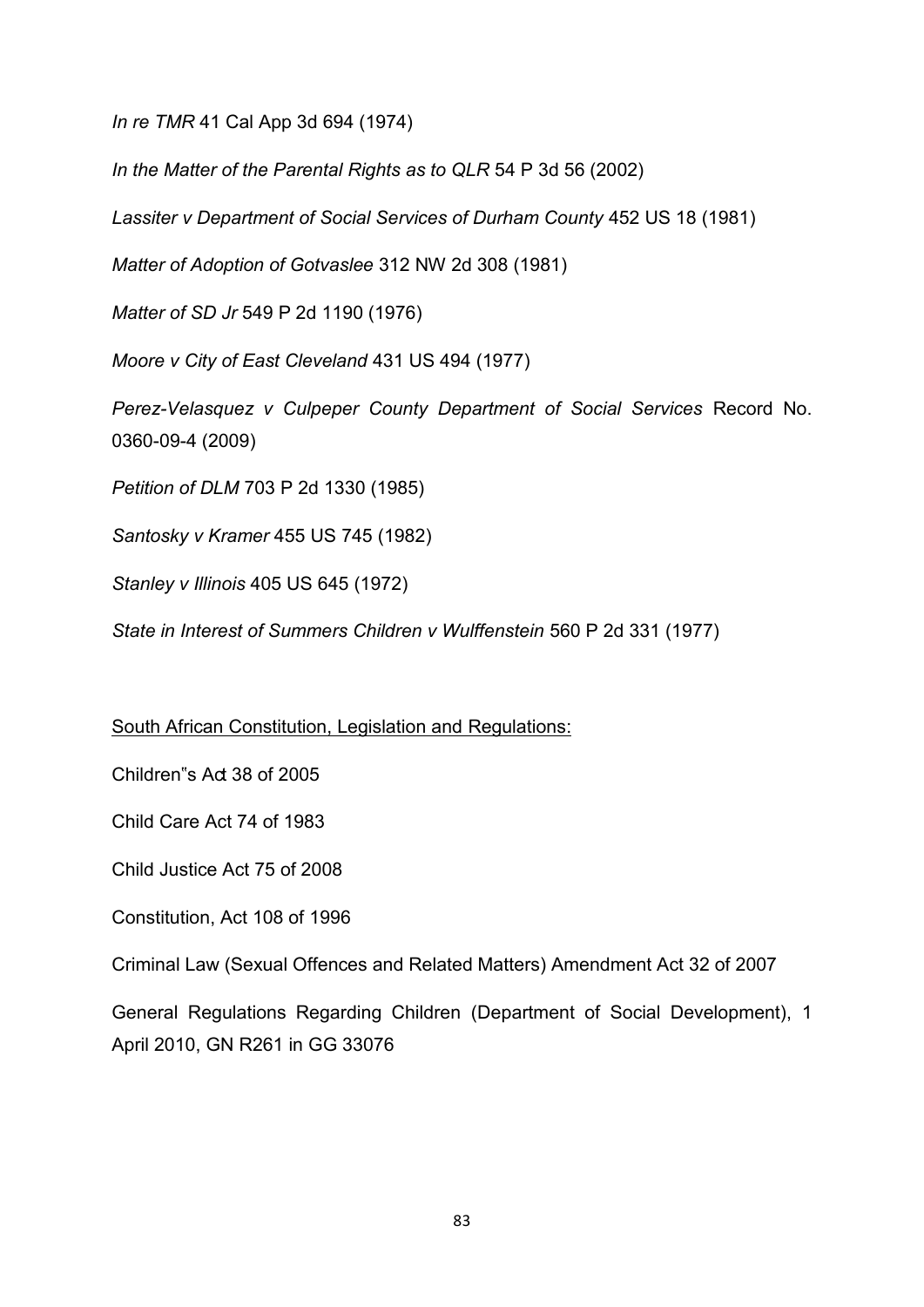## American Legislation:

Adoption and Safe Families Act, 1997 Arizona Revised Statute Annotated, 2011 California Family Code, 1994 California Health and Safety Code Annotated California Penal Code Annotated California Welfare and Institutions Code Annotated Code of Alabama, 2013 Florida Statute Annotated, 2010 Hawaii Penal Code, 2013 Illinois Abandoned Newborn Infant Protection Act, 2001 Wisconsin Statute Act, 45 of 2012

# Other Foreign Legislation:

Juvenile Justice (Care and Protection of Children) Act, 2000

# International Law:

African Charter on the Rights and Welfare of the Child, 1990

United Nations Convention on the Rights of the Child, 1989

United Nations Guidelines for the Alternative Care of Children, 15 June 2009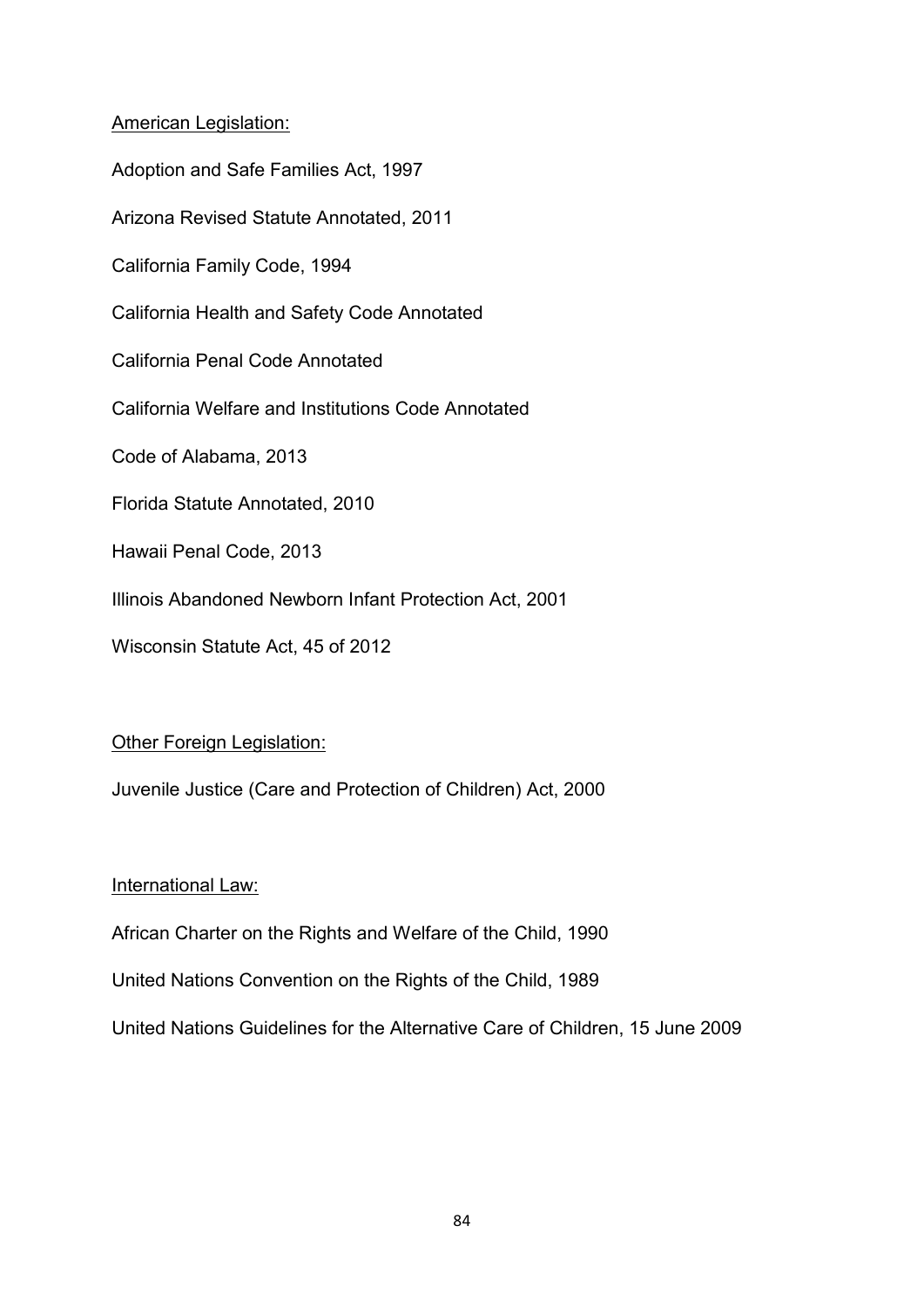#### Journal Articles & Books:

Bekink M ""Child Divorce": A Break From Parental Responsibilities And Rights Due To The Traditional Socio-Cultural Practices And Beliefs Of The Parents" (15) 1 *PER / PELJ* (2012) 178

Boezaart T *Child Law in South Africa* (Claremont: Juta, 2009)

Bosak S "Statistically Speaking: Is the Illinois Abandoned Newborn Infant Protection Act Working?" (26) *Children's Legal Rights Journal* (2006) 96

Bosman-Sadie H & Corrie L *A Practical Approach to the Children's Act* (Durban: Lexis Nexis, 2010)

Davel C J & Skelton A M *Commentary on the Children's Act* (Cape Town: Juta, 2007)

Farnsworth E A *An Introduction to the Legal System of the United States* (New York: Oxford University Press, 2010)

Ferguson S A "Not Without My Daughter: Deportation and the Termination of Parental Rights" (22) *Georgetown Immigration Law Journal* (2007) 85

Guggenheim M *What's Wrong with Children's Rights* (Cambridge, Massachusetts: Harvard University Press, 2005)

Hall C E "Where Are My Children…And My Rights? Parental Rights Termination as a Consequence of Deportation" (60) *Duke Law Journal* (2011) 1459

Junck A "Special Immigrant Juvenile Status: Relief for Neglected, Abused, and Abandoned Undocumented Children" (63) 1 *Juvenile And Family Court Journal*  (2012) 48

Lee K S & Thue M I "Unpacking the Package Theory: Why California"s Statutory Scheme for Terminating Parental Rights in Dependent Child Proceedings Violates the Due Process Rights of Parents as Defined by the United States Supreme Court in *Santosky v Kramer*" (13) *UC Davis Journal of Juvenile Law & Policy* (2009) 143

Lilburn V "Abandonment as Grounds for the Termination of Parental Rights" (5) *Connecticut Probate Law Journal* (1991) 263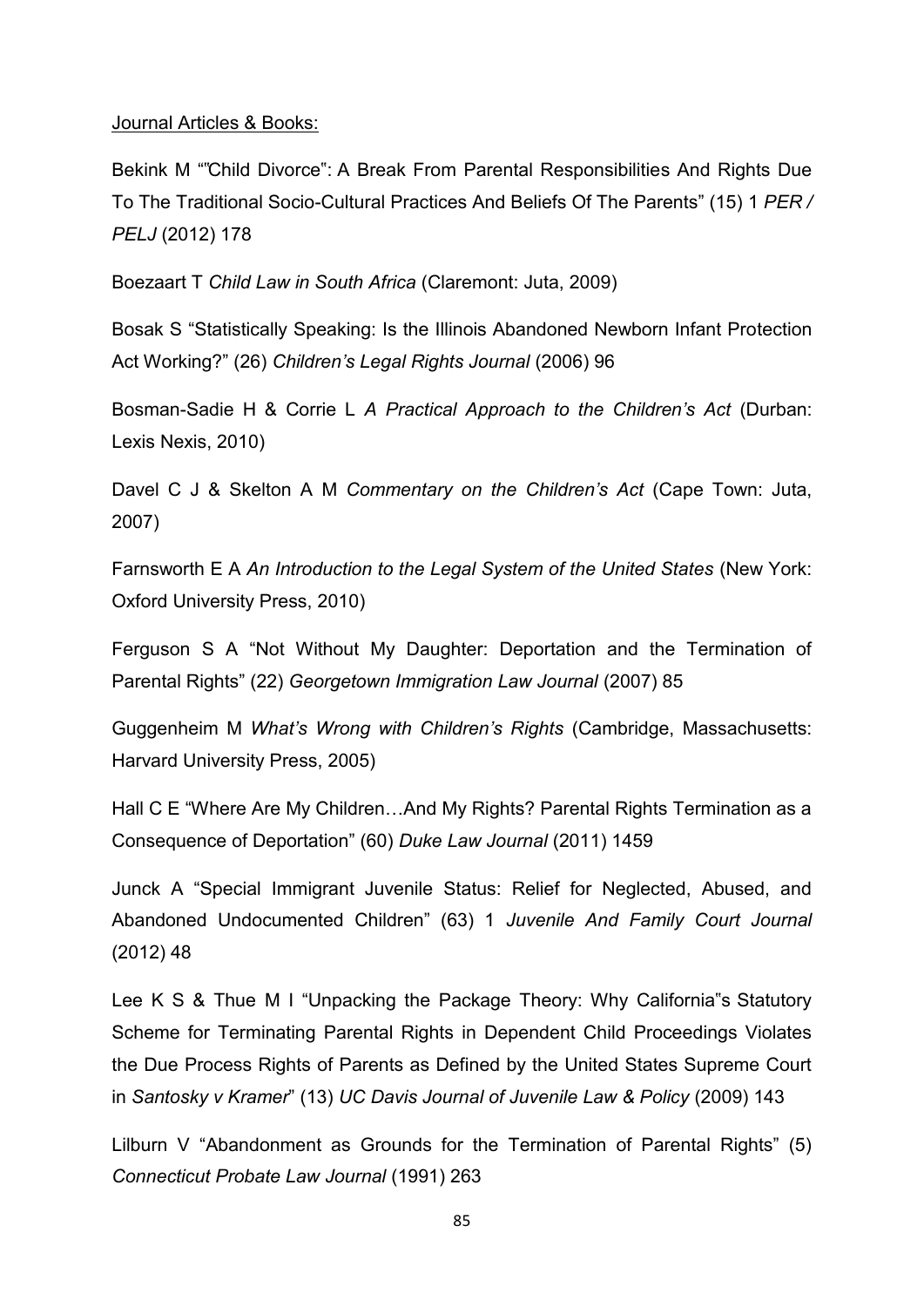Matthias C R & Zaal F N "Supporting Familial and Community Care for Children: Legislative Reform and Implementation Challenges in South Africa" (18) 3 *International Journal of Social Welfare* (2008) 291

Megahead H A "Family Foster Care for Abandoned Children in Egypt" (35) 2 *Journal of Sociology & Social Welfare* (2008) 29

Norrie K M "The Children"s Act in Scotland, England and Australia: Lessons for South Africa in Rhetoric and Reality" (119) *SALJ* (2002) 623

O"Donovan K ""Real" Mothers for Abandoned Children" (36) 2 *Law & Society Review* (2002) 347

Okun J "Termination of Parental Rights" (6) *The Georgetown Journal Of Gender And The Law* (2005 ) 761

Richter L & Morrell R *BABA: Men and Fatherhood in South Africa* (Cape Town: HSRC Press, 2006)

Sankaran V S "The Telltale Termination Case" (31) *Family Advocate* (2009) 13

Sherr L et al "Abandoned Babies in the UK – A Review Utilizing Media Reports" (35) 3 *Child: Care, Health and Development* (2009) 419

Sherry S "When Jail Fails: Amending the ASFA to Reduce its Negative Impact on Children of Incarcerated Parents" (48) 2 *Family Court Review* (2010) 380

Stark S W "Abandonment v Adoption: Terminating Parental Rights and the Need for Distinct Legal Inquiries" (7) *Alaska Law Review* (1990) 247

Stewart S "Surrendered and Abused: An Inquiry into the Inclusiveness of California"s Safe Surrender Law" (10) *Whittier Journal of Child And Family Advocacy* (2011) 291

Sutherland E E *The Future of Child and Family Law: International Predictions* (New York: Cambridge University Press 2012)

Thompson D *The Oxford Dictionary of Current English* (New York: Oxford University Press Inc., 1998)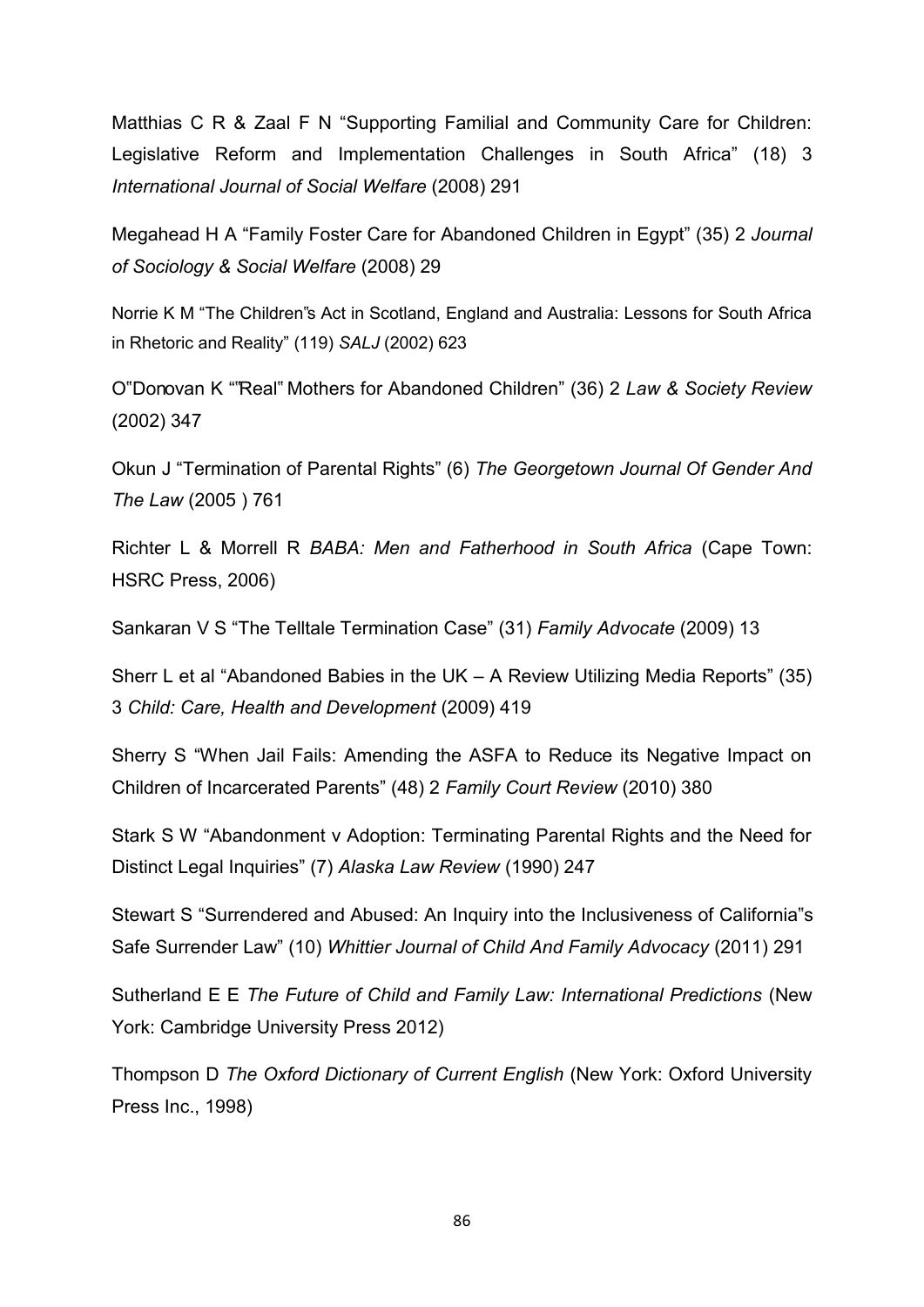Travis J et al "Families Left Behind: The Hidden Costs of Incarceration and Reentry" *Urban Institute Justice Policy Center* (2005) 1

Vesneski W "State Law and the Termination of Parental Rights" (49) 2 *Family Court Review* (2011) 364

Whetten K et al "More Than the Loss of a Parent: Potentially Traumatic Events Among Orphaned and Abandoned Children" (24) 2 *Journal of Traumatic Stress* (2011) 174

Wirgler K M "Abandonment as a Ground for Termination of Parental Rights" (16) *The Journal of Contemporary Legal Issues* (2007) 333

#### Newspaper Articles:

Anon "Failing the abandoned" (2011) *Independent Online* 17 November 2011, source page 2 (Last accessed on 2<sup>nd</sup> May 2013 at http://www.jol.co.za/mercury/failing-the[abandoned1.1180763?ot=inmsa.ArticlePrintPageLayout.ot](http://www.iol.co.za/mercury/failing-the-abandoned1.1180763?ot=inmsa.ArticlePrintPageLayout.ot))

Anon "We need to change" (2012) *The Star* 3 May 2012, source page 12

Gledenhuys K "Child abuse prevention: Abandoned babies and children" (2012) *Servamus* 1 September 2012, source page 30

Lewis C "Child abandonment cases on rise" (2004) *Sowetan* 23 July 2004, source page 6

Ndabeni K "Dumping of kids hits all-time high at Eastern Cape"s homes from hell (2009) *The Herald* 7 December 2009, source page 1

Wilson G "Social workers, cops foresee rise in child abandonment" (2008) *The Herald* 11 December 2008, source page 7

## Other Issue Papers, Dissertations & Websites:

At a Glance for 2014: "America"s Children: Key National Indicators of Well-Being" on the following website: ChildStats.gov:Forum on Child and Family Statistics. [\(www.childstats.gov/pubs/](http://www.childstats.gov/pubs/) Last accessed on 20 September 2014)